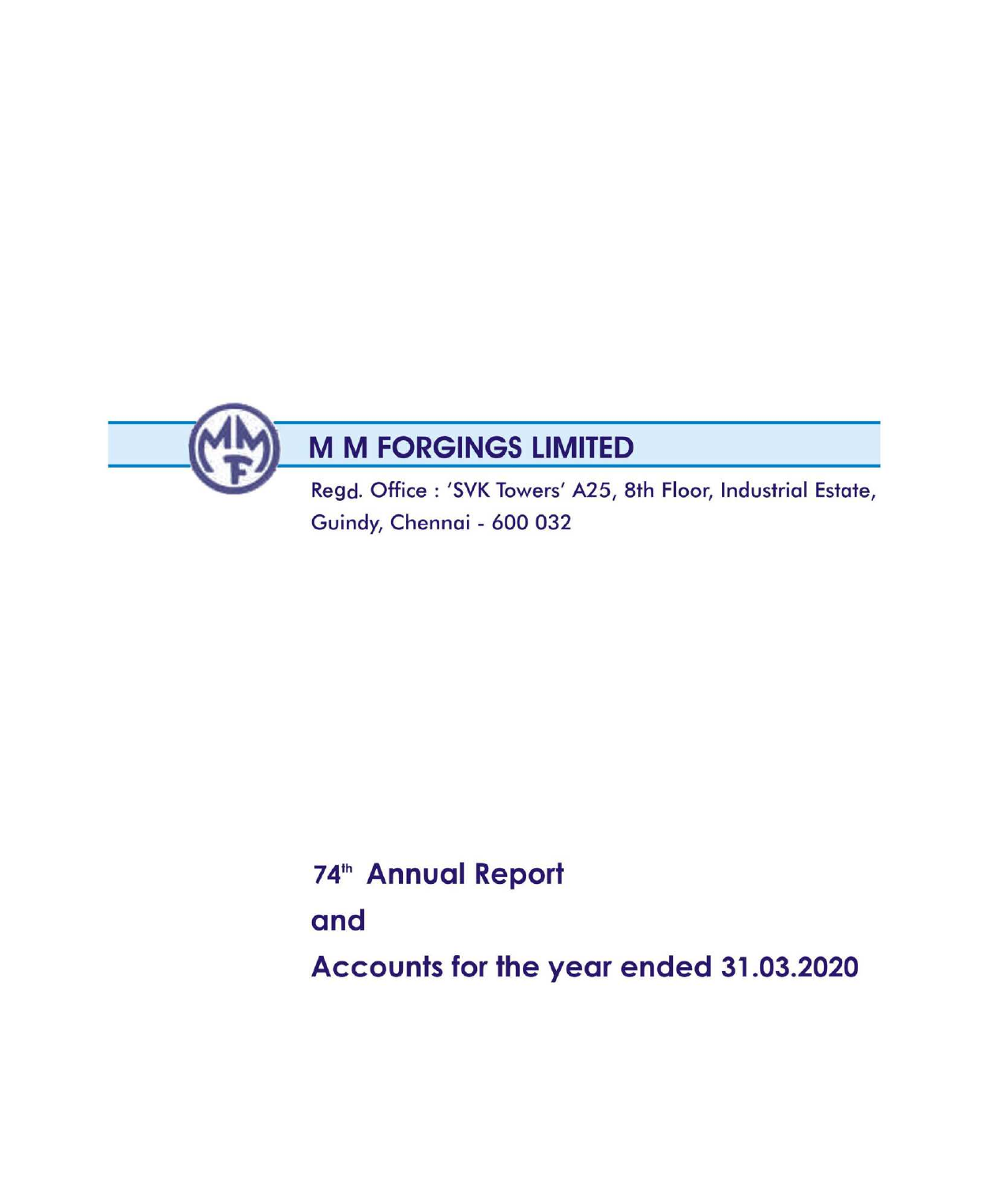# **Notice To Shareholder**

**NOTICE** IS HEREBY GIVEN THAT THE **SEVENTY FOURTH** ANNUAL GENERAL MEETING OF MM FORGINGS LIMITED will be held on **Tuesday, 29 September 2020 at 12.30 P.M** through Video Conferencing. The Company will conduct the meeting from Registered office i.e. 'SVK Towers', A 25, Industrial Estate, Guindy, Chennai – 600032 , which will be deemed to be the venue of the meeting to transact the following business:

# **ORDINARY BUSINESS:**

- **1.** to receive, consider and adopt the Financial Statements of the Company for the year ended 31 March, 2020 including Audited Balance Sheet as at 31 March, 2020 and the Statement of Profit and Loss for the year ended on that date and the Reports of the Board of Directors and Auditors thereon.
- 2. To appoint a director in place of Shri. K. Venkatramanan, (holding DIN No.00823317) who retires by rotation and being eligible offers himself for re-appointment.

# **SPECIAL BUSINESS**

# **3. RATIFICATION OF REMUNERATION PAID TO THE COST AUDITOR**

To consider and if thought fit, to pass with or without modification(s), the following resolution as an **ORDINARY RESOLUTION**:

**"RESOLVED THAT,** subject to the provisions of Section 148 and all other applicable provisions of the Companies Act, 2013 and Companies (Audit and Auditors) Rules 2014 (including any amendment therein) the reappointment of Shri. S. Hariharan, (CP No. 20864) Cost Accountant, Tiruchirappalli, as Cost Auditor to audit the cost records maintained by the Company for the Financial Year 2020-21 on a remuneration of  $\bar{\tau}$  60,000 plus Out of pocket expenses of  $\bar{\tau}$  15,000, totalling  $\bar{\tau}$  75,000 and future remuneration as may be decided by the Board be and is hereby ratified."

**"RESOLVED FURTHER THAT** the Board of Directors of the Company be and is hereby authorized to do all acts and take all such steps as may be necessary, proper or expedient to give effect to this resolution."

> By Order of the Board For **MM FORGINGS LIMITED**

Place: Chennai **J.SUMATHI** Date : 29 July 2020 **Company Secretary** Membership No. 8621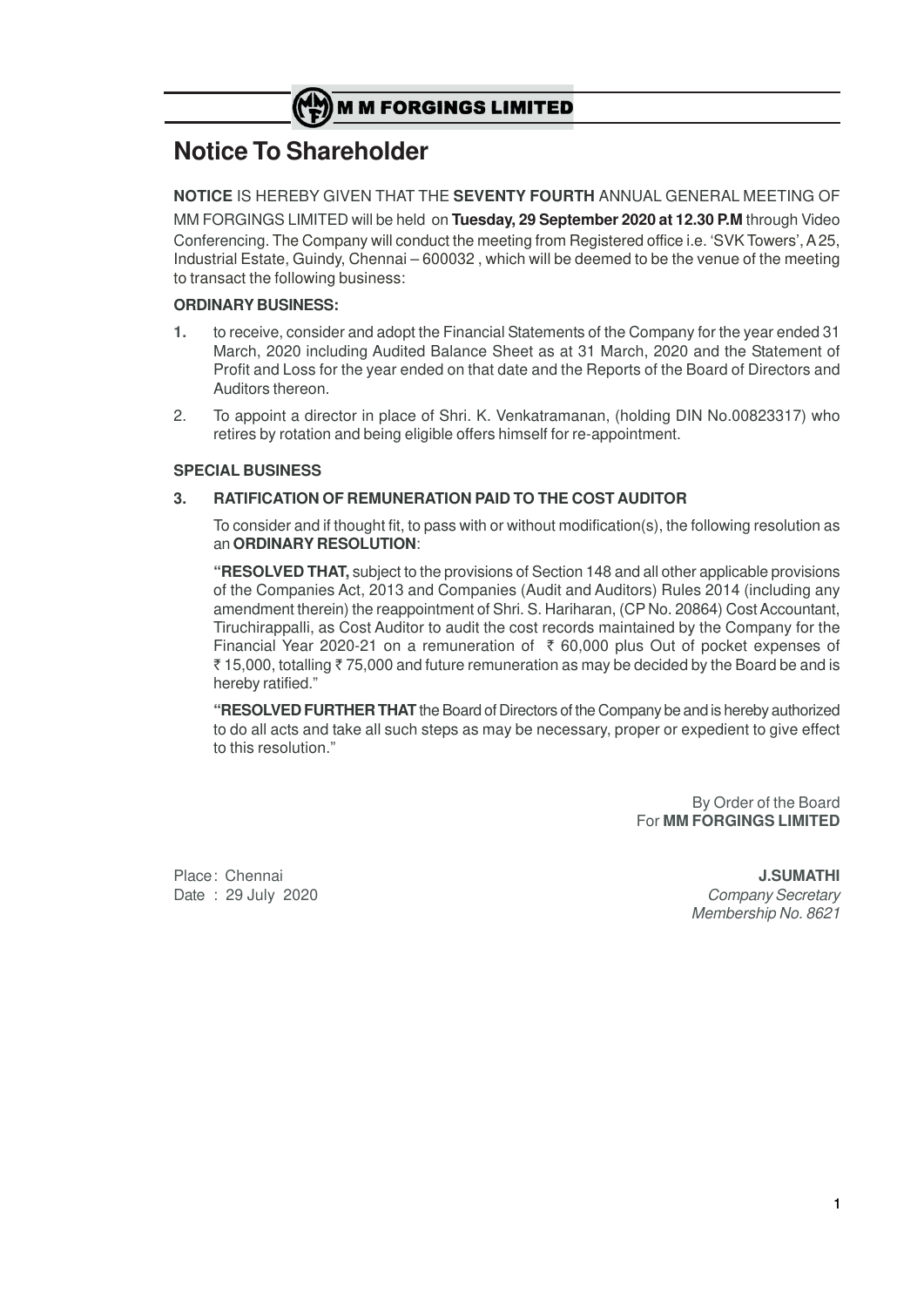# **IMPORTANT NOTES:**

- **1. Instructions for Shareholders attending the AGM through VC/OAVM are as under:**
- 1.1 In view of the massive outbreak of the COVID -19 pandemic, social distancing is a norm to be followed. The Government of India, Ministry of Corporate Affairs allowed conducting Annual General Meeting through Video Conferencing ( VC) or Other Audio Visual Means (OAVM) and dispensed with personal presence of the members at the meeting. In terms of the circulars passed by the Ministry of Corporate Affairs in this regard, the 74<sup>th</sup> Annual General Meeting will be held through Video Conferencing or other Audio Visual means (OAVM). Hence, Members can attend and participate in the AGM through VC/ OAVM only.
- 1.2 Since the AGM is conducted through VC/ OAVM), there is no provision for appointment of proxies. Accordingly, appointment of proxies by the members will not be available.
- 1.3 Shareholders will be provided with a facility to attend the AGM through VC/OAVM through the CDSL e-Voting system. Shareholders may access the same at https://www.evotingindia.com under shareholders/members login by using the remote e-voting credentials. The link for VC/ OAVM will be available in shareholder/members login where the EVSN of Company will be displayed.
- 1.4 Shareholders are encouraged to join the Meeting through Laptops / IPads for better experience.
- 1.5 Further shareholders will be required to allow Camera and use Internet with a good speed to avoid any disturbance during the meeting.
- 1.6 Please note that Participants Connecting from Mobile Devices or Tablets or through Laptop connecting via Mobile Hotspot may experience Audio/Video loss due to Fluctuation in their respective network. It is therefore recommended to use Stable Wi-Fi or LAN Connection to mitigate any kind of aforesaid glitches.
- 1.7 Shareholders who would like to express their views/ ask questions during the meeting may register themselves as a speaker by sending their request in advance, **atleast 7 days prior to the meeting** mentioning their name, demat-account number/folio number, email id, mobile number to corporate@mmforgings.com. The shareholders who do not wish to speak during the AGM but have queries may send their queries in advance advance, **atleast 5 days prior to the meeting** mentioning their name, demat account number/folio number, email id, mobile number to corporate@mmforgings.com**,** These queries will be replied to by the company suitably by email.
- 1.8 Only those shareholders who have registered themselves as a speaker will be allowed to express their views/ask questions during the meeting.
- **2 The Explanatory Statement pursuant to Section 102 of the Companies Act, 2013, which sets out details relating to Special Business at the meeting, is annexed hereto.**
- 3 Members holding shares in electronic form are hereby informed that bank particulars registered against their respective depository accounts will be used by the Company for payment of dividend. The Company or its Registrars cannot act on any request received directly from the Members holding shares in electronic form for any change of bank particulars or bank mandates. Such changes are to be advised only to the Depository Participant of the Members. Members holding shares in physical form and desirous of either registering bank particulars or changing bank particulars already registered against their respective folios for payment of dividend are requested to write to the Company.
- 4 Date of Book closure for the purpose of Annual Closing : **Wednesday, 23 September 2020 to Tuesday, 29 September 2020.**
- 5 Under Section 124 of the Companies Act, 2013 and the Rules therein, the amount of dividend remaining unpaid or unclaimed for a period of seven years from the due date is required to be transferred to the Investor Education and Protection Fund (IEPF), constituted by the Central Government. The Company had, accordingly, transferred  $\bar{\zeta}$  2,80,587/- pertaining to the interim dividend for the year 2011-12 on 30 May 2019 , to the Investor Education and Protection Fund of the Central Government. Those shareholders who have not claimed, can claim from the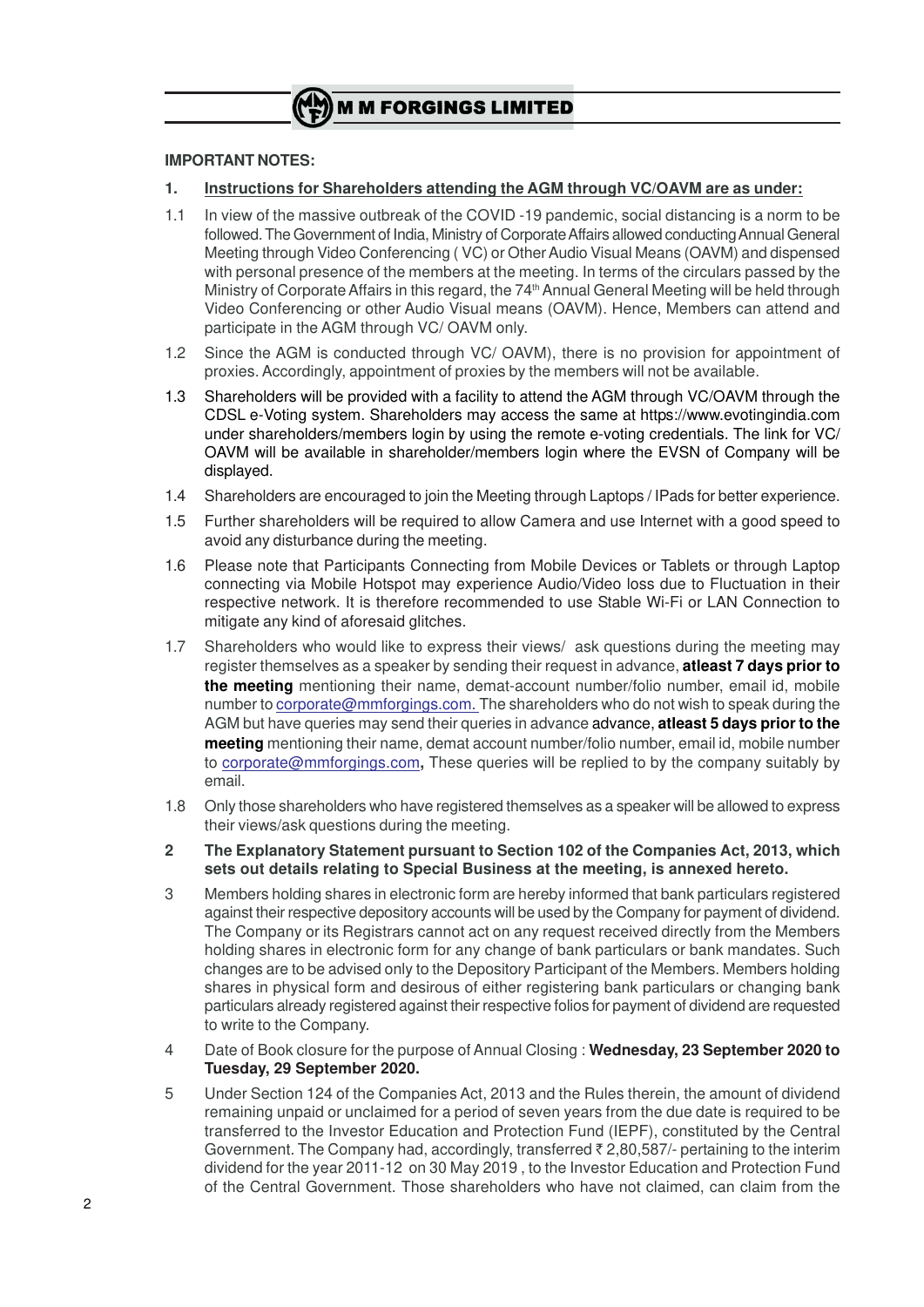Government. The Company has uploaded the information in respect of the Unclaimed Dividends in respect of the financial years from 2012-2019, as on the date of the  $73<sup>rd</sup>$  Annual General Meeting (AGM) held on 29 August 2019 on the website of the IEPF viz. www.iepf.gov.in and on the Website of the Company, www.mmforgings.com. Members who have not encashed their dividend, are advised to write to the Company to claim their dividend.

6 Shares transferred under IEPF account of the government (taken on the basis of 2012 dividend unclaimed) :

There were no common shareholders to those who had not encashed the Dividend for seven consecutive years. Hence, no shares were transferred to IEPF account.

- 7 To prevent fraudulent transactions, members are advised to exercise due diligence and notify the Company of any change in address or demise of any member as soon as possible. Members are also advised not to leave their demat account(s) dormant for long. Periodic statement of holdings should be obtained from the concerned Depository Participant and holdings should be verified.
- 8 The Securities and Exchange Board of India (SEBI) has mandated the submission of Permanent Account Number (PAN) by every participant in securities market. Members holding shares in electronic form are, therefore, requested to submit the PAN to their Depository Participants with whom they are maintaining their demat accounts. Members holding shares in physical form can submit their PAN details to the Company.
- 9 With effect from 01 April 2019, transfer of securities would be carried out only in dematerialized form, except in case of transmission or transposition of securities. Hence, the company will not entertain any requests of transfer of equity shares, if they are in physical form
- 10 Details under SEBI (LODR), in respect of the Directors seeking appointment/re-appointment at the Annual General Meeting, forms integral part of the notice.
- 11 Electronic copy of the Annual Report for 2020 will be sent to all the members whose email IDs are registered with the Company/Depository Participants(s). Members who have not registered their email addresses with the company can get the same registered by following the procedure given under point no. 19.
- 12 Shareholders seeking any information with regard to accounts are request to send their queries through mail, at least 5 days before the meeting so as to enable the company to keep the information ready.
- 13 Reappointment of Shri. K. Venkatramanan retiring by rotation: Shri. K. Venkatramanan is liable to retire by rotation at the 74<sup>th</sup> AGM, and being eligible has offered himself for reappointment. Shri. K. Venkatramanan has a Bachelor of Engineering degree. He has 28 years of experience. He joined the Board as an Additional Director of the Company on 21st April 1997. With effect from February 24, 1999 he became the Joint Managing Director in this Company. The present reappointment with effect from, 01 September 2018 as Joint Managing Director was made at the AGM held on 11 July 2018 . He has been responsible for the tremendous growth in the sales and profits of the company. His accomplishments include a 10 fold increase in export sales.
	- Disclosure of Relationship between Directors, Managers and KMP of the Company: Shri. K. Venkatramanan is brother of Shri. Vidyashankar Krishnan, Vice Chairman and Managing Director.
	- Other Directorship: Refer Note 29 of Notes on accounts.
	- l No. of shares held in the Company : 25,84,960 shares ( 10.71%)

# **14. CDSL e-Voting System – For Remote e-voting and e-voting during AGM**

l Pursuant to the provisions of Section 108 of the Companies Act, 2013 read with Rule 20 of the Companies (Management and Administration) Rules, 2014 (as amended) and Regulation 44 of SEBI (Listing Obligations & Disclosure Requirements) Regulations 2015 (as amended),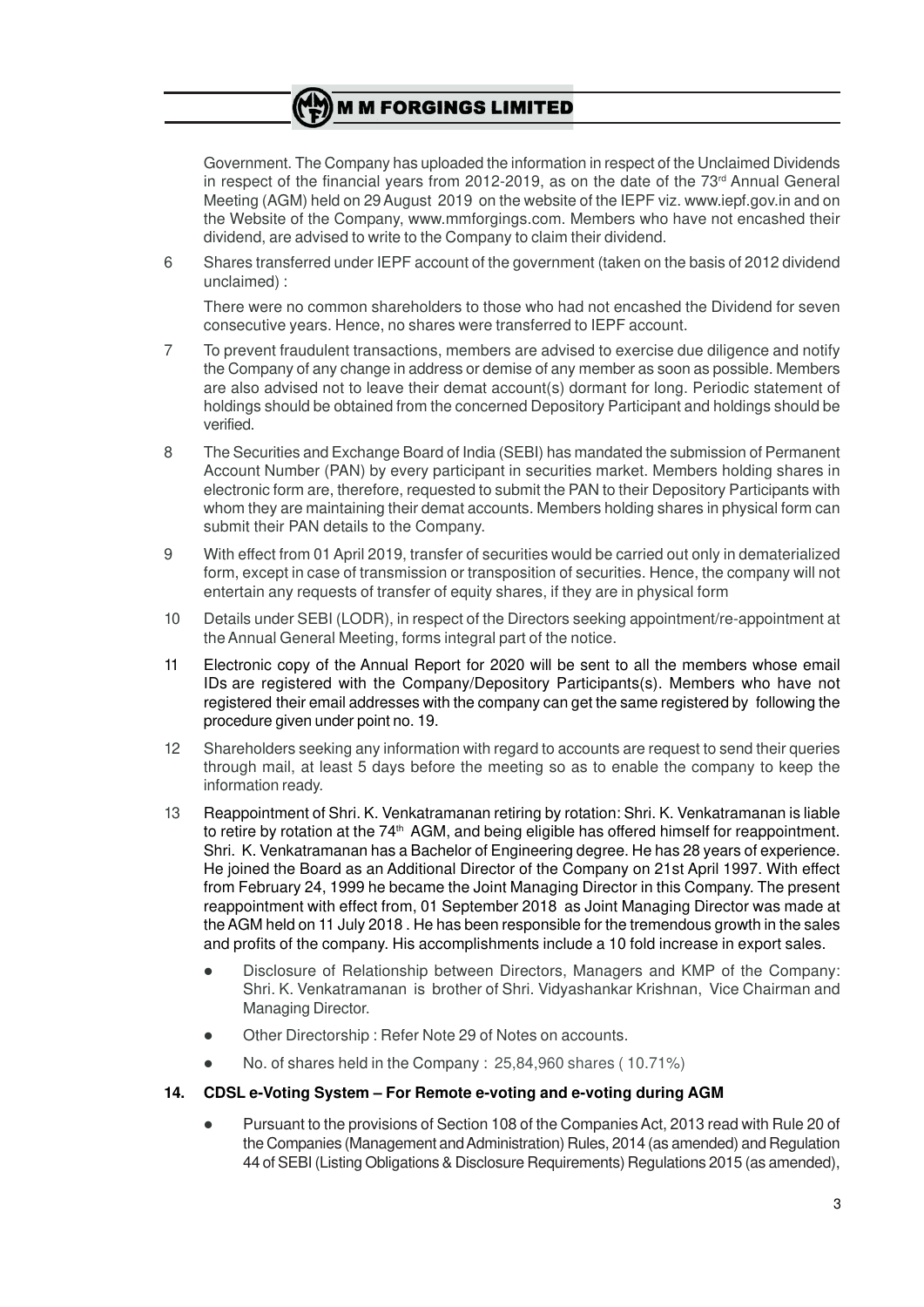

and MCA Circulars dated April 08, 2020, April 13, 2020 and May 05, 2020 the Company is providing facility of remote e-voting to its Members in respect of the business to be transacted at the AGM. For this purpose, the Company has entered into an agreement with Central Depository Services (India) Limited (CDSL) for facilitating voting through electronic means, as the authorized e-Voting's agency. The facility of casting votes by a member using remote e-voting as well as the e-voting system on the date of the AGM will be provided by CDSL.

- The Members can join the AGM in the VC/OAVM mode 15 minutes before and after the scheduled time of the commencement of the Meeting by following the procedure mentioned in the Notice. The facility of participation at the AGM through VC/OAVM will be made available to atleast 1000 members on first come first served basis. This will not include large Shareholders (Shareholders holding 2% or more shareholding), Promoters, Institutional Investors, Directors, Key Managerial Personnel, the Chairpersons of the Audit Committee, Nomination and Remuneration Committee and Stakeholders Relationship Committee, Auditors etc. who are allowed to attend the AGM without restriction on account of first come first served basis.
- The attendance of the Members attending the AGM through VC/OAVM will be counted for the purpose of ascertaining the quorum under Section 103 of the Companies Act, 2013.
- In line with the Ministry of Corporate Affairs (MCA) Circular No. 17/2020 dated April 13, 2020, the Notice calling the AGM has been uploaded on the website of the Company at www. mmforgings.com. The Notice can also be accessed from the websites of the Stock Exchanges i.e. BSE Limited and National Stock Exchange of India Limited at www.bseindia.com and www.nseindia.com respectively. The AGM Notice is also disseminated on the website of CDSL (agency for providing the Remote e-Voting facility and e-voting system during the AGM. i.e. www.evotingindia.com)
- l The AGM has been convened through VC/OAVM in compliance with applicable provisions of the Companies Act, 2013 read with MCA Circular No. 14/2020 dated April 8, 2020 and MCA Circular No. 17/2020 dated April 13, 2020 and MCA Circular No. 20/2020 dated May 05, 2020.

**The instructions for shareholders voting electronically are as under:**

1. **The voting period begins Saturday, 26 September 2020 at 10.00 A.M. to Monday 28 September 2020 at 5.00 P.M. During this period shareholders' of the Company, holding shares either in physical form or in dematerialized form, as on the cut-off date Tuesday, 22 September 2020 may cast their vote electronically. The e-voting module shall be disabled by CDSL for voting thereafter.**

Details of Scrutinizer : Shri. M. Damodaran, Practicing Company Secretary, Managing Partner of M Damodaran & Associates LLP (Membership No. 5837, C P No. 5081).

- 2. Shareholders who have already voted prior to the meeting date would not be entitled to vote at the meeting venue.
- 3. The shareholders should log on to the e-voting website www.evotingindia.com.
- 4. Click on Shareholders.
- 5. Now Enter your User ID
	- a. For CDSL: 16 digits beneficiary ID,
	- b. For NSDL: 8 Character DP ID followed by 8 Digits Client ID,
	- c. Members holding shares in Physical Form should enter Folio Number registered with the Company.
- 6. Next enter the Image Verification as displayed and Click on Login.
- 7. If you are holding shares in demat form and had logged on to www.evotingindia.com and voted on an earlier voting of any company, then your existing password is to be used.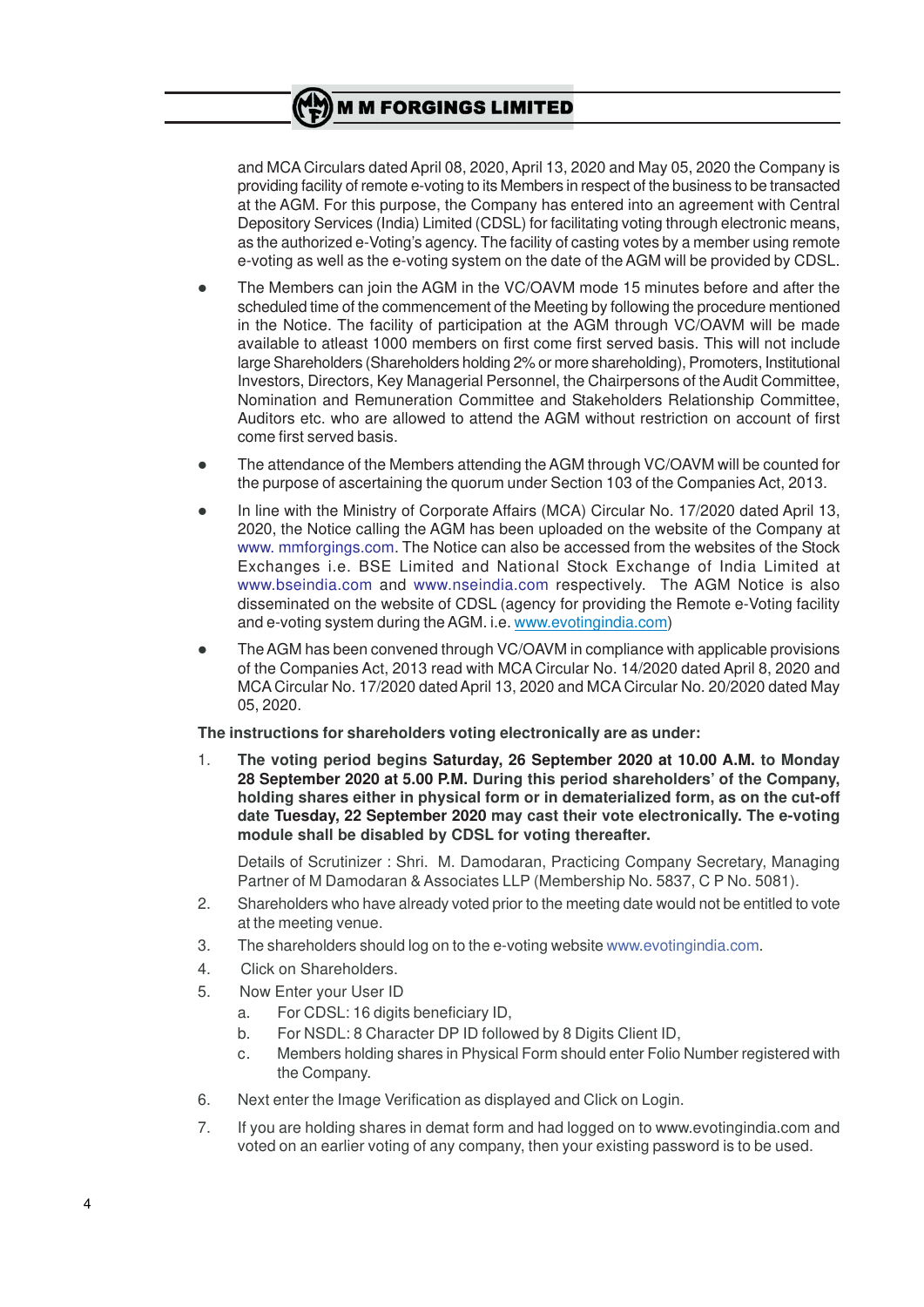|                                   | For Members holding shares in Demat Form and Physical Form                                                                                                                                                                                                                                     |  |  |  |  |  |
|-----------------------------------|------------------------------------------------------------------------------------------------------------------------------------------------------------------------------------------------------------------------------------------------------------------------------------------------|--|--|--|--|--|
| <b>PAN</b>                        | Enter your 10 digit alpha-numeric PAN issued by Income Tax Department                                                                                                                                                                                                                          |  |  |  |  |  |
|                                   | (Applicable for both demat shareholders as well as physical<br>shareholders)                                                                                                                                                                                                                   |  |  |  |  |  |
|                                   | Members who have not updated their PAN with the Company/<br>$\bullet$<br>Depository Participant are requested to use the first two letters of<br>their name and the 8 digits of the sequence number in the PAN field.                                                                          |  |  |  |  |  |
|                                   | In case the sequence number is less than 8 digits enter the<br>$\bullet$<br>applicable number of 0's before the number after the first two<br>characters of the name in CAPITAL letters. Eg. If your name is<br>Ramesh Kumar with sequence number 1 then enter RA00000001 in<br>the PAN field. |  |  |  |  |  |
| Dividend Bank                     | Enter the Dividend Bank Details or Date of Birth (in dd/mm/yyyy format)<br>as recorded in your demat account or in the company records in order<br>to login.                                                                                                                                   |  |  |  |  |  |
| Details OR Date<br>of Birth (DOB) | If both the details are not recorded with the depository or company<br>$\bullet$<br>please enter the member id / folio number in the Dividend Bank<br>details field as mentioned in instruction (5).                                                                                           |  |  |  |  |  |

## *8. If you are a first time user follow the steps given below:*

9. After entering these details appropriately, click on "SUBMIT" tab.

- 10. Members holding shares in physical form will then directly reach the Company selection screen. However, members holding shares in demat form will now reach 'Password Creation' menu wherein they are required to mandatorily enter their login password in the new password field. Kindly note that this password is to be also used by the demat holders for voting for resolutions of any other company on which they are eligible to vote, provided that company opts for e-voting through CDSL platform. It is strongly recommended not to share your password with any other person and take utmost care to keep your password confidential.
- 11. For Members holding shares in physical form, the details can be used only for e- voting on the resolutions contained in this Notice.
- 12. Click on the EVSN for the relevant <Company Name> on which you choose to vote.
- 13. On the voting page, you will see "RESOLUTION DESCRIPTION" and against the same the option "YES/NO" for voting. Select the option YES or NO as desired. The option YES implies that you assent to the Resolution and option NO implies that you dissent to the Resolution.
- 14. Click on the "RESOLUTIONS FILE LINK" if you wish to view the entire Resolution details.
- 15. After selecting the resolution you have decided to vote on, click on "SUBMIT". A confirmation box will be displayed. If you wish to confirm your vote, click on "OK", else to change your vote, click on "CANCEL" and accordingly modify your vote.
- 16. Once you "CONFIRM" your vote on the resolution, you will not be allowed to modify your vote.
- 17. You can also take a print of the votes cast by clicking on "Click here to print" option on the Voting page.
- 18. If a demat account holder has forgotten the login password then Enter the User ID and the image verification code and click on Forgot Password and enter the details as prompted by the system.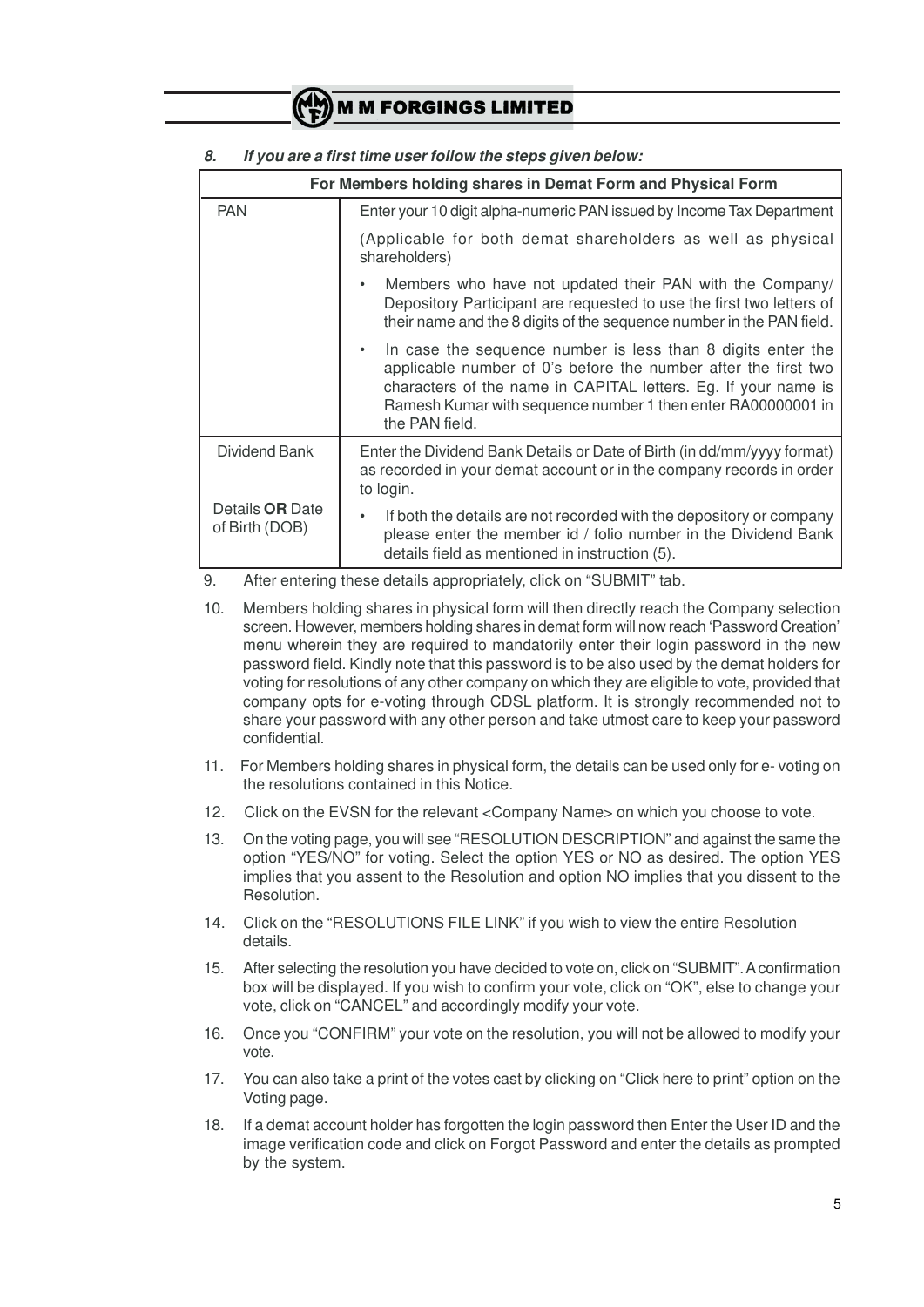15 Shareholders can also cast their vote using CDSL's mobile app m-Voting available for android based mobiles. The m-Voting app can be downloaded from Google Play Store. iPhone and Windows phone users can download the app from the App Store and the Windows Phone Store respectively. Please follow the instructions as prompted by the mobile app while voting on your mobile.

## 16 **Note for Non – Individual Shareholders and Custodians**

- l Non-Individual shareholders (i.e. other than Individuals, HUF, NRI etc.) and Custodians are required to log on to www.evotingindia.com and register themselves as Corporates.
- l A scanned copy of the Registration Form bearing the stamp and sign of the entity should be emailed to helpdesk.evoting@cdslindia.com.
- After receiving the login details a Compliance User should be created using the admin login and password. The Compliance User would be able to link the account(s) for which they wish to vote on.
- The list of accounts linked in the login should be emailed to helpdesk.evoting@cdslindia.com and on approval of the accounts they would be able to cast their vote.
- l A scanned copy of the Board Resolution and Power of Attorney (POA) which they have issued in favour of the Custodian, if any, should be uploaded in PDF format in the system for the scrutinizer to verify the same.
- In case you have any queries or issues regarding e-voting, you may refer the Frequently Asked Questions ("FAQs") and e-voting manual available at www.evotingindia.com, under help section or write an email to helpdesk.evoting@cdsl.com.
- 17 All documents referred to in the accompanying Notice and the Explanatory Statement shall be available for inspection in electronic mode. Members can inspect the same by sending an email to corporate@mmforgings.com.
- 18 Corporate Members are requested to send an email to investors@cameoindia.com or corporate@mmforgings.com before e-voting/ attending the annual general meeting, a duly certified copy of the board resolution authorizing their representative to attend and vote on their behalf at the meeting.

## **19. Process for those Shareholders whose email addresses are not registered with the Depositories / RTA, for obtaining login credentials for e- voting for the resolutions in this notice**

- l For Physical shareholders- please provide necessary details like Folio No., Name of shareholder, scanned copy of the share certificate (front and back), PAN (self attested scanned copy of PAN card), AADHAR (self attested scanned copy of Aadhar Card) by email to Company at corporate@mmforgings.com /RTA email id at "murali@cameoindia.com" or "Investor@cameoindia.com".
- For Demat shareholders -, please provide Demat account details (CDSL-16 digit beneficiary ID or NSDL-16 digit DPID + CLID), Name, client master or copy of Consolidated Account statement, PAN (self attested scanned copy of PAN card),AADHAR (self attested scanned copy of Aadhar Card) to Company/RTA email id.
- l The company/RTA shall co-ordinate with CDSL and provide the login credentials to the above mentioned shareholders.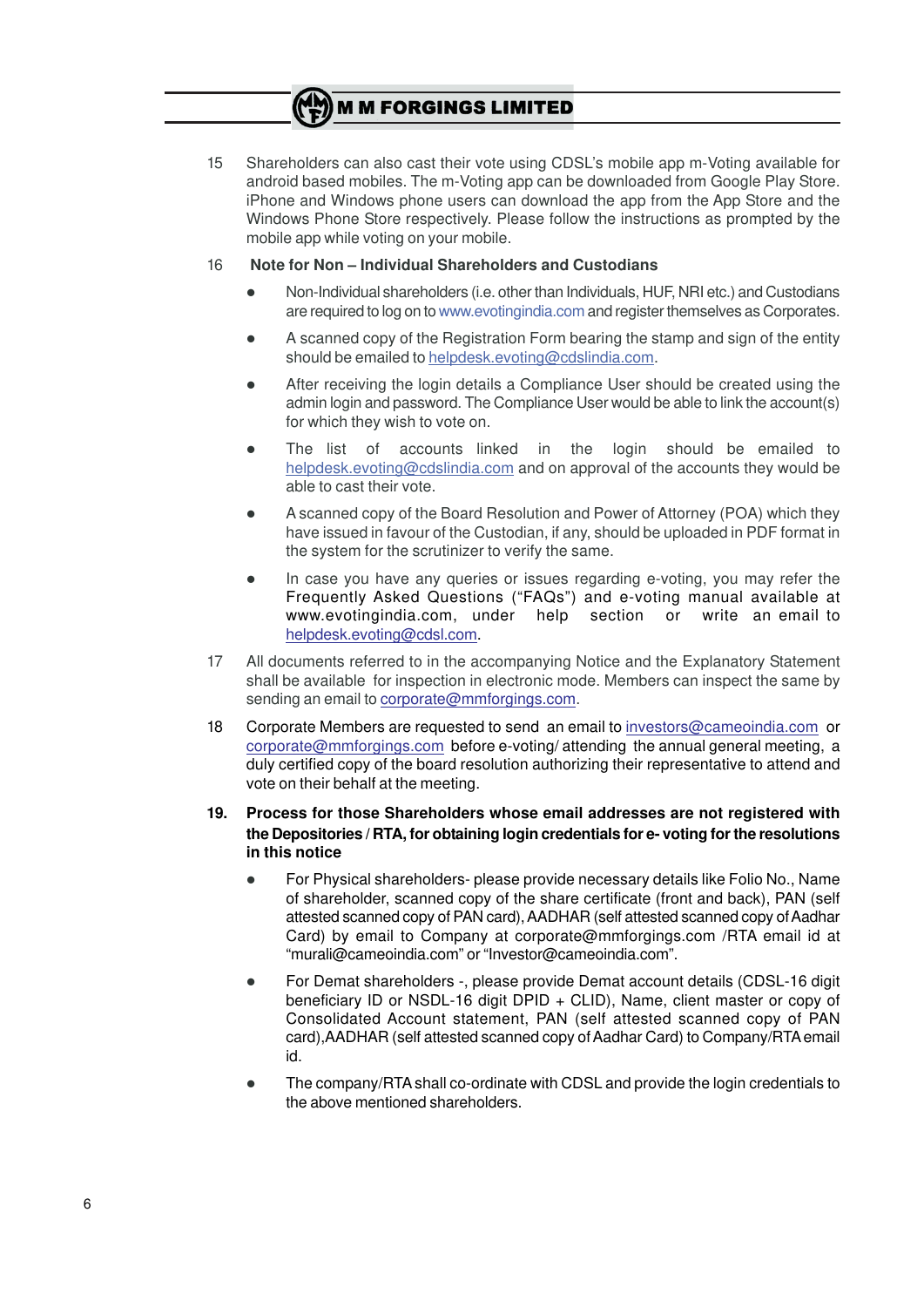## **20. The details of the process for e-voting at the Annual General Meeting are explained herein below:**

- The procedure for e-Voting on the day of the meeting is same as the instructions mentioned above for remote e-voting.
- Only those Members/ shareholders who will be present in the meeting through VC/OAVM facility and have not casted their vote on the Resolutions through remote e-Voting and are otherwise not barred from doing so, shall be eligible to vote through e-Voting system in the AGM.;
- **•** Members who have already voted through Remote e-Voting will be eligible to attend the meeting. However, they will not be eligible to vote at the meeting.
- If you have any queries or issues regarding attending AGM & e-Voting from the e-Voting System, you may refer the Frequently Asked Questions ("FAQs") and e-voting manual available at www.evotingindia.com, under help section or write an email to helpdesk.evoting@cdslindia.com or contact Mr. Nitin Kunder (022- 23058738) or Mr. Mehboob Lakhani (022-23058543) or Mr. Rakesh Dalvi (022-23058542).
- All grievances connected with the facility for voting by electronic means may be addressed to Mr. Rakesh Dalvi, Manager, (CDSL ) Central Depository Services (India) Limited, A Wing, 25th Floor, Marathon Futurex, Mafatlal Mill Compounds, N M Joshi Marg, Lower Parel (East), Mumbai - 400013 or send an email to helpdesk.evoting@cdslindia.com or call on 022-23058542/43.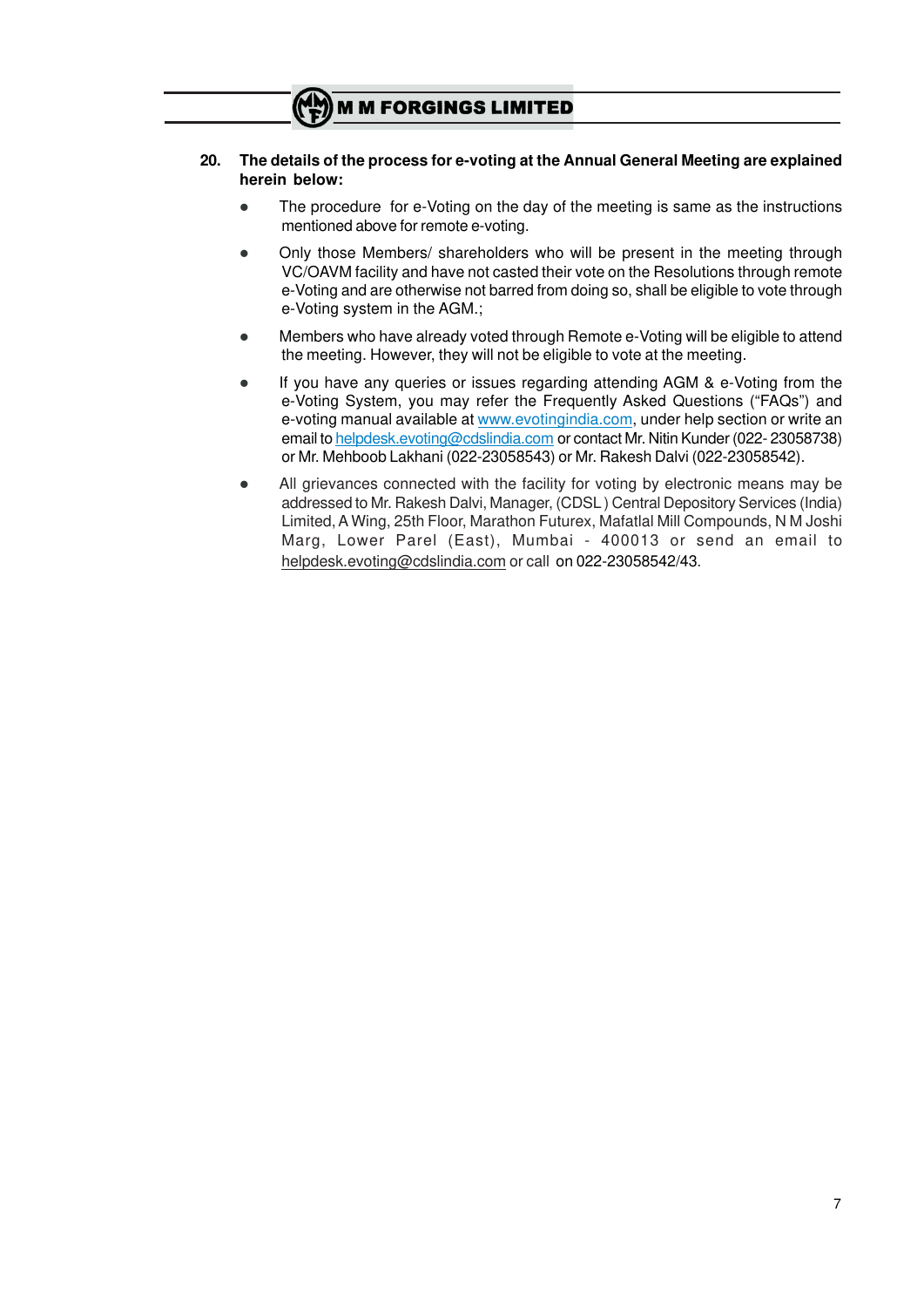# **EXPLANATORY STATEMENT IN RESPECT OF THE SPECIAL BUSINESS PURSUANT TO SECTION 102 OF THE COMPANIES ACT 2013**

## **Item No. 3**

Pursuant to the provisions contained in Rule 14 of the Companies (Audit and Auditors) Rules 2014, the appointment and remuneration paid to Shri. S. Hariharan, cost auditor appointed at the Board meeting dated 29 July 2020, ought to be ratified by the shareholders subsequently.

Accordingly, consent of the members is sought for passing the resolution as set out in the Notice for ratification for the financial year ending 31 March 2021.

The Board recommends the Resolutions as set out in item no. 3 of the Notice for approval of the Members as an Ordinary Resolution.

None of the Directors and Key Managerial Personnel of the Company and their relatives are concerned or interested, financial or otherwise, in the resolution set out at Item No.3

The above resolution does not affect any other company.

## For **MM FORGINGS LIMITED**

lace : Chennai **J.SUMATHI**

Date : 29 July 2020 **Company Secretary** Membership No. 8621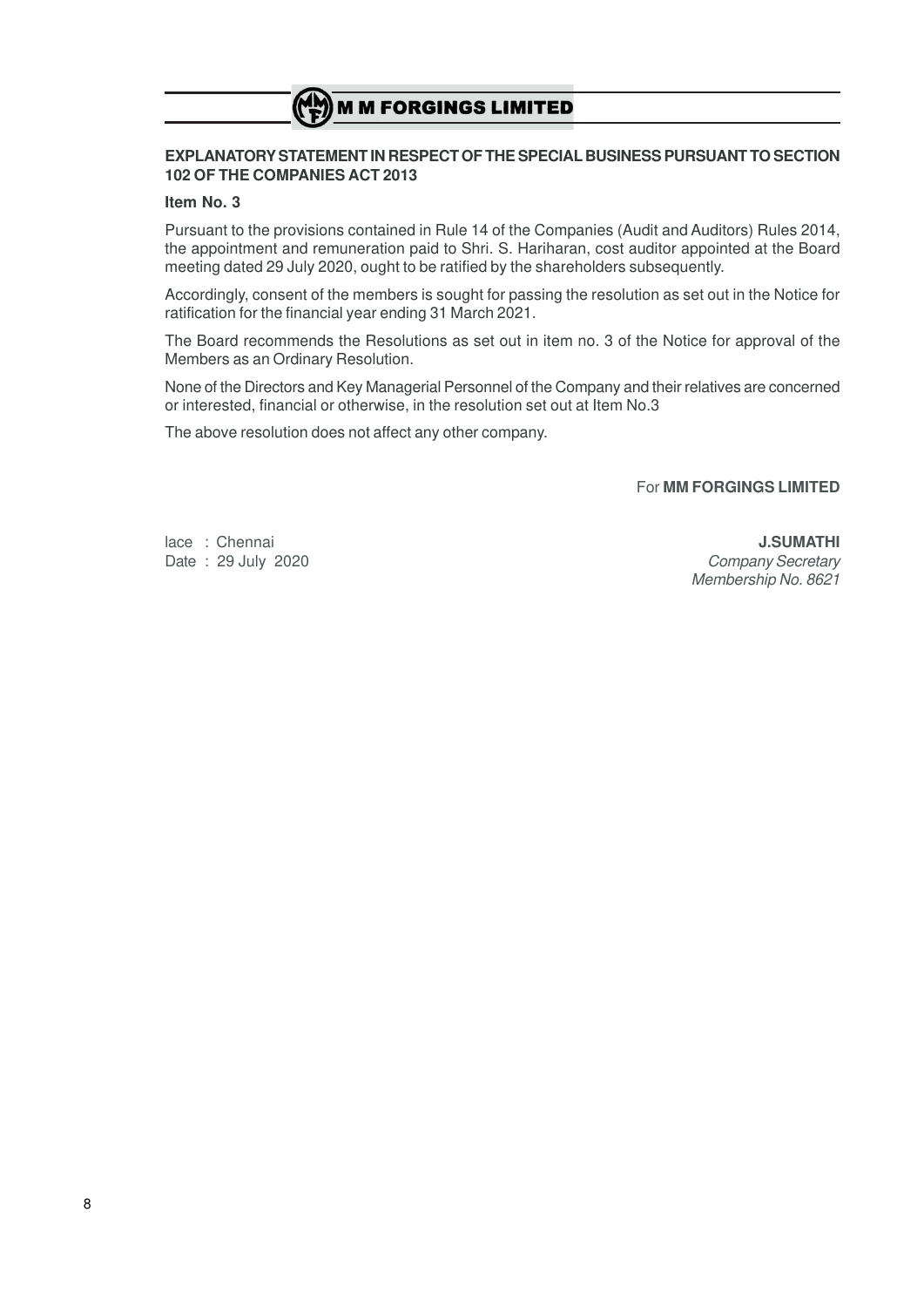# Contents

# Page No.

| $\mathbf{1}$ . |                                                                                                |  |
|----------------|------------------------------------------------------------------------------------------------|--|
| 2.             |                                                                                                |  |
| 3.             |                                                                                                |  |
| $\mathbf{4}$   |                                                                                                |  |
| 5.             |                                                                                                |  |
| 6.             |                                                                                                |  |
| 7 <sub>1</sub> |                                                                                                |  |
| 8.             |                                                                                                |  |
| 9.             |                                                                                                |  |
|                |                                                                                                |  |
| 11.            |                                                                                                |  |
|                |                                                                                                |  |
|                |                                                                                                |  |
| 14.            | Statement containing salient features of the financial statement of  103<br>Subsidiary Company |  |
|                |                                                                                                |  |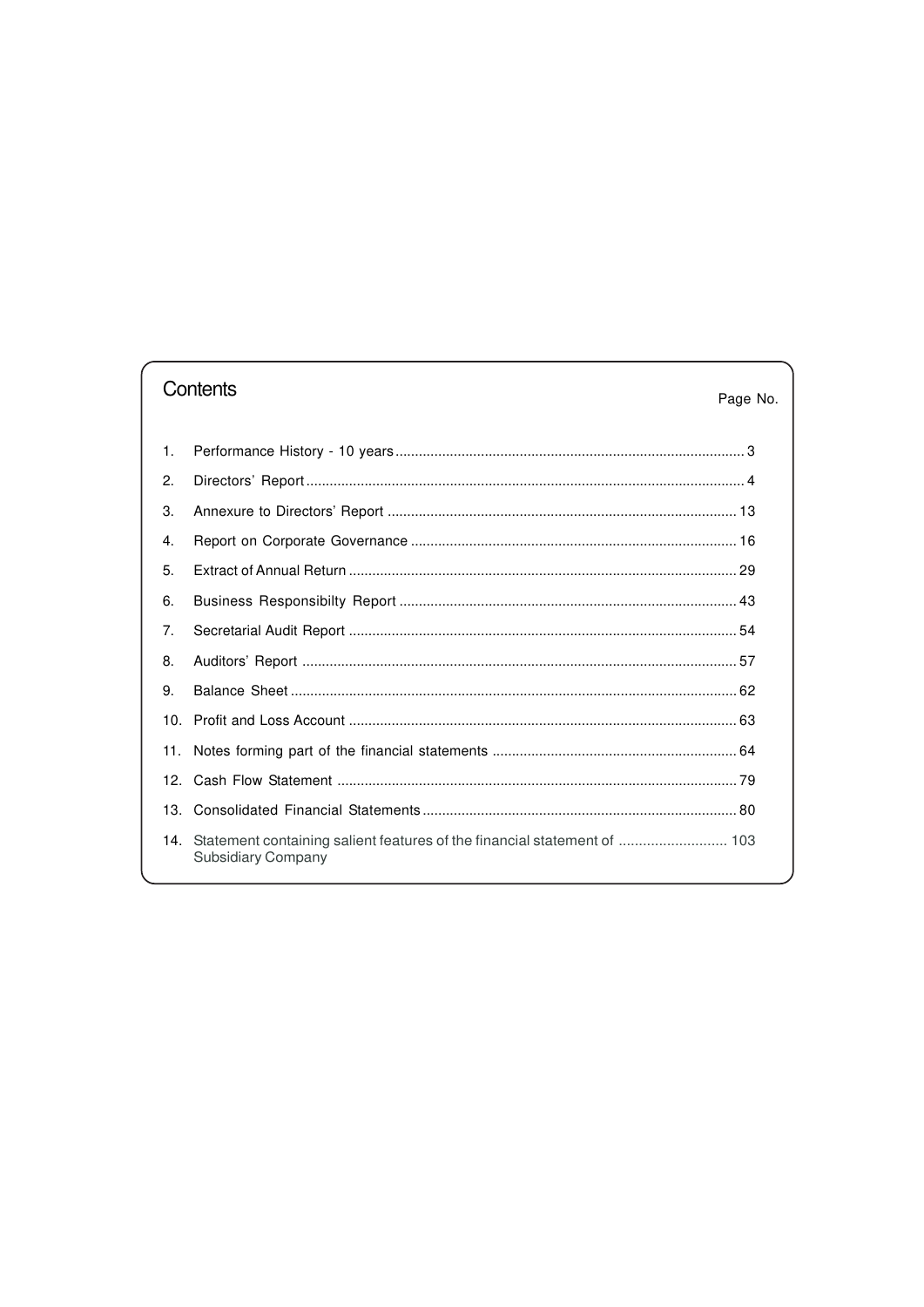# Board of Directors

*Chairman Directors*

#### *Vice Chairman and Managing Director Jt. Managing Director*

Shri. Vidvashankar Krishnan Shri. K. Venkatramanan

# *Company Secretary Statutory Auditors*

# *Registered Office Internal Auditor*

'SVK Towers' Shri. Balaji Gopal A25, 8th Floor, Industrial Estate, Guindy, Chennai - 600 032 Phone : 044 -71601000 *Cost Auditor* Fax No. 044- 71601010 E-mail : mmforge@mmforgings.com Sri Sapthagiri Homes

- Plant 1 Singampunari 630 502, Tamil Nadu
- Plant 2 Viralimalai 621 316, Tamil Nadu *Secretarial Auditor*
- 
- Plant 7 Industrial Automation Division 600 058, TN
- Plant 8 Rudrapur 263 153 Uttarkand
- (DVS Industries Pvt Ltd, Subsidary Company) Plant 9 - Kursi Road, Barabanki, UP 225001

Plant 5 - Windfarms

- W1 Panakudi 627109 Tamil Nadu *Share Transfer Agents*
- 
- W3 Tenkasi 627 811 Tamil Nadu
- 

Plant 6 - Solar sites S1 - Aruppukottai - 626105 Tamil Nadu S2 - Viralimalai - 621 316 Tamil Nadu

# *Bankers*

 $\mathfrak{O}$ 

**State Bank of India DBS Bank India Ltd** FB,155, Anna Salai, Chennai – 600 002 806, Anna Salai, Chennai - 600002

**Citibank N.A HDFC Bank Ltd** 163, Anna Salai, Chennai - 600002 No. 115, Dr. Radhakrishna Salai,

**ICICI Bank Federal Bank** No.1 Cenotaph Road, Chennai - 600018 No. 61, Anna Salai, Chennai - 600002

Shri. N. Srinivasan Shri. V. Vaidyanathan Shri. A. Gopalakrishnan Smt. Kavitha Vijay

Smt. J. Sumathi Smt. G. R. Naresh Kumar Membership No. 215577 GRNK & Co. 26/5, Akila Lands, Ganapathy Colony (South) *Chief Financial Officer* Thiruvanaikoil Post, Tiruchirapalli – 620 005 Phone No. 0431 4012931 Firm Registration No.: 016847S

S.S. IInd Floor, Pulimandapam Road, **Factories Similarly 200006** Srirangam, Trichy - 620006

Plant 4 - Mathur Post – 602 105 Tamil Nadu 2-1-2 B Block First Floor<br>Plant 7 - Industrial Automation Division - 600 058, TN Greata Pearl Apartments, 174/206, Choolaimedu High Road, Chennai - 600 094 Ph : 044 23728925 C P No. 12974

W2 - Theni District - 625 531 Tamil Nadu **Cameo Corporate Services Limited** No. 1, Club House Road, Chennai – 600 002<br>W4 - Kallapalayam 641 201 Tamil Nadu Phone : 044 - 28460390—94

Mylapore, Chennai – 600 004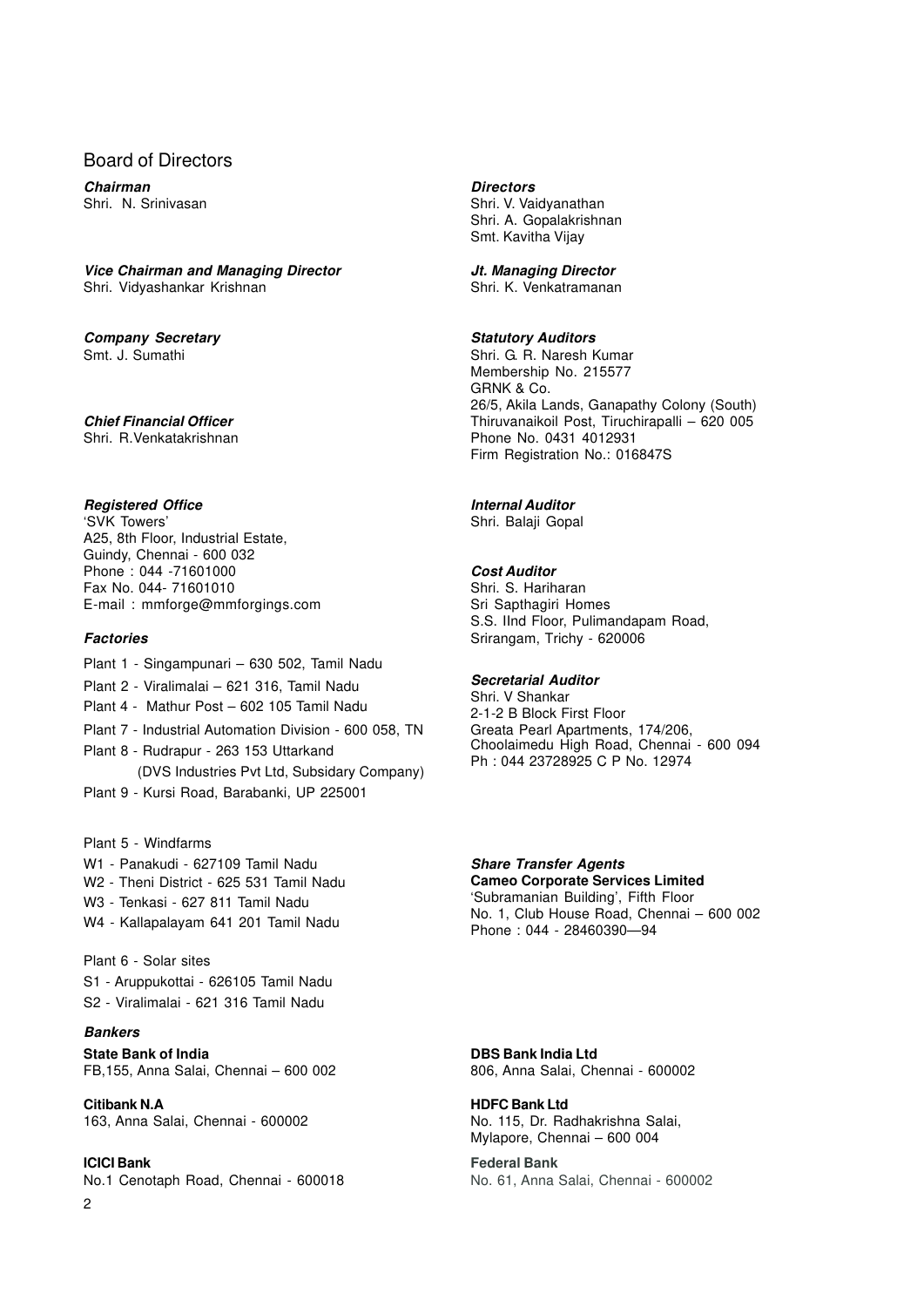# **PERFORMANCE HISTORY**

 $(\bar{\mathbf{\mathcal{F}}}$  in lakhs)

| <b>DESCRIPTION/YEAR</b>     | <b>FY20</b> | <b>FY19</b> | <b>FY18</b> | <b>FY17</b> | <b>FY16</b> | <b>FY15</b> | <b>FY14</b> | <b>FY13</b> | <b>FY12</b> | <b>FY11</b> | <b>FY10</b> |
|-----------------------------|-------------|-------------|-------------|-------------|-------------|-------------|-------------|-------------|-------------|-------------|-------------|
| <b>INCOME</b>               |             |             |             |             |             |             |             |             |             |             |             |
| Sales - Exports             | 38,236.89   | 46,355.03   | 35,559.47   | 29,314.40   | 33,743.07   | 35,059.10   | 29,112.09   | 25,396.52   | 23,905.35   | 18,294.07   | 10,417.74   |
| - Domestic                  | 32,853.57   | 42,381.88   | 24,531.62   | 16,728.26   | 15,162.74   | 13,891.22   | 10,961.82   | 9,627.13    | 10,476.61   | 8,295.11    | 5,426.22    |
| - Total                     | 71,090.46   | 88,736.91   | 60,091.09   | 46,042.66   | 48,905.81   | 48,950.32   | 40,073.91   | 35,023.65   | 34,381.96   | 26,589.18   | 15,843.96   |
| Other Operating Income      | 1,638.67    | 1,655.29    | 1,970.63    | 1,797.02    | 1,320.07    | 1,303.08    | 1,069.56    | 1,088.14    | 641.29      | 622.89      | 598.47      |
| Other Income                | 1,851.14    | 1,586.71    | 1,229.28    | 1,126.77    | 541.24      | 241.28      | 315.88      | 51.29       | 735.93      | 985.88      | 114.15      |
| <b>TOTAL INCOME</b>         | 74,580.27   | 91,978.91   | 63,291.00   | 48,966.45   | 50,767.12   | 50,494.68   | 41,459.35   | 36,163.08   | 35,759.18   | 28,197.95   | 16,556.58   |
| <b>Operating Profit</b>     | 14,370.27   | 18,911.64   | 13,673.40   | 10,401.98   | 11,343.00   | 11,318.14   | 8,209.96    | 5,829.22    | 6,781.57    | 6,346.99    | 2,958.76    |
| Profit After Tax            | 4,623.76    | 8,135.04    | 6,850.73    | 4,342.22    | 5,008.84    | 5,054.82    | 2,931.90    | 2,444.96    | 2,675.46    | 2,971.09    | 1,041.66    |
| Earnings per share          | 25.02       | 33.70       | 56.76       | 35.97       | 41.50       | 41.88       | 24.29       | 20.26       | 22.17       | 24.61       | 8.63        |
| Dividend                    | 50%         | 50%         | 100%        | 60%         | 60%         | 60%         | 40%         | 30%         | 30%         | 30%         | 15%         |
| Dividend including tax paid | 1,417.93    | 1,410.40    | 1,402.86    | 841.72      | 841.72      | 841.72      | 561.14      | 420.85      | 420.85      | 422.25      | 211.83      |
| Dividend as a % to PAT      | 30.7%       | 17.3%       | 20.5%       | 19.4%       | 16.8%       | 16.7%       | 19.1%       | 17.2%       | 15.7%       | 14.2%       | 20.3%       |
| Share Capital               | 2,414.08    | 2,414.08    | 1,207.04    | 1,207.04    | 1,207.04    | 1,207.04    | 1,207.04    | 1,207.04    | 1,207.04    | 1,207.04    | 1,207.04    |
| Reserves & Surplus          | 44,416.47   | 41,210.66   | 35,700.59   | 30,252.69   | 26,752.19   | 22,585.00   | 18,371.91   | 16,001.18   | 13,977.08   | 11,722.53   | 9,177.11    |
| Return on Capital Employed  | 11.8%       | 15.7%       | 16.9%       | 17.1%       | 22.7%       | 25.8%       | 22.5%       | 17.8%       | 19.3%       | 20.2%       | 14.0%       |
| Return on Net Worth         | 25.0%       | 19.0%       | 17.1%       | 14.0%       | 17.6%       | 20.5%       | 14.5%       | 13.7%       | 17.7%       | 22.4%       | 9.3%        |
| <b>Working Capital</b>      | 15,664.26   | 23,429.06   | 17,258.64   | 7,444.49    | 9,213.43    | 9,178.08    | 10,251.78   | 7,434.43    | 7,299.61    | 7,344.89    | 4,314.15    |
| W C as a % to sales         | 21.0%       | 25.5%       | 27.3%       | 15.2%       | 18.1%       | 18.2%       | 24.7%       | 20.6%       | 20.4%       | 26.0%       | 26.1%       |
| <b>Current Ratio</b>        | 2.05        | 1.85        | 1.74        | 2.36        | 2.00        | 1.92        | 1.41        | 1.50        | 1.54        | 1.47        | 1.50        |
| TOL/NW                      | 1.36        | 1.76        | 1.25        | 0.82        | 0.87        | 0.93        | 0.87        | 1.05        | 1.17        | 1.19        | 1.26        |
| Debt / Equity               | 0.87        | 1.04        | 0.57        | 0.47        | 0.43        | 0.41        | 0.25        | 0.41        | 0.53        | 0.43        | 0.69        |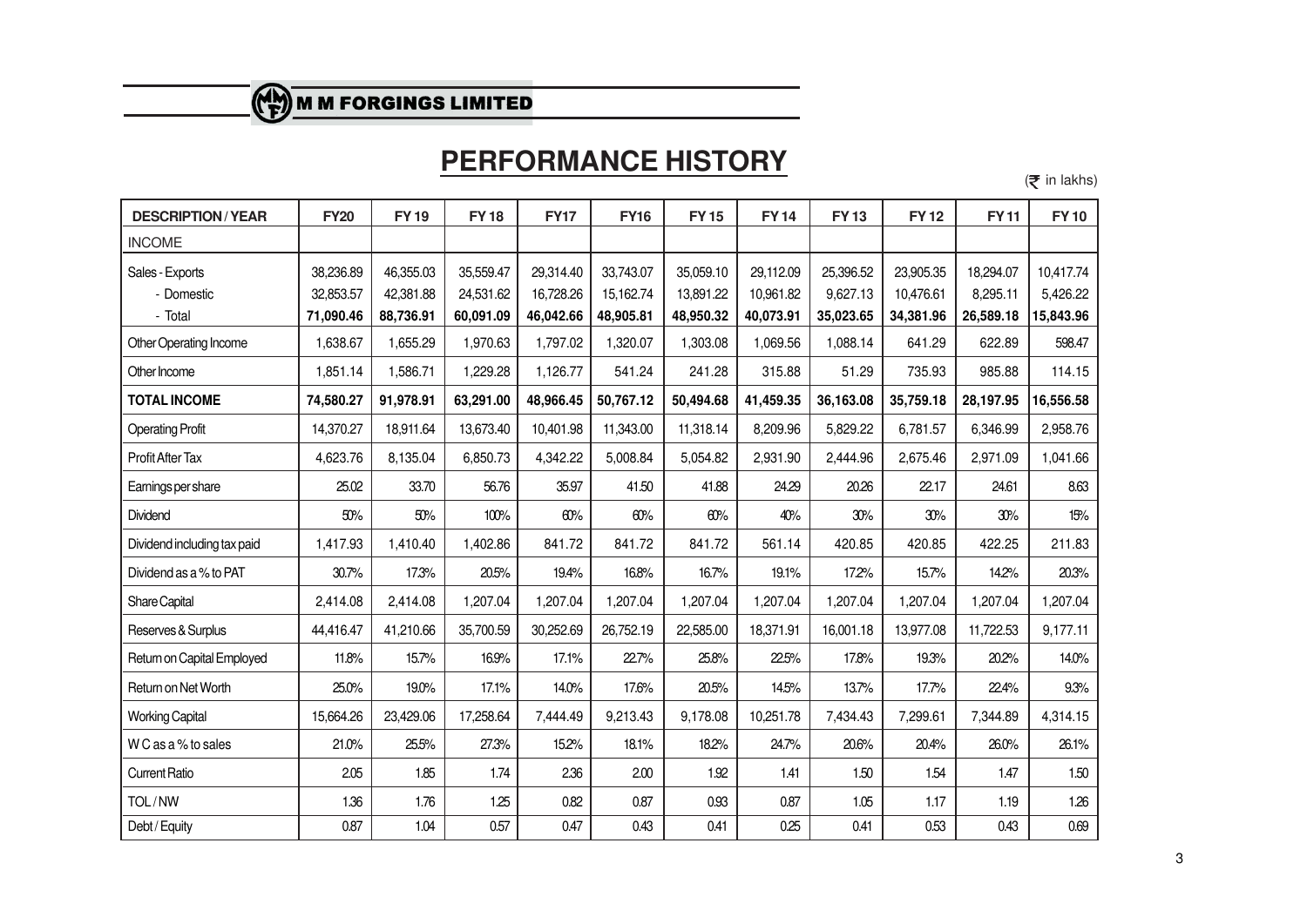# Director's Report

# **1. FINANCIAL RESULTS FOR THE YEAR ENDED 31 MARCH 2020**

|      |                                                             |          |           | (₹ in Lakhs) |
|------|-------------------------------------------------------------|----------|-----------|--------------|
|      |                                                             |          | 2019-20   | 2018-19      |
|      | 1.1. Forging Sales                                          |          | 71,090.46 | 88,736.91    |
| 1.2. | Profit before exceptional items/extraordinary items and Tax |          | 5,741.88  | 10,854.10    |
| 1.3. | Exceptional/Extraordinary Items                             |          | 0.44      | 2.41         |
| 1.4. | <b>Profit Before Tax</b>                                    |          | 5,742.32  | 10,854.51    |
| 1.5. | Tax                                                         |          |           |              |
|      | For current year                                            | 818.12   |           | 2,100.00     |
|      | Relating to previous years                                  | 1.86     |           | 92.49        |
|      | Mat Credit Entitlement / adjusted                           | (818.12) |           | 6.95         |
|      | Deferred Tax                                                | 1,116.70 |           | 522.03       |
|      |                                                             |          | 1,118.56  | 2,721.47     |
|      | <b>Profit After Tax</b>                                     |          | 4,623.76  | 8,135.04     |
| 2.   | DIVIDEND AND FINANCIAL RESULTS:                             |          |           | (₹ in Lakhs) |
| 2.1. | <b>Profit After Tax</b>                                     |          | 4,623.76  | 8,135.07     |
| 2.2. | Balance in P & L Account                                    |          | 309.73    | 292.63       |
| 2.3. | Profit available for appropriation                          |          | 4,933.49  | 8,427.67     |
| 2.4. | <b>Transfer to General Reserve</b>                          |          | 3,400.00  | 6,700.00     |
| 2.5. | Interim Dividend paid                                       |          | 1,417.93  | 708.97       |
| 2.6  | Proposed Dividend                                           |          | 0.00      | 708.97       |
|      | 2.7. Balance carried forward                                |          | 115.54    | 309.73       |

On 09 March 2020, the Directors declared a second interim dividend of 50%,  $\bar{\xi}$  5/ per share of face value of  $\bar{\tau}$  10/- each, by way of circular resolution.

The Directors do not recommend any final dividend for the year 2019-20.

### 3. **SHARE CAPITAL**

There was no change in the share capital during the year.

### 4. **HIGHLIGHTS OF THE COMPANY'S OPERATIONAL PERFORMANCE**

- 4.1 The Company's overall Revenue above  $\bar{\tau}$  700 crores.
- 4.2 The Company's PBT is  $\overline{\tau}$  57 crores.
- 4.3 The Company 's PAT stands at  $\overline{\tau}$  46 crores.
- 4.4 The Company continues to be a net foreign exchange earner. The net foreign exchange earnings during the current year were  $\bar{\tau}$  314.17 crores.
- 4.5 The Company has retained its ISO 9001 and TS 16949 Certification for its Quality Management.
- 4.6 The exports sales is  $\overline{\tau}$  382.37 Crores and the domestic sales stands at  $\overline{\tau}$  328.53 Crores.
- 4.7 Although there was decrease in the profits, the Company has retained 50% dividend for the year.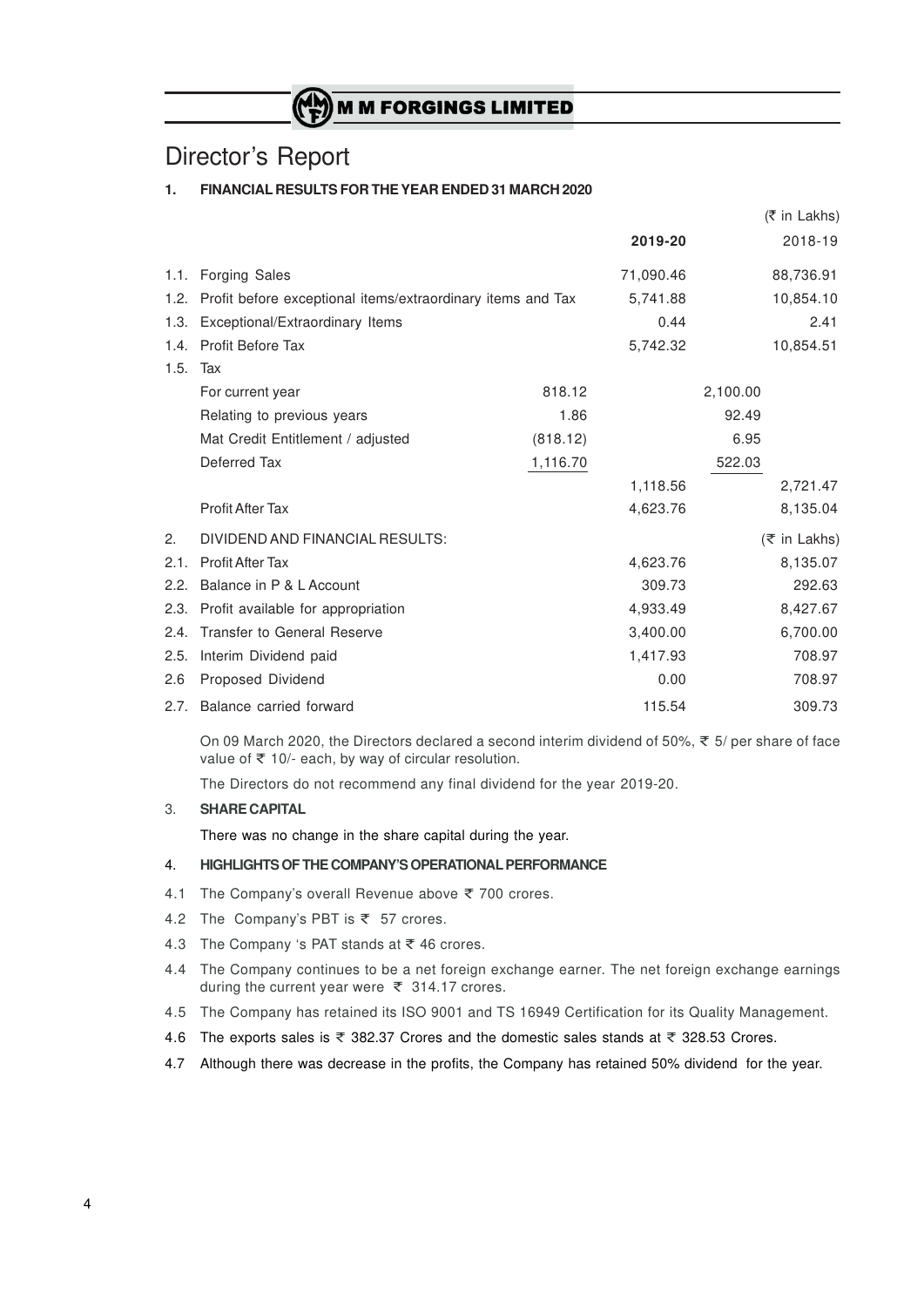#### **5. INDIAN ACCOUNTING STANDARD ( IND AS) IFRS CONVERGED STANDARD**

Pursuant to the notification of the Companies (Indian Accounting Standard) Rules, 2015 by the Ministry of Corporate Affairs (MCA) on 16 February 2015, the company has adopted Indian Accounting standards (IND AS).

#### 6. **EXPENSES MADE MORE THAN 10 % OF THE TURNOVER**

 $\text{Raw Material}$  – ₹ 318.71 Crores (44.83 %) Personnel – ₹ 82.75 Crores (11.64 %)

#### 7. **MANAGEMENT DISCUSSION AND ANALYSIS :**

#### **GLOBAL SCENE**

- 1. As a result of the COVID-19 pandemic, the global economy is projected to contract sharply by more than 5% in 2020, much worse than during the 2008-09 financial crisis.
- 2. Growth in the advanced economy group, where several economies are experiencing widespread outbreaks and deploying containment measures, is projected at -6% in 2020. Most economies in the group are forecast to contract this year, including the United States (-5.9%), Japan (-5.2%), the United Kingdom (-6.5%), Germany (-7%), France (-7.2%), Italy (-9.1%) and Spain  $(-8%)$ .
- 3. The group of emerging market and developing economies is projected to contract by -1% in 2020, excluding China, the growth rate for the group is expected to be -2.2%.
- 4. Emerging Asia is projected to be the only region with a positive growth rate in 2020 (1%) albeit more than 5% points below its average in the previous decade.
- 5. In China, where the recovery from the sharp contraction in the first quarter is underway, growth is projected at 1%, supported in part by policy stimulus.
- 6. India's economy is projected to contract by approximately 5% following a longer period of lockdown, slower recovery, longer period of spread of Covid and than anticipated.
- 7. The **Dow Jones** Industrial Average (DJIA) has decreased by approximately 14% in the last one year.
- 8. Commodities The Dow Jones Commodity Index (DJCI) has decreased by approximately 25% in the last one year.
- 9. In 2021, the growth rate for emerging market and developing economies is projected to strengthen to 5.9%, largely reflecting the rebound forecast for China.

#### **INDIA**

- 10. The Indian economy expanded 3.1 percent year-on-year in the first quarter of 2020, beating market forecasts of a 2.1 percent rise. It is the slowest GDP growth since quarterly data became available in 2004, as the country imposed a nationwide lockdown from March  $24<sup>th</sup>$  aiming to contain the spread of the coronavirus.
- 11. During F20 the automotive industry posted negative growth rates of approximately -15% in the car segment and -43% in the CV segment.
- 12. Steel prices have decreased by about 16% compared to the lows in the previous year.
- 13. The INR ended the year higher by approximately 7.35%, ending the year at a level of  $\overline{\tau}$  74.53 per USD. Please refer graph below.

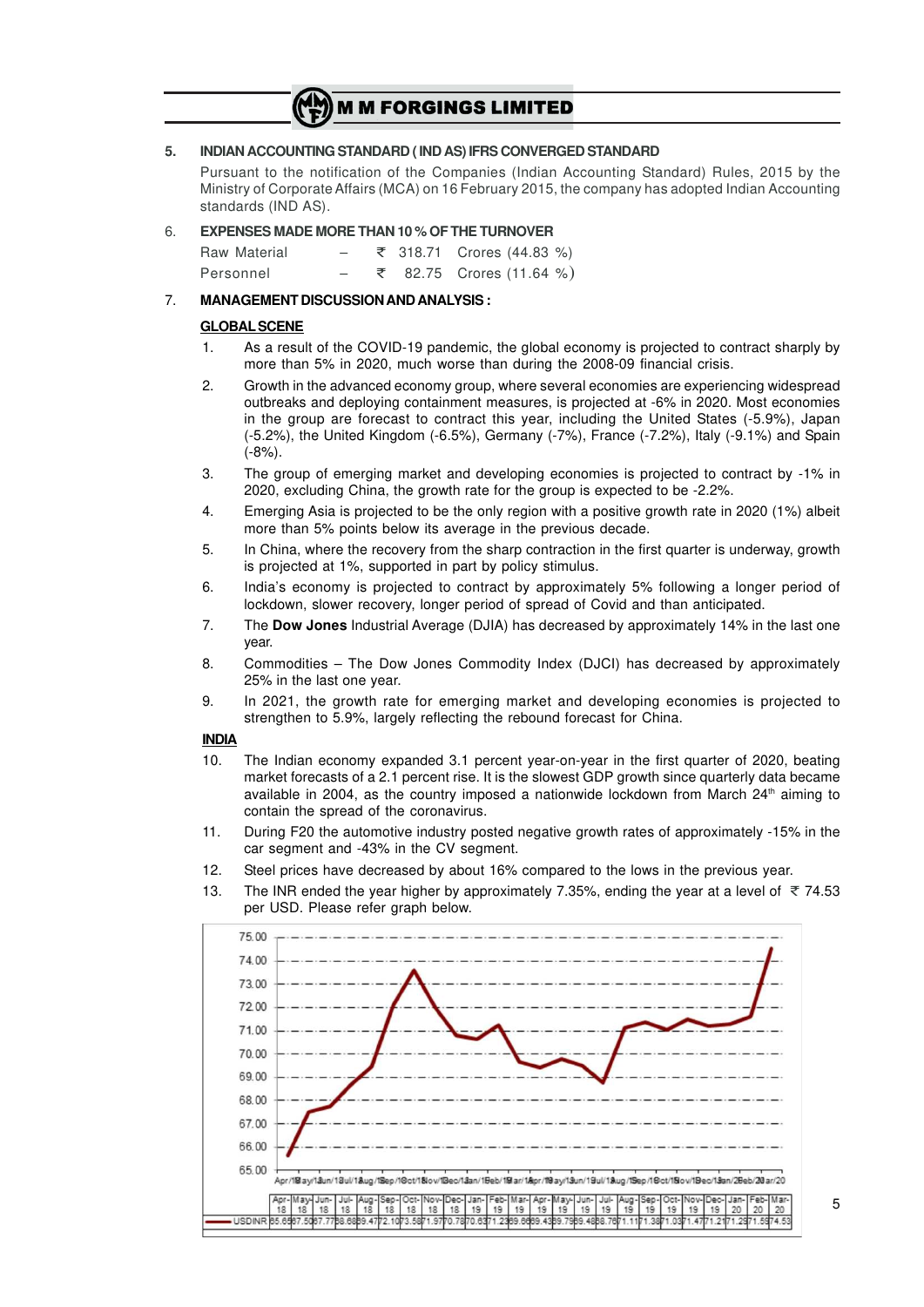

#### **M M FORGINGS – Achievements**

- 14. Despite the slow down in the auto sector the following were achieved during the year :
	- **V** Domestic sales : ₹328 crore<br>V Export sales : ₹382 crore
	- **V** Export sales :<br>
	∴ 382 cales :
	- Total sales  $\qquad : \quad \overline{\mathcal{F}}$  710 crore
	- ◆ Overall sales : ₹745 crore
	- v Production to near 46,000 Tons
	- $\cdot$  Changes in steel prices which are in line with international markets are generally being passed on to customers as is the industry practice.
	- $\cdot \cdot$  We had focussed on capacity utilisation, to take advantage of the production capacities created in the last 3 years.

| Key financial ratios:       |   |       |
|-----------------------------|---|-------|
| <b>Inventory Turnover</b>   |   | 4.82  |
| Interest Coverage Ratio     |   | 3.79  |
| Debt to EBITDA Ratio        |   | 1.65  |
| <b>Current Ratio</b>        |   | 2.05  |
| Debt Equity Ratio           |   | 0.87  |
| Operating Profit Margin (%) | ÷ | 7.70% |
| Net Profit Margin (%)       |   | 6.20% |

15. As highlighted in the Directors' Report, Return On Net Worth is 9.88% and Return On Capital Employed is 11.86%. The total outside liabilities to net worth stands at 1.36.



16. The details of segment-wise sales distribution are provided below:

### **Human Resources and Industrial Relations**

- 17. Your company continues to focus on the development of its human resources to improve its performance. The company currently has approximately 1855 employees. It is their invaluable contribution that has primarily resulted in your company's position of strength in the industry.
- 18. Focus on a safe working atmosphere, constantly evolving systems for recognition and reward, consistent communication and imparting skills and training – all these focused on meeting customer needs, characterise the HR development of the Company.
- 19. Every year, each plant of the Company celebrates 'Founder's Day' in a family atmosphere with all employees and their household members.

### **Health, Safety and Environment**

20. The Company follows a policy of zero tolerance towards accidents. Wherever possible, visible controls and fail-safe systems are provided to ensure prevention of accidents. Regular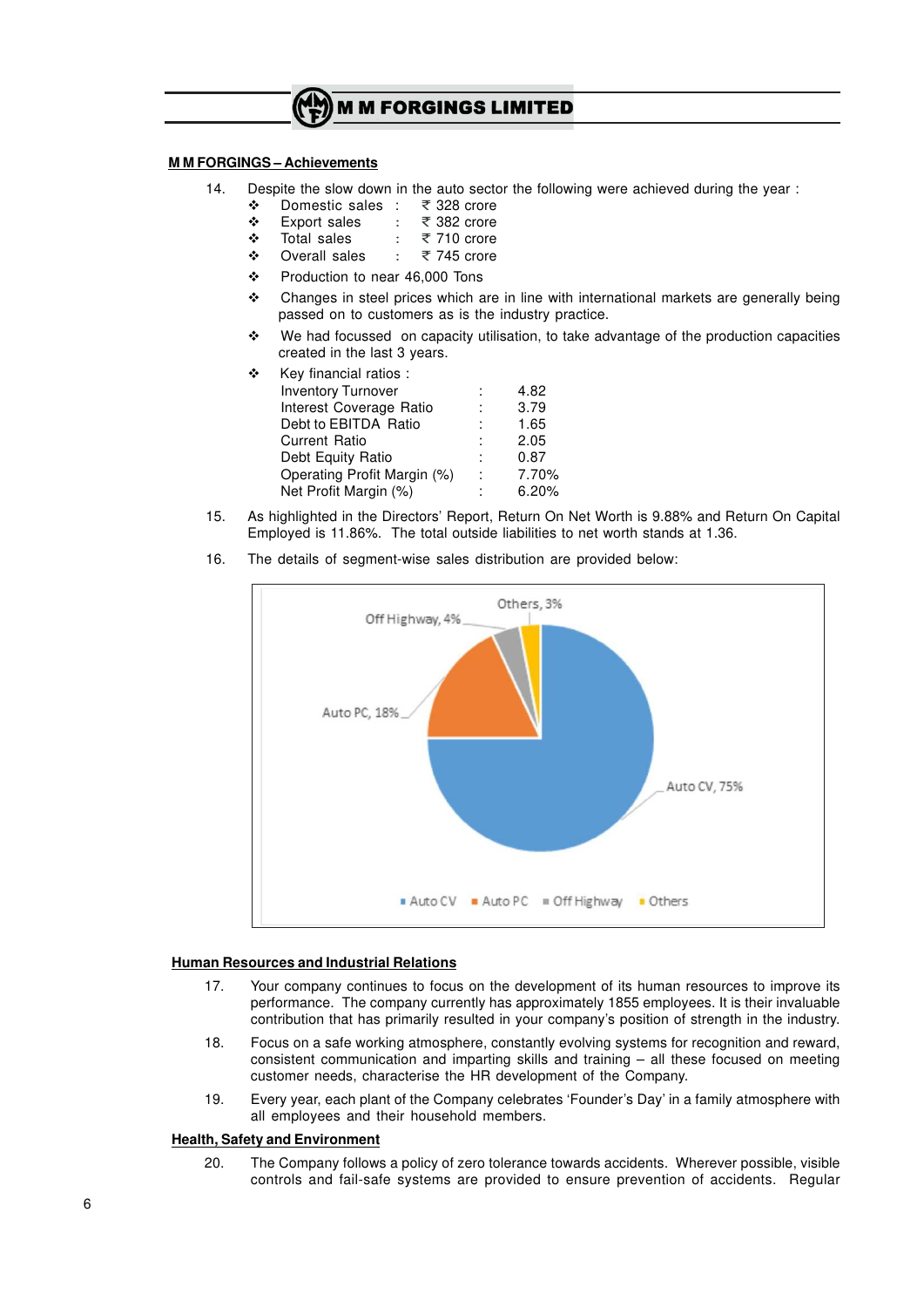communication, periodic reviews of practices and training play a vital role in maintaining safety standards.

21. The Company ensures compliance with all pollution control regulations. Adequate pollution control equipments have been installed to treat effluents and to control air pollution.

### **Risk Management**

- 22. The Company is a leading manufacturer of automotive components. Automotive industry is subjected to cyclical variations in performance and is very sensitive to policy changes. The market is very competitive. Prices of raw materials change based on supply and demand. Margins remain under constant pressure. Any steep reduction in off-take exposes the Company to high fixed costs.
- 23. A considerable portion of the customers of the Company are situated outside of India. Hence, demand for the Company's product is subject to the health of the global economy.
- 24. The Company has spread its risks by increasing the geographic spread of its customer base. The Company proposes to improve capacity utilization in its existing facilities. Working capital management will receive high priority.

### **M M FORGINGS – forging ahead**

- 25. Our goals in the coming months:
	- $\div$  Focus on improving sales in keeping with market conditions.
	- $\div$  Utilising the production capacity of 1,10,000 Tons.
	- \* Focus on cost reduction continuously particularly on reducing energy consumption and improving productivity.
	- $\div$  Enhance IT systems with the continued development of the ERP system in place.
	- \* Continue the evolution into green sources of energy in the coming months.
	- \* Reduce the impact on the environment.

#### **Sources**

- 1. IMF World Economic Output
- 2. The Economist

#### 8. **TRANSFER TO RESERVE**

Transfer to General Reserve - ₹ 67 Crores

#### 9. **PARTICULARSOFLOANS,GUARANTEESORINVESTMENTS:**

The company has made advance to the tune of  $\bar{\tau}$  84.05 Crores to its Subsidiary Company, DVS Industries Private Limited, repayable at prevailing rates.

The details of the investments made by the company are given in the notes to the financial statements.

### 10. **DIRECTORS**

There has been no change in the constitution of Board of Directors during the year under review the structure of the Board remains the same.

Smt. Kavitha Vijay was re-appointed for a period of 5 years with effect from 01 April 2020.

#### 11. **RETIREBYROTATION**

Shri. K. Venkatramanan will retire by rotation and being eligible has offered himself for re-appointment.

### 12. **DETAILSOFDIRECTORSORKMPRESIGNED DURING THEYEAR**–NIL

### 13. **BOARDANDCOMMITTEEMEETINGDATES**

Details are provided in Annexure III of this Report.

### 14. **DETAILSOFRECOMMENDATIONSOFAUDITCOMMITTEEWHICHWERENOTACCEPTEDBYTHE BOARD ALONG WITH REASONS –** None

#### **13. RISKMANAGEMENT**

Your Company has implemented a mechanism for risk management and has formulated a Risk Management Policy. The Policy provides for identification of risks and mitigation measures. The Audit Committee is informed on the risk assessment and minimizations mechanism adopted by the Company.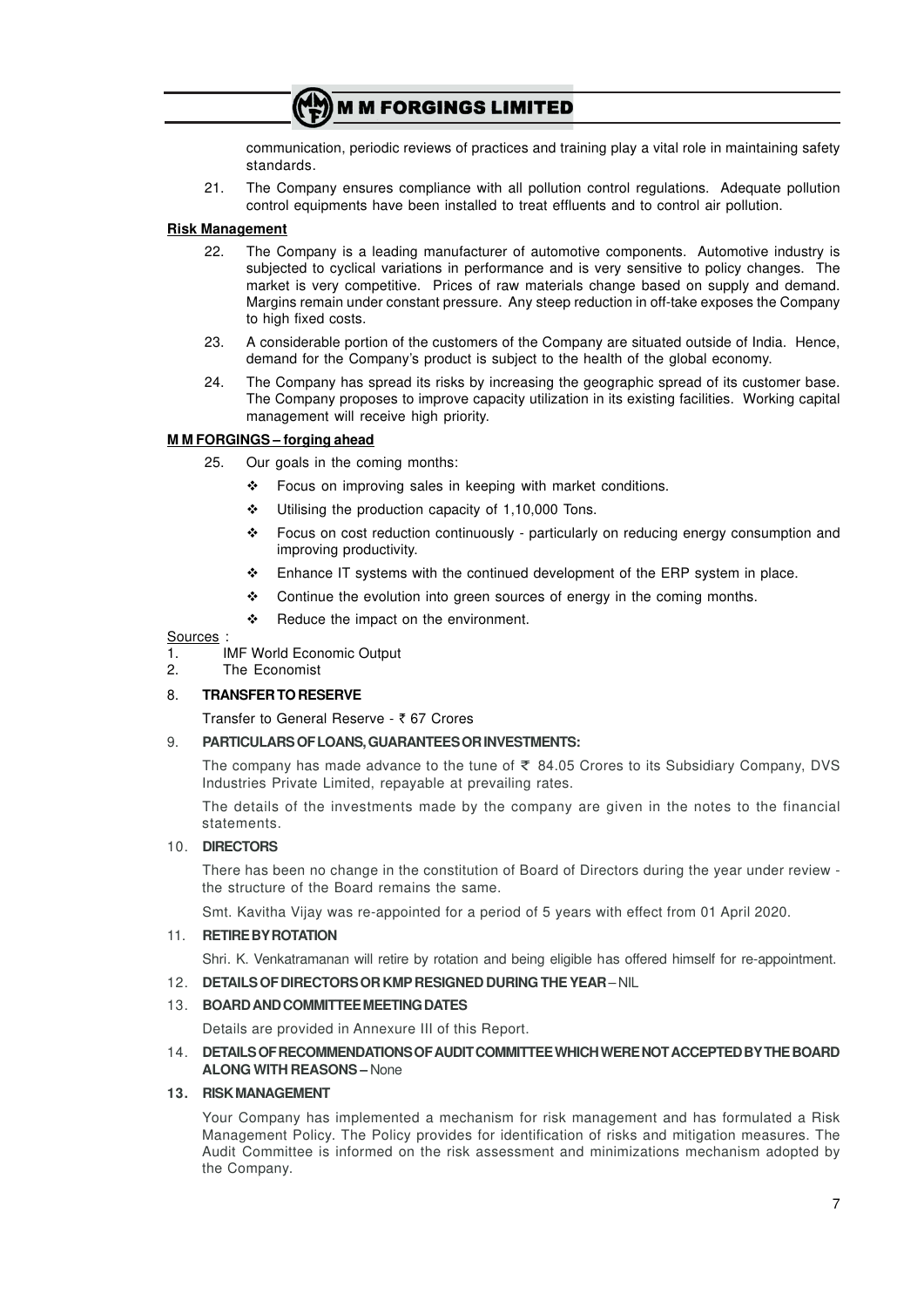

#### **14. RELATEDPARTYTRANSACTION**

The Company has formulated a policy on related party transactions and the same is uploaded on the Company's website, http://www.mmforgings.com/financials

All Related Party transactions that were entered into by the Company during the financial year 2019-20 were in compliance of Section 188 of the Companies Act, 2013, and the Rules framed thereunder. There are no 'Material' contracts or arrangement or transactions at arm's length basis.

All Related Party transactions were placed before the Audit Committee for their prior approval in accordance with the requirements of the SEBI LODR. The transactions entered into pursuant to such approval are placed periodically before the Audit Committee for its review.

There are no materially significant Related Party transactions made by the Company with Promoters, Directors, and Key Managerial Personnel which may have a potential conflict with the interest of the Company at large.

For related party transactions, refer Annexure 3, under the head 'Disclosures'.

#### **15. CORPORATESOCIALRESPONSIBILITY**

A Board Level Committee of CSR has been constituted and the Board has adopted a CSR Policy as recommended by the Committee. The thrust areas of CSR Policy are Eradicating Hunger and Poverty, Education, Combating Diseases and Social Business Projects.

| Amount to be spent under CSR for F20 | - ₹ 163.75 lakhs |
|--------------------------------------|------------------|
| Amount spent in F20                  | - ₹231.15 lakhs  |
| Excess spent for F20                 | - ₹ 67.40 lakhs  |

Annual report on CSR has been provided in Annexure III of this Report.

## **16. POLICYONDIRECTORS'APPOINTMENTANDREMUNERATION**

In terms of provision of section 178 of the Companies Act, 2013, read with Rules prescribed, a policy for the Directors, KMP and other employees has been adopted by the Board of Directors of the Company analyzing the criteria for determining qualifications, positive attributes and independence of a Director. The said Policy is provided in Company's website link http://www.mmforgings.com/financials.

#### **17. PARTICULARSOFEMPLOYEES**

The information required under the rules prescribed, has been given in the annexure appended hereto and forms part of this Report.

#### **18. PARTICULARS PURSUANT TO SECTION 197(12)AND THE RELEVANT RULES:**

18.1 The ratio of remuneration of each Director to the median remuneration of the employees:

| Name                        | Ratio    |
|-----------------------------|----------|
| Shri, Srinivasan, N         | 0.00:1   |
| Shri. Vaidyanathan. V       | 1.67:1   |
| Shri. A.Gopalakrishnan      | 1.25:1   |
| Ms. Kavitha Vijay           | 1.25:1   |
| Shri. Vidyashankar Krishnan | 128.91:1 |
| Shri, K. Venkatramanan      | 128.82:1 |

For this purpose, sitting fees paid to the Directors have not been considered as remuneration.

18.2 Percentage increase in remuneration of each Director, KMP, in the financial year:

| Name                        | % Increase  |
|-----------------------------|-------------|
| Shri, Srinivasan, N         | $-96.15%$   |
| Shri. Vaidyanathan. V       |             |
| Shri. A.Gopalakrishnan      | $-5.56%$    |
| Ms. Kavitha Vijay           |             |
| Shri. Vidyashankar Krishnan | $-46.25 \%$ |
| Shri. K.Venkatramanan       | $-46.25%$   |
| Smt. J.Sumathi              | $-3.16%$    |
| Shri R. Venkatakrishnan     | $-0.61%$    |

18.3 Percentage increase in median remuneration of employees is 1.20% in the financial year 2019-20.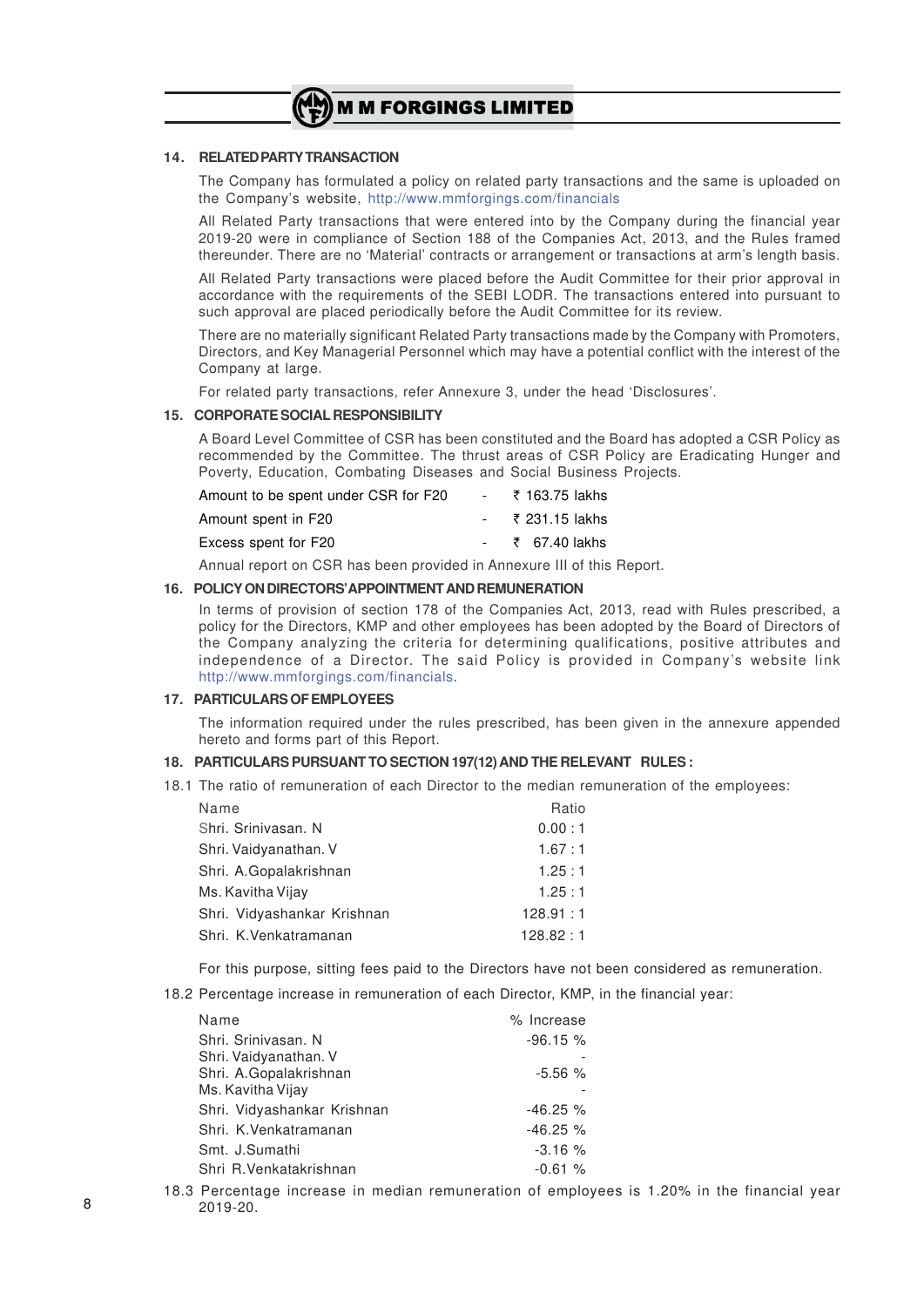- 18.4 The number of permanent employees on the rolls of Company : 1855.
- 18.5 Explanation of relationship between average increase in remuneration and company performance : PAT - (last year) -  $\bar{\xi}$  8,135.04 Lakhs; PAT - (this year) -  $\bar{\xi}$  4,623.76 Lakhs Decrease 43.16% against which, the average decrease in remuneration is 5.50%.

#### 18.6 Comparison of remuneration of each KMP against performance of company

| <b>Name</b>           | <b>Designation</b> | <b>CTC</b><br>in $\bar{z}$ |          | $\%$ Decrease PAT ₹ in Lakhs | $%$ in PAT |
|-----------------------|--------------------|----------------------------|----------|------------------------------|------------|
| Vidyashankar Krishnan | CEO                | 3.09.13.591                | $-46.25$ |                              |            |
| J.Sumathi             | Company Secretary  | 10.99.004                  | $-3.16$  | 4.623.76                     | $-43.16$   |
| R.Venkatakrishnan     | CFO                | 15.91.448                  | $-0.61$  |                              |            |

#### 18.7 Variation in market cap/net worth of company:

| <b>Date</b> | <b>Issued Capital</b><br>(Shares) | <b>Closing</b><br>market<br>Price per<br>share in $\bar{z}$ | <b>EPS</b> | <b>PE Ratio</b> | <b>Market</b><br>Capitalisation<br>₹ in Crores |
|-------------|-----------------------------------|-------------------------------------------------------------|------------|-----------------|------------------------------------------------|
| 31.03.2019  | 24,140,800                        | 544.00                                                      | 33.70      | 16.14           | 1,313.26                                       |
| 31.03.2020  | 24,140,800                        | 379.00                                                      | 19.15      | 19.79           | 914.94                                         |

18.8 Justification of decrease in managerial remuneration with that of decrease in remuneration of other employees.

Average increase in Remuneration for employees other than Directors and KMP is 1.20%. Average decrease in Remuneration for KMP and Senior Management is 45.20%

18.9 Key parameters for any variable remuneration of Directors:

Directors are paid Commission. However, the overall managerial remuneration payable is subject to the provisions of the Companies Act, 2013.

- 18.10 Ratio of remuneration of highest paid Director to other employees who gets remuneration more than highest paid Director. – NOT APPLICABLE.
- 18.11 Is remuneration is as per remuneration policy of the Company: YES.
- **19. SIGNIFICANT MATERIAL ORDERS PASSED BY THE REGULATIONS OR COURTS OR TRIBUNALS IMPACTING THE GOING CONCERN STATUS AND COMPANY'S OPERATIONS IN FUTURE**: Not applicable.
- **20. MATERIAL CHANGES AND COMMITMENTS, IF ANY, AFFECTING THE FINANCIALPOSITION OF THE COMPANY WHICH HAS OCCURRED SINCE 31.03.2019 TILLTHE DATE OF THE REPORT:**

Not applicable

#### **21. DIRECTORSRESPONSIBILITYSTATEMENT:**

The Directors have fulfilled their responsibility for the preparation of the accompanying financial statements by taking all reasonable steps to ensure that -

- 21.1 In the preparation of the annual accounts, the applicable accounting standards have been followed, along with proper explanation relating to material departures.
- 21.2 The Directors have selected such accounting policies and applied them consistently and made judgments and estimates that are reasonable and prudent so as to give a true and fair view of the state of affairs of the company as at 31 March 2020 and of the profit or loss of the company for that period ended on that date.
- 21.3 The Directors have taken proper and sufficient care for the maintenance of adequate accounting records in accordance with the provisions of the Companies Act for safeguarding the assets of the company and for preventing and detecting fraud and other irregularities.
- 21.4 The Directors had prepared the annual accounts on a going concern basis.
- 21.5 The Directors, had laid down internal financial controls to be followed by the Company and that such internal financial controls are adequate and were operating effectively.
- 21.6 The Directors had devised proper systems to ensure compliance with the provisions of all applicable laws and that such systems were adequate and operating effectively.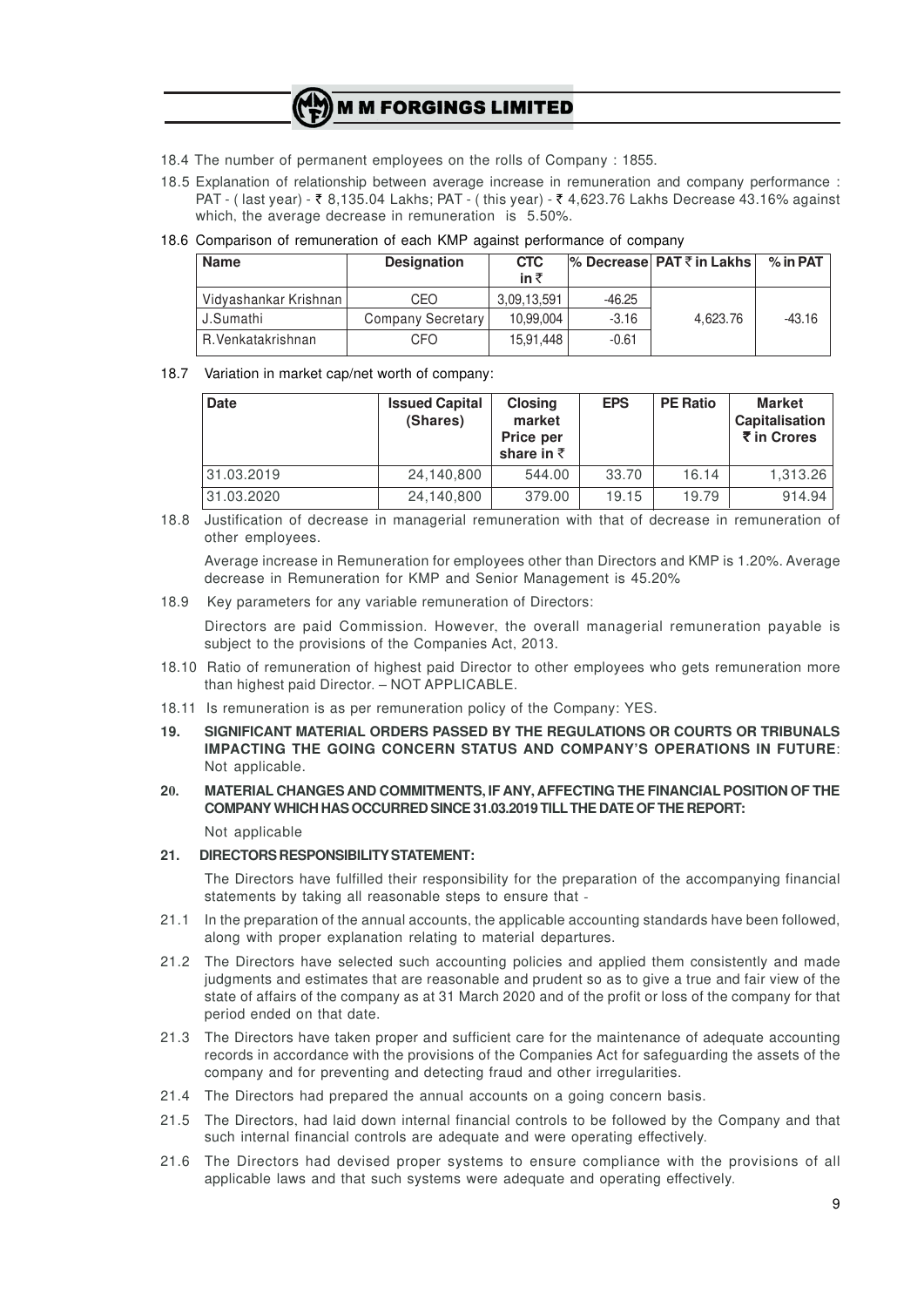

#### **22. ESTABLISHMENTOFVIGILMECHANISM**

The Company has in place a vigil mechanism pursuant to which a Whistle Blower Policy has been in vogue. The Whistle Blower Policy covering all employees and Directors is hosted on the Company's web, http://www.mmforgings.com/financials.

A high level Committee has been constituted which looks into the complaints raised. The Committee reports to the Audit Committee and the Board.

### **23. ADEQUACYOFINTERNALFINANCIALCONTROL**

The Company had laid down Internal Financial Controls and such internal financial controls are adequate with reference to the Financial Statements and were operating effectively.

It also ensures the orderly efficient conduct of its business, including adherence to Company's policies, the safe guarding of its assets, the prevention and detention of frauds and errors, the accuracy and completeness of the accounting records and the timely preparation of reliable financial information during the year, such controls were tested and bi-material weakness in the operations were observed.

#### **24. CORPORATEGOVERNANCEREPORT**

The guidelines evolved by SEBI were applicable to the company. The company is committed to ethical management and excellence in performance. Details are provided in Annexure III.

#### **25. ANNUALRETURN**

An extract of Annual Return as on 31 March 2020 pursuant to Section 92 (3) of the Companies Act, 2013, and forming part of the report is attached separately.

- **26.** A STATEMENT INDICATING THE MANNER IN WHICH FORMAL ANNUAL EVALUATION HAS BEEN MADE BY THE BOARD OF ITS OWN PERFORMANCE AND THAT OF ITS COMMITTEES AND INDIVIDUAL DIRECTORS;
	- 1. Nomination and Remuneration Committee of the Board had prepared and sent through its Chairman draft parameterized feed back forms for evaluation of the Board, Independent Directors and Chairman.
	- 2. Independent Directors at a meeting without anyone from the non-independent Directors and management, considered/evaluated the Board's performance, performance of the Chairman and other non-independent Directors. Their meeting was held on 16 November 2019.
	- 3. The Board subsequently evaluated performance of the Board, the Committees and Independent Directors (without participation of the relevant Director)
	- 4. i) Observations of board evaluation carried out for the year:The main inputs received from the Directors, covering various aspects of the Boards functioning was with regard to adequacy of the composition of the Board and its Committees,Board culture, execution and performance of specific duties, obligations and governance.

A separate exercise was carried out to evaluate the performance of individual Directors including the Chairman of the Board, who were evaluated on parameters such as level of engagement and contribution, independence of judgement, safeguarding the interest of the Company and its minority shareholders. The performance evaluation of the Independent Directors was carried out by the entire Board. The performance evaluation of the Non Independent Directors and Top Managerial Personnel were carried out by the Independent Directors. The Directors expressed their satisfaction with the evaluation process.

- ii) Previous year's observations and actions taken NIL
- iii) Proposed actions based on current year observations NIL

#### **27. FAMILIARISATIONOFPROGRAMMEARRANGEDFORINDEPENDENTDIRECTORS**

- M M Forgings Limited has put in place a system to familiarise the Independent Directors about the company, its products, business and the on-going events relating to the company.
- l Independent Directors of the Company are made aware of their role, responsibilities and liabilities at the time of their appointment / re-appointment, through a formal letter of appointment, which also stipulates various terms and conditions of their engagement.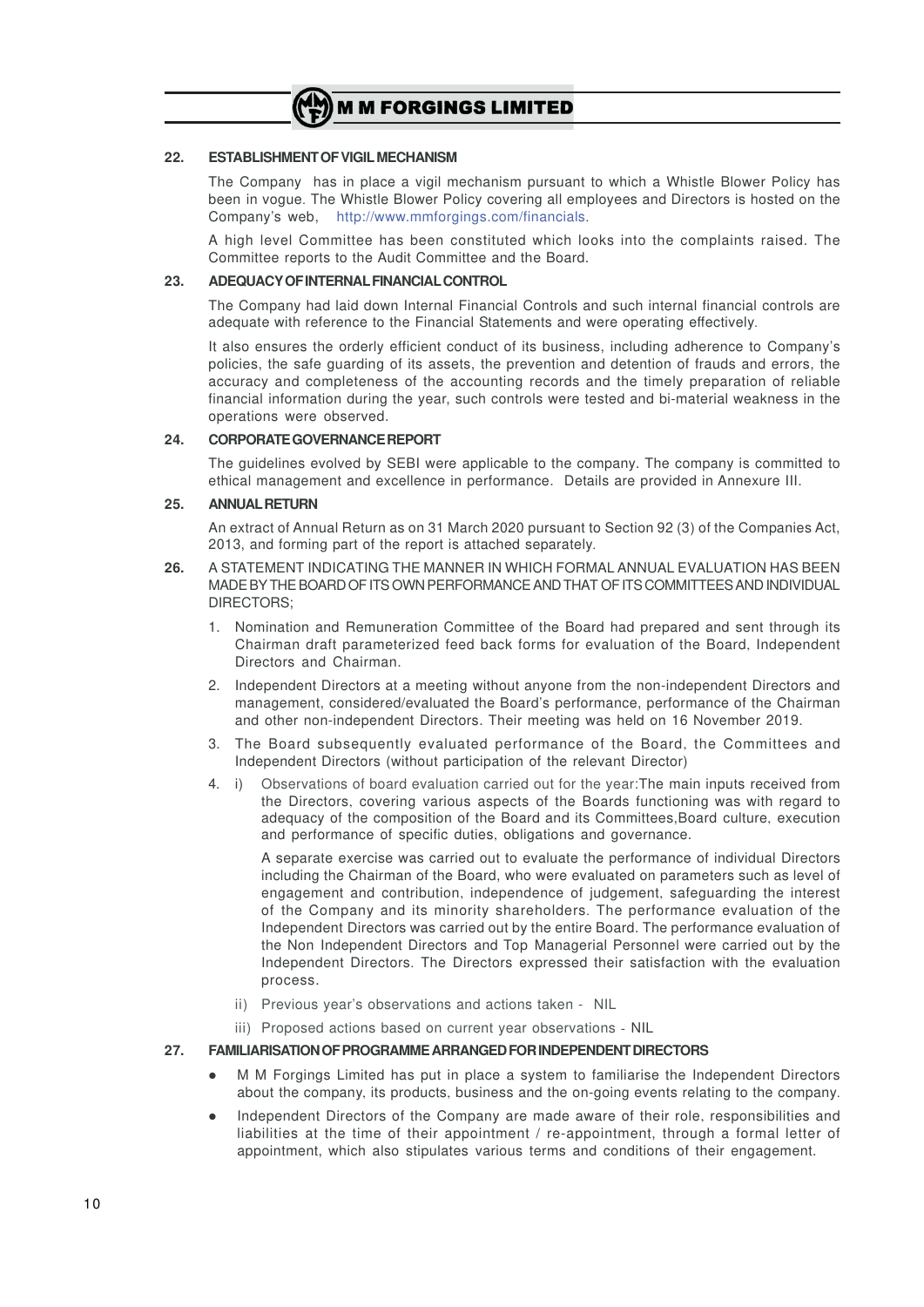- l They are also made aware of Company's Board and Board Committee framework, policies and procedures.
- As part of Board Discussions, presentations on business of the Company are made to the Directors from time to time.
- Important announcements and press releases for various news related to the company are forwarded to the Directors from time to time.
- Each member of the Board, including the independent Directors, have been given complete access to any information relating to the Company.
- You may also view the company website http://www.mmforgings.com/financials in this regard.

## **28. AUDITORS**:

G R N K & Co., Chartered Accountants (FRN 016847S) have been appointed as the Statutory Auditors of the Company in the 71st Annual General Meeting held on 26 September 2017. They will hold office for a period of five years.

There is no audit qualification, reservation or adverse remark for the year under review.

### **29. SECRETARIAL AUDIT REPORT**

Pursuant to the requirements of the Companies Act, 2013, the Company has appointed V.Shankar, Practicing Company Secretary (C.P. No. 12974) as the Secretarial Auditor for the financial year 2020-21 whose report of 29 July 2020 is attached separately to this report.

### **30. COSTAUDITOR**

Pursuant to the provisions contained in Rule 14 of the Companies ( Audit and Auditors) Rules, 2014, Shri. S. Hariharan ( CP No. 20864) has been appointed as Cost Auditor for the financial year 2020-21.

### **31. SUBSIDIARYCOMPANY- DVS INDUSTRIES PRIVATE LIMITED**

Incorporated in 1992, DVS Industries (with the paid-up share capital currently being ₹ 1,59,29,900/ and turnover of ₹ 41.87 Crores in FY 2019) is a North India based player with its manufacturing unit located in Pantnagar, Uttarakhand. DVS Industries is well equipped with robust manufacturing processes, precision equipment, in house tool room inspection facilities, well trained personnel etc.

### **32. EXPLANATIONTOAUDITOR'S REMARK**

There are no qualifications, reservations or adverse remarks or disclaimers made by the Statutory Auditors and Company Secretary in practice in their reports respectively. The Statutory Auditors have not reported any incident of fraud to the Audit Committee of the Company in the year under review.

#### **33. SAFETY**

Employees have been encouraged to adhere to safety in all their activities in and out of the Company premises. Safety training at all levels have been provided by the Company.

#### **34. DEPOSITS:**

The Company does not have any deposits. Fresh deposits are not being accepted by the Company.

### **35. ENERGY,TECHNOLOGY&FOREIGNEXCHANGE**:

Disclosures as per requirements of Section 134 (3) of the Companies Act, 2013, read with the Companies (Accounts)) Rules, 2014 with respect to Energy Conservation, Technology Absorption, Research & Development and Foreign Exchange Earnings / Outgo are given in Annexure

#### **36. DECLARATIONGIVENBYINDEPENDENTDIRECTORS:**

All the Independent Directors have given the necessary declarations to the Company as required under sub section (6) of Section 149 of the Companies Act, 2013.

#### **37. PROHIBITIONAND REDRESSALOF SEXUALHARRASSMENT OF WOMENAT WORK PLACE**

During the year under review, pursuant to the new legislation, 'Prevention, Prohibition and Redressal of Sexual Harassment of Women at Workplace Act, 2013, introduced by the Government of India, which came into effect from 09 December 2013, the Company has framed a Policy on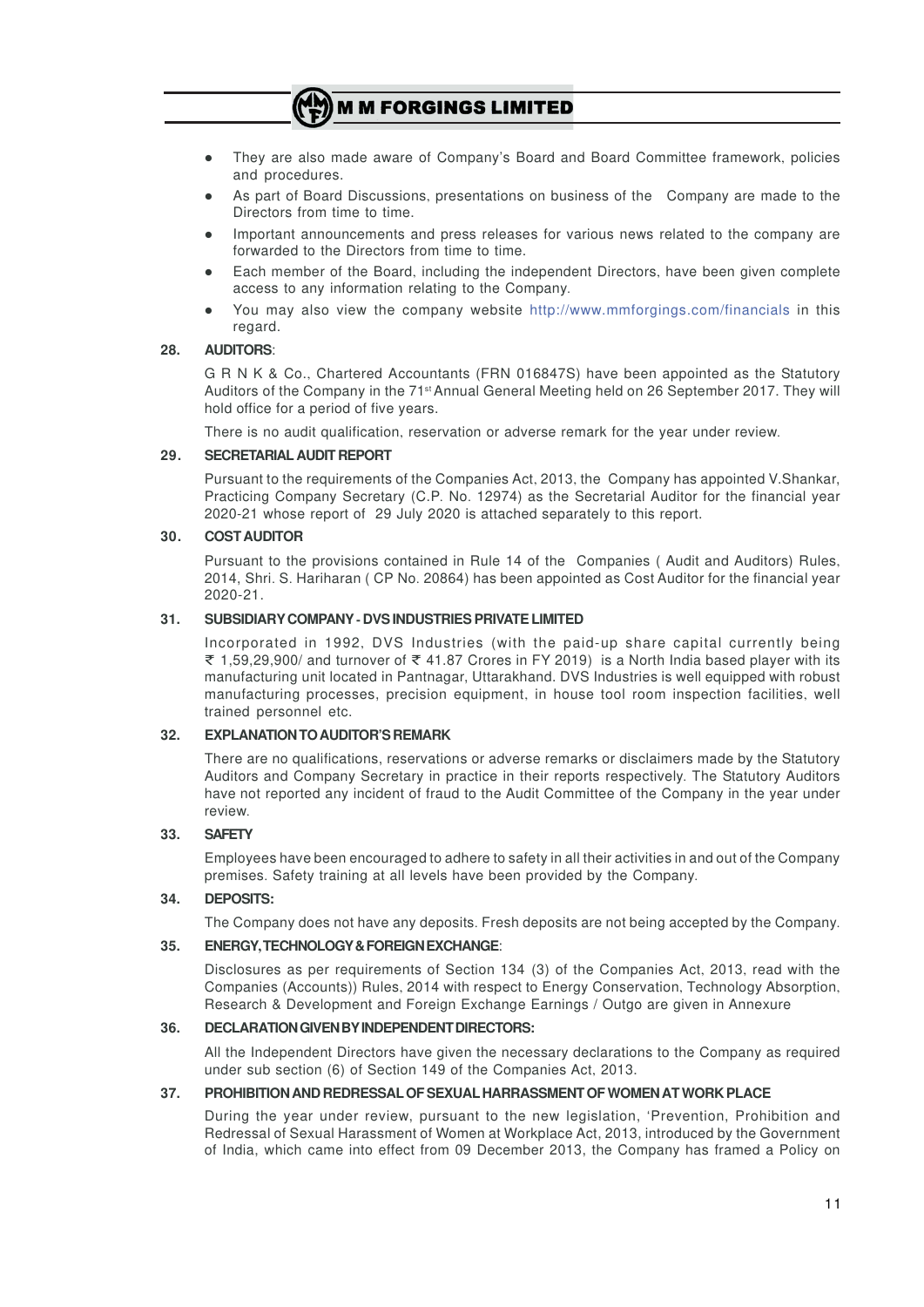Prevention of Sexual Harassment at Workplace. There were no cases reported during the year under review under the said Policy.

Disclosures in relation to the Sexual Harassment of Women in work place :

No. of complaints filed during the year  $-0$ 

No of complaints disposed of during the year  $-0$ 

No of complaints pending as on the end of the financial year - 0

#### **38. COVID 19**

- The Company's operations were hit substantially from 24 March 2020 till the 1st week of May 2020, when lockdown was gradually lifted.
- The manufacturing facilities of the Company were shut down entirely during the lockdown phase as the Company was not part of Government denominated essential services.
- Corporate and regional offices were also shut, but the Company adopted Work From Home policy during the entire duration of the lockdown.
- With the gradual lifting of the lockdown restrictions, the Company has started its manufacturing operations after establishing thorough and well-rehearsed safety protocols.
- The Company is following Covid-19 guidelines, rules and regulations issued by central and state governments.

#### 39. **BUSINESS RESPONSIBILITY REPORT**

The Report is attached to this Report. ( Annexure 5 )

#### **40. INDEPENDENT DIRECTOR SELF ASSESSMENT TEST**

- Shri. N. Srinivasan and Shri. V. Vaidyanathan are exempted from undergoing self assessment test.
- Shri A. Gopalakrishnan has passed the self assessment test conducted by the Ministry of Corporate affairs on 15 April 2020.

#### **41. ACKNOWLEDGEMENT**:

Your Directors would like to express their gratitude for the cooperation and continued assistance received from **Citibank N.A., DBS bank , HDFC Bank, State Bank of India, ICICI Bank and Federal Bank**

Your Directors wish to record their appreciation for the exemplary services rendered by the employees of the company. The results achieved would not have been possible but for their outstanding effort.

Above all the Directors thank the shareholders for their continued confidence in the management.

For and On behalf of the Board

Place : Chennai N. Srinivasan N. Srinivasan N. Srinivasan N. Srinivasan N. Srinivasan N. Srinivasan N. Srinivasan N. Srinivasan N. Srinivasan N. Srinivasan N. Srinivasan N. Srinivasan N. Srinivasan N. Srinivasan N. Sriniva Date : 29 July 2020 *Chairman*

(DIN : 00116726)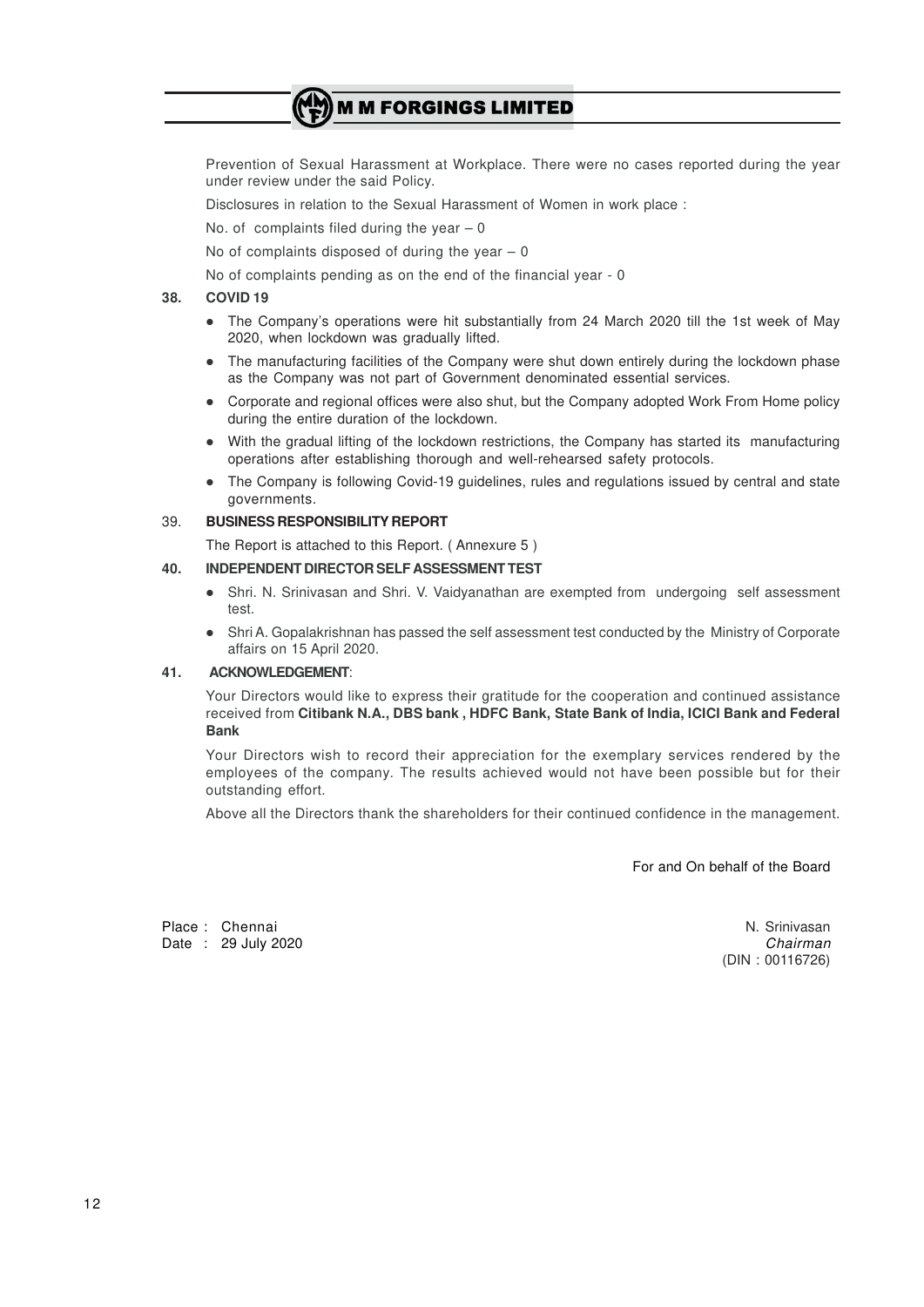# Annexure I – to the Directors' Report:

Information in accordance with Section 134 of the Companies Act, 2013, and as per (requirement of Rule 8(3) of The Companies (Accounts) Rules, 2014) and forming part of the report of the Directors for the year 31 March 2020.

## **(A) CONSERVATION OF ENERGY**:

- 1. Energy conservation methods undertaken:
- 1.1 Conservation of energy is a continuous process. We have spent around  $\bar{\tau}$  5 lakhs to improve efficiency and saving on power consumption.
- 1.2 Buildings are set up with natural lighting and energy efficient LED lights.
- 1.3 Consumption of Light Diesel Oil and Furnace Oil is closely monitored to conserve energy.
- 1.4 Extracting waste heat from forgings to reduce energy consumption in Heat Treatment.
- 2. Additional investment and proposals, if any, being implemented for the reduction in consumption of energy: Optimising energy consumption. Close monitoring of Power Consumption of Induction Billet Heaters to reduce power consumption.
- 3. Green Power : The Company has generated 211.40 lakh units from its Wind and 31.95 lakh units from Solar farms equivalent to approximately 19510 tons of CO<sub>2</sub> from Wind and 2949 tons of CO<sub>2</sub> from Solar, totalling a saving of 22,499 tons of CO $_{\tiny 2}$  in the year.
- 4. Impact of measures at 1, 2 & 3 for reduction of energy consumption and consequent impact on the cost of production of goods: It is not possible to determine the figure.

|   |    |                                                  |        | 2019-20      | 2018-19         |
|---|----|--------------------------------------------------|--------|--------------|-----------------|
| 1 |    | <b>ELECTRICITY</b>                               |        |              |                 |
|   | a. | Purchased:                                       |        |              |                 |
|   |    | Units                                            |        | 7,09,27,786  | 7,69,99,739     |
|   |    | Total Amount (₹)                                 |        | 59,65,94,807 | 65,54,97,733    |
|   |    | Rate / Unit $(3)$                                |        | 8.41         | 8.51            |
|   | b. | Own Generation:                                  |        |              |                 |
|   |    | Units                                            |        | 1,88,555     | 5,74,488        |
|   |    | Units per Itr                                    |        | 4.44         | 3.86            |
|   |    | Cost / Unit (₹)                                  |        | 15.68        | 20.22           |
| 2 |    | <b>FUEL OIL</b>                                  |        |              |                 |
|   |    | Quantity (in Itrs)                               |        | 24,02,420    | 34,21,846       |
|   |    | Total amount $(3)$                               |        | 11,50,86,016 | 14, 18, 72, 470 |
|   |    | Average Rate (₹/ltr.)                            |        | 47.90        | 41.46           |
| 3 |    | CONSUMPTION PER UNIT OF PRODUCTION               |        |              |                 |
|   | a. | Electricity                                      | Units  | 1,557        | 1,215           |
|   | b. | Fuel Oil                                         | Litres | 53           | 54              |
|   |    | Note: No standards are available for comparison. |        |              |                 |

### **(B) TECHNOLOGY ABSORPTION**:

### **RESEARCH AND DEVELOPMENT (R &D)**

Specific areas in which R & D are carried out by the company:

- 1. R & D efforts in a manufacturing industry like ours, is an ongoing process. Continuous efforts have been taken in various areas of the manufacturing activity.
- 2. Benefits derived as a result of the above R & D: It has not been possible to determine the figure.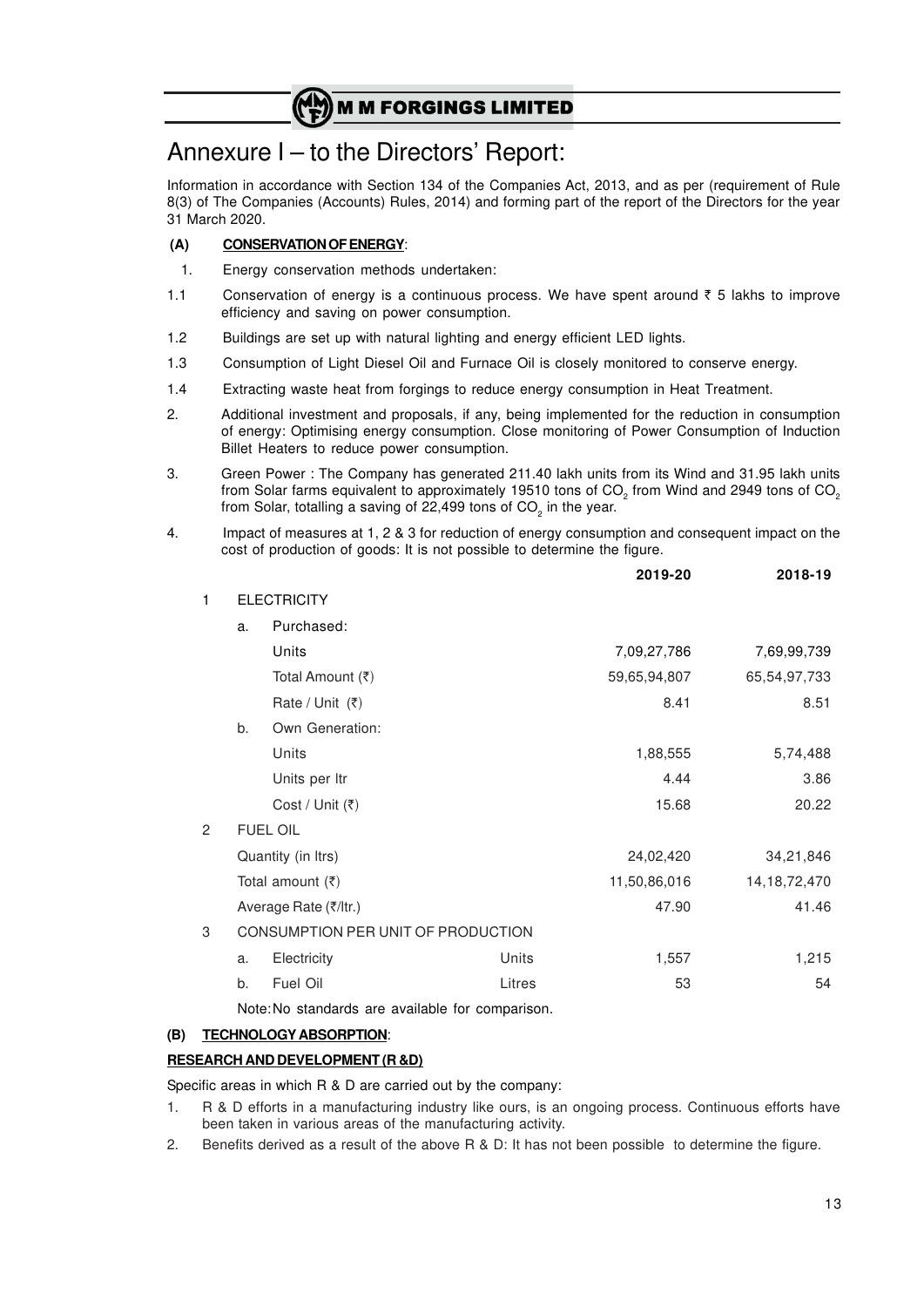3. Future plan of action:

Continuous efforts are being put in by way of Research & Development in all the areas of manufacturing to reduce the cost of major inputs such as steel, fuel, power, etc.

4. Expenditure on R & D: Not less than  $\bar{\tau}$  100 lakhs though indirectly.

## **TECHNOLOGYABSORPTION, ADAPTATION AND INNOVATION**:

- 1. Efforts, in brief, made towards technology absorption, adaptation and innovation:
- 1.1. Continuous efforts are made on conservation of raw material by improving design and layout of dies.
- 1.2. The Company has upgraded its Quality Management Systems to TS 16949
- 2. Benefits derived as a result of the above efforts:
- 2.1. Reduction in raw material consumption.
- 2.2. With the accreditation to TS 16949 many new export customers are being developed.
- 2.3. Technology imported during the last 5 years: Nil

## **(C) FOREIGN EXCHANGE EARNINGS AND OUTGO**

|              | Activities relating                                                                                             | Exports at ₹ 38,236.89 lakhs form a<br>significant part of the company's turnover<br>(₹ 46,355.02 lakhs in 2018-19)                              |
|--------------|-----------------------------------------------------------------------------------------------------------------|--------------------------------------------------------------------------------------------------------------------------------------------------|
| $\mathbf{2}$ | Initiatives taken to increase development<br>of new export markets for products and<br>services and export plan | a. Vigorous efforts are taken by marketing<br>department to locate new multinational<br>customers in addition to the existing<br>multinationals. |
|              |                                                                                                                 | b. The Company has been consistently<br>retaining the TS 16949 certification for its<br>Quality Management system.                               |
| 3            | Total Foreign Exchange                                                                                          | Earned: ₹ 3,82,36,99,023<br>$(7, 4, 63, 55, 02, 165)$ in 2018-19)                                                                                |
|              |                                                                                                                 | a. Used: ₹20,32,47,503<br>(₹ 1,21,49,10,723 in 2018-19)                                                                                          |

For and On behalf of the Board

Place : Chennai N. Srinivasan (1999)<br>Date : 29 July 2020 Date : 29 July 2020

(DIN : 00116726)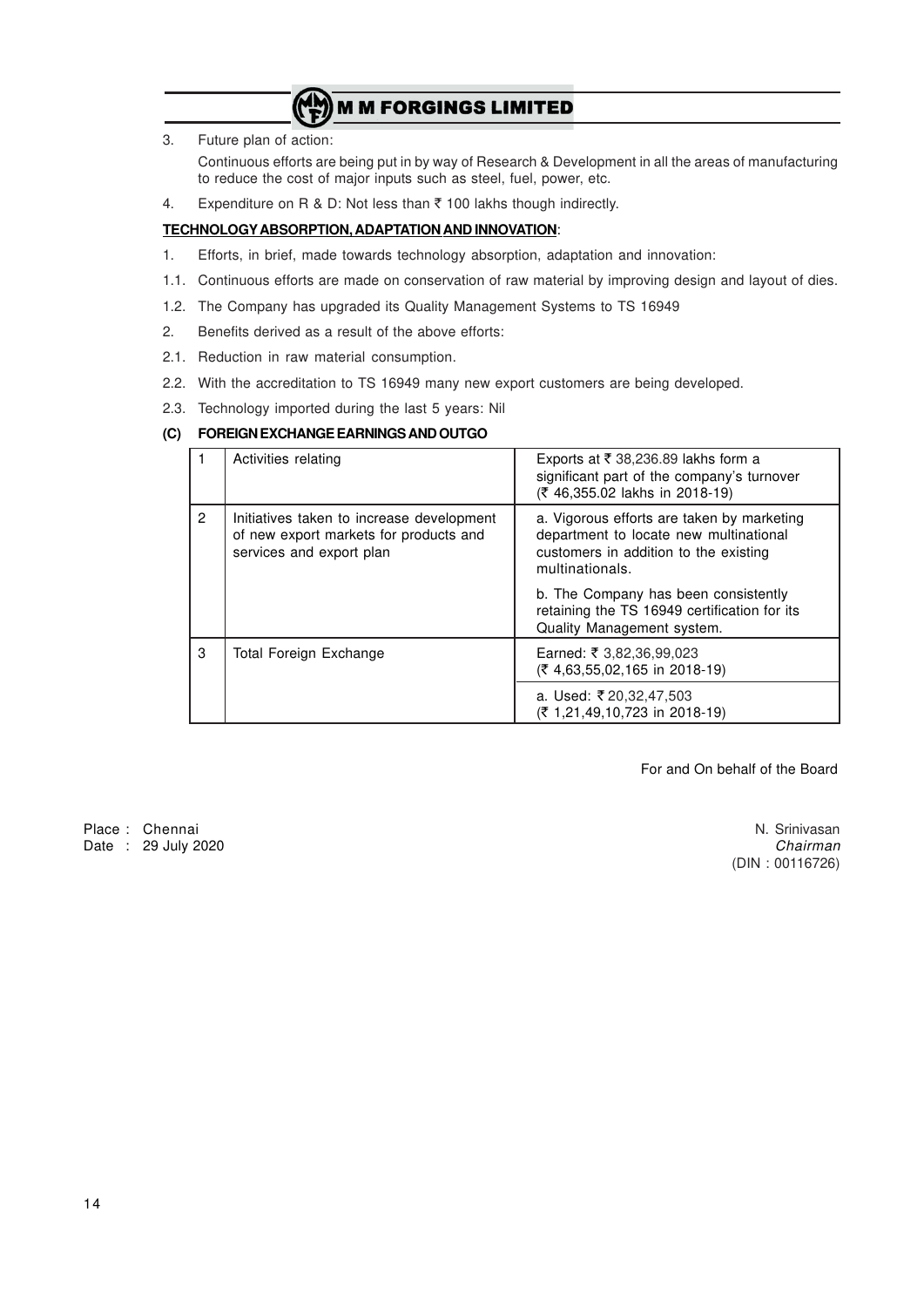$\binom{(\mathbf{A})}{\mathbf{F}}$  M M FORGINGS LIMITED

# **ANNEXURE II FORMING PART OF THE REPORT OF THE DIRECTORS**

 (Information as per Section 217(2A) of the Companies Act, 1956 read with Companies (Particulars of Employees) Rules,1975 and forming part ofthe Report of the Directors for the year ended 31.03.2020

| l No | SI. Name                                                                                                                         |                                           | Designation Remuneration<br>₹ | Qualification    | Experience<br>(years) | Date of<br>Joining | Age | Last<br>Employment | % of shares<br>held in the<br>Company |
|------|----------------------------------------------------------------------------------------------------------------------------------|-------------------------------------------|-------------------------------|------------------|-----------------------|--------------------|-----|--------------------|---------------------------------------|
|      | a) Employed throughout the year and were in receipt of remuneration at a rate of not less than $\bar{\tau}$ 24,00,000 per annum  |                                           |                               |                  |                       |                    |     |                    |                                       |
|      | Shri Vidyashankar Krishnan<br>DIN: 00081441                                                                                      | Vice Chairman and<br>Managing<br>Director | 3.09.13.591                   | <b>B.E.,M.S.</b> | 30                    | 25.06.1990         | 54  | Nil                | 11.27%                                |
| ا 2  | Shri, K.Venkatramanan<br>DIN: 00823317                                                                                           | Jt. Managing 3,08,89,975<br>Director      |                               | B.E.             | 28                    | 24.01.1992         | 50  | Nil                | 10.71%                                |
| lb). | Employed for a part of the year and were in receipt of remuneration at a rate of not less than $\overline{z}$ 8,50,000 per month |                                           |                               |                  |                       |                    |     |                    |                                       |
|      |                                                                                                                                  |                                           | None                          |                  |                       |                    |     |                    |                                       |

#### **Note:**

1. Remuneration as shown above includes salary,commission,employer's contribution to Provident Fund and value of perquisites together with otherallowances.

For and on behalf of the Board

Place: Chennai Date: 29 July 2020

e: Chennai N. Srinivasan : 29 July 2020 *Chairman* (DIN : 00116726)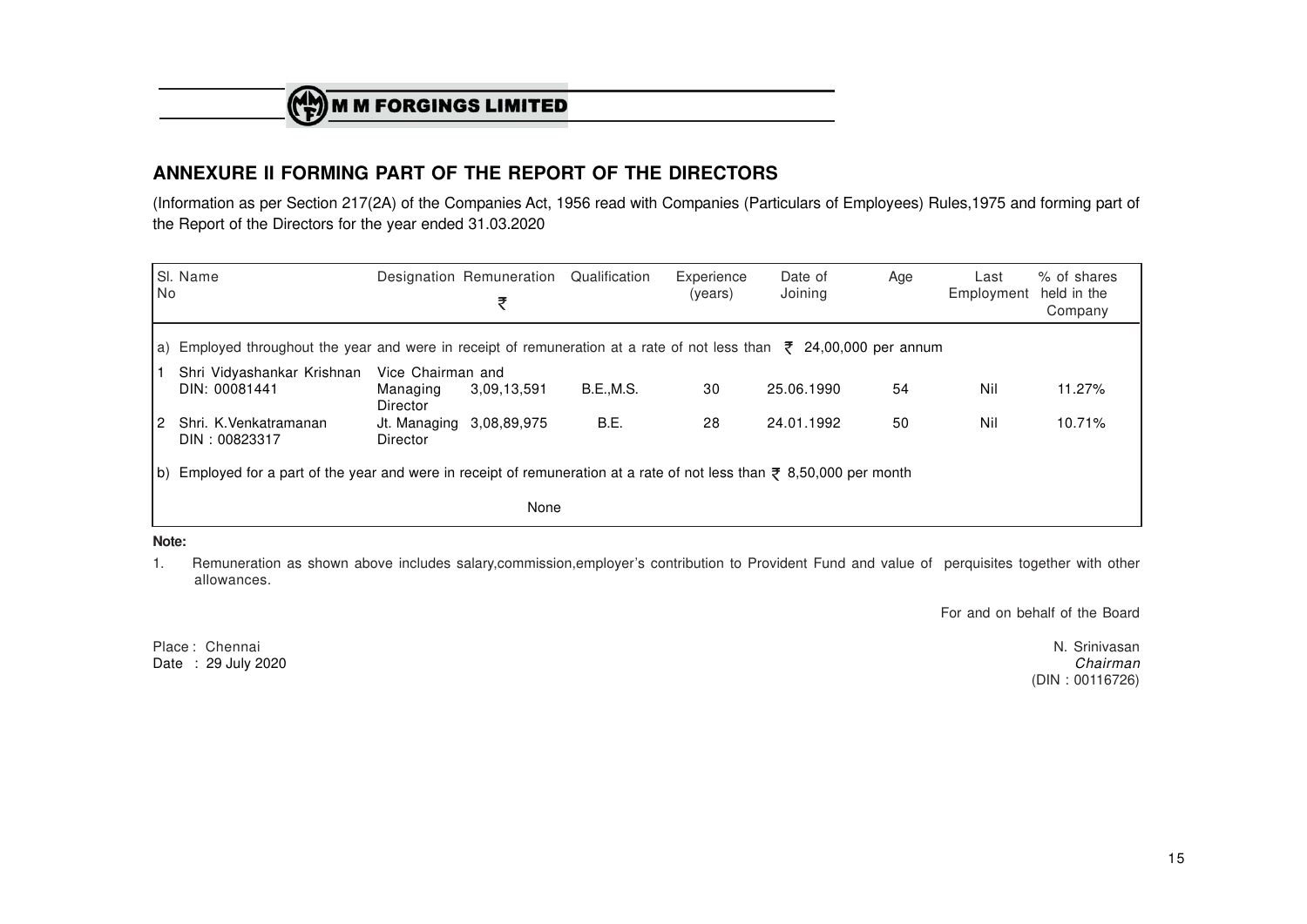# Annexure III - Report on Corporate Governance

## **1. Company's Philosophy On Code of Governance:**

The Company is committed to good Corporate Governance, which to us means protection of shareholders' rights, enhancement of shareholder value and equitable treatment of all other stakeholders such as customers, suppliers and employees. The Company is committed to reporting financial information transparently, objectively and accurately. A judicious mix of empowerment based on trust and accountability forms the foundation of our management philosophy.

### **2. Board of Directors:**

### **2.1. Composition and category of Directors as on 31 March 2020 is as follows:**

| Category                             | <b>No. of Directors</b> | $\%$   |
|--------------------------------------|-------------------------|--------|
| Executive Directors                  |                         | 33.33  |
| Non-executive, Independent Directors |                         | 66.67  |
| Total                                |                         | 100.00 |

#### **2.2. Attendance of each Director at the Board meetings and the last AGM:**

| <b>Name of the Director</b> | No. of Board<br><b>Meetings</b><br>(wherein he<br>was a director) | No. of Board<br><b>Meetings</b><br><b>Attended</b> | <b>Last AGM</b><br>attendance<br>(Yes/No) |
|-----------------------------|-------------------------------------------------------------------|----------------------------------------------------|-------------------------------------------|
| Shri, N. Srinivasan         |                                                                   | 2                                                  | No                                        |
| Shri. V. Vaidyanathan       |                                                                   | 4                                                  | Yes                                       |
| Shri. Vidyashankar Krishnan |                                                                   |                                                    | Yes                                       |
| Shri, K. Venkatramanan      |                                                                   |                                                    | No                                        |
| Shri. A. Gopalakrishnan     |                                                                   | ິ                                                  | No                                        |
| Smt. Kavitha Vijay          |                                                                   | 3                                                  | No                                        |

2.3. The names of the listed entities where the person is a director and the category of directorship: Please refer Note 29 of notes on accounts.

2.4. **No. of Board Meetings held, dates on which held**: Four Board Meetings were held during the year-

28 May 2019, 02 August 2019, 09 November 2019 and 13 February 2020.

2.5. **Number of other Boards or Board Committees in which the Directors are members or Chairman:** Refer Notes on Accounts**.**

#### 2.6. **Information placed before the Board of Directors, inter alia, include**:

The Board has complete access to any information within the company. The information regularly supplied to the Board of Directors includes:

- Annual operating plans and budgets and any updates.
- Capital Budgets and any updates.
- Annual Accounts, Directors' Report etc.
- Quarterly Results of the Company.
- l Minutes of the meetings of Audit Committee and other Committees of the Board.
- The information on recruitment and promotion of Senior Officers to the level of Executive Director which is just below the Board level.
- Show cause, demand, prosecution notices and penalty notices, which are materially important.
- Fatal or serious accidents, dangerous occurrences etc.
- Operational highlights.
- Major investments.
- Award of large contracts.
- Disclosure of interest by Directors about Directorship and committee positions occupied by them in other companies.
- Sale of investments, subsidiaries, assets which are material in nature and not in normal course of business.
- l Quarterly Report on foreign exchange exposures and the steps taken by management to limit the risks of adverse exchange rate movement
- Any significant development in Human Resources / Industrial Relations.
- l Non-Compliance of any regulatory, statutory or listing requirements and shareholders services such as non-payment of Dividend, delay in share transfer etc.
- Short term investments.
- Information relating to any legal disputes.
- Other materially important information.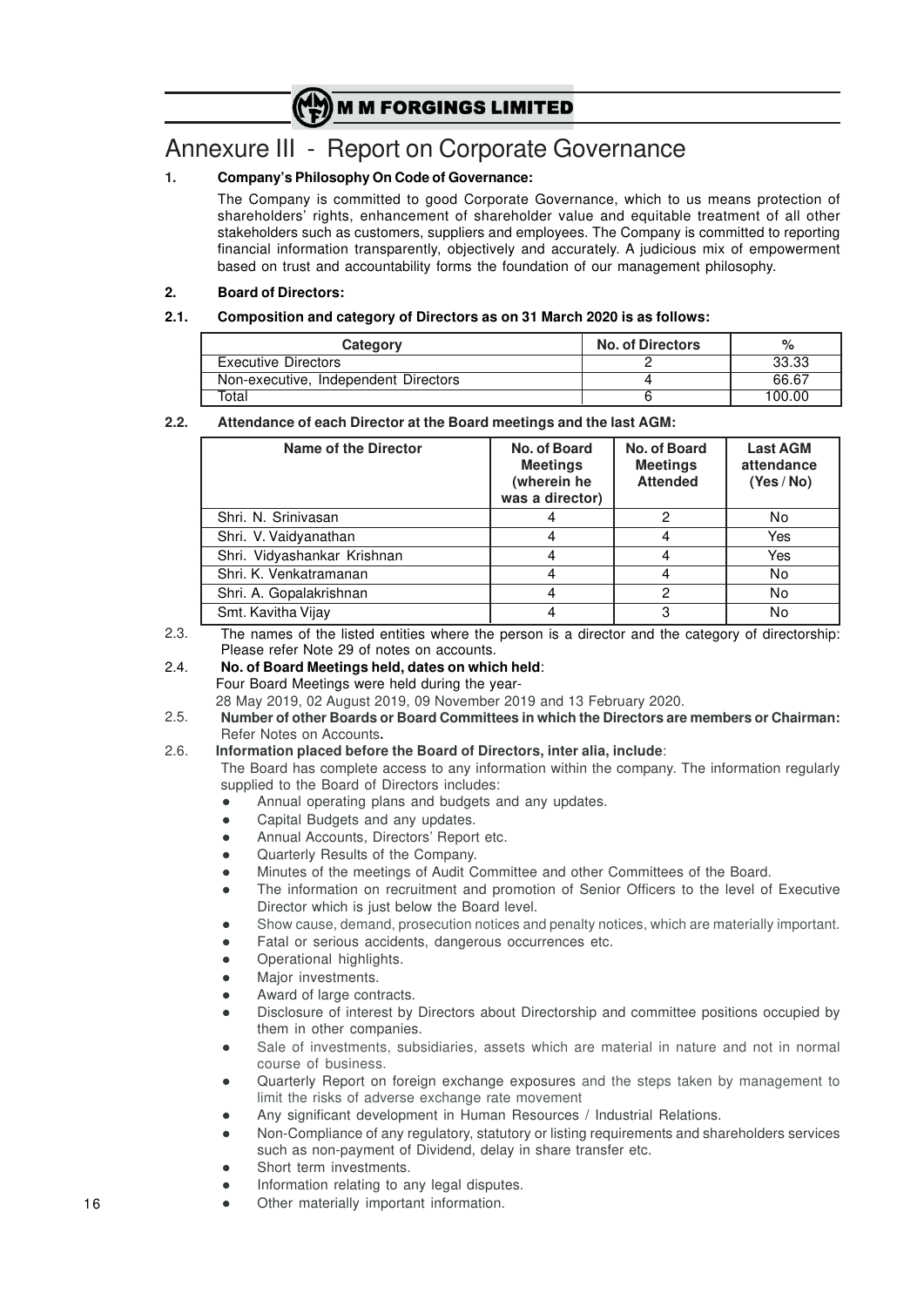

### 2.7. **Code of Conduct**:

The Board of Directors have laid out a Code of Conduct which is applicable to each member of the Board of Directors and Senior Management of the company. The Company has received confirmation from all the Directors and Senior Management of the Company regarding compliance with the said Code for the year ended March 31, 2020. A certificate from Shri Vidyashankar Krishnan, Vice Chairman and Managing Director to this effect is given below. The said Code is also posted on the website of the Company 'http://www.mmforgings.com/financials

#### 2.8. **Prevention of Insider Trading**: The Company has framed a Code of Conduct for Prevention on trading based on SEBI (Insider Trading) Regulations. This Code is applicable to all Board Members / Officers / Designated Employees. This Code ensures the prevention of dealing in shares by persons having access to unpublished price sensitive information. 2.9. **Disclosure of relationship between Directors interse:**

# Shri. Vidyashankar Krishnan, Vice Chairman and Managing Director and Shri. K. Venkatramanan, Joint Managing Director are brothers.

2.10. **No. of shares held by Non- Executive Directors**: Shri. V. Vaidyanathan -10500 shares

Shri. A.Gopalakrishnan – 1600 shares.

2.11. Weblink where details of familiarisation programmes imparted to Independent Directors is disclosed: http://www.mmforgings.com/financials

## 2.12. The table showing the expertise of the Directors:

In the table below, specific areas of focus or expertise of individual Board Member, have been highlighted. However, the absence of a mark, against a member's name, does not necessarily mean the member does not possess the necessary qualification and other skill.

| Area of expertise     |            |            |       |            |                                 |                        |
|-----------------------|------------|------------|-------|------------|---------------------------------|------------------------|
| Name of the Director  | Financials | Leadership | ∟egal | Technology | Board service<br>and Governance | Sales and<br>marketimg |
| N Srinivasan          | ves        | yes        |       | yes        | ves                             | yes                    |
| V Vaidyanathan        | ves        | yes        |       | yes        | yes                             | yes                    |
| Vidyashankar Krishnan | yes        | yes        | ves   | yes        | yes                             | yes                    |
| K Venkatramanan       |            | yes        |       | yes        | yes                             | yes                    |
| A Gopalakrishnan      | yes        |            |       | yes        | yes                             | yes                    |
| Kavitha Vijay         | ves        |            | yes   |            | ves                             | -                      |

- 2.13. Confirmation Certificate:
	- This is to affirm that all the Independent Directors fulfill the conditions specified in SEBI LODR and are independent of the management.

### **3. Audit Committee (AC)**:

- 3.1. Terms of reference: The terms of reference of the AC are in accordance with Regulations 18 of SEBI (LODR) and the Committee deals with the following:
- 3.1.1. Reviewing the Company's internal control system, audit procedures, compliance with statutory and regulatory requirements, financial reporting process and the disclosure of its financial information to ensure that the financial statements are true and correct.
- 3.1.2. It reviews quarterly, half yearly and annual financial statements with the management before submission to the Board with special emphasis on accounting policies and practices and legal requirements concerning financial statements
- 3.1.3. Recommending to the Board, the appointment, remuneration and terms of appointment and removal of Statutory Auditors and fixing their fees.
- 3.1.4. Risk Management analysis
- 3.1.5. Reviewing the auditor's independence and performance and also the effectiveness of the audit process.
- 3.1.6. Management Discussion and Analysis of financial condition and results of operations;<br>3.1.7. Statement of significant related party transactions.
- Statement of significant related party transactions.
- 3.1.8. The appointment and terms of remuneration of the chief Internal Auditor.
- 3.1.9 Reviewing the functioning of the whistle blower mechanism.
- 3.1.10 Reviewing the utilization of loans and/ or advances from/investment by the holding company in the subsidiary.
- 3.1.11 Internal audit reports relating to internal control weaknesses.
- 3.1.12 Reviewing the utilization of loans and/ or advances from/investment by the holding company in the subsidiary exceeding  $\bar{\tau}$  100 crore or 10% of the asset size of the subsidiary, whichever is lower.
- 3.1.13 Any other terms of reference as may be included from time to time in accordance with SEBI ( LODR) 3.2 Date of Meetings:
	- During the year under review, the Committee had 4 meetings held as follows:

28 May 2019, 02 August 2019, 09 November 2019 and 13 February 2020.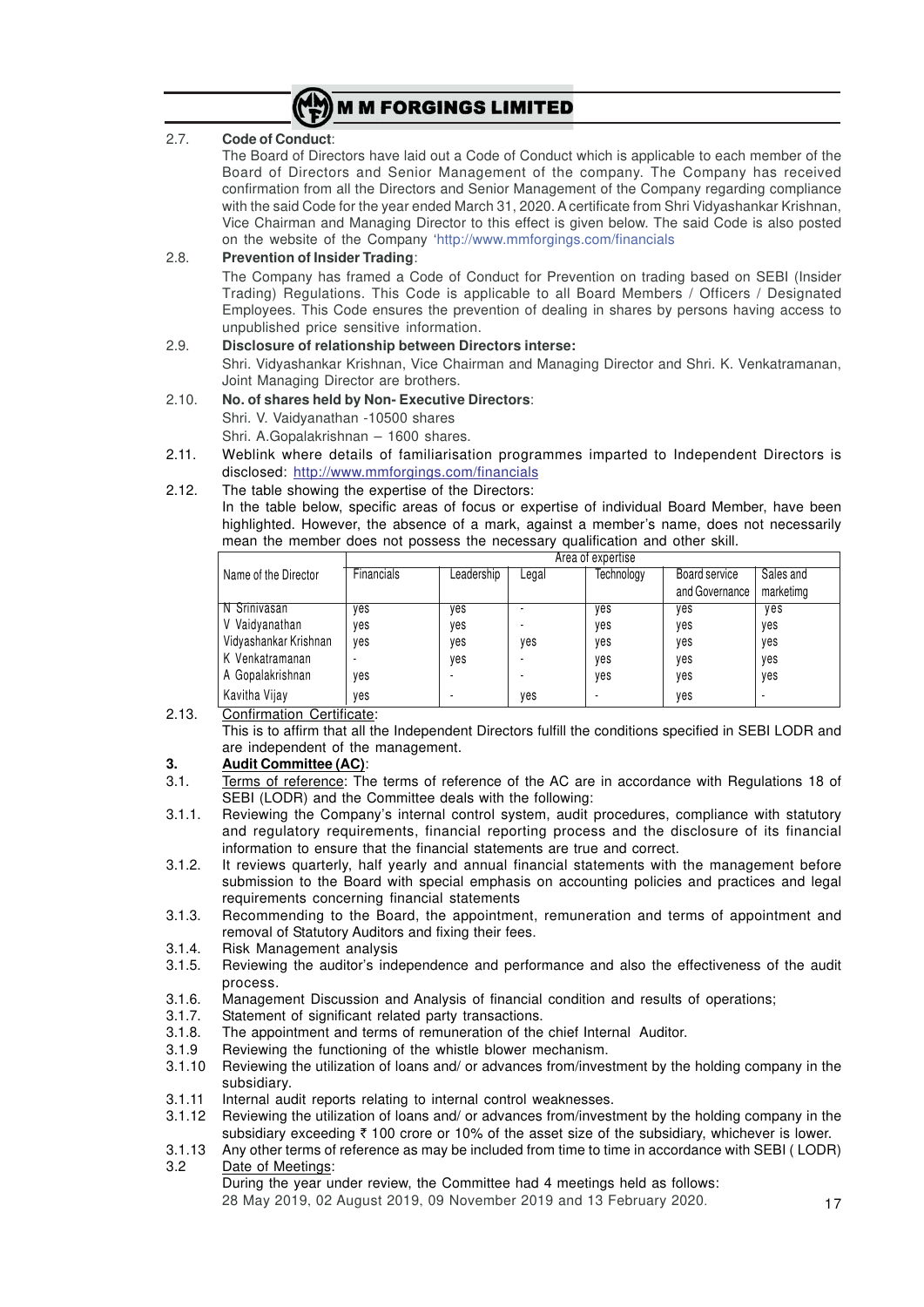| (MM) M M FORGINGS LIMITED |  |
|---------------------------|--|
|---------------------------|--|

- 3.3 Formation, Composition and attendance of AC Meetings:
- 3.3.1 The AC of the Board was formed initially on 16 June 2001. The Committee was reconstituted on 01 April 2015.
- 3.3.2 The Committee has Non Executive Chairman: Shri. N.Srinivasan. Other members of the Committee are Shri. V. Vaidyanathan, Shri. Vidyashankar Krishnan, Shri. A. Gopalakrishnan and Smt. Kavitha Vijay
- 3.3.3 Attendance

**4**

| Name                           | No. of AC Meetings | No. of AC Meetings attended |
|--------------------------------|--------------------|-----------------------------|
| Shri. N. Srinivasan (Chairman) |                    |                             |
| Shri. V. Vaidyanathan          |                    |                             |
| Shri. Vidyashankar Krishnan    |                    |                             |
| Shri. A Gopalakrishnan         |                    |                             |
| Smt. Kavitha Vijay             |                    |                             |

Statutory Auditors, Internal Auditor and the Chief Financial Officer were present in the meetings. **Stakeholders Relationship Committee** :

- 4.1 Terms of reference: The terms of reference of the Stakeholders Relationship Committee are in accordance with Regulations 20 of SEBI (LODR) and the Committee deals with the following:
- 4.1.1 Resolving the grievances of the security holders of the listed entity including complaints related to transfer/transmission of shares, non-receipt of annual report, non-receipt of declared dividends, issue of new/duplicate certificates, general meetings/ unclaimed bonus shares etc.
- 4.1.2 Review of measures taken for effective exercise of voting rights by shareholders.
- 4.1.3 Review of adherence to the service standards adopted by the listed entity in respect of various services being rendered by the Registrar and Share Transfer Agent.
- 4.1.4 Review of the various measures and initiatives taken by the listed entity for reducing the quantum of unclaimed dividends and ensuring timely receipt of dividend warrants/annual reports/statutory notices by the shareholders of the company.
- 4.1.5 Any other terms of reference as may be included from time to time in accordance with SEBI (LODR)
- 4.2 Date of Meetings: During the year under review, the Committee had 4 meetings held as follows:
	- 28 May 2019, 02 August 2019, 09 November 2019 and 13 February 2020.
- 4.3 Formation, Composition and attendance of Stakeholders Relationship Committee Meetings:
- 4.3.1 The Committee of the Board was formed initially on 16 June 2001. The Committee was reconstituted on 01 April 2015.
- 4.3.2 Composition:

Non – Executive Chairman – Shri. V. Vaidyanathan

Other members: Shri. Vidyashankar Krishnan, Shri. K. Venkatramanan, Shri. A.Gopalakrishnan and Smt. Kavitha Vijay.

4.3.3. Attendance:

| Name                             | No. of IGC Meetings | No. of IGC Meetings attended |
|----------------------------------|---------------------|------------------------------|
| Shri. V. Vaidyanathan (Chairman) |                     |                              |
| Shri. Vidyashankar Krishnan      |                     |                              |
| Shri, K. Venkatramanan           |                     |                              |
| Shri. A. Gopalakrishnan          |                     |                              |
| Smt. Kavitha Vijay               |                     |                              |

- 4.3.4 Name and Designation of the Compliance Officer: Smt. J. Sumathi, Company Secretary.
- 4.3.5 No of Shareholder complaints received during the year: 0
- 4.3.6 No. not solved to the satisfaction of shareholders : 0
- 4.3.7 No. of Pending Complaints : 0
- 4.3.8 No. of pending share transfers: There are no share transfers pending with the company.
- 4.3.9 **5** For Redressal of Investor complaints, complaints can be mailed to sumathi@mmforgings.com **Share Transfer Committee**:

The Share Transfer Committee was formed on June 16, 2001. It considers transmission of shares issued by the Company, issue of duplicate certificates and certificates after split/ consolidation / renewal. During the year the Committee met 7 times.

#### **6 Corporate Social Responsibility Committee:**

- 6.1 Terms of reference: The CSR Committee, aims to ensure that corporate social responsibility with a positive impact on people and communities.
- 6.2 Date of Meeting:

During the year under review, the Committee had 4 meetings held as follows: 28 May 2019, 02 August 2019, 09 November 2019 and 13 February 2020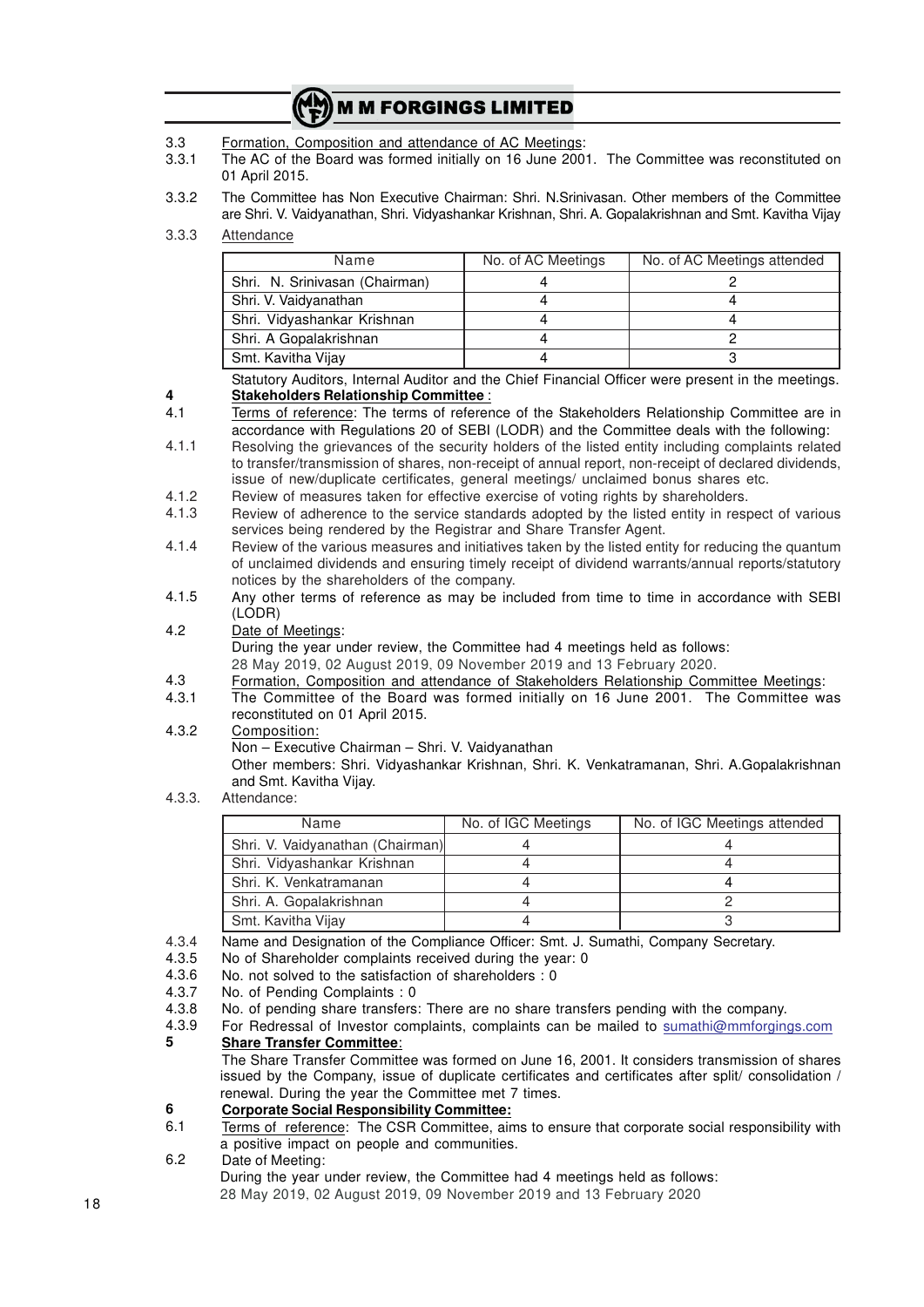- 6.3 Formation and attendance of CSR Committee Meetings:
- 6.3.1. The Committee of the Board was formed initially on 01 April 2014. The Committee was reconstituted on 01 April 2015.
- 6.3.2 Attendance:

| Name                                      | No. of CSR Meetings | No. of CSR meetings attended |
|-------------------------------------------|---------------------|------------------------------|
| Shri. Vidyashankar Krishnan<br>(Chairman) |                     |                              |
| Shri. V Vaidyanathan                      |                     |                              |
| Shri. K Venkatramanan                     |                     |                              |
| Shri. A Gopalakrishnan                    |                     |                              |

6.4 Annual Report on CSR:<br>6.4.1 A brief outline of the counter

6.4.1 A brief outline of the company's CSR policy, including overview of projects or programs proposed to be undertaken and a reference to the web-link to the CSR policy and projects or programs: The CSR activities carried out by the Company are in accordance with the policy as laid down and approved by the CSR Committee. The CSR Policy is available in Company's website http://www.mmforgings.com/financials.

- 6.4.2 Composition of the Committee Shri. Vidyashankar Krishnan (Chairman), Shri. K. Venkatramanan, Shri V. Vaidyanathan and Shri. A. Gopalakrishnan.
- 6.4.3 Average net profits of the Company for last three financial years :  $\bar{\tau}$  819.32 Crores.<br>6.4.4 Prescribed CSB expenditure (2% of the amount as in item no. 3 above) :  $\bar{\tau}$  163.75
- Prescribed CSR expenditure (2% of the amount as in item no. 3 above) : ₹ 163.75 Lakhs for F20.
- 6.4.5 Details of CSR spent during the financial year :
- 6.4.5.1 Total amount spent for the financial year:  $\bar{\tau}$  231.15 Lakhs
- 6.4.5.2 Amount unspent if any : NIL
- 6.4.5.3 Excess spent:  $\overline{6}$  67.40 Lakhs
- 6.4.5.4 Manner in which the amount spent during the financial year is detailed below :

| $\#$           | CSR projects<br>or activities<br>identified | Sector in<br>which the<br>Project is<br>covered | Projects or<br>programs<br>1) Local area<br>or other<br>(2) Specify the<br>State, the<br>district where<br>projects or<br>programs was<br>undertaken | Amount<br>outlay<br>(budget)<br>project or<br>program<br>wise | Amount spent on<br>the projects /<br>programs Sub-<br>heads: (I) Direct<br>on projects or<br>programs (2)<br>Overheads | Cumulative<br>expenditure<br>upto to the<br>reporting<br>period<br>(₹ in Lakhs) | Amount spent :<br>Direct or through<br>implementing<br>agency |
|----------------|---------------------------------------------|-------------------------------------------------|------------------------------------------------------------------------------------------------------------------------------------------------------|---------------------------------------------------------------|------------------------------------------------------------------------------------------------------------------------|---------------------------------------------------------------------------------|---------------------------------------------------------------|
| $\mathbf{1}$   | Eradicating<br>Hunger and<br>Poverty        | Livelihood                                      | Karnataka<br><b>Tamil Nadu</b><br>Uttaranchal                                                                                                        | 7.00                                                          | 4.25                                                                                                                   | 4.25                                                                            | <b>Direct</b>                                                 |
| $\overline{2}$ | Education                                   | Education                                       | Maharashtra<br><b>Tamil Nadu</b>                                                                                                                     | 156.00                                                        | 155.50                                                                                                                 | 159.75                                                                          | <b>Direct</b>                                                 |
| 3              | Combating<br><b>Diseases</b>                | Health                                          | Delhi Karnataka<br><b>Tamil Nadu</b>                                                                                                                 | 13.50                                                         | 13.25                                                                                                                  | 173.00                                                                          | <b>Direct</b>                                                 |
| $\overline{4}$ | Social<br><b>Business</b><br>Projects       | Social<br><b>Business</b>                       | <b>Tamil Nadu</b>                                                                                                                                    | 57.00                                                         | 56.65                                                                                                                  | 229.65                                                                          | <b>Direct</b>                                                 |
| 5              | Gender equality<br>& Empower<br>Women       |                                                 | <b>Tamil Nadu</b>                                                                                                                                    | 1.50                                                          | 1.50                                                                                                                   | 1.50                                                                            | <b>Direct</b>                                                 |
|                | <b>TOTAL</b>                                |                                                 |                                                                                                                                                      | 235.00                                                        | 231.15                                                                                                                 | 231.15                                                                          |                                                               |

6.4.5.5 In case the company has failed to spend the two per cent of the average net profit of the last three financial years or any part thereof, the company shall provide the reasons for not spending the amount in its Board report : NOT APPLICABLE

6.4.5.6 A responsibility statement of the CSR Committee that the implementation and monitoring of CSR Policy, is in compliance with CSR objectives and Policy of the company:

We hereby state that implementation and monitoring of CSR Policy, is in compliance with CSR objectives and policy of the Company.

Vidyashankar Krishnan V.Vaidyanathan Chairman Director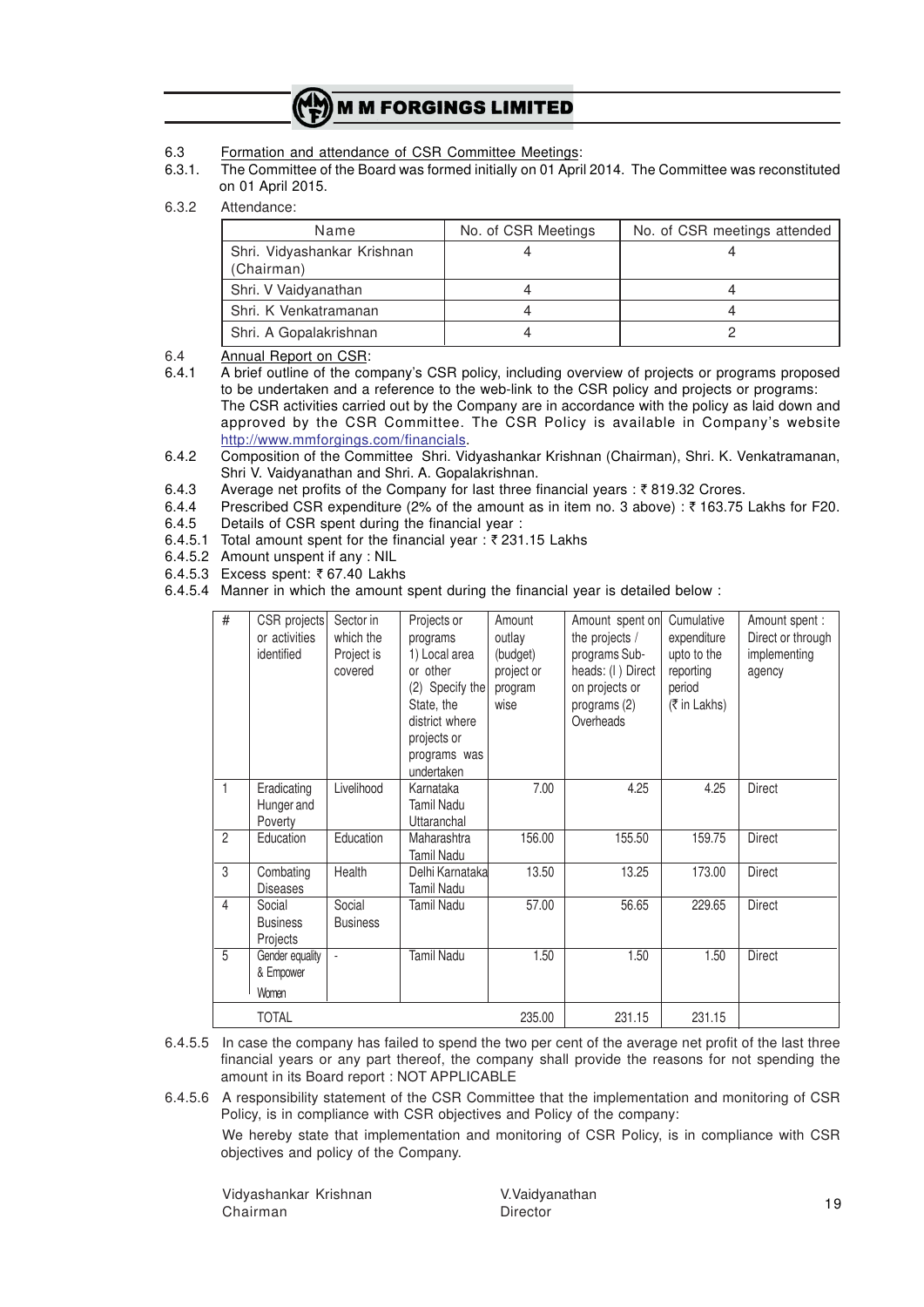

## **7. Nomination and Remuneration Committee**:

7.1 Board's Policy:

Nomination and Remuneration Policy has been framed by the Board of Directors.The present Human Resource Policy of the Company considers human resources as its invaluable assets and has its objective the payment of remuneration to all its employees, including Directors, Key Managerial Personnel and Senior Management, appropriate to employees' role and responsibilities and the Company's goals based on the performance of each of its employees in the Company. The Policy is provided in the Weblink: http://www.mmforgings.com/financials

- 7.2 Date of Meetings: During the year under review, the Committee had 4 meetings held as follows: 28 May 2019, 02 August 2019, 09 November 2019 and 13 February 2020.
- 7.3 Formation, Composition and attendance of Nomination and Remuneration Committee Meetings:
- 7.3.1 The Committee of the Board was formed initially on 01 April 2014. The Committee was reconstituted on 01 April 2015, 01 April 2017.
- 7.3.2 Composition: Non – Executive Chairman – Shri. V. Vaidyanathan Other members: Shri. N Srinivasan and Shri. A.Gopalakrishnan and Smt. Kavitha Vijay.
- 7.3.3 Attendance:

| Name                    | No. of IGC Meetings | No. of IGC Meetings attended |  |
|-------------------------|---------------------|------------------------------|--|
| Shri. V. Vaidyanathan   |                     |                              |  |
| Shri. N Srinivasan      |                     |                              |  |
| Shri. A. Gopalakrishnan |                     |                              |  |
| Smt. Kavitha Vijay      |                     |                              |  |

7.4 Performance evaluation criteria for Non Executive Directors:

In respect of each of the evaluations factors, various aspects have been provided to assist with the evaluations process in respect of performance of Board itself, and of its Committees and individual Directors as, such evaluation factors may vary in accordance with their respective functions and duties.

Evaluation of Non Executive Directors shall be carried on by the entire Board in the same way as it is done for the Executive Directors of the Company except the Director getting evaluated. Matters taken into consideration for performance evaluation.

- Attendance and participation in meetings
- Raising concerns to the Board
- Safeguard of confidential information
- Unbiased opinion for issues raised in the meetings.
- New ideas and suggestions made for the company
- Any other matter.

# **8 Whistle Blower Protection Committee:**

- 8.1 Whistle Blower Policy: A Whistle Blower Policy has been framed by the Board of Directors for employees to report to the Management –
	- l Instances of unethical behaviour, actual or suspected, fraud or violation of the Company's Code or Ethics.
	- In case of any event of misconduct, act of misdemeanor or act not in Company's interest, which could affect the business or reputation of the Company.

#### 8.2 Date of Meetings:

During the year under review, the Committee had 4 meetings held as follows: 28 May 2019, 02 August 2019, 09 November 2019 and 13 February 2020.

- 8.3 Formation, Composition and attendance of Whistle Blower Committee Meetings:
- 8.3.1 The Committee of the Board was formed on 01 April 2014.

#### 8.3.2 Composition:

Shri. Vidyashankar Krishnan (Chairman),

Other Members: Shri. K. Venkatramanan, Shri. N. Ramnath and Shri. M.N. Rajesekaran.

8.4 The Committee has not received any whistle Blower complaint in the current year.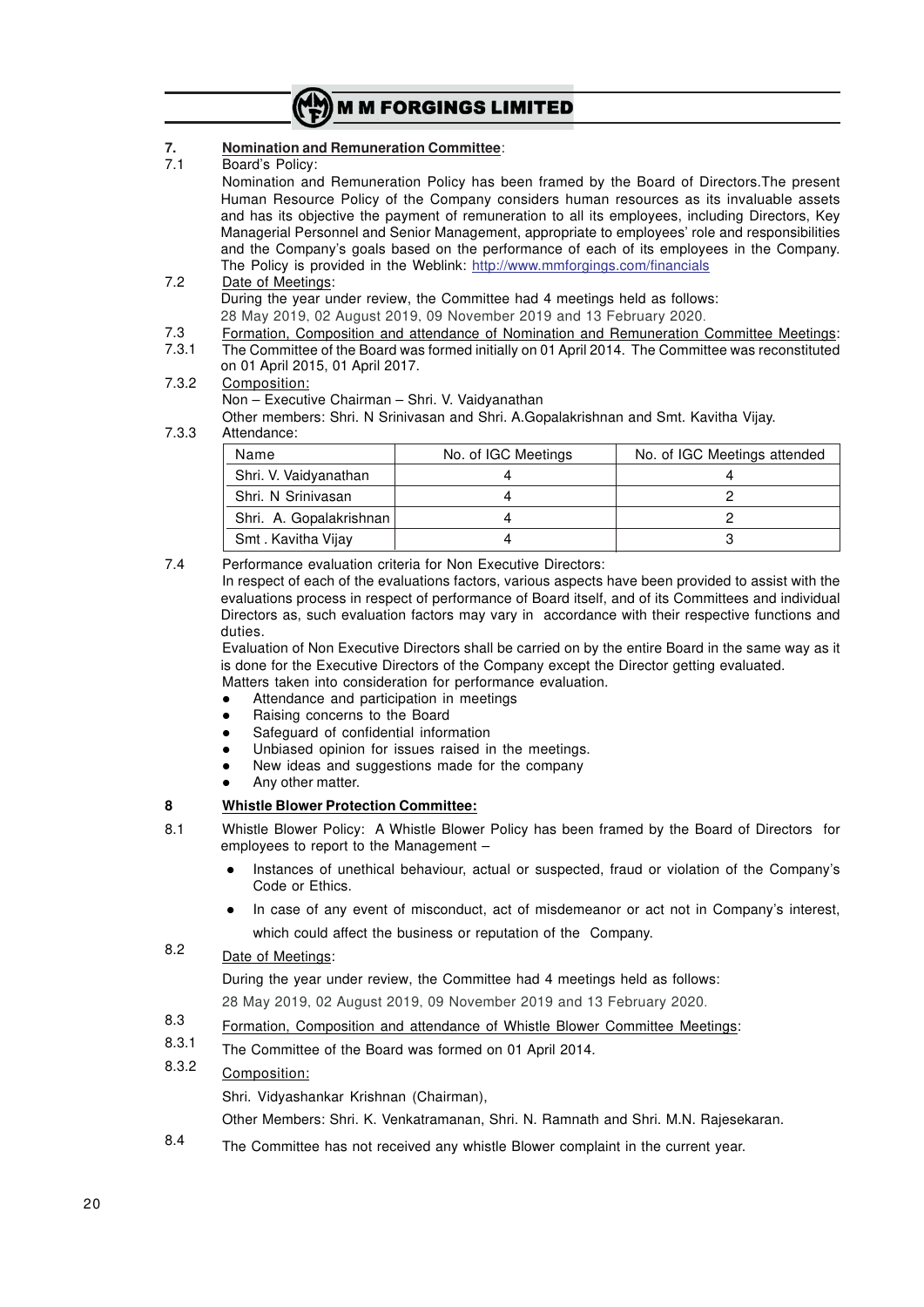## **9 Directors' Remuneration:**

<sup>9.1</sup> Remuneration of Vice Chairman and Managing Director and Joint Managing Director

|                  | Shri. Vidyashankar Krishnan |             | Shri, K. Venkatramanan |             |
|------------------|-----------------------------|-------------|------------------------|-------------|
|                  | 2020                        | 2019        |                        | 2019        |
| Salary           | 185,50,000                  | 2,73,11,562 | 1,85,50,000            | 2,73,11,562 |
| Commission       | 89,00,000                   | 2,52,00,000 | 89,00,000              | 2,52,00,000 |
| Perquisites - PF | 13,13,424                   | 19,36,320   | 13,13,424              | 19,36,320   |
| Superannuation   | 15,75,000                   | 23,18,900   | 15,75,000              | 23,18,900   |
| Gratuity         | 4,30,500                    | 5,81,020    | 4,30,500               | 5,81,020    |
| <b>Others</b>    | 1,44,667                    | 1,61,996    | 1,21,051               | 1,19,635    |
| Total            | 3,09,13,591                 | 5,75,09,798 | 3,08,89,975            | 5,74,67,437 |

9.2 Remuneration of Non – Executive Directors:

|                        |                    | Commission<br>in $\bar{z}$ | Sitting Fees in ₹ | Total in $\bar{z}$ |
|------------------------|--------------------|----------------------------|-------------------|--------------------|
| Shri, N. Srinivasan    | 2018-19<br>2019-20 | 7,50,000                   | 45,000<br>30,000  | 7,95,000<br>30,000 |
| Shri. V.Vaidyanathan   | 2018-19            | 4,00,000                   | 60,000            | 4,60,000           |
|                        | 2019-20            | 4,00,000                   | 80,000            | 4,80,000           |
| Shri. A Gopalakrishnan | 2018-19            | 3,00,000                   | 60,000            | 3,60,000           |
|                        | 2019-20            | 3,00,000                   | 40,000            | 3,40,000           |
| Smt. Kavitha Vijay     | 2018-19            | 3,00,000                   | 52,500            | 3,52,500           |
|                        | 2019-20            | 3,00,000                   | 52,500            | 3,52,500           |

No benefits by way of remuneration or otherwise is received by Non Executive Directors other than above.

- 9.3 All pecuniary relationship of Non Executive Directors : Nil
- 9.4 Criteria of making payments to Non Executive Directors:
	- Their contribution made to the Company.
	- Taking into consideration their performance evaluation made by the Board.

### 10 **Subsidiary Company**

10.1 DVS Industries Private Limited is a 100% subsidiary company

## 11 **General Meetings:**

11.1 Location and time, where last three AGMs held:

| Financial year | Date         | Time       | Location                   |
|----------------|--------------|------------|----------------------------|
| 2016-17        | 26 Sept 2017 | $11.45$ AM | The Music Academy, Chennai |
| 2017-18        | 11 July 2018 | $11.30$ AM | The Music Academy, Chennai |
| 2018-19        | 29 Aug 2019  | 11.30 AM   | The Music Academy, Chennai |
| 2019-20        | 29 Sept 2020 | 12.30 PM   | Registered Office (VC)     |

11.2 Special Resolutions passed in the previous 3 AGMs:<br>11.2.1 Besolution passed in the AGM held on 11 July 2018:

- Resolution passed in the AGM held on 11 July 2018:
	- Sell, Lease, Mortgage/Charge The Properties Situated At Singampunari and Viralimalai.
	- Increase In The Borrowing Limits Of The Company from  $\bar{\tau}$  500 Crores to  $\bar{\tau}$  1,500 Crores.
	- Increasing The Authorized Share Capital from  $\bar{\tau}$  15 Crores to  $\bar{\tau}$  30 Crores.
	- l Issue of Bonus Shares in the ratio 1:1
	- l Re-appointment of Shri. Vidyashankar Krishnan (DIN : 00081441) as Managing Director for a period of 5 years with effect from 01 September 2018.
	- Re-appointment of Shri. K Venkatramanan (DIN : 00823317) as Jt Managing Director for a period of 5 years with effect from 01 September 2018.
	- Re-appointment of Shri. N Srinivasan (DIN : 00116726) as an Independent Director for a period of 5 years, with effect from 01 April 2019.
	- Re-appointment of Shri V.Vaidyanathan (DIN : 0081792) as an Independent Director for a period of 5 years, with effect from 01 April 2019.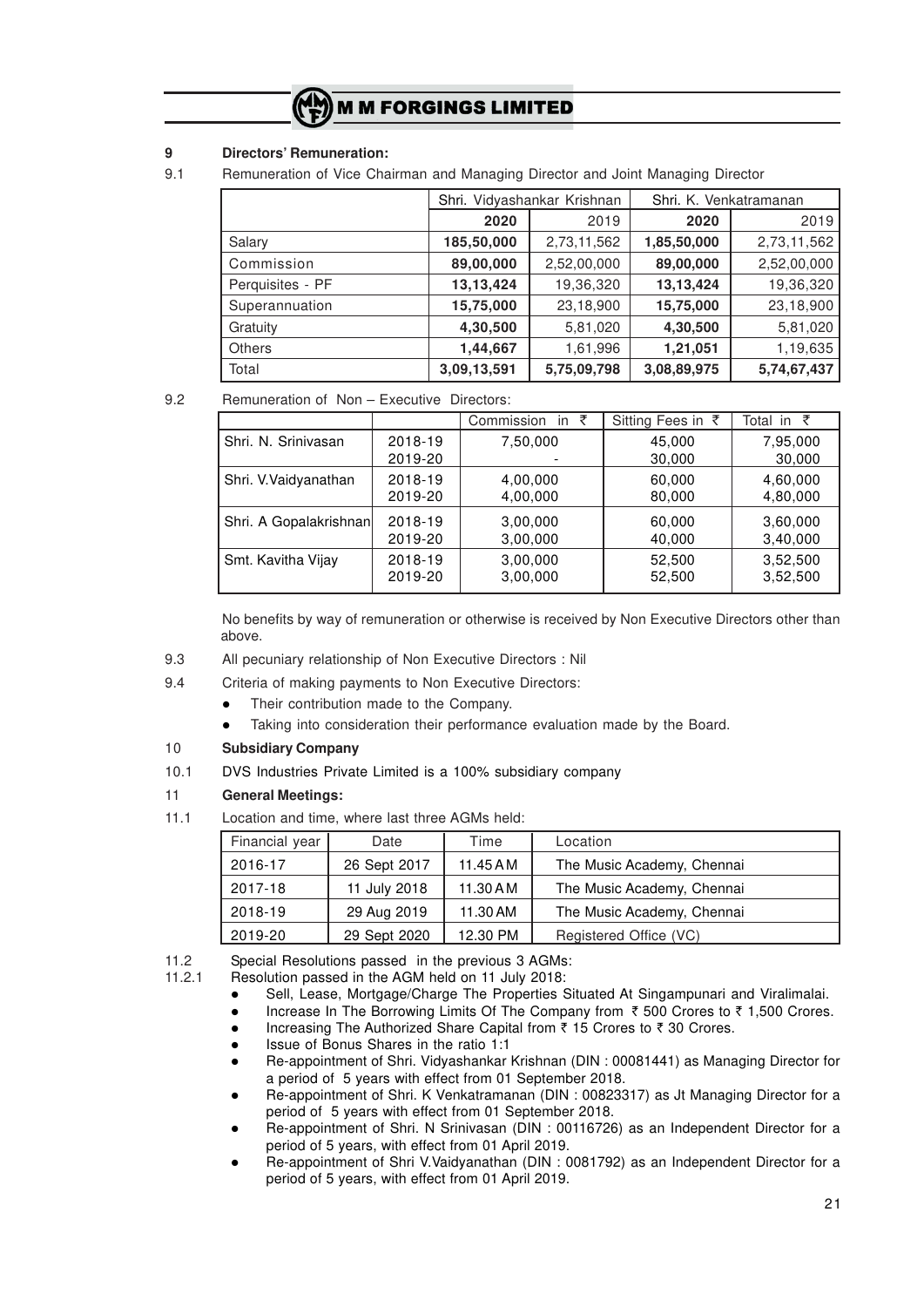- **•** Re-appointment of Shri A Gopalakrishnan (DIN : 06414546) as an Independent Director for a period of 5 years, with effect from 01 April 2019.
- Re-appointment of Smt. Kavitha Vijay (DIN : 01047261) as an Independent Director for a period of 5 years, with effect from 01 April 2020.

#### 12 **Disclosures:**

- 12.1 There were no transactions of material nature with the Directors or the management or relatives of the Directors during the year.
- 12.2 Related party Transaction which is not of material nature: None.
- 12.3 Directors and Key Managerial Personnel are considered to be interested to the extent of their shareholding in the Company and following is the status of their shareholding as on 31 March 2020.

| <b>Name</b>                 | Category                  | No. of shares | $%$ to total |
|-----------------------------|---------------------------|---------------|--------------|
| Shri. V.Vaidyanathan        | Non-Executive Director    | 4,500         | 0.05         |
| Shri. A.Gopalakrishnan      | Non-Executive Director    | 1,600         | 0.01         |
| Shri. Vidyashankar Krishnan | <b>Executive Director</b> | 2,720,240     | 11.27        |
| Shri, K. Venkatramanan      | <b>Executive Director</b> | 2,584,960     | 10.71        |
| Smt. J. Sumathi             | Company Secretary         | 400           | 0            |
| Shri, R Venkatakrishnan     | Chief Financial Officer   | 2,400         | 0.01         |

12.4 Compliances by the Company:

The Company has complied with the requirements of the Stock Exchanges, SEBI and other statutory authorities on all matters relating to capital markets during last year. No penalties or strictures have been imposed on the Company by the Stock Exchange, SEBI or other statutory authorities relating to the above.

- 12.5 The company has complied with all the mandatory requirements under the Code of Corporate Governance.
- 12.6 Disclosures regarding appointment or reappointment of Director:

This year Shri. K. Venkatramanan, Joint Managing Director of the Company, shall retire and being eligible, offer himself for reappointment.

Given below is the brief resume of the Director:

Mr. K. Venkatramanan has a Bachelor of Engineering degree. He has 28 years of experience. He joined the Board as an Additional Director of the Company on 21st April 1997. With effect from February 24, 1999 he became the Joint Managing Director in this Company. He has been responsible for the tremendous growth in the sales and profits of the company. His accomplishments include a ten-fold increase in export sales.

- 12.7 Related party Disclosure:
- 12.7.1 Disclosure in compliance with the Accounting Standards: Refer note 29 under notes of accounts
- 12.7.2 Holding and subsidiary Company (DVS Industries Private Limited):

| Sr. no. | In the accounts of | Disclosures of amounts at the year end and the<br>maximum amount of loans/advances/Investments<br>outstanding during the year.                                       |
|---------|--------------------|----------------------------------------------------------------------------------------------------------------------------------------------------------------------|
|         | Holding Company    | The Company has made advance to the tune of $\bar{\tau}$ 89.82<br>Crores to its Subsidiary Company, DVS Industries<br>Private Limited, repayable at prevaling rates. |

12.7.3 Disclosures of transactions of the listed entity with any person or entity belonging to the promoter/ promoter group which hold(s) 10% or more shareholding in the listed entity.: NIL

# 13 **Means of Communication**

- The quarterly, half yearly and annual results of the Company's performance are published in financial dailies viz., Business line and Makkal Kural
- 13.2 The financial results and the shareholding pattern for every quarter are uploaded in the website framed in this regard by the Bombay Stock Exchange Ltd and National Stock exchange Ltd. in the prescribed form, which would enable them to place it on their website www.bseindia.com and www.nseindia.com
- 13.3 The financial result, official news releases and presentation made to Institutional Investors are displayed on the website of the Company,
- 13.4 http://www.mmforgings.com/financials.;:

### 14 **General Shareholders Information :**

- 14.1 Date, time and venue of the Annual General Meeting :
- Annual General Meeting is proposed to be held on 29 September 2020 at 12.30 PM through VC. The venue of the Meeting will be the Registered Office.

Financial year :01 April 2019 to 31 March 2020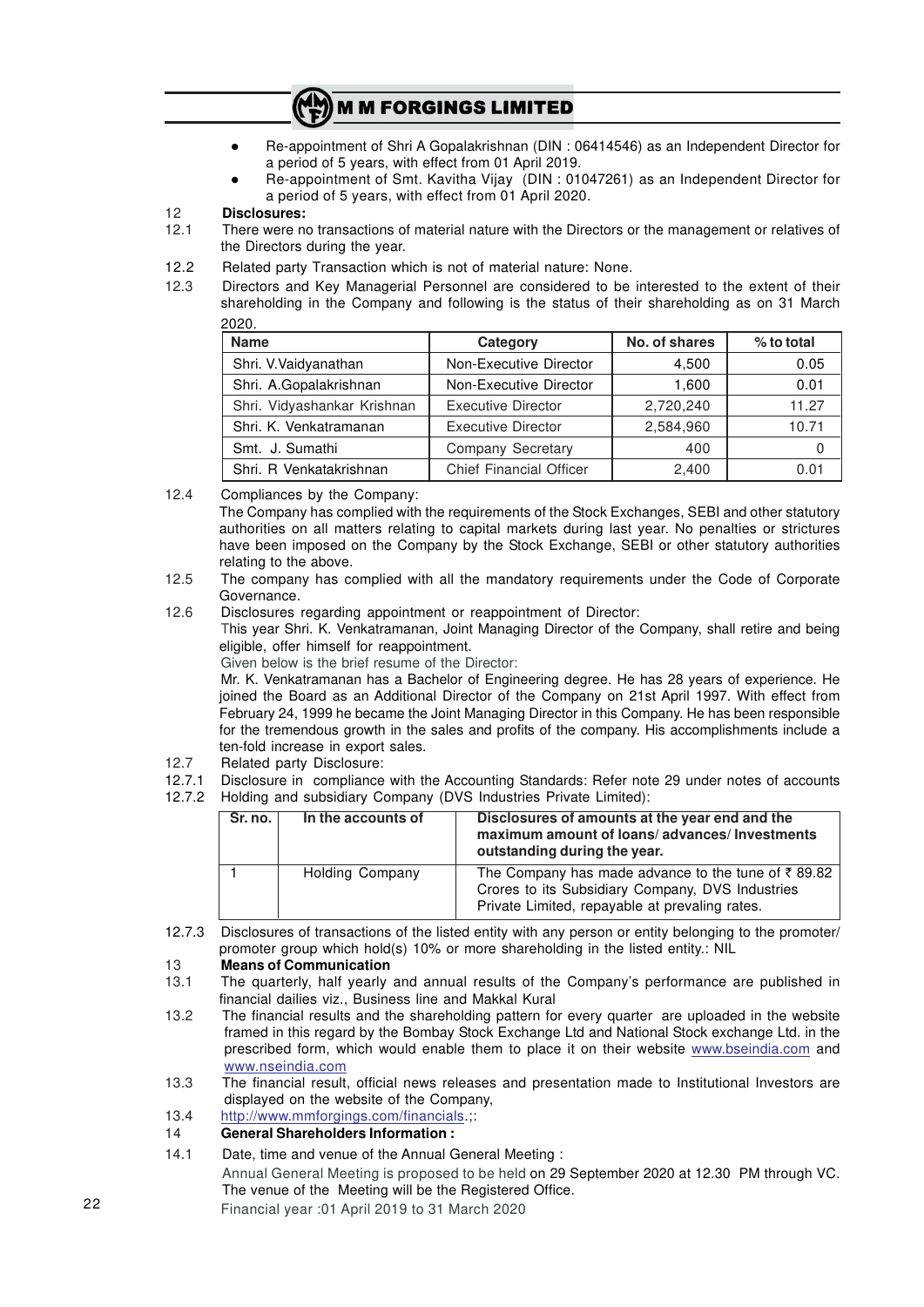| 14.2 | Record date and book closure during the year:                                                                      |  |
|------|--------------------------------------------------------------------------------------------------------------------|--|
|      | 23 August 2019 to 29 August 2019 (book closure for annual closing)<br>20 March 2020 (for declaration of Dividend). |  |
| 14.3 | Listing on Stock Exchanges :                                                                                       |  |

The shares of the Company are listed at:

# 14.3.1 Bombay Stock Exchange Limited : Rotunda Building, P.J.Towers, First Floor, New Trading Wing, Dalal Street, Mumbai –400 001. Annual Listing fees has been paid as on date.

- 14.3.2 National Stock Exchange of India Ltd : 'Exchange Plaza', Bandra – Kurla Complex, Bandra ( E), Mumbai – 400 051. Annual Listing Fees has been paid as on date.
- 14.4 Stock Exchange Security Code :Physical : Bombay Stock Exchange Scrip Code:522241. Name of the Scrip : MMFORG Nat ional Stock Exchange Scrip Code: MMFL. Name of the Scrip : MMFL – EQ
- 14.4.1 The ISIN No. of the Company's equity shares in Demat form : INE227C01017.
- 14.4.2 Depository Connectivity : National Securities Depository Limited, Central Depository Services (India) Limited.
- 14.5 Registrar and Transfer Agents : Cameo Corporate Services Limited, Unit: M M Forgings Limited, "Subramanian Building" Fifth Floor, No. 1, Club House Road, Chennai – 600 002**.** 044-40020723; 044-40020726.

They are the Common Agency for all Investor Servicing activities relating to both electronic and physical segments.

- 14.6 Share Transfer System :
	- The Share Transfer Agent acknowledges and executes transfers of securities. The Share Transfer Committee approves the transfers etc.
	- They arrange for issue of dividend. They reconcile the Dividend paid with that of the list of the shareholders.
	- They also accept, deal with and resolve complaints of the shareholders. Shareholder complaints are given top priority by the Company and are replied to, promptly by the Secretarial Department and Share Transfer Agents.
	- Remat requests are processed within the time prescribed.
	- Demat requests are processed within the time prescribed.
	- The Company's Registrar and Share Transfer Agents, Cameo Corporate Services Limited have adequate infrastructure to process the share transfers.
	- Reminders are sent by Share Transfer Agents in case of Undelivered Bonus shares.

14.7 Pattern of shareholding as on 31 March 2020 :

| No. of equity | No. of       | % to total | No. of shares | $%$ of       |
|---------------|--------------|------------|---------------|--------------|
| shares held   | shareholders |            | held          | shareholding |
| $1 - 500$     | 7760         | 86.03      | 6,79,766      | 2.82         |
| 501-1000      | 758          | 8.40       | 5,86,494      | 2.43         |
| 1001-2000     | 245          | 2.72       | 3,75,406      | 1.55         |
| 2001-3000     | 59           | 0.65       | 1,49,526      | 0.62         |
| 3001-4000     | 37           | 0.41       | 1,38,382      | 0.57         |
| 4001-5000     | 17           | 0.19       | 81,829        | 0.34         |
| 5001-10000    | 50           | 0.56       | 3,54,801      | 1.47         |
| 10001 & above | 94           | 1.04       | 2,17,74,596   | 90.20        |
| <b>TOTAL</b>  | 9,020        | 100.00     | 2,41,40,800   | 100.00       |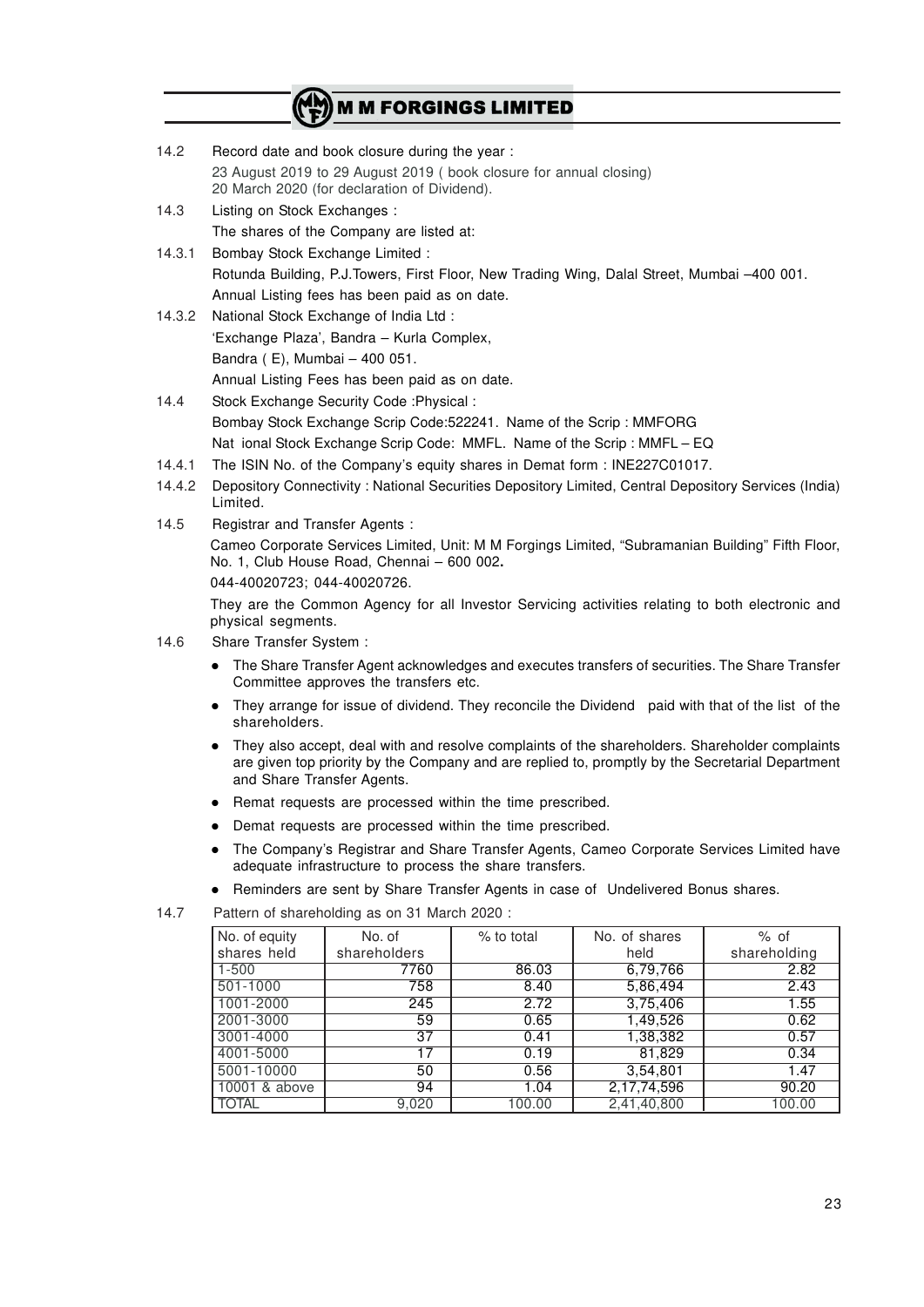14.8 Shareholding pattern as on 31 March 2020 :

| Category                      | No. of Share<br>-holders | % to total | No. of shares held | % of share-holding |
|-------------------------------|--------------------------|------------|--------------------|--------------------|
| Resident Indians              | 8,558                    | 94.88      | 44,21,748          | 18.32              |
| FII                           |                          | 0.01       | 200                | 0.0000             |
| Financial Institutions/ Banks |                          | 0.01       | 1,435              | 0.01               |
| <b>NRIS</b>                   | 270                      | 2.99       | 1,17,442           | 0.49               |
| Domestic Company              | 126                      | 1.40       | 2,29,392           | 0.95               |
| Trust                         | 3                        | 0.03       | 73,968             | 0.31               |
| Mutual Funds                  | 35                       | 0.39       | 52,42,365          | 21.72              |
| <b>FPI</b>                    | 14                       | 0.16       | 4,01,942           | 1.66               |
| Alternative Inv Fund          |                          | 0.01       | 50,000             | 0.21               |
| <b>IEPF</b>                   |                          | 0.01       | 2,418              | 0.01               |
| Promoters                     | 10                       | 0.11       | 1,35,99,890        | 56.33              |
| Total                         | 9020                     | 100.00     | 24,140,800         | 100.00             |

## 14.9 Share Performance BSE vs SENSEX



14.10 Share Performance NSE vs Nifty

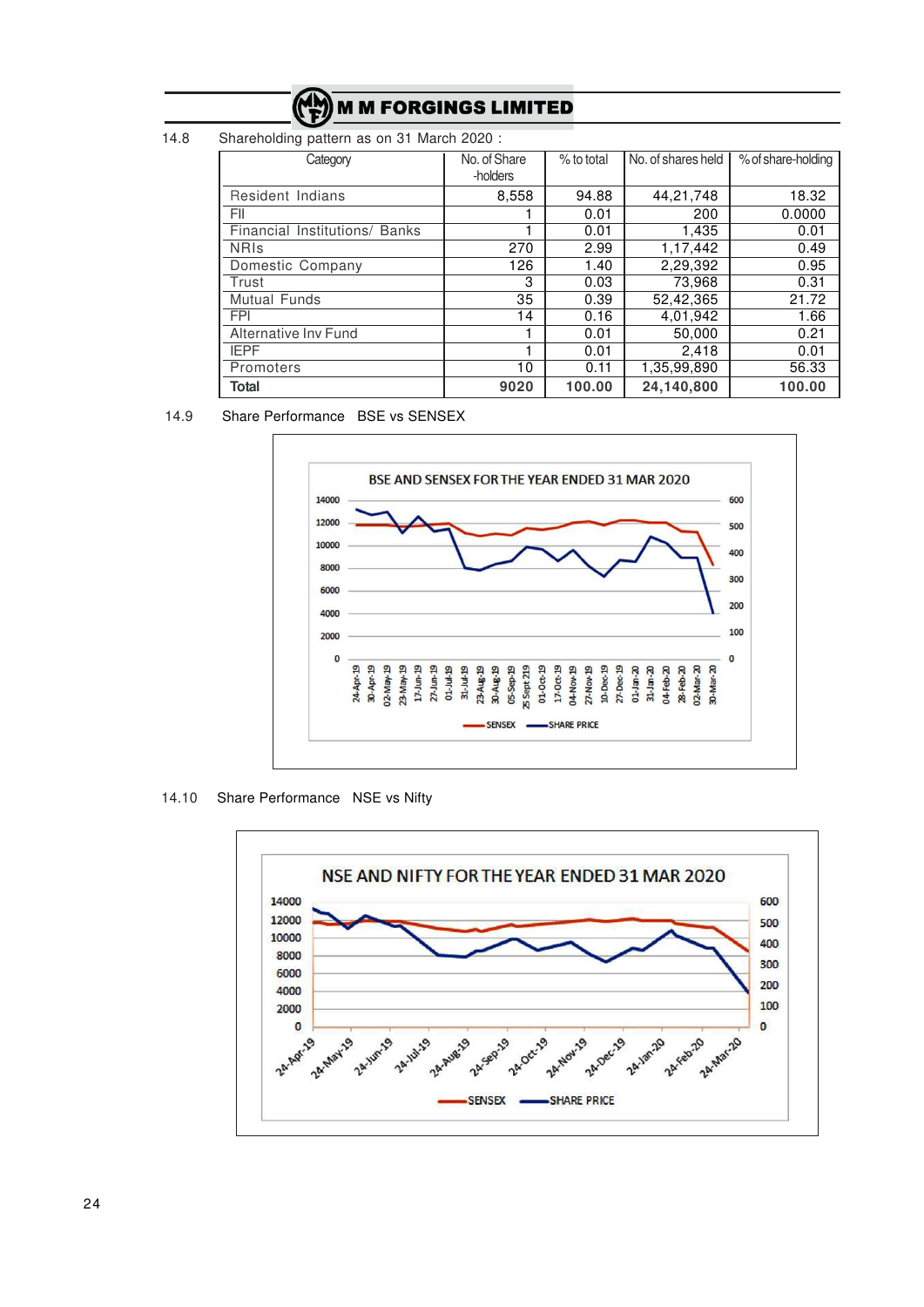|  |  | (M) M M FORGINGS LIMITED |  |  |
|--|--|--------------------------|--|--|
|  |  |                          |  |  |
|  |  |                          |  |  |

#### 14.11 Share price data

|               | <b>Bombay Stock Exchange</b> |         | <b>National Stock Exchange</b> |         |
|---------------|------------------------------|---------|--------------------------------|---------|
| <b>Month</b>  | High $(\bar{z})$             | Low (₹) | High $(\bar{z})$               | Low (₹) |
| Apr-19        | 567                          | 547     | 571                            | 550     |
| <b>May-19</b> | 560                          | 480     | 546                            | 477     |
| June-19       | 582                          | 484     | 540                            | 486     |
| $July-19$     | 493                          | 347     | 490                            | 348     |
| Aug-19        | 362                          | 339     | 367                            | 339     |
| Sept-19       | 426                          | 374     | 426                            | 366     |
| $Oct-19$      | 417                          | 372     | 422                            | 370     |
| <b>Nov-19</b> | 415                          | 352     | 412                            | 352     |
| Dec-19        | 376                          | 315     | 383                            | 313     |
| Jan-20        | 465                          | 369     | 467                            | 372     |
| Feb-20        | 442                          | 385     | 442                            | 383     |
| Mar-20        | 384                          | 175     | 379                            | 167     |

14.12 Dematerialisation of shares :

23,707,530 Shares (98.21%) dematerialized as on 31 March 2020. Promoters: 13,599,890 (56.34%); Public: 10,107,640 (41.86%)

- 14.13 Details of public funding obtained in the last three years
- No capital has been raised in the last three years by way of public issue 14.15 Outstanding GDRs / ADRs / Warrants or any convertible instruments etc:
- As on 31 March 2020 the company has not issued these types of securities 14.15 Plant Location :
	- Plant 1 Singampunari 630 502, Tamil Nadu
	- Plant 2 Viralimalai 621 316, Tamil Nadu
	- Plant 4 Mathur Post 602 105 Tamil Nadu
	- Plant 7 Industrial Automation Division 600 058, TN
	- Plant 8 Rudrapur 263 153 Uttarkand (DVS Industries Pvt Ltd, Subsidary Company)
	- Plant 9 Kursi Road, Barabanki, UP 225001

#### *Plant 5 - Windfarms*

- W1 Panakudi 627109 Tamil Nadu
- W2 Theni District 625 531 Tamil Nadu
- W3 Tenkasi 627 811 Tamil Nadu
- W4 Kallapalayam 641 201 Tamil Nadu

#### *Plant 6 - Solar sites*

- S1 Aruppukottai 626105 Tamil Nadu
- S2 Viralimalai 621 316 Tamil Nadu
- 14.16 Address for correspondence :

The Company's registered office is situated at 'SVK TOWERS', A 25,  $8<sup>th</sup>$  Floor, Industrial Estate, Guindy, Chennai – 600032 Email: mmforge@mmforgings.com

14.17 Credit Ratings:

| <b>Facilities</b>                 | Amount (₹ in Crores)                            | Rating                      | Rating Action                      |
|-----------------------------------|-------------------------------------------------|-----------------------------|------------------------------------|
| Long term Bank                    | 564.53                                          | CARE A; Stable (Single A;   | Revised from CAREA+; Negative      |
| <b>Facilities</b>                 |                                                 | Outlook: Stable)            | (Single A Plus; Outlook: Negative) |
| <b>Short term Bank Facilities</b> | 10.00                                           | CAREA1 (AOne)               | Revised from CAREA1+(AOne Plus)    |
| Long term/Short-term              | 182.00                                          | CARE A; Stable/CARE A1      | Revised from CAREA+; Negative/     |
| <b>Bank Facilities</b>            |                                                 | (Single A; Outlook: Stable/ | CAREA1+(SingleAPlus;OUtlook:       |
|                                   |                                                 | AOne)                       | Negative/AOne Plus)                |
| <b>Total</b>                      | 756.53 (Rupees Seven<br>hundred fifty six crore |                             |                                    |
|                                   | and fifty three lakhs only)                     |                             |                                    |

14.18 Compliance Officer : Smt. J.Sumathi, Company Secretary

14.19 Exclusive Email id for redress of Investor Complaints : sumathi@mmforgings.com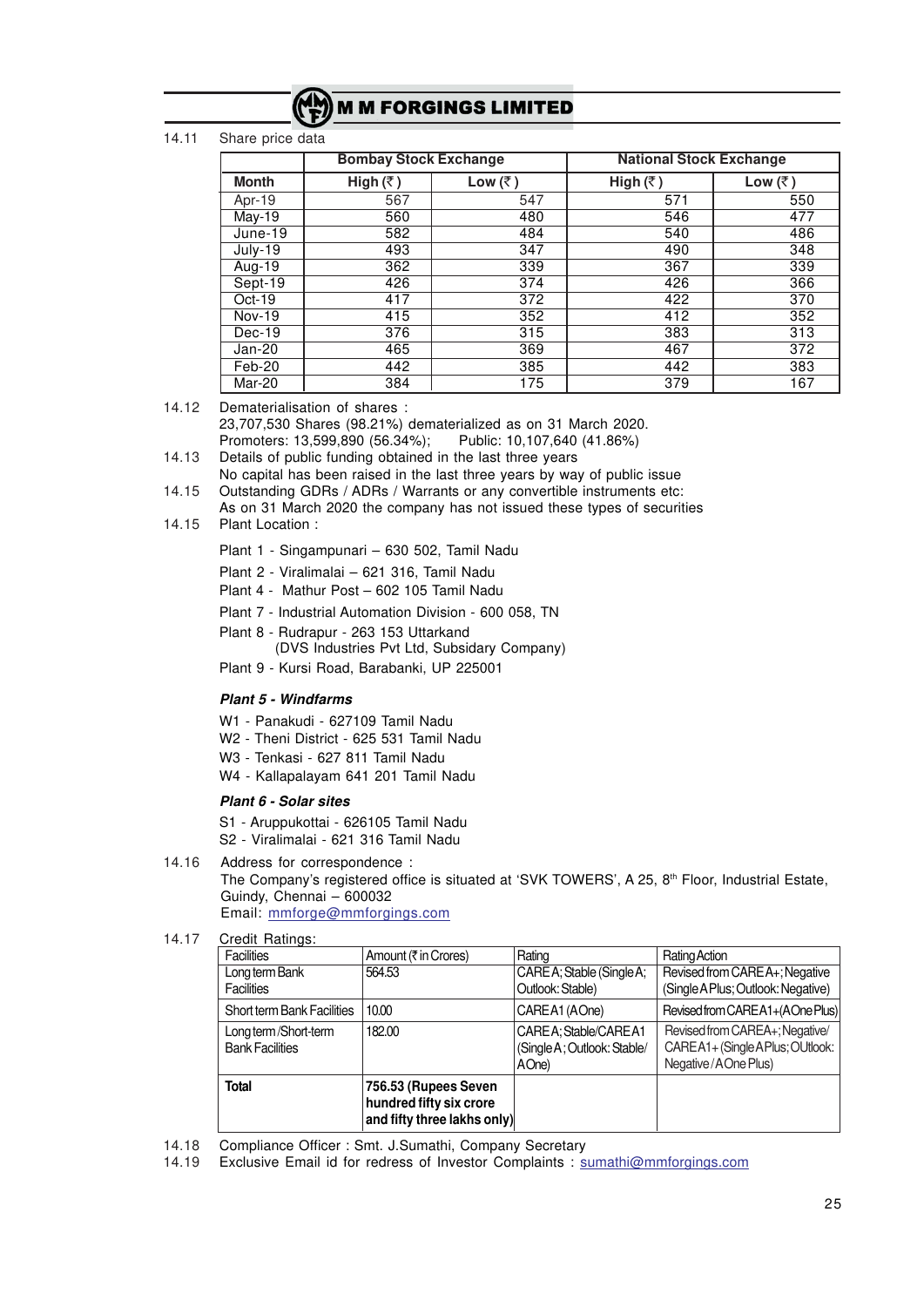|                | MM) M M FORGINGS LIMITED                                                                                                                                                                                                                                                                                                                                                                                                                                                                                                                                                                                                                                    |
|----------------|-------------------------------------------------------------------------------------------------------------------------------------------------------------------------------------------------------------------------------------------------------------------------------------------------------------------------------------------------------------------------------------------------------------------------------------------------------------------------------------------------------------------------------------------------------------------------------------------------------------------------------------------------------------|
| 14.20<br>14.21 | Website: www.mmforgings.com<br>Details of Bonus shares unclaimed:<br>14.21.1 Details of Bonus shares in the suspense account :<br>No. of shareholders at the beginning of the year $-135$<br>No. of outstanding shares at the beginning of the year $-23,100$ shares<br>No. of shares Credited to suspense account (Bonus issue) on July 2018-23,100 shares (Total -<br>46,200 shares)<br>No. of shareholders who approached the issuer for transfer of these shares during the year -3<br>No. of shareholders to whom shares were transferred $-3$<br>No. of shares transferred during the year $-700$<br>No. of shareholders at the end of the year - 132 |
|                | No. of outstanding shares at the end of the year $-45,500$ shares<br>14.21.2 Reminder letters have been sent to those shareholders who have not claimed their bonus shares.                                                                                                                                                                                                                                                                                                                                                                                                                                                                                 |
| 15             | Shares Transferred to IEPF account of the Government:                                                                                                                                                                                                                                                                                                                                                                                                                                                                                                                                                                                                       |
| 15.1           | Shares transferred under IEPF account of the government (taken the basis of 2012 dividend<br>unclaimed) - There were no common shareholders to those who had not encashed the Dividend<br>for Seven consecutive years. Hence, no shares were transfered to IEPF account.                                                                                                                                                                                                                                                                                                                                                                                    |
| 15.2           | The list of shareholders, whose shares have been transferred to IEPF account (for the earlier<br>years), is available at the Company's website, http://www.mmforgings.com/financials.                                                                                                                                                                                                                                                                                                                                                                                                                                                                       |
| 16             | Other Disclosures:                                                                                                                                                                                                                                                                                                                                                                                                                                                                                                                                                                                                                                          |
| 16.1           | Disclosures under materially significant related party transactions that may have potential conflict<br>with the interests of the company : None                                                                                                                                                                                                                                                                                                                                                                                                                                                                                                            |
| 16.2           | Details of Non Compliance, Penalities, Structures imposed on any matter connected with Capital<br>market, during the last three years: Nil                                                                                                                                                                                                                                                                                                                                                                                                                                                                                                                  |
| 16.3           | The Company has adopted a Whistle Blower Policy and has established the necessary vigil<br>mechanism as defined under Regulation 22 of SEBI Listing Regulations for Directors and employees<br>to report concerns about unethical behaviour. No person has been denied access to the Chairman<br>of the audit committee. The said policy has also been put up on the website of the Company.                                                                                                                                                                                                                                                                |
| 16.4           | All mandatory requirements have been disclosed and some non mandatory requirements have<br>been adopted.                                                                                                                                                                                                                                                                                                                                                                                                                                                                                                                                                    |
| 16.5           | Policy for determining material subsidiary is disclosed in Company's website,<br>http:// www.mmforgings.com/financials                                                                                                                                                                                                                                                                                                                                                                                                                                                                                                                                      |
| 16.6           | Policy for determining Related Party Transaction and policy for determining 'material' subsidiaries<br>is disclosed in Company's website, http://www.mmforgings.com/financials                                                                                                                                                                                                                                                                                                                                                                                                                                                                              |
| 16.7           | Commodity price risk and hedging activities : No hedging activities have been undertaken for<br>commodity risk.                                                                                                                                                                                                                                                                                                                                                                                                                                                                                                                                             |
| 16.8           | The Company has duly fulfilled the following discretionary requirements as described in Schedule<br>II Part E of the SEBI Listing Regulations:                                                                                                                                                                                                                                                                                                                                                                                                                                                                                                              |
| 16.9           | The Company has separate persons to the post of Chairperson and CEO (Clause D)                                                                                                                                                                                                                                                                                                                                                                                                                                                                                                                                                                              |
| 16.10          | The necessary disclosures of the Compliance with corporate governance requirements specified in<br>regulation 17 to 27 and clauses (b) to (i) of sub regulation (2) of regulation 46 have been complied.                                                                                                                                                                                                                                                                                                                                                                                                                                                    |
| 17             | Total fees for all services, paid by the Company and its subsidiary company on a consolidated<br>basis to the statutory auditor: ₹ 20.85 lakhs                                                                                                                                                                                                                                                                                                                                                                                                                                                                                                              |

For and On behalf of the Board

Place : Chennai National Accords (National Accords) (National Accords (National Accords (National Accords (Nati Date : 29 July 2020 *Chairman*

Chairman<br>(DIN : 00116726)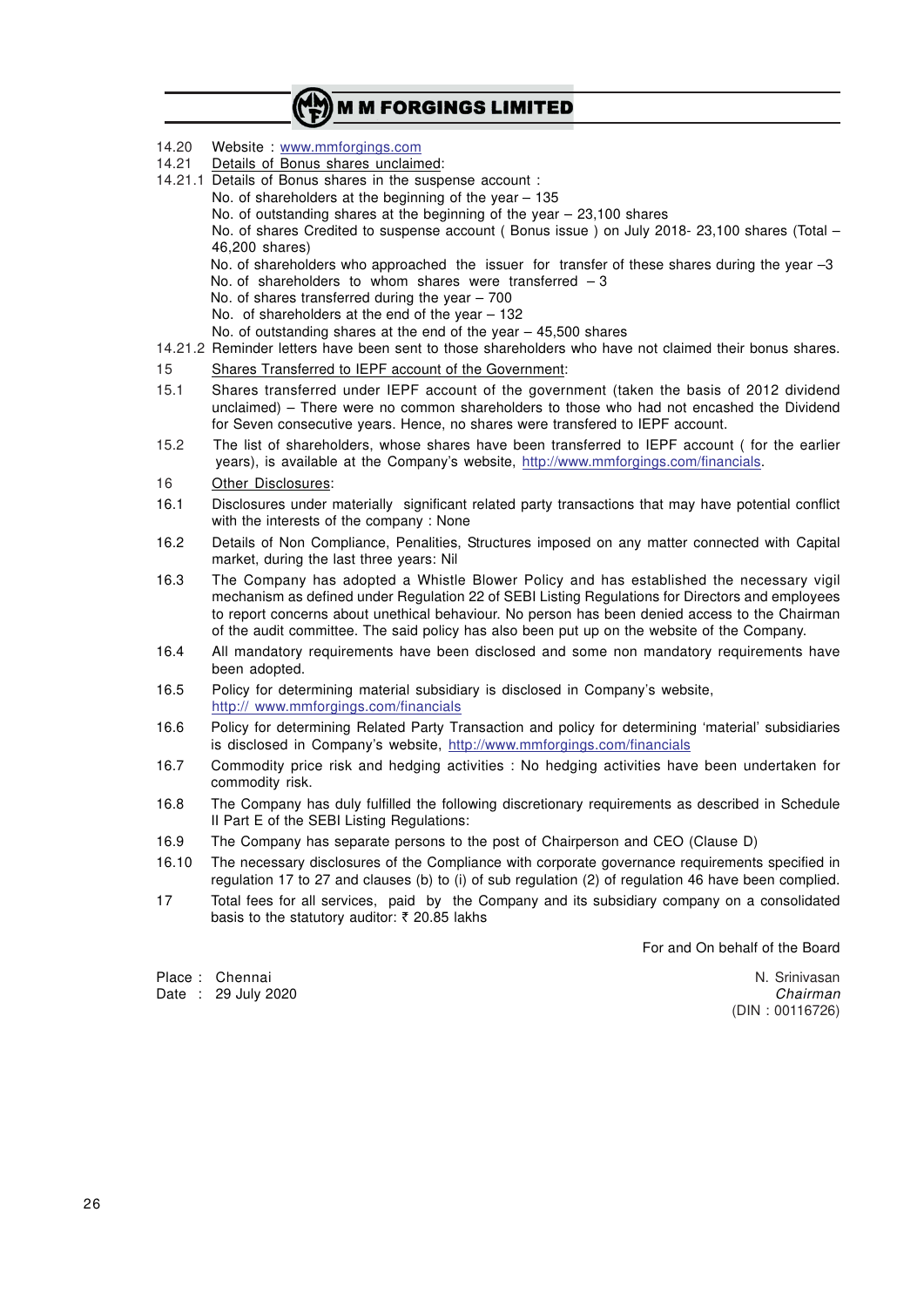

## **Annexure 4 – Auditors' Certificate on Corporate Governance**

To

#### The Members of M.M Forgings Limited

We have examined the compliance of conditions of Corporate Governance by M.M Forgings Ltd ('the Company') for the year ended 31st March 2020, as per Regulations 17-27, clauses (b) to (i) of Regulation 46(2) and paragraphs C, D and E of Schedule V of the Securities and Exchange Board of India (Listing Obligations and Disclosure Requirements) Regulations, 2015 ('Listing Regulation')

The Compliance of conditions of Corporate Governance is the responsibility of the Management. Our examination was limited to procedure and implementation thereof, adopted by the Company for ensuring the compliance of the conditions of Corporate Governance. It is neither an audit nor an expression of opinion on the financial statements of the Company.

We conducted our examination in accordance with the Guidance Note on Reports or Certificates for Special Purposes (Revised 2016) issued by the Institute of Chartered Accountants of India. The Guidance Note requires that we comply with the ethical requirements of the Code of Ethics issued by the Institute of Chartered Accountants of India. We have complied with the relevant applicable requirements of the standard on Quality Control (SQC) 1, Quality Control for Firms that Perform Audits and Reviews of Historical Financial Information, and Other Assurance and Related Services Engagements.

In Our opinion and to the best of our information and according to the explanations given to us, we certify that the Company has complied with the conditions of Corporate Governance as specified in Regulations 17 to 27, clauses (b) to (i) of sub – regulation (2) of Regulation 46 and paragraphs C, D, and E of Schedule V of the Listing Regulations, as applicable.

We state that such compliance is neither an assurance as to the future viability of the Company nor as to the efficiency or effectiveness with which the Management has conducted the affairs of the Company.

#### **Restrictions on Use**

This Certificate is issued solely for the purpose of complying with the aforesaid Regulations and may not be suitable for any other purpose.

> **For G R N K & CO** *CHARTERED ACCOUNTANTS* Firm Registration No. 016847S

**G.R. NARESH KUMAR** Place: Tiruchirapalli **Proprietor** Date : 29.07.2020 ( Membership no. 215577 )

#### **CEO and CFO Certification**

#### We hereby certify that

We, Vidyashankar Krishnan, Vice Chairman and Managing Director and R. Venkatakrishnan, Chief Financial Officer certify that:

- 1. We have reviewed the financial statements and cash flow statement for the year ended 31st March 2020 and to the best of our knowledge and belief :
	- 1) these statements do not contain any materially untrue statement or omit any material fact or contain statements that might be misleading;
	- 2) these statements together present a true and fair view of the Company's affairs and are in compliance with existing Accounting Standards, applicable laws and regulations.
- 2. To the best of our knowledge and belief, no transactions entered into by the Company during the year ended 31st March, 2020 are fraudulent, illegal or violative of the Company's code of conduct.
- 3. We accept responsibility for establishing and maintaining internal controls for financial reporting and we have evaluated the effectiveness of internal control systems of the Company pertaining to financial reporting. Deficiencies in the design or operation of such internal controls, if any, of which we are aware have been disclosed to the auditors and the Audit Committee and steps have been taken to rectify these deficiencies.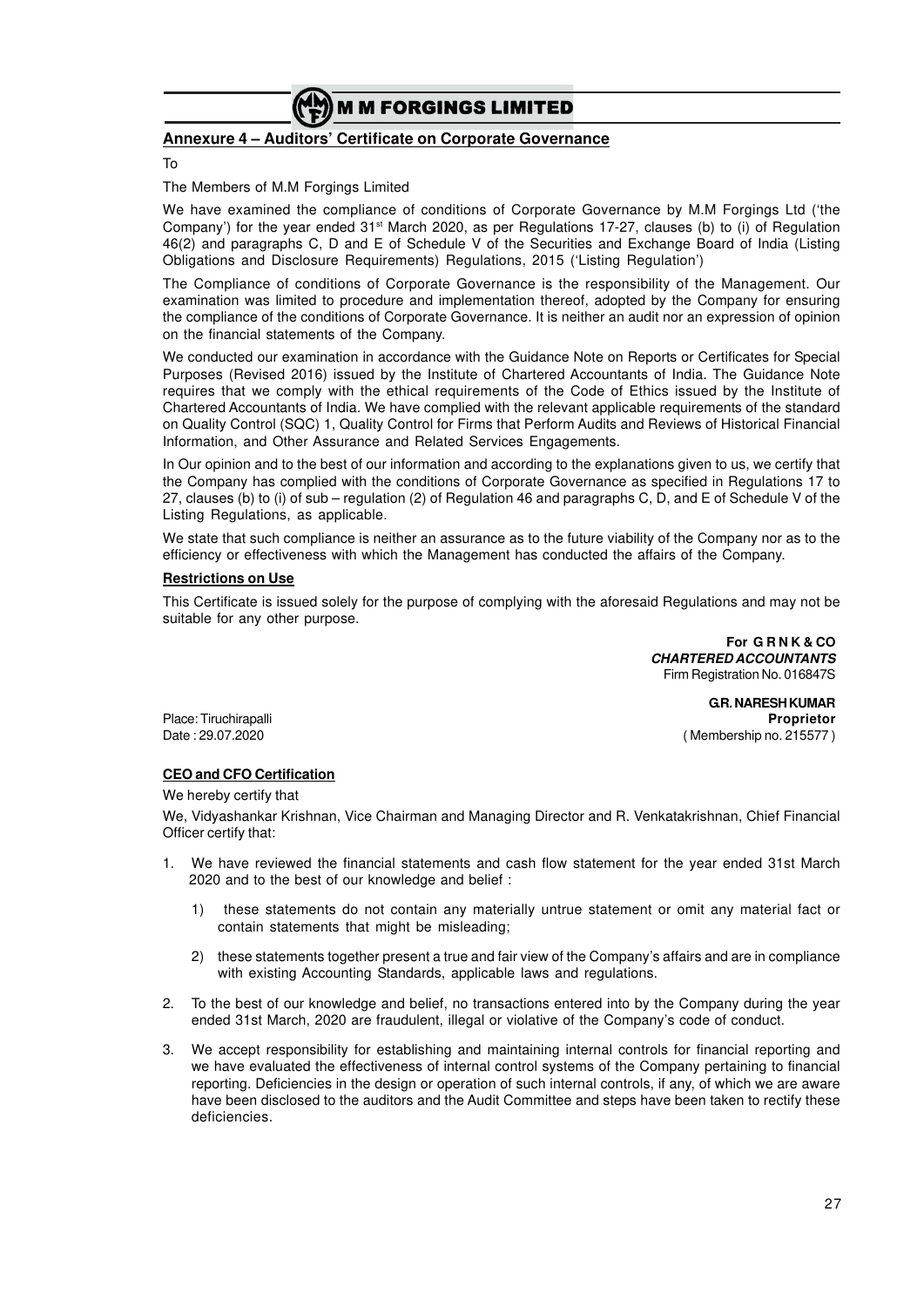4. 1) There has not been any significant change in internal control over financial reporting during the year under reference;

**M M FORGINGS LIMITED** 

- 2) There has not been any significant change in accounting policies during the year requiring disclosure in the notes to the financial statements; and
- 3) We are not aware of any instance during the year of significant fraud with involvement therein of the management or any employee having a significant role in the Company's internal control system over financial reporting.
- 
- 

Place : Chennai **Vidyashankar Krishnan R. Venkatakrishnan** Date : 29 July 2020 *Vice Chairman and Managing Director Chief Financial Officer (Din :00081441)*

#### **Declaration to the Members pursuant to SEBI (LODR)**

M M Forgings Ltd has laid down a code of condcut for all Board members and Senior Management. All the Directors and the Senior Management personnel of the company have affirmed compliance with the Code of Conduct, for the Financial Year ended 31 March 2020.

For M M Forgings Limited

Place : Chennai **Vidyashankar Krishnan Vice Chairman and Managing Director** *(DIN : 00081441)*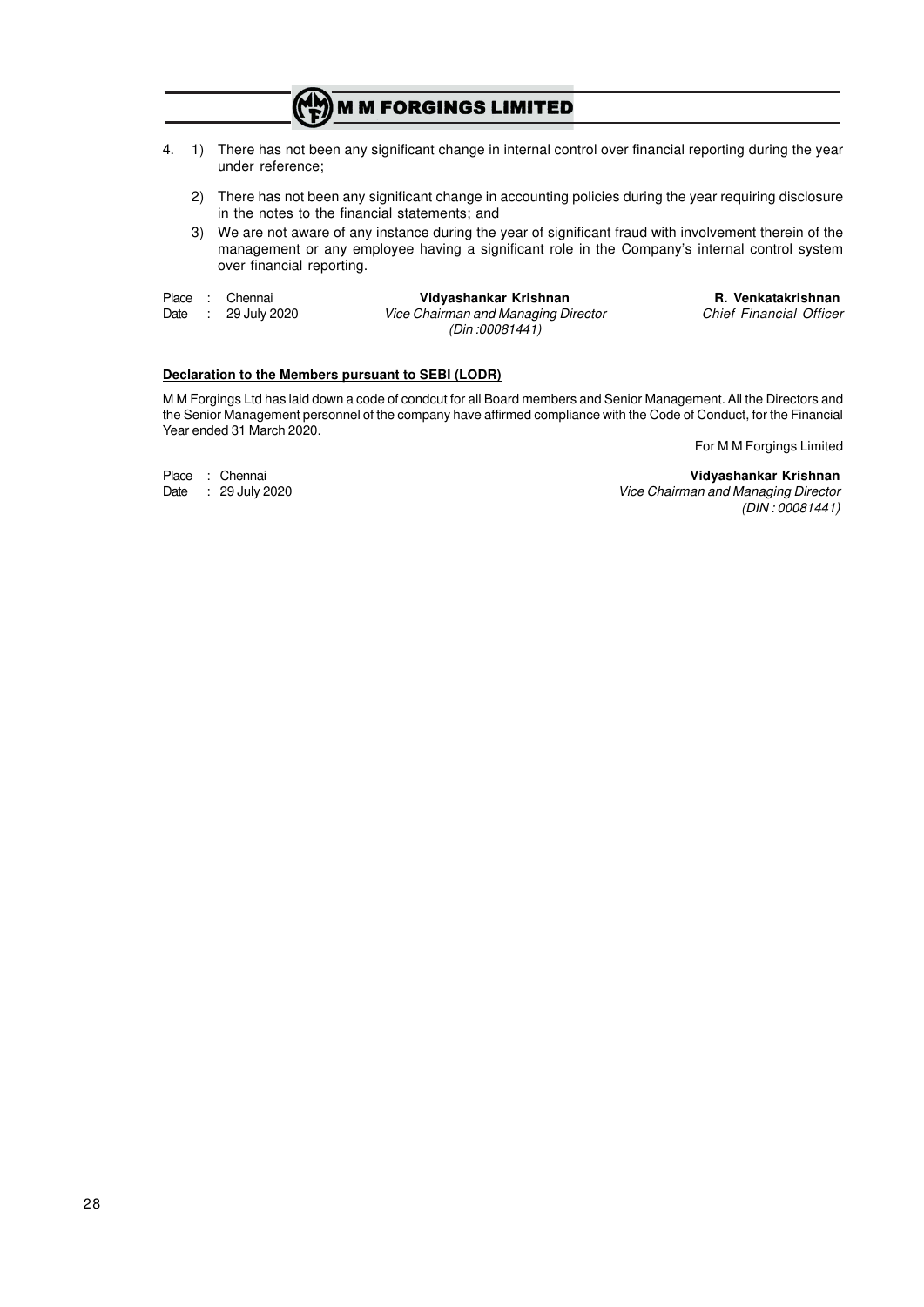### **ANNEXURE IV TO DIRECTORS' REPORT**

#### **EXTRACT OF ANNUAL RETURN**

#### **as on the financial year ended on 31 March 2020**

[Pursuant to section 92(3) *of the Companies Act, 2013,* and rule 12(1) of the Companies (Management and Administration) Rules, 2014]

#### **I REGISTRATION AND OTHER DETAILS**:

- i) CIN:- L51102TN1946PLC001473
- ii) Registration Date : 21 February 1946
- iii) Name of the Company : M M Forgings Limited
- iv) Category / Sub-Category of the Company : Manufacturing
- v) Address of the Registered office and contact details: ' SVK Towers' A 24/25, Thiru-vi-ka Industrial Estate, Guindy, Chennai - 600032. Phone : 044 71601000 Fax : 044 71601010
- vi) Whether listed company : Yes
- vii) Name, Address and Contact details of Registrar and Transfer

Agent, if any : Cameo Corporate Services Limited, Unit: M M Forgings Limited, "Subramanian Building" Fifth Floor, No. 1, Club House Road, Chennai – 600 002**.** Ph : 044 - 28460390-94

#### **II. PRINCIPAL BUSINESS ACTIVITIES OF THE COMPANY**

All the business activities contributing 10% or more of the total turnover of the company shall be stated:-

| ' SI. No. | Name and Description of<br>main products / services | NIC Code of the<br>Product / service | % to total turnover of the company |
|-----------|-----------------------------------------------------|--------------------------------------|------------------------------------|
|           | Forgings                                            | 25910                                | 96%                                |

#### **III. PARTICULARS OF HOLDING, SUBSIDIARY AND ASSOCIATE COMPANIES**

| S.No | Name and address of<br>the Company   | CIN/GLN                   | Holding/Subsidiary<br>/Associate | % of sharesheld | ApplicableSection |
|------|--------------------------------------|---------------------------|----------------------------------|-----------------|-------------------|
|      | <b>DVS</b> Industries<br>Private Ltd | U74899DL1992PTC<br>049221 | Subsidiary<br>Company            | 100%            | 2(87)             |

#### **IV. SHARE HOLDING PATTERN (Equity Share Capital Breakup as percentage of Total Equity)**

#### *i) Category-wise Share Holding*

| Category of the<br>director                   | No. of Shares held at the beginning of the<br>year-31.03.2019 |              |          |               | No. of Shares held at theend of the<br>year-31.03.2020 | %Change<br>duringthe<br>year |          |               |      |
|-----------------------------------------------|---------------------------------------------------------------|--------------|----------|---------------|--------------------------------------------------------|------------------------------|----------|---------------|------|
|                                               | Demat                                                         | Physical     | Total    | $%$ of        | Demat                                                  | Physical                     | Total    | $\%$          |      |
|                                               |                                                               |              |          | Total         |                                                        |                              |          | ofTotal       |      |
|                                               |                                                               |              |          | <b>Shares</b> |                                                        |                              |          | <b>Shares</b> |      |
| A. Promoters                                  |                                                               |              |          |               |                                                        |                              |          |               |      |
| 1. Indian                                     |                                                               |              |          |               |                                                        |                              |          |               |      |
| A. Individuals/Hindu<br>Undividedfamily       | 1561490                                                       | $\mathbf{0}$ | 1561490  | 6.46          | 1561490                                                | 0                            | 1561490  | 6.46          | 0.00 |
| B. Central Government/<br>State Government(s) | 0                                                             | $\Omega$     | $\Omega$ | 0.00          | $\Omega$                                               | 0                            | 0        | 0.00          | 0.00 |
| C. Bodies Corporate                           | 6733200                                                       | $\Omega$     | 6733200  | 27.89         | 6733200                                                | 0                            | 6733200  | 27.89         | 0.00 |
| D. Financial Institu-<br>tions/Banks          | 0                                                             | ŋ            | 0        | 0.00          |                                                        | 0                            |          | 0.00          | 0.00 |
| E. Any Other                                  |                                                               |              |          |               |                                                        |                              |          |               |      |
| Directors and<br>Their Relatives              | 5305200                                                       | $\Omega$     | 5305200  | 21.97         | 5305200                                                | 0                            | 5305200  | 21.97         | 0.00 |
|                                               | 5305200                                                       | 0            | 5305200  | 21.97         | 5305200                                                | 0                            | 5305200  | 21.97         | 0.00 |
| $SUB - TOTAL(A)(1)$                           | 13599890                                                      | 0            | 13599890 | 56.33         | 13599890                                               | 0                            | 13599890 | 56.33         | 0.00 |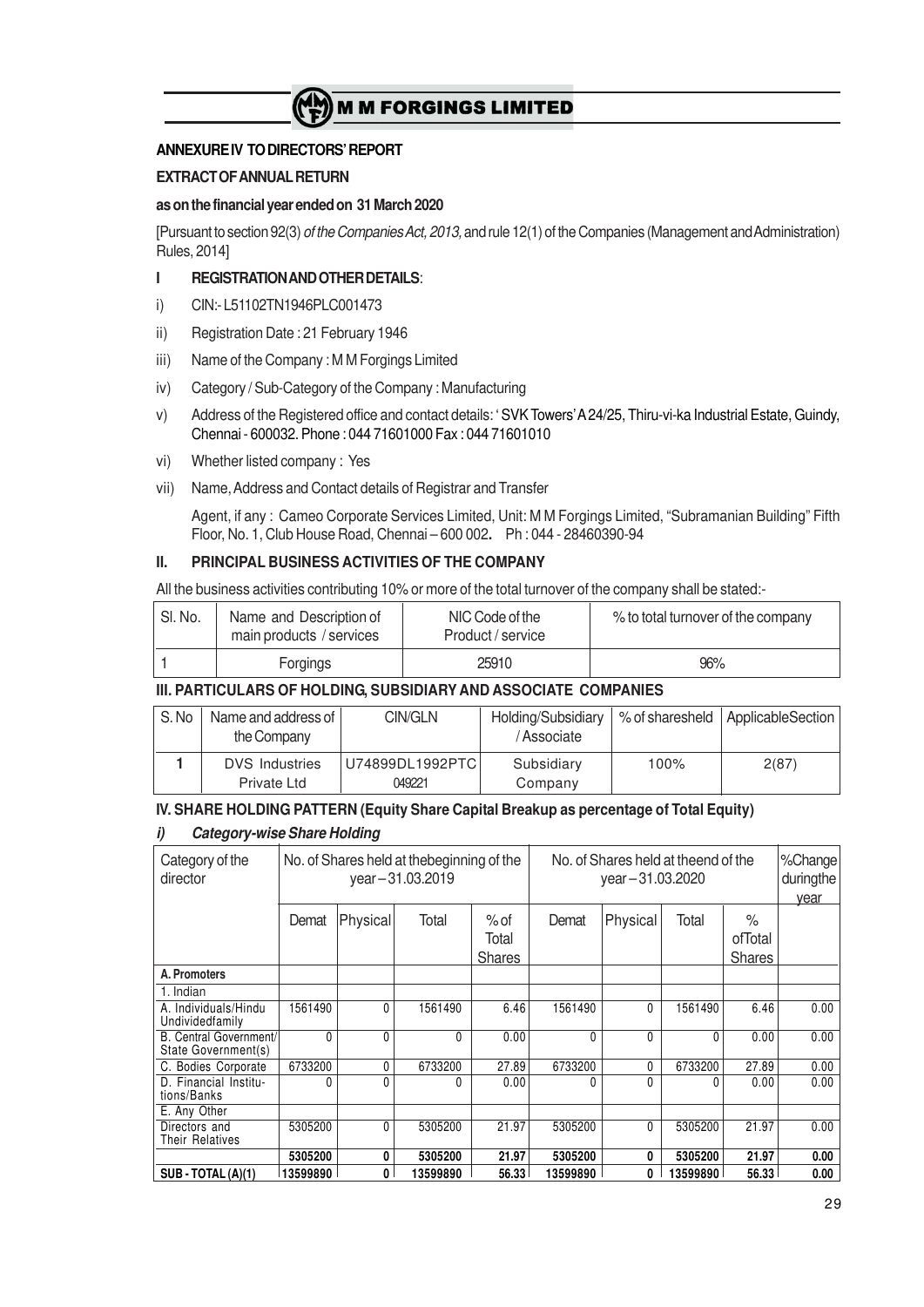

# *i) Category-wise Share Holding*

| Category of the                                    |                   | No. of Shares held at the beginning |                       |               | No. of Shares held at the end |                 |                   |               | %Change            |
|----------------------------------------------------|-------------------|-------------------------------------|-----------------------|---------------|-------------------------------|-----------------|-------------------|---------------|--------------------|
| director                                           |                   |                                     | of the year-31.3.2019 |               | of the year-31.3.2020         |                 |                   |               | duringthe          |
|                                                    |                   |                                     |                       |               |                               |                 |                   |               | year               |
|                                                    | Demat             | Physical                            | Total                 | $%$ of        | Demat                         | Physical        | Total             | $\%$          |                    |
|                                                    |                   |                                     |                       | Total         |                               |                 |                   | ofTotal       |                    |
|                                                    |                   |                                     |                       | Shares        |                               |                 |                   | <b>Shares</b> |                    |
| 2. Foreign                                         |                   |                                     |                       |               |                               |                 |                   |               |                    |
| A. Individuals (Non-                               | 0                 | $\overline{0}$                      | 0                     | 0.00          | 0                             | $\mathbf{0}$    | 0                 | 0.00          | 0.00               |
| Resident Individuals/<br>Foreign Individuals)      |                   |                                     |                       |               |                               |                 |                   |               |                    |
| <b>B. Bodies Corporate</b>                         | 0                 | 0                                   | 0                     | 0.00          | 0                             | 0               | 0                 | 0.00          | 0.00               |
| C. Institutions                                    | $\overline{0}$    | $\overline{0}$                      | Ō                     | 0.00          | $\overline{0}$                | $\overline{0}$  | $\overline{0}$    | 0.00          | 0.00               |
| D. Qualified Foreign<br>Investor                   | 0                 | $\overline{0}$                      | $\overline{0}$        | 0.00          | $\overline{0}$                | $\overline{0}$  | 0                 | 0.00          | 0.00               |
| E. Any Other                                       |                   |                                     |                       |               |                               |                 |                   |               |                    |
| <b>SUB - TOTAL (A)(2)</b>                          | 0                 | 0                                   | 0                     | 0.00          | 0                             | 0               | 0                 | 0.00          | 0.00               |
| <b>Total Share Holding</b><br>of promoter And      | 13599890          | Ō                                   | 13599890              | 56.33         | 13599890                      | 0               | 13599890          | 56.33         | 0.00               |
| Promoter group                                     |                   |                                     |                       |               |                               |                 |                   |               |                    |
| $(A) = (A)(1) + (A)(2)$<br><b>B. PUBLIC SHARE-</b> |                   |                                     |                       |               |                               |                 |                   |               |                    |
| <b>HOLDING</b>                                     |                   |                                     |                       |               |                               |                 |                   |               |                    |
| 1. Institutions                                    |                   |                                     |                       |               |                               |                 |                   |               |                    |
| A. Mutual Funds/Uti<br>B. Financial Institu-       | 5134974<br>3551   | 4800<br>0                           | 5139774<br>3551       | 21.29<br>0.01 | 5237565<br>1435               | 4800<br>0       | 5242365<br>1435   | 21.71<br>0.00 | 0.42<br>$-0.00$    |
| tions/Banks                                        |                   |                                     |                       |               |                               |                 |                   |               |                    |
| C. Central Government/<br>State Government(s)      | $\overline{0}$    | $\overline{0}$                      | $\overline{0}$        | 0.00          | $\overline{0}$                | $\overline{0}$  | $\overline{0}$    | 0.00          | 0.00               |
| E. Insurance Companies                             | 0                 | 0                                   | 0                     | 0.00          | 0                             | $\overline{0}$  | 0                 | 0.00          | 0.00               |
| F. Foreign Institu-                                | $\overline{0}$    | 200                                 | 200                   | 0.00          | 0                             | 200             | 200               | 0.00          | 0.00               |
| tionalinvestors<br>G. Foreign Venture              | $\overline{0}$    | $\overline{0}$                      | $\overline{0}$        | 0.00          | $\overline{0}$                | $\mathbf{0}$    | 0                 | 0.00          | 0.00               |
| capital Investors                                  |                   |                                     |                       |               |                               |                 |                   |               |                    |
| H. Qualified Foreign<br>Investor                   | $\overline{0}$    | $\overline{0}$                      | $\overline{0}$        | 0.00          | $\overline{0}$                | $\overline{0}$  | $\overline{0}$    | 0.00          | 0.00               |
| I. Any Other                                       |                   |                                     |                       |               |                               |                 |                   |               |                    |
| Alternate Investment                               | 65078             | $\overline{0}$                      | 65078                 | 0.26          | 50000                         | $\mathbf{0}$    | 50000             | 0.20          | $-0.06$            |
| Funds<br>Foreign Portfolio                         | $\overline{0}$    | $\overline{0}$                      | $\overline{0}$        | 0.00          | 371065                        | $\overline{0}$  | 371065            | 1.53          | 1.53               |
| investor (Corporate)<br>Category                   |                   |                                     |                       |               |                               |                 |                   |               |                    |
| Foreign Portfolio                                  | 289961            | $\overline{0}$                      | 289961                | 1.20          | 30877                         | $\overline{0}$  | 30877             | 0.12          | $-1.07$            |
| investor (Corporate)                               |                   |                                     |                       |               |                               |                 |                   |               |                    |
| Category II                                        | 355039            | 0                                   | 355039                | 1.47          | 451942                        | 0               | 451942            | 1.87          | 0.40               |
| <b>SUB-TOTAL (B)(1)</b>                            | 5493564           | 5000                                | 5498564               | 22.77         | 5690942                       | 5000            | 5695942           | 23.59         | 0.81               |
| 2. NON-INSTITUTIONS<br>A. Bodies Corporate         | 441887            | 5700                                | 447587                | 1.85          | 332753                        | 5700            | 338453            | 1.40          | $-0.45$            |
| B. Individuals -                                   |                   |                                     |                       |               |                               |                 |                   |               |                    |
| <b>I Individual Shareholders</b>                   | 1990107           | 239436                              | 2229543               | 9.23          | 1790708                       | 231634          | 2022342           | 8.37          | $-0.85$            |
| holding Nominal Share<br>Capitalupto Rs. 1 Lakh    |                   |                                     |                       |               |                               |                 |                   |               |                    |
| Il Individual Shareholders                         | 1833324           | 170400                              | 2003724               | 8.30          | 1963249                       | 170400          | 2133649           | 8.83          | 0.53               |
| holding Nominal Share<br>Capitalin Excess of       |                   |                                     |                       |               |                               |                 |                   |               |                    |
| Rs. 1 Lakh                                         |                   |                                     |                       |               |                               |                 |                   |               |                    |
| C. Qualified Foreign<br>Investor                   | $\overline{0}$    | $\overline{0}$                      | $\overline{0}$        | 0.00          | $\overline{0}$                | $\overline{0}$  | 0                 | 0.00          | 0.00               |
| D. Any Other                                       |                   |                                     |                       |               |                               |                 |                   |               |                    |
| <b>Clearing Members</b>                            | 2619              | 0                                   | 2619                  | 0.01          | 8701                          | $\mathbf{0}$    | 8701              | 0.03          | 0.02               |
| Directors and their<br>Relatives                   | 0                 | $\overline{0}$                      | 0                     | 0.00          | 1                             | 0               | 1                 | 0.00          | 0.00               |
| <b>Hindu Undivided</b>                             | 152965            | 3736                                | 156701                | 0.64          | 144258                        | 3736            | 147994            | 0.61          | $-0.03$            |
| Families<br>lepf                                   | 2418              | 0                                   | 2418                  | 0.01          | 2418                          | 0               | 2418              | 0.01          | 0.00               |
| Non Resident Indians                               | 108307            | 17800                               | 126107                | 0.52          | 100642                        | 16800           | 117442            | 0.48          | $-0.03$            |
| Trusts                                             | 73647             | 0                                   | 73647                 | 0.30          | 73968                         | 0               | 73968             | 0.30          | 0.00               |
| <b>SUB-TOTAL (B)(2)</b>                            | 339956<br>4605274 | 21536<br>437072                     | 361492<br>5042346     | 1.49<br>20.88 | 329988<br>4416698             | 20536<br>428270 | 350524<br>4844968 | 1.45<br>20.06 | $-0.04$<br>$-0.81$ |
| <b>Total Public Share</b>                          | 10098838          | 442072                              | 10540910              | 43.66         | 10107640                      | 433270          | 10540910          | 43.66         | 0.00               |
| $Holding(B) = (B)(1)+(B)(2)$                       |                   |                                     |                       |               |                               |                 |                   |               |                    |
| TOTAL $(A)+(B)$                                    | 23698728          | 442072                              | 24140800              | 100.00        | 23707530                      | 433270          | 24140800          | 100.00        | 0.00               |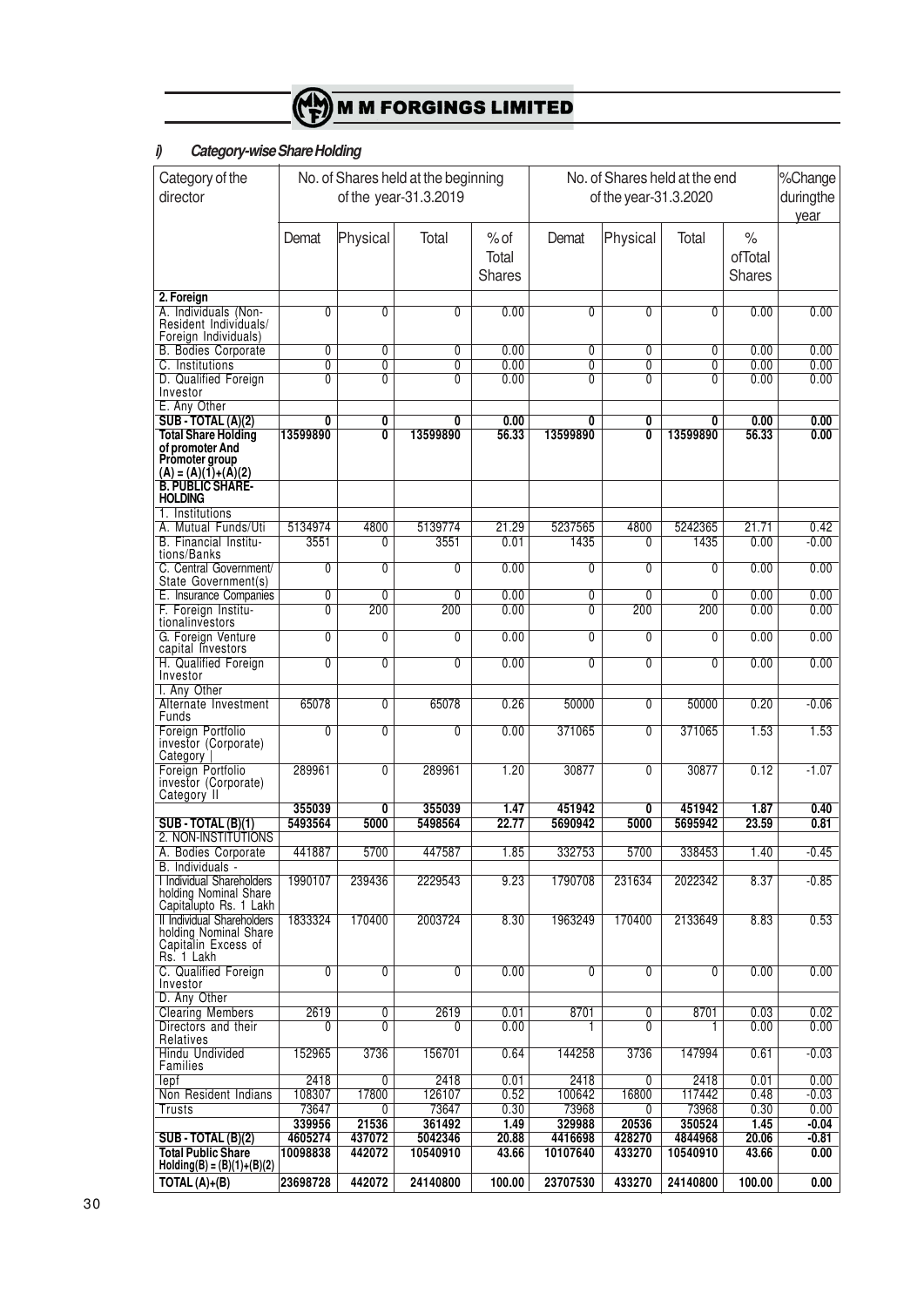## *i) Category-wise Share Holding*

| Category of the<br>director                                                                     | No. of Shares held at the beginning<br>of the year-31.3.2019 |          |          |                                  | No. of Shares held at the end<br>of the year - 31.3.2020 |              |          |                                  | SChange<br>duringthe |
|-------------------------------------------------------------------------------------------------|--------------------------------------------------------------|----------|----------|----------------------------------|----------------------------------------------------------|--------------|----------|----------------------------------|----------------------|
|                                                                                                 | Demat                                                        | Physical | Total    | $%$ of<br>Total<br><b>Shares</b> | Demat                                                    | Physical     | Total    | $\%$<br>ofTotal<br><b>Shares</b> | year                 |
| C. Shares held by<br>custodians and against<br>which depository<br>teceipts have been<br>issued |                                                              |          |          |                                  |                                                          |              |          |                                  |                      |
| PROMOTER AND<br>PROMOTER GROUP                                                                  | 0                                                            | $\Omega$ | 0        | 0.00                             | 0                                                        | $\mathbf{0}$ |          | 0.00                             | 0.00                 |
| <b>PUBLIC</b>                                                                                   | U                                                            | U        | 0        | 0.00                             | $\Omega$                                                 | $\mathbf{0}$ |          | 0.00                             | 0.00                 |
| <b>TOTAL CUSTODIAN (C)</b>                                                                      | 0                                                            | 0        | 0        | 0.00                             | 0                                                        | 0            |          | 0.00                             | 0.00                 |
| <b>GRAND TOTAL</b><br>$(A)+(B)+(C)$                                                             | 23698728                                                     | 442072   | 24140800 | 100.00                           | 23707530                                                 | 433270       | 24140800 | 100.00                           | 0.00                 |

## (ii)*Shareholding of Promoters*

| SI. No.        | Shareholder's Name                                 |         | Shareholding at the<br>beginning of the year - 31.3.2019 |           |         | Shareholding at the<br>end of the year- 31.3.2020 |           |            |  |
|----------------|----------------------------------------------------|---------|----------------------------------------------------------|-----------|---------|---------------------------------------------------|-----------|------------|--|
|                |                                                    |         |                                                          |           |         |                                                   |           |            |  |
|                |                                                    | No. of  | $%$ of total                                             | $%$ of    | No. of  | % of total                                        | $%$ of    | % change   |  |
|                |                                                    | shares  | shares                                                   | shares    | shares  | shares of                                         | shares    | in share   |  |
|                |                                                    |         | of the                                                   | pledged / |         | the company                                       | pledged / | holding    |  |
|                |                                                    |         | company                                                  | encumb    |         |                                                   | encumb    | during the |  |
|                |                                                    |         |                                                          | ered to   |         |                                                   | ered to   | year       |  |
|                |                                                    |         |                                                          | total     |         |                                                   | total     |            |  |
|                |                                                    |         |                                                          | shares    |         |                                                   | shares    |            |  |
| $\mathbf{1}$   | <b>SYNMAX CONSULTANTS &amp;</b><br>TRADING PVT LTD | 5796000 | 24.00                                                    | 0.00      | 5796000 | 24.00                                             | 0.0000    | 0.00       |  |
| $\overline{c}$ | VIDYASHANKAR KRISHNAN<br>JT1: SUMITA VIDYASHANKAR  | 2720240 | 11.26                                                    | 0.00      | 2720240 | 11.26                                             | 0.0000    | 0.00       |  |
| 3              | K VENKATRAMANAN                                    | 2584960 | 10.70                                                    | 0.00      | 2584960 | 10.70                                             | 0.0000    | 0.00       |  |
| 4              | SIVA SUNDAR PRIVATE LTD                            | 937200  | 3.88                                                     | 0.00      | 937200  | 3.88                                              | 0.0000    | 0.00       |  |
| 5              | S LAKSHMAN                                         | 743998  | 3.08                                                     | 0.00      | 743998  | 3.08                                              | 0.0000    | 0.00       |  |
| 6              | LAKSHMI RAMACHANDRAN                               | 567980  | 2.35                                                     | 0.00      | 567980  | 2.35                                              | 0.0000    | 0.00       |  |
| 7              | R SUBRAMONIAN<br>JT1: SUMITA VIDYASHANKAR          | 155200  | 0.64                                                     | 0.00      | 155200  | 0.64                                              | 0.0000    | 0.00       |  |
| 8              | <b>AJAY SHANKAR</b><br>RAMACHANDRAN                | 54000   | 0.22                                                     | 0.00      | 54000   | 0.22                                              | 0.0000    | 0.00       |  |
| 9              | SUMITA VIDYASHANKAR<br>JT1: VIDYASHANKAR KRISHNAN  | 32800   | 0.13                                                     | 0.00      | 32800   | 0.13                                              | 0.0000    | 0.00       |  |
| 10             | VIJAY SUNDAR RAMACHANDRAN                          | 7512    | 0.03                                                     | 0.00      | 7512    | 0.03                                              | 0.0000    | 0.00       |  |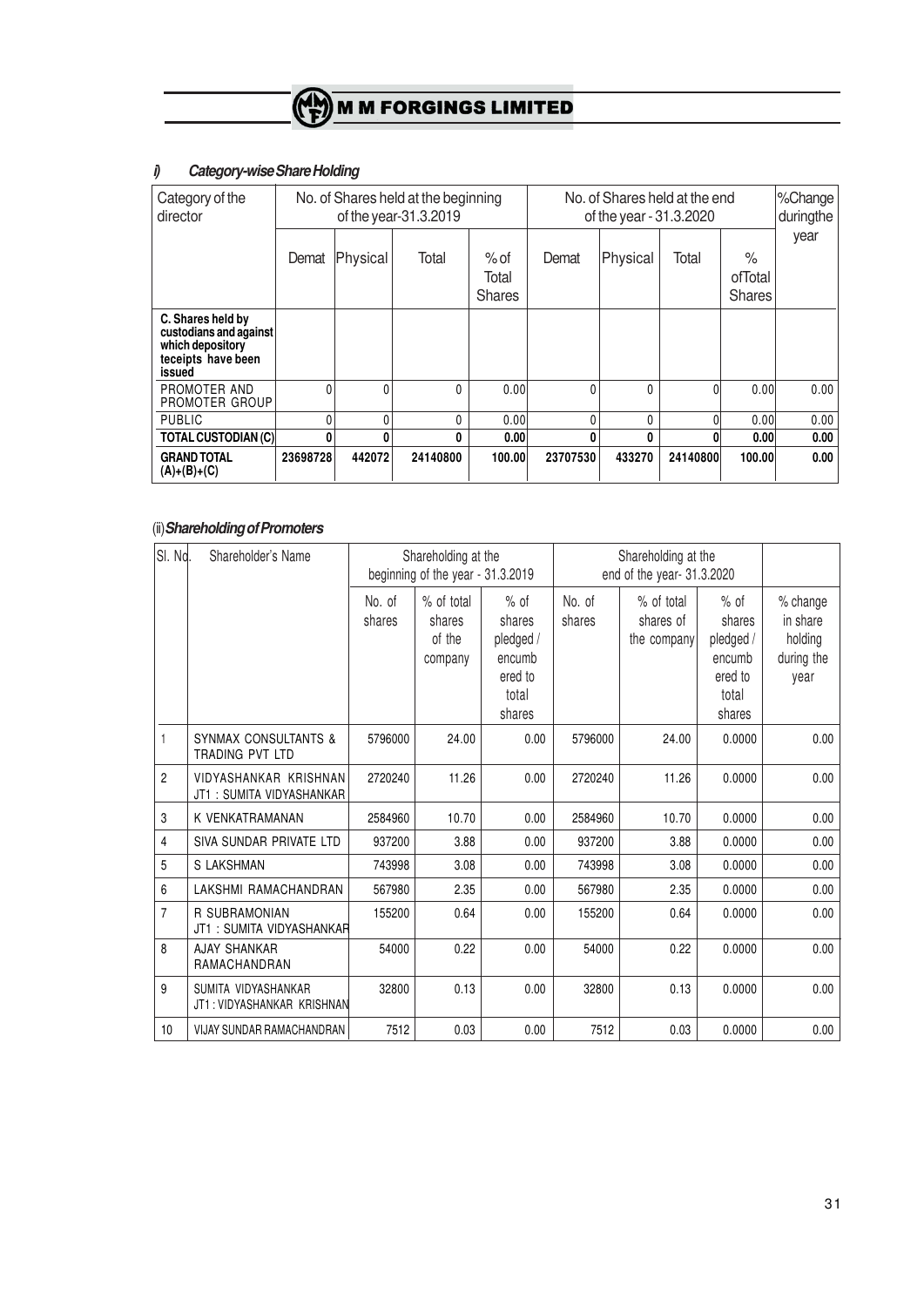(iii) *Change in Promoters' Shareholding ( please specify, if there is no change)*

|                  |                                                                                                                                         |                               | Shareholding at the<br>beginning of the year-<br>31.3.2019 |                               | <b>Cumulative Shareholding</b><br>during the year-<br>31.3.2020 |
|------------------|-----------------------------------------------------------------------------------------------------------------------------------------|-------------------------------|------------------------------------------------------------|-------------------------------|-----------------------------------------------------------------|
| SI. No           | Name of the Share holder                                                                                                                | No. of<br>shares              | % of total<br>shares of<br>the company                     | No. of shares                 | % of total<br>shares of the<br>company                          |
| $\mathbf{1}$     | SYNMAX CONSULTANTS & TRADING PVT LTD<br>At the beginning of the year 30-Mar-2019<br>At the end of the Year 31-Mar-2020                  | 5796000<br>5796000            | 24.00<br>24.00                                             | 5796000<br>5796000            | 24.00<br>24.00                                                  |
| 2                | <b>VIDYASHANKAR KRISHNAN</b><br>JT1: SUMITA VIDYASHANKAR<br>At the beginning of the year 30-Mar-2019                                    | 2720240                       | 11.26                                                      | 2720240                       | 11.26                                                           |
| 3                | At the end of the Year 31-Mar-2020<br>K VENKATRAMANAN<br>At the beginning of the year 30-Mar-2019<br>At the end of the Year 31-Mar-2020 | 2720240<br>2584960<br>2584960 | 11.26<br>10.70<br>10.70                                    | 2720240<br>2584960<br>2584960 | 11.26<br>10.70<br>10.70                                         |
| 4                | SIVA SUNDAR PRIVATE LTD<br>At the beginning of the year 30-Mar-2019<br>At the end of the Year 31-Mar-2020                               | 937200<br>937200              | 3.88<br>3.88                                               | 937200<br>937200              | 3.88<br>3.88                                                    |
| 5                | S LAKSHMAN<br>At the beginning of the year 30-Mar-2019<br>At the end of the Year 31-Mar-2020                                            | 743998<br>743998              | 3.08<br>3.08                                               | 743998<br>743998              | 3.08<br>3.08                                                    |
| 6                | LAKSHMI RAMACHANDRAN<br>At the beginning of the year 30-Mar-2019<br>At the end of the Year 31-Mar-2020                                  | 567980<br>567980              | 2.35<br>2.35                                               | 567980<br>567980              | 2.35<br>2.35                                                    |
| $\overline{7}$   | <b>R SUBRAMONIAN</b><br>JT1: SUMITA VIDYASHANKAR<br>At the beginning of the year 30-Mar-2019<br>At the end of the Year 31-Mar-2020      | 155200<br>155200              | 0.64<br>0.64                                               | 155200<br>155200              | 0.64<br>0.64                                                    |
| 8                | AJAY SHANKAR RAMACHANDRAN<br>At the beginning of the year 30-Mar-2019<br>At the end of the Year 31-Mar-2020                             | 54000<br>54000                | 0.22<br>0.22                                               | 54000<br>54000                | 0.22<br>0.22                                                    |
| $\boldsymbol{9}$ | SUMITA VIDYASHANKAR<br>JT1: VIDYASHANKAR KRISHNAN<br>At the beginning of the year 30-Mar-2019<br>At the end of the Year 31-Mar-2020     | 32800<br>32800                | 0.13<br>0.13                                               | 32800<br>32800                | 0.13<br>0.13                                                    |
| 10               | VIJAY SUNDAR RAMACHANDRAN<br>At the beginning of the year 30-Mar-2019<br>At the end of the Year 31-Mar-2020                             | 7512<br>7512                  | 0.03<br>0.03                                               | 7512<br>7512                  | 0.03<br>0.03                                                    |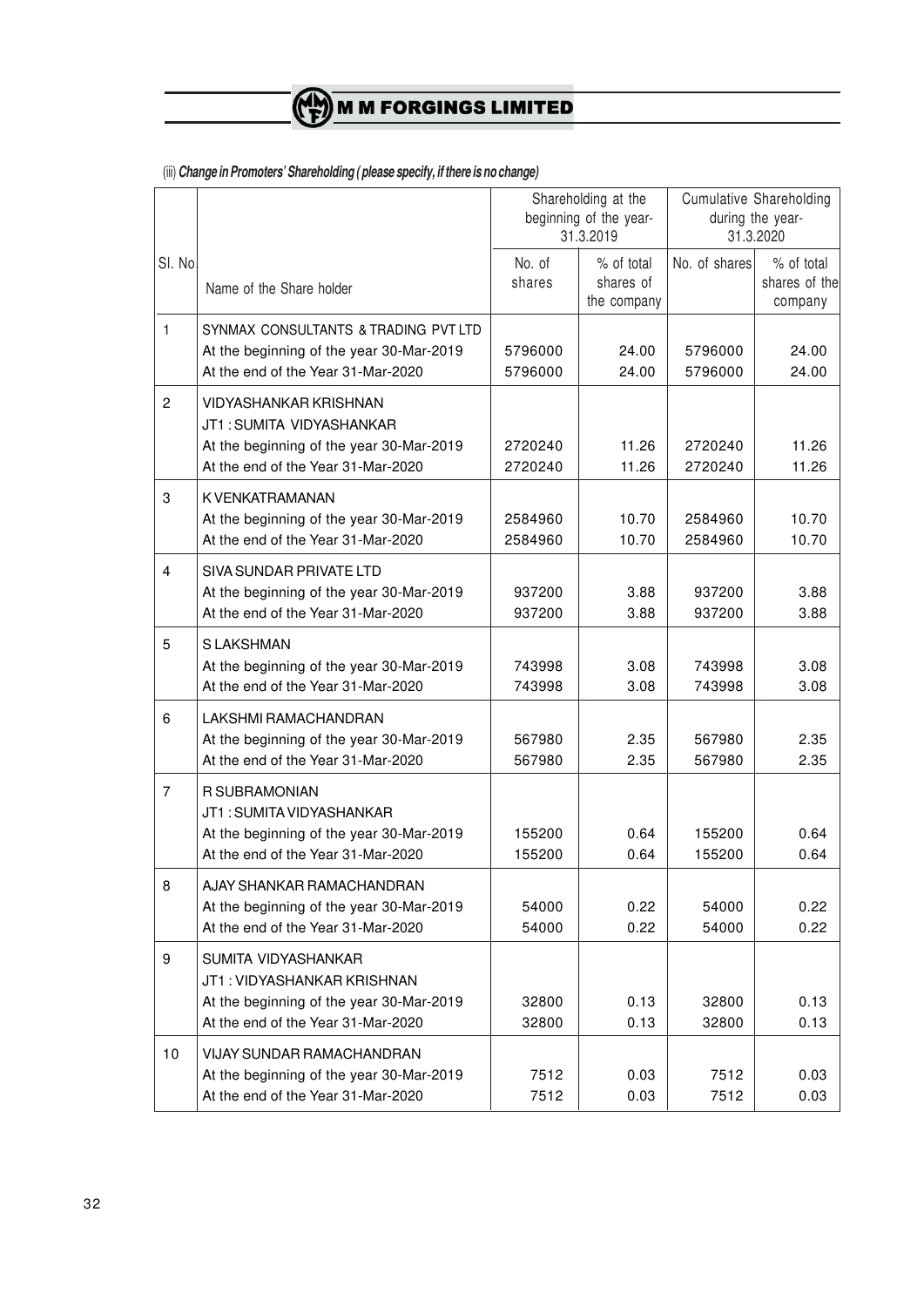|                |                                                                                                                                                                                                                                         |                                                                                        | Shareholding at the beginning<br>of the year 31.3.2019       | <b>Cumulative Shareholding during</b><br>the year 31.3.2020                          |                                                              |  |
|----------------|-----------------------------------------------------------------------------------------------------------------------------------------------------------------------------------------------------------------------------------------|----------------------------------------------------------------------------------------|--------------------------------------------------------------|--------------------------------------------------------------------------------------|--------------------------------------------------------------|--|
| SI. No.        | For Each of the Top 10<br><b>Shareholders</b>                                                                                                                                                                                           | No. of shares                                                                          | % of total shares<br>of the company                          | No. of shares                                                                        | % of total shares<br>of the company                          |  |
| 1              | <b>L&amp;T MUTUAL FUND TRUSTEE</b><br>LIMITED-L &T EMERGING<br><b>BUSINESSES FUND</b><br>At the beginning of the year                                                                                                                   |                                                                                        |                                                              |                                                                                      |                                                              |  |
|                | 30-Mar-2019<br>Sale 03-May-2019<br>Sale 21-Jun-2019<br>Sale 28-Jun-2019<br>Sale 26-Jul-2019<br>Sale 30-Aug-2019<br>Purchase 17-Jan-2020<br>At the end of the Year 31-Mar-2020                                                           | 1413324<br>$-19961$<br>$-141648$<br>$-8033$<br>$-32937$<br>$-50000$<br>4504<br>1165249 | 5.85<br>0.08<br>0.58<br>0.03<br>0.13<br>0.20<br>0.01<br>4.82 | 1413324<br>1393363<br>1251715<br>1243682<br>1210745<br>1160745<br>1165249<br>1165249 | 5.85<br>5.77<br>5.18<br>5.15<br>5.01<br>4.80<br>4.82<br>4.82 |  |
| $\mathbf{1}$   | L & T MUTUAL FUND TRUSTEE<br>LIMITED - L & T EMERGING<br>OPPORTUNITIES FUND - SERIES<br>At the beginning of the year<br>30-Mar-2019<br>At the end of the Year 31-Mar-2020                                                               | 132341<br>132341                                                                       | 0.54<br>0.54                                                 | 132341<br>132341                                                                     | 0.54<br>0.54                                                 |  |
| $\overline{c}$ | <b>FRANKLIN INDIA SMALLER</b><br><b>COMPANIES FUND</b><br>At the beginning of the year<br>30-Mar-2019<br>Purchase 26-Jul-2019<br>Purchase 09-Aug-2019<br>Purchase 30-Aug-2019<br>Sale 13-Dec-2019<br>At the end of the Year 31-Mar-2020 | 1140000<br>50000<br>2301<br>4402<br>$-1196703$<br>0                                    | 4.72<br>0.20<br>0.00<br>0.01<br>4.95<br>0.00                 | 1140000<br>1190000<br>1192301<br>1196703<br>0<br>0                                   | 4.72<br>4.92<br>4.93<br>4.95<br>0.00<br>0.00                 |  |
| $\overline{c}$ | <b>FRANKLIN TEMPLETON MUTUAL</b><br>FUND A/C FRANKLIN BUILD<br><b>INDIA FUND (FBIF)</b><br>At the beginning of the year<br>30-Mar-2019<br>Sale 13-Dec-2019<br>At the end of the Year 31-Mar-2020                                        | 250000<br>$-250000$<br>0                                                               | 1.03<br>1.03<br>0.00                                         | 250000<br>0<br>0                                                                     | 1.03<br>0.00<br>0.00                                         |  |
| $\overline{c}$ | FRANKLIN I NDIA SMALLER<br><b>COMPANIES FUND</b><br>At the beginning of the year<br>30-Mar-2019<br>Purchase 13-Dec-2019<br>At the end of the Year 31-Mar-2020                                                                           | 0<br>1196703<br>1196703                                                                | 0.00<br>4.95<br>4.95                                         | 0<br>1196703<br>1196703                                                              | 0.00<br>4.95<br>4.95                                         |  |
| $\overline{2}$ | <b>FRANKLIN BUILD INDIA FUND</b><br>At the beginning of the year<br>30-Mar-2019<br>Purchase 13-Dec-2019<br>At the end of the Year 31-Mar-2020                                                                                           | 0<br>250000<br>250000                                                                  | 0.00<br>1.03<br>1.03                                         | 0<br>250000<br>250000                                                                | 0.00<br>1.03<br>1.03                                         |  |
| 3              | HDFC TRUSTEE COMPANY LTD<br>- A/C HDFC HYBRID EQUITY FUND<br>At the beginning of the year<br>30-Mar-2019<br>At the end of the Year 31-Mar-2020                                                                                          | 607000<br>607000                                                                       | 2.51<br>2.51                                                 | 607000<br>607000                                                                     | 2.51<br>2.51                                                 |  |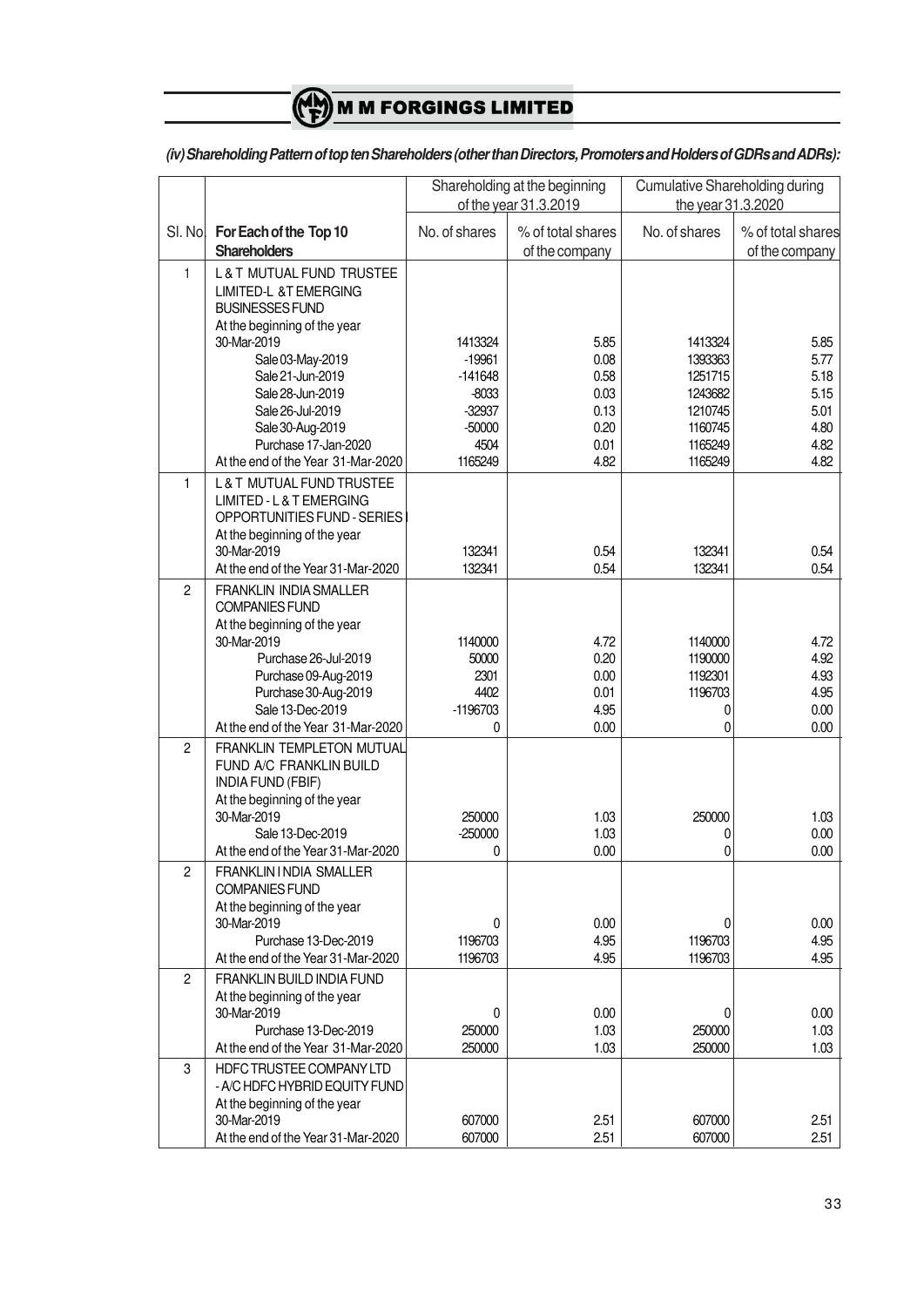

| SI. Nol | For Each of the Top 10<br><b>Shareholders</b>                                                                                                                                                                                             | No. of shares                                    | % of total shares<br>of the company          | No. of shares                                            | % of total shares<br>of the company          |
|---------|-------------------------------------------------------------------------------------------------------------------------------------------------------------------------------------------------------------------------------------------|--------------------------------------------------|----------------------------------------------|----------------------------------------------------------|----------------------------------------------|
| 4       | SUNDARAM MUTUAL FUND A/C<br>SUNDARAM SMALL CAP FUND<br>At the beginning of the year<br>30-Mar-2019<br>Purchase 12-Apr-2019<br>Purchase 03-May-2019<br>Purchase 07-Feb-2020<br>Purchase 20-Mar-2020<br>At the end of the Year 31-Mar-2020  | 343414<br>5000<br>2528<br>10000<br>951<br>361893 | 1.42<br>0.02<br>0.01<br>0.04<br>0.00<br>1.49 | 343414<br>348414<br>350942<br>360942<br>361893<br>361893 | 1.42<br>1.44<br>1.45<br>1.49<br>1.49<br>1.49 |
| 4       | SUNDARAM MUTUAL FUND A/C<br>SUNDARAM EMERGING<br>SMALL CAP - SERIES II<br>At the beginning of the year<br>30-Mar-2019<br>At the end of the Year 31-Mar-2020                                                                               | 90886<br>90886                                   | 0.37<br>0.37                                 | 90886<br>90886                                           | 0.37<br>0.37                                 |
| 4       | SUNDARAM MUTUAL FUND A/C<br>SUNDARAM EMERGING<br>SMALL CAP - SERIES I<br>At the beginning of the year<br>30-Mar-2019<br>At the end of the Year 31-Mar-2020                                                                                | 77404<br>77404                                   | 0.32<br>0.32                                 | 77404<br>77404                                           | 0.32<br>0.32                                 |
| 4       | SUNDARAM MUTUAL FUND A/C<br>SUNDARAM EMERGING<br>SMALL CAP - SERIES III<br>At the beginning of the year<br>30-Mar-2019<br>Purchase 05-Apr-2019<br>At the end of the Year 31-Mar-2020                                                      | 74206<br>286<br>74492                            | 0.30<br>0.00<br>0.30                         | 74206<br>74492<br>74492                                  | 0.30<br>0.30<br>0.30                         |
| 4       | SUNDARAM MUTUAL FUND A/C<br>SUNDARAM SELECTMICRO<br><b>CAP SERIES XIV</b><br>At the beginning of the year<br>30-Mar-2019<br>At the end of the Year 31-Mar-2020                                                                            | 61176<br>61176                                   | 0.25<br>0.25                                 | 61176<br>61176                                           | 0.25<br>0.25                                 |
| 4       | SUNDARAM MUTUAL FUND A/C<br>SUNDARAM SELECTMICRO<br>CAP SERIES - XV<br>At the beginning of the year<br>30-Mar-2019<br>At the end of the Year 31-Mar-2020                                                                                  | 60820<br>60820                                   | 0.25<br>0.25                                 | 60820<br>60820                                           | 0.2519<br>0.2519                             |
| 4       | SUNDARAM MUTUAL FUND A/C<br>SUNDARAM LONG TERM MICRO<br>CAP TAX ADVANTAGE FUND SERIESIII<br>At the beginning of the year<br>30-Mar-2019<br>Sale 29-Nov-2019<br>Sale 13-Dec-2019<br>Sale 06-Mar-2020<br>At the end of the Year 31-Mar-2020 | 57658<br>$-2407$<br>$-1459$<br>$-1074$<br>52718  | 0.23<br>0.00<br>0.00<br>0.00<br>0.21         | 57658<br>55251<br>53792<br>52718<br>52718                | 0.23<br>0.22<br>0.22<br>0.21<br>0.21         |
| 4       | SUNDARAM MUTUAL FUND A/C<br>SUNDARAM EMERGING<br>SMALL CAP - SERIES IV<br>At the beginning of the year<br>30-Mar-2019<br>Purchase 05-Apr-2019<br>At the end of the Year 31-Mar-2020                                                       | 55446<br>312<br>55758                            | 0.22<br>0.00<br>0.23                         | 55446<br>55758<br>55758                                  | 0.22<br>0.23<br>0.23                         |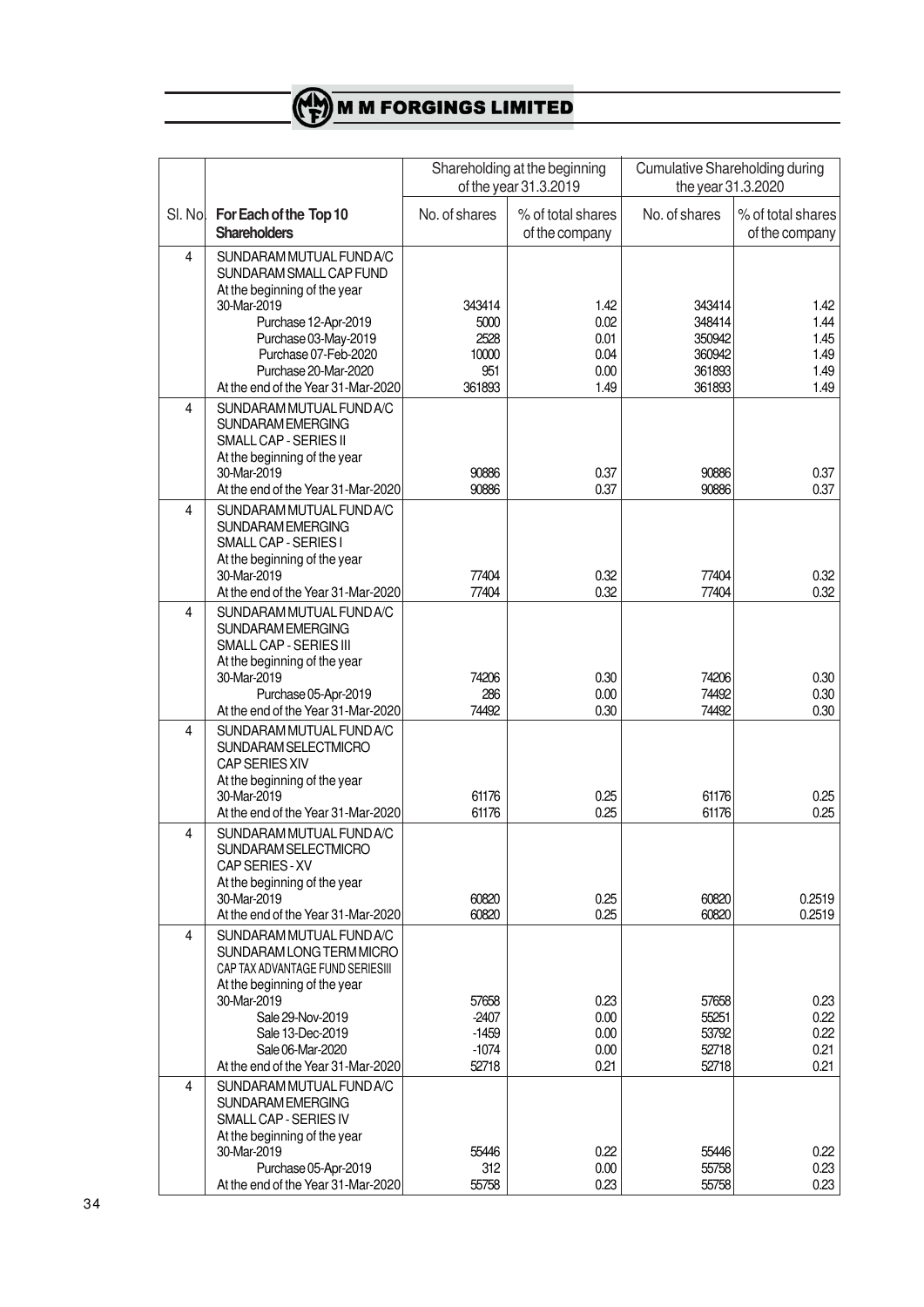|         |                                                                                                                                                                                |                | Shareholding at the beginning<br>of the year 31.3.2019 | Cumulative Shareholding during<br>the year 31.3.2020 |                                     |
|---------|--------------------------------------------------------------------------------------------------------------------------------------------------------------------------------|----------------|--------------------------------------------------------|------------------------------------------------------|-------------------------------------|
| SI. Nol | For Each of the Top 10<br><b>Shareholders</b>                                                                                                                                  | No. of shares  | % of total shares<br>of the company                    | No. of shares                                        | % of total shares<br>of the company |
| 4       | SUNDARAM MUTUAL FUND A/C<br>SUNDARAM SELECTMICRO<br><b>CAP SERIES VIII</b><br>At the beginning of the year<br>30-Mar-2019<br>At the end of the Year 31-Mar-2020                | 53400<br>53400 | 0.22<br>0.22                                           | 53400<br>53400                                       | 0.22<br>0.22                        |
| 4       | SUNDARAM MUTUAL FUND A/C<br>SUNDARAM SELECTMICRO<br>CAP SERIES XI<br>At the beginning of the year<br>30-Mar-2019<br>At the end of the Year 31-Mar-2020                         | 48050<br>48050 | 0.19<br>0.19                                           | 48050<br>48050                                       | 0.19<br>0.19                        |
| 4       | SUNDARAM MUTUAL FUND A/C<br>SUNDARAM SELECTMICRO<br>CAP SERIES - XVI<br>At the beginning of the year<br>30-Mar-2019<br>At the end of the Year 31-Mar-2020                      | 39478<br>39478 | 0.16<br>0.16                                           | 39478<br>39478                                       | 0.16<br>0.16                        |
| 4       | SUNDARAM MUTUAL FUND A/C<br>SUNDARAM SELECTMICRO<br><b>CAP SERIES XII</b><br>At the beginning of the year<br>30-Mar-2019<br>At the end of the Year 31-Mar-2020                 | 34808<br>34808 | 0.14<br>0.14                                           | 34808<br>34808                                       | 0.14<br>0.14                        |
| 4       | SUNDARAM MUTUAL FUND A/C<br>SUNDARAM SELECTMICRO<br>CAP - SERIES - XVII<br>At the beginning of the year<br>30-Mar-2019<br>At the end of the Year 31-Mar-2020                   | 32892<br>32892 | 0.13<br>0.13                                           | 32892<br>32892                                       | 0.13<br>0.13                        |
| 4       | SUNDARAM MUTUAL FUND A/C<br>SUNDARAM SELECTMICRO<br><b>CAP SERIES IX</b><br>At the beginning of the year<br>30-Mar-2019<br>At the end of the Year 31-Mar-2020                  | 31572<br>31572 | 0.13<br>0.13                                           | 31572<br>31572                                       | 0.13<br>0.13                        |
| 4       | SUNDARAM MUTUAL FUND A/C<br>SUNDARAM LONG TERM TAX<br>ADVANTAGE FUND - SERIES - III<br>At the beginning of the year<br>30-Mar-2019<br>At the end of the Year 31-Mar-2020       | 30000<br>30000 | 0.12<br>0.12                                           | 30000<br>30000                                       | 0.12<br>0.12                        |
| 4       | SUNDARAM MUTUAL FUND A/C<br>SUNDARAM LONG TERM MICRO<br>CAP TAX ADVANTAGE FUND SERIESIV<br>At the beginning of the year<br>30-Mar-2019<br>At the end of the Year 31-Mar-2020   | 24826<br>24826 | 0.10<br>0.10                                           | 24826<br>24826                                       | 0.10<br>0.10                        |
| 4       | SUNDARAM MUTUAL FUND A/C<br>SUNDARAM LONG TERM MICRO<br>CAP TAX ADVANTAGE FUND - SERIES V<br>At the beginning of the year<br>30-Mar-2019<br>At the end of the Year 31-Mar-2020 | 24546<br>24546 | 0.10<br>0.10                                           | 24546<br>24546                                       | 0.10<br>0.10                        |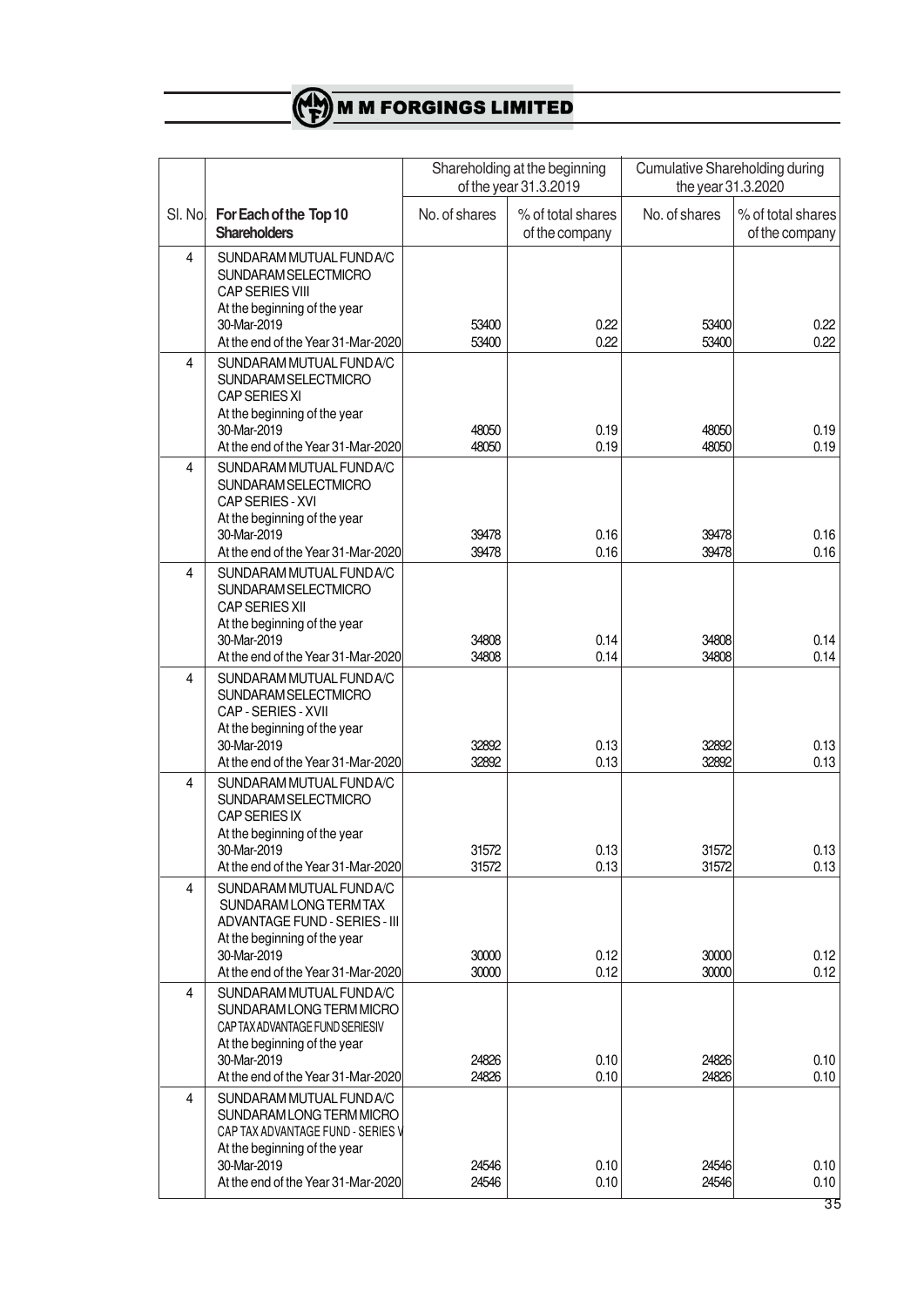|         |                                                                                                                                                                                                                                                     |                                                     | Shareholding at the beginning<br>of the year 31.3.2019 | <b>Cumulative Shareholding during</b><br>the year 31.3.2020 |                                              |
|---------|-----------------------------------------------------------------------------------------------------------------------------------------------------------------------------------------------------------------------------------------------------|-----------------------------------------------------|--------------------------------------------------------|-------------------------------------------------------------|----------------------------------------------|
| SI. Nol | For Each of the Top 10<br><b>Shareholders</b>                                                                                                                                                                                                       | No. of shares                                       | % of total shares<br>of the company                    | No. of shares                                               | % of total shares<br>of the company          |
| 4       | SUNDARAM MUTUAL FUND A/C<br>SUNDARAM LONG TERM MICRO<br>CAP TAX ADVANTAGE FUND - SERIES - V<br>At the beginning of the year<br>30-Mar-2019<br>At the end of the Year 31-Mar-2020                                                                    | 22018<br>22018                                      | 0.09<br>0.09                                           | 22018<br>22018                                              | 0.09<br>0.09                                 |
| 4       | SUNDARAM MUTUAL FUND A/C<br>SUNDARAM EMERGING SMALL<br>CAP - SERIES V<br>At the beginning of the year<br>30-Mar-2019<br>At the end of the Year 31-Mar-2020                                                                                          | 21271<br>21271                                      | 0.08<br>0.08                                           | 21271<br>21271                                              | 0.08<br>0.08                                 |
| 4       | SUNDARAM MUTUAL FUND A/C<br>SUNDARAM SELECTMICRO<br>CAP SERIES X<br>At the beginning of the year<br>30-Mar-2019<br>At the end of the Year 31-Mar-2020                                                                                               | 20526<br>20526                                      | 0.08<br>0.08                                           | 20526<br>20526                                              | 0.08<br>0.08                                 |
| 4       | SUNDARAM MUTUAL FUND A/C<br>SUNDARAM LONG TERM TAX<br>ADVANTAGE FUND - SERIES IV<br>At the beginning of the year<br>30-Mar-2019<br>At the end of the Year 31-Mar-2020                                                                               | 14991<br>14991                                      | 0.06<br>0.06                                           | 14991<br>14991                                              | 0.06<br>0.06                                 |
| 4       | SUNDARAM MUTUAL FUND A/C<br>SUNDARAM EMERGING SMALL<br>CAP - SERIES VI<br>At the beginning of the year<br>30-Mar-2019<br>Purchase 05-Apr-2019<br>Purchase 12-Apr-2019<br>At the end of the Year 31-Mar-2020                                         | 10793<br>61<br>1509<br>12363                        | 0.04<br>0.00<br>0.00<br>0.05                           | 10793<br>10854<br>12363<br>12363                            | 0.04<br>0.04<br>0.05<br>0.05                 |
| 4       | SUNDARAM MUTUAL FUND A/C<br>SUNDARAM LONG TERM TAX<br>ADVANTAGE FUND-SERIES-II<br>At the beginning of the year<br>30-Mar-2019<br>Sale 05-Apr-2019<br>Sale 12-Apr-2019<br>Sale 03-May-2019<br>Sale 10-May-2019<br>At the end of the Year 31-Mar-2020 | 9674<br>$-534$<br>$-889$<br>$-2528$<br>$-5723$<br>0 | 0.04<br>0.00<br>0.00<br>0.01<br>0.02<br>0.00           | 9674<br>9140<br>8251<br>5723<br>0<br>0                      | 0.04<br>0.03<br>0.03<br>0.02<br>0.00<br>0.00 |
| 5       | SANDHYAG PARIKH<br>JT1: GOVINDLAL M PARIKH<br>At the beginning of the year<br>30-Mar-2019<br>Purchase 12-Jul-2019<br>At the end of the Year 31-Mar-2020                                                                                             | 282144<br>5000<br>287144                            | 1.16<br>0.02<br>1.18                                   | 282144<br>287144<br>287144                                  | 1.16<br>1.18<br>1.18                         |
| 6       | MEENAKSHI SUBRAMANIAM<br>At the beginning of the year<br>30-Mar-2019<br>At the end of the Year 31-Mar-2020                                                                                                                                          | 235166<br>235166                                    | 0.97<br>0.97                                           | 235166<br>235166                                            | 0.97<br>0.97                                 |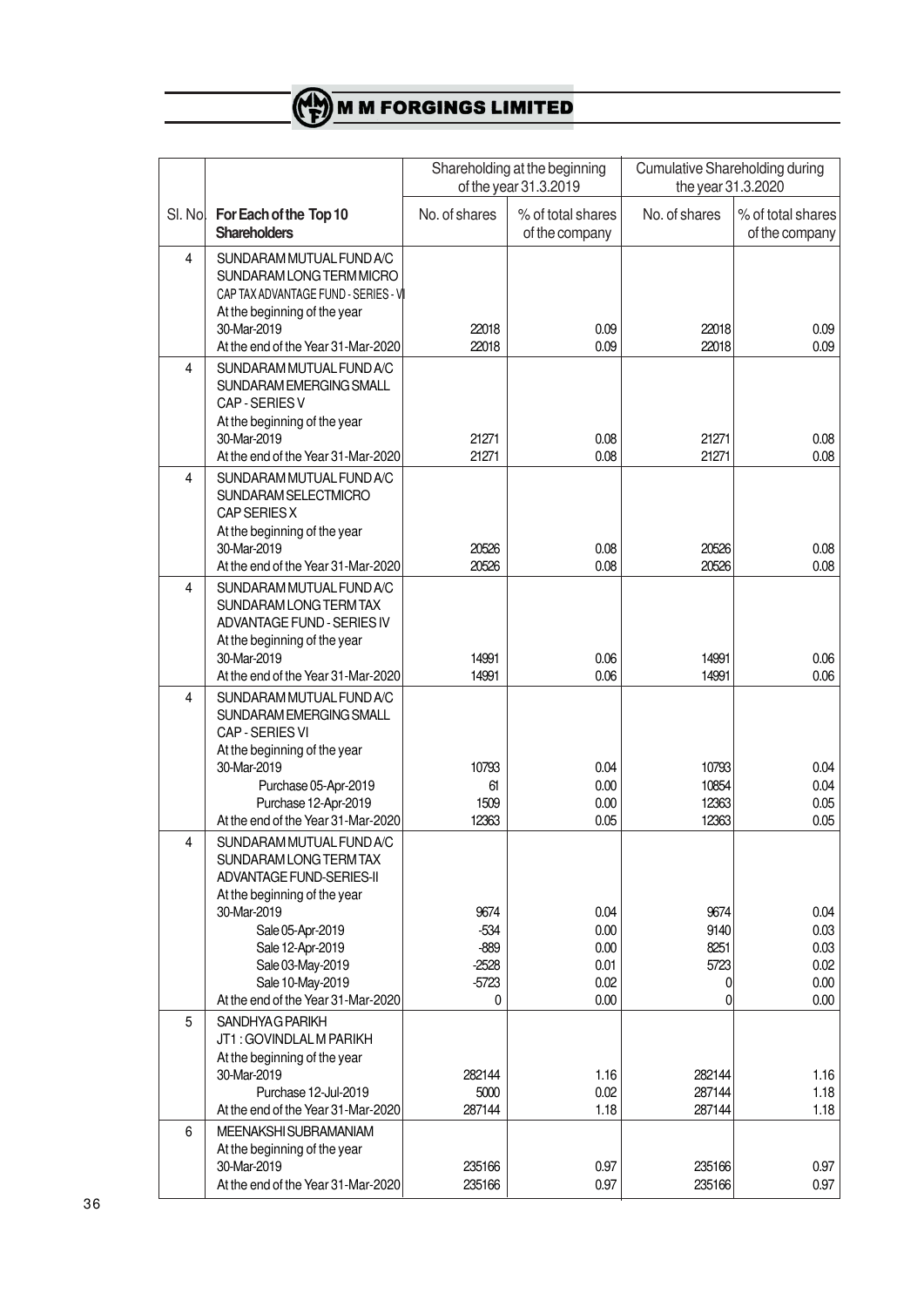|                |                                                                                                                                                                                                                                                                                                                                                                                                                                                                                                                                                                                          |                                                                                                                                                                | Shareholding at the beginning<br>of the year 31.3.2019                                                                                                       | <b>Cumulative Shareholding during</b><br>the year 31.3.2020                                                                                                                                          |                                                                                                                                                              |
|----------------|------------------------------------------------------------------------------------------------------------------------------------------------------------------------------------------------------------------------------------------------------------------------------------------------------------------------------------------------------------------------------------------------------------------------------------------------------------------------------------------------------------------------------------------------------------------------------------------|----------------------------------------------------------------------------------------------------------------------------------------------------------------|--------------------------------------------------------------------------------------------------------------------------------------------------------------|------------------------------------------------------------------------------------------------------------------------------------------------------------------------------------------------------|--------------------------------------------------------------------------------------------------------------------------------------------------------------|
| SI. No.        | For Each of the Top 10<br><b>Shareholders</b>                                                                                                                                                                                                                                                                                                                                                                                                                                                                                                                                            | No. of shares                                                                                                                                                  | % of total shares<br>of the company                                                                                                                          | No. of shares                                                                                                                                                                                        | % of total shares<br>of the company                                                                                                                          |
| $\overline{7}$ | SUNDARAM NARAYANAN.<br>JT1: JALAJA NARAYANAN.<br>At the beginning of the year<br>30-Mar-2019<br>At the end of the Year 31-Mar-2020                                                                                                                                                                                                                                                                                                                                                                                                                                                       | 151200<br>151200                                                                                                                                               | 0.62<br>0.62                                                                                                                                                 | 151200<br>151200                                                                                                                                                                                     | 0.62<br>0.62                                                                                                                                                 |
| 8              | HSBC SMALL CAP EQUITY FUND<br>At the beginning of the year<br>30-Mar-2019<br>Purchase 31-May-2019<br>Purchase 07-Jun-2019<br>Purchase 14-Jun-2019<br>Purchase 21-Jun-2019<br>Purchase 28-Jun-2019<br>Sale 08-Nov-2019<br>At the end of the Year 31-Mar-2020                                                                                                                                                                                                                                                                                                                              | 150000<br>15528<br>4000<br>7640<br>11151<br>11681<br>$-200000$<br>0                                                                                            | 0.62<br>0.06<br>0.01<br>0.03<br>0.04<br>0.04<br>0.82<br>0.00                                                                                                 | 150000<br>165528<br>169528<br>177168<br>188319<br>200000<br>0<br>0                                                                                                                                   | 0.62<br>0.68<br>0.70<br>0.73<br>0.78<br>0.82<br>0.00<br>0.00                                                                                                 |
| 9              | <b>VISHNU SRIVATSAN</b><br>At the beginning of the year<br>30-Mar-2019<br>Sale 26-Apr-2019<br>At the end of the Year 31-Mar-2020                                                                                                                                                                                                                                                                                                                                                                                                                                                         | 146054<br>$-146054$<br>0                                                                                                                                       | 0.60<br>0.60<br>0.00                                                                                                                                         | 146054<br>0<br>0                                                                                                                                                                                     | 0.60<br>0.00<br>0.00                                                                                                                                         |
| 9              | <b>VISHNU SRIVATSAN</b><br>At the beginning of the year<br>30-Mar-2019<br>Purchase 26-Apr-2019<br>Purchase 24-May-2019<br>Purchase 07-Jun-2019<br>At the end of the Year 31-Mar-2020                                                                                                                                                                                                                                                                                                                                                                                                     | 0<br>146054<br>500<br>200<br>146754                                                                                                                            | 0.00<br>0.60<br>0.00<br>0.00<br>0.60                                                                                                                         | 0<br>146054<br>146554<br>146754<br>146754                                                                                                                                                            | 0.00<br>0.60<br>0.60<br>0.60<br>0.60                                                                                                                         |
| 10             | <b>MATTHEWS ASIA SMALL</b><br><b>COMPANIES FUND</b><br>At the beginning of the year<br>30-Mar-2019<br>Purchase 24-May-2019<br>Purchase 31-May-2019<br>Purchase 21-Jun-2019<br>Purchase 16-Aug-2019<br>Purchase 22-Aug-2019<br>Purchase 30-Aug-2019<br>Purchase 27-Sep-2019<br>Purchase 30-Sep-2019<br>Purchase 04-Oct-2019<br>Purchase 25-Oct-2019<br>Purchase 01-Nov-2019<br>Purchase 24-Jan-2020<br>Purchase 31-Jan-2020<br>Purchase 07-Feb-2020<br>Purchase 14-Feb-2020<br>Purchase 21-Feb-2020<br>Purchase 28-Feb-2020<br>Purchase 06-Mar-2020<br>At the end of the Year 31-Mar-2020 | 126332<br>1121<br>1651<br>39556<br>1199<br>48588<br>52527<br>1131<br>700<br>2959<br>456<br>744<br>6558<br>6640<br>50<br>7065<br>8073<br>4794<br>3176<br>313320 | 0.52<br>0.00<br>0.00<br>0.16<br>0.00<br>0.20<br>0.21<br>0.00<br>0.00<br>0.01<br>0.00<br>0.00<br>0.02<br>0.02<br>0.00<br>0.02<br>0.03<br>0.01<br>0.01<br>1.29 | 126332<br>127453<br>129104<br>168660<br>169859<br>218447<br>270974<br>272105<br>272805<br>275764<br>276220<br>276964<br>283522<br>290162<br>290212<br>297277<br>305350<br>310144<br>313320<br>313320 | 0.52<br>0.52<br>0.53<br>0.69<br>0.70<br>0.90<br>1.12<br>1.12<br>1.13<br>1.14<br>1.14<br>1.14<br>1.17<br>1.20<br>1.20<br>1.23<br>1.26<br>1.28<br>1.29<br>1.29 |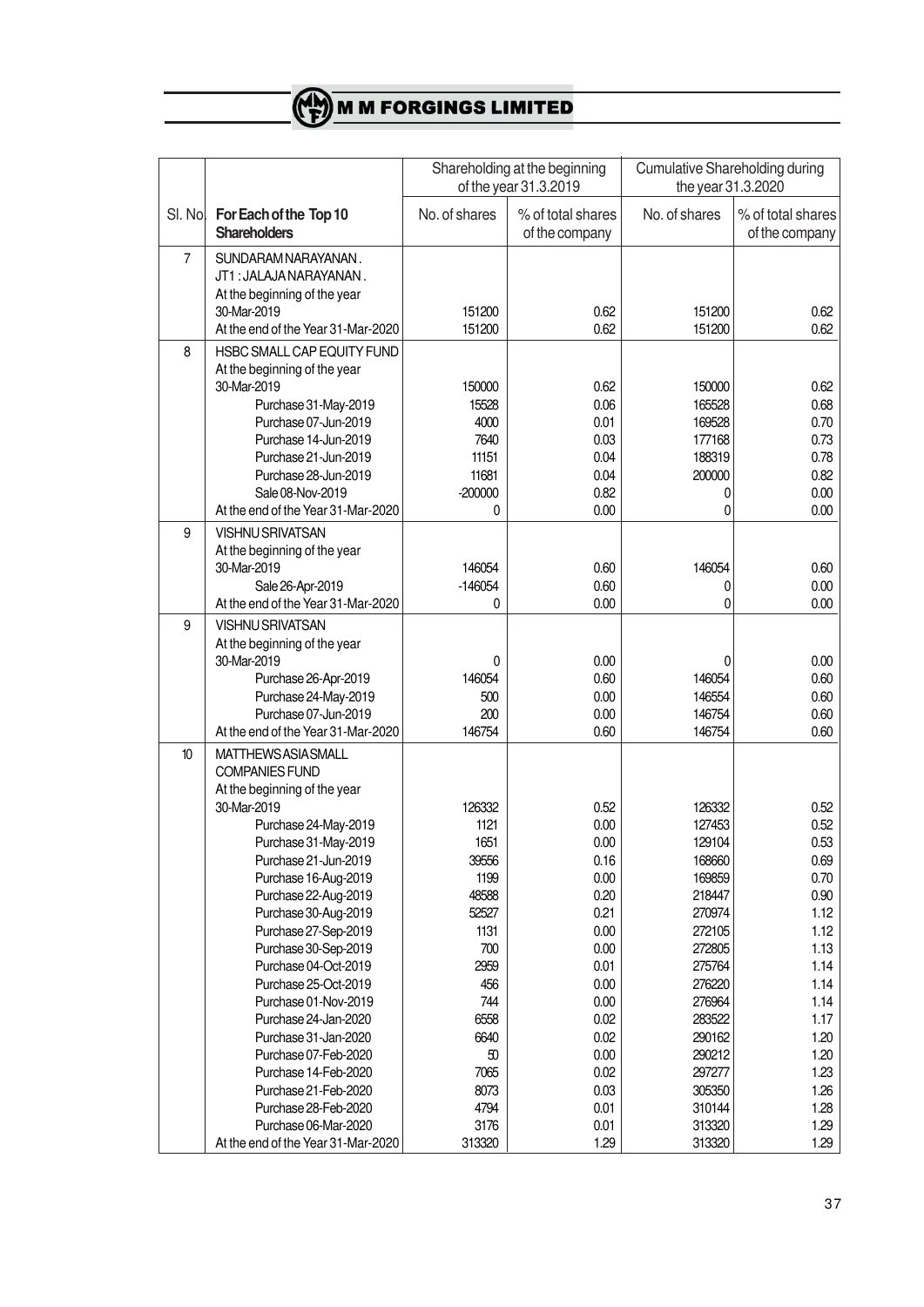| Shareholding at the beginning<br>Cumulative Shareholding during<br>of the year 31.3.2019<br>the year 31.3.2020<br>For Each of the Top 10<br>No. of shares<br>% of total shares<br>No. of shares<br>% of total shares<br>SI. Nol<br><b>Shareholders</b><br>of the company<br>of the company<br>11<br>SBI SMALL CAP FUND<br>At the beginning of the year |             |   |      |  |      |
|--------------------------------------------------------------------------------------------------------------------------------------------------------------------------------------------------------------------------------------------------------------------------------------------------------------------------------------------------------|-------------|---|------|--|------|
|                                                                                                                                                                                                                                                                                                                                                        |             |   |      |  |      |
|                                                                                                                                                                                                                                                                                                                                                        |             |   |      |  |      |
|                                                                                                                                                                                                                                                                                                                                                        |             |   |      |  |      |
|                                                                                                                                                                                                                                                                                                                                                        |             |   |      |  |      |
|                                                                                                                                                                                                                                                                                                                                                        |             |   |      |  |      |
|                                                                                                                                                                                                                                                                                                                                                        |             |   |      |  |      |
|                                                                                                                                                                                                                                                                                                                                                        |             |   |      |  |      |
|                                                                                                                                                                                                                                                                                                                                                        | 30-Mar-2019 | 0 | 0.00 |  | 0.00 |
| 0.41<br>Purchase 30-Aug-2019<br>100000<br>100000                                                                                                                                                                                                                                                                                                       |             |   |      |  | 0.41 |
| Purchase 08-Nov-2019<br>200106<br>0.82<br>300106                                                                                                                                                                                                                                                                                                       |             |   |      |  | 1.24 |
| Purchase 13-Dec-2019<br>995<br>0.00<br>301101                                                                                                                                                                                                                                                                                                          |             |   |      |  | 1.24 |
| 1.24<br>At the end of the Year 31-Mar-2020<br>301101<br>301101                                                                                                                                                                                                                                                                                         |             |   |      |  | 1.24 |
| 11<br>SBILONG TERM ADVANTAGE                                                                                                                                                                                                                                                                                                                           |             |   |      |  |      |
| <b>FUND-SERIES IV</b>                                                                                                                                                                                                                                                                                                                                  |             |   |      |  |      |
| At the beginning of the year                                                                                                                                                                                                                                                                                                                           |             |   |      |  |      |
| 30-Mar-2019<br>85300<br>0.35<br>85300                                                                                                                                                                                                                                                                                                                  |             |   |      |  | 0.35 |
| Purchase 26-Jul-2019<br>0.16<br>125300<br>40000                                                                                                                                                                                                                                                                                                        |             |   |      |  | 0.51 |
| At the end of the Year 31-Mar-2020<br>0.51<br>125300<br>125300                                                                                                                                                                                                                                                                                         |             |   |      |  | 0.51 |
| 11<br>SBI TAX ADVANTAGE FUND SERIES II                                                                                                                                                                                                                                                                                                                 |             |   |      |  |      |
| At the beginning of the year                                                                                                                                                                                                                                                                                                                           |             |   |      |  |      |
| 30-Mar-2019<br>9000<br>0.03<br>9000                                                                                                                                                                                                                                                                                                                    |             |   |      |  | 0.03 |
| 9000<br>At the end of the Year 31-Mar-2020<br>9000<br>0.03                                                                                                                                                                                                                                                                                             |             |   |      |  | 0.03 |
| 11<br>SBITAX ADVANTAGE FUND SERIES III                                                                                                                                                                                                                                                                                                                 |             |   |      |  |      |
| At the beginning of the year                                                                                                                                                                                                                                                                                                                           |             |   |      |  |      |
| 30-Mar-2019<br>0.03<br>7700<br>7700                                                                                                                                                                                                                                                                                                                    |             |   |      |  | 0.03 |
| 7700<br>0.03<br>At the end of the Year 31-Mar-2020<br>7700                                                                                                                                                                                                                                                                                             |             |   |      |  | 0.03 |

# *(v) Shareholding of Directors and Key Managerial Personnel:*

|               |                                                                                                                        | Shareholding at the beginning<br>of the year 31.3.2019 |                                     | <b>Cumulative Shareholding</b><br>during the year 31.3.2020 |                                     |
|---------------|------------------------------------------------------------------------------------------------------------------------|--------------------------------------------------------|-------------------------------------|-------------------------------------------------------------|-------------------------------------|
| SI. No.       | <b>For each of the Directors</b><br>and KMP                                                                            | No. of shares                                          | % of total shares<br>of the company | No. of shares                                               | % of total shares<br>of the company |
| 1             | V. VAIDYANATHAN                                                                                                        |                                                        |                                     |                                                             |                                     |
|               | At the beginning of the year                                                                                           | 4,500                                                  | 0.05                                | 4,500                                                       | 0.05                                |
|               | Date wise Increase / Decrease<br>in Share holding during the<br>year specifying the reasons<br>for increase / decrease | 0                                                      | $\Omega$                            | 0                                                           | $\Omega$                            |
|               | At the end of the Year                                                                                                 | 4,500                                                  | 0.05                                | 4,500                                                       | 0.05                                |
| $\mathcal{P}$ | A.GOPALAKRISHNAN                                                                                                       |                                                        |                                     |                                                             |                                     |
|               | At the beginning of the year                                                                                           | 1,600                                                  | 0.01                                | 1,600                                                       | 0.01                                |
|               | Date wise Increase / Decrease<br>in Share holding during the<br>year specifying the reasons<br>for increase / decrease | $\Omega$                                               | $\Omega$                            | 0                                                           | $\Omega$                            |
|               | At the end of the Year                                                                                                 | 1,600                                                  | 0.01                                | 01,600                                                      | 0.01                                |
| 3             | <b>VIDYASHANKAR KRISHNAN</b><br>At the beginning of the year<br>Date wise Increase / Decrease                          | 27,20,240                                              | 11.27                               | 27,20,240                                                   | 11.27                               |
|               | in Share holding during the<br>year specifying the reasons<br>for increase / decrease                                  | $\Omega$                                               | $\Omega$                            | 0                                                           | $\Omega$                            |
|               | At the end of the Year                                                                                                 | 27,20,240                                              | 11.27                               | 27,20,240                                                   | 11.27                               |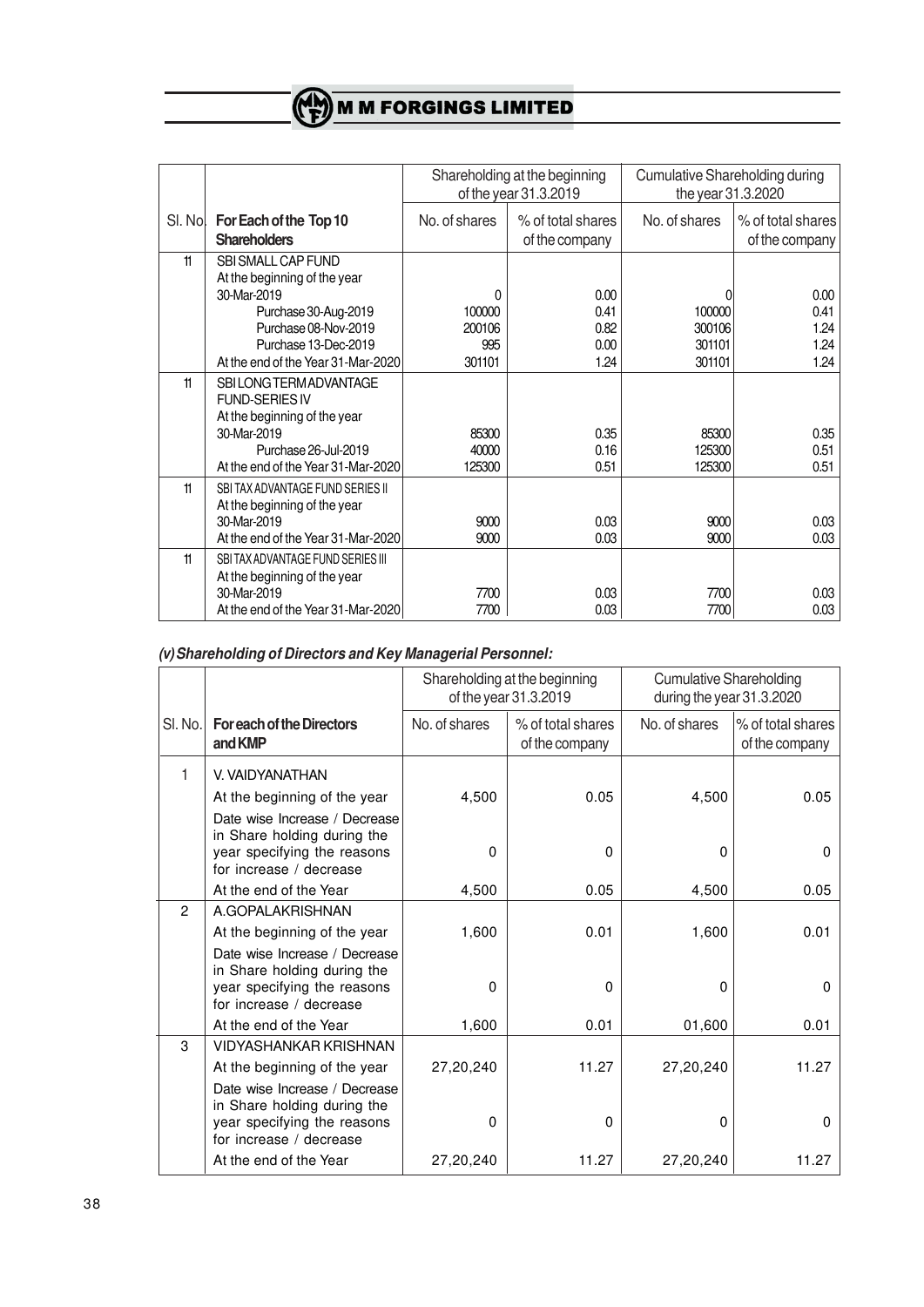

|         |                                                                                                                        | Shareholding at the beginning<br>of the year 31.3.2019 |                                     | <b>Cumulative Shareholding</b><br>during the year 31.3.2020 |                                     |
|---------|------------------------------------------------------------------------------------------------------------------------|--------------------------------------------------------|-------------------------------------|-------------------------------------------------------------|-------------------------------------|
| SI. No. | <b>For each of the Directors</b><br>and KMP                                                                            | No. of shares                                          | % of total shares<br>of the company | No. of shares                                               | % of total shares<br>of the company |
| 4       | K. VENKATRAMANAN                                                                                                       |                                                        |                                     |                                                             |                                     |
|         | At the beginning of the year                                                                                           | 25,84,960                                              | 10.71                               | 25,84,960                                                   | 10.71                               |
|         | Date wise Increase / Decrease<br>in Share holding during the<br>year specifying the reasons<br>for increase / decrease | $\Omega$                                               | $\Omega$                            | 0                                                           | $\Omega$                            |
|         | At the end of the Year                                                                                                 | 25,84,960                                              | 10.71                               | 25,84,960                                                   | 10.71                               |
| 5       | R. VENKATAKRISHNAN (CFO)                                                                                               |                                                        |                                     |                                                             |                                     |
|         | At the beginning of the year                                                                                           | 2,400                                                  | 0.01                                | 2,400                                                       | 0.01                                |
|         | Date wise Increase / Decrease<br>in Share holding during the<br>year specifying the reasons<br>for increase / decrease | $\Omega$                                               | $\Omega$                            | 0                                                           | 0                                   |
|         | At the end of the Year                                                                                                 | 2,400                                                  | 0.01                                | 2,400                                                       | 0.01                                |
| 6       | J. SUMATHI<br>(Company Secretary)<br>At the beginning of the year                                                      | 400                                                    | 0                                   | 400                                                         | 0                                   |
|         | Date wise Increase / Decrease<br>in Share holding during the                                                           |                                                        |                                     |                                                             |                                     |
|         | year specifying the reasons<br>for increase / decrease<br>(issue of bonus shares)                                      | $\Omega$                                               | 0                                   | 0                                                           | 0                                   |
|         | At the end of the Year                                                                                                 | 400                                                    | $\Omega$                            | 400                                                         | 0                                   |

# *(v) Shareholding of Directors and Key Managerial Personnel:*

#### **V. INDEBTEDNESS**

**Indebtedness of the Company including interest outstanding/accrued but not due for payment**

|                                                          | Secured Loans<br>excluding deposits | <b>Unsecured Loans</b> | Deposits     | Total<br>Indebtedness |
|----------------------------------------------------------|-------------------------------------|------------------------|--------------|-----------------------|
| Indebtedness at the<br>beginning of the<br>financialyear |                                     |                        |              |                       |
| i) Principle Amount                                      | 6686011681                          | 192429434              | $\Omega$     | 6878441115            |
| ii) Interest due but not paid                            | U                                   |                        | 0            | Λ                     |
| iii) Interest accured but not due                        | 6033665                             |                        | <sup>0</sup> | 6033665               |
| Total                                                    | 6692045346                          | 192429434              | $\Omega$     | 6884474780            |
| Change in indeptedness<br>during the financial year      |                                     |                        |              |                       |
| Addition                                                 | 101763151                           | U                      | $\Omega$     | 101763151.4           |
| Reduction                                                | -1157960772                         | -161742824             | <sup>0</sup> | -1319703596           |
| Net Change                                               | -1056197621                         | -161742824             | 0            | -1217940445           |
| Indeptedness at the end<br>of the financial year         |                                     |                        |              |                       |
| i) Principle Amount                                      | 5627724270                          | 30686610               | $\Omega$     | 5658410880            |
| ii) Interest due but not paid                            | U                                   | U                      | $\Omega$     | N                     |
| iii) Interest accured but not due                        | 8123455                             | U                      | $\Omega$     | 8123454.89            |
| Total                                                    | 5635847725                          | 30686610               | n            | 5666534335            |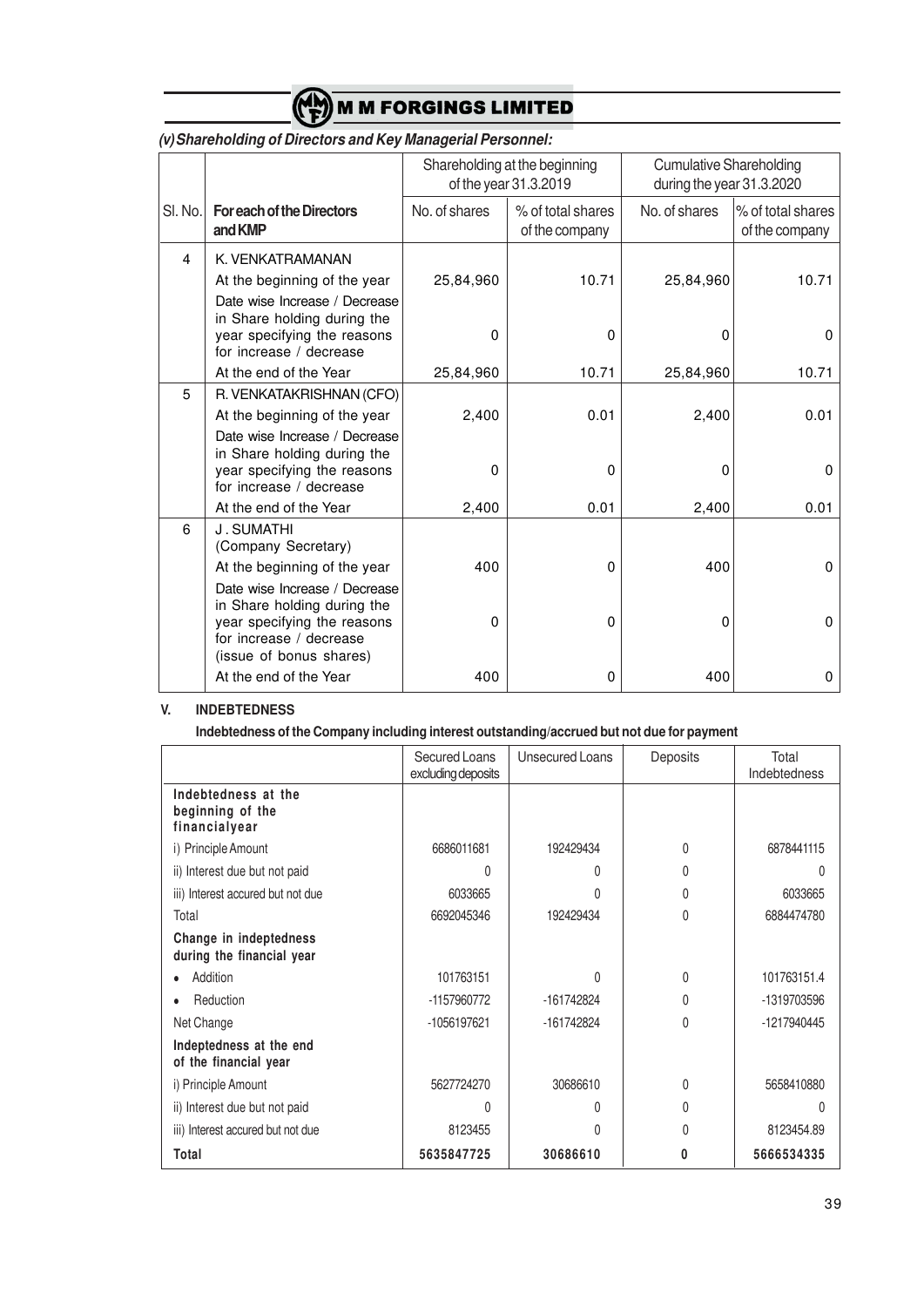## **VI. REMUNERATION OF DIRECTORS AND KEY MANAGERIAL PERSONNEL**

*A. Remuneration to Managing Director, Whole-time Directors and/or Manager:*

| SI.No.<br>Particulars of Remuneration |                                                                                                                                  | Name of MD/WTD        |                 |              |
|---------------------------------------|----------------------------------------------------------------------------------------------------------------------------------|-----------------------|-----------------|--------------|
|                                       |                                                                                                                                  | Vidyashankar Krishnan | K.Venkatramanan | Total amount |
| 1                                     | <b>Gross Salary</b>                                                                                                              | 1,85,50,000           | 1,85,50,000     | 3,71,00,000  |
|                                       | a)Salary as per provisions contained<br>in section 17 (1) of the<br>Income tax Act                                               |                       |                 |              |
|                                       | b) Value of perquisites u/s 17 (2) of<br>Income tax Actc) Profits in lieu<br>of salary under section 17 (3)<br>of Income tax Act | 34,63,591             | 34, 39, 975     | 69,03,566    |
| $\overline{2}$                        | <b>Stock Option</b>                                                                                                              |                       |                 |              |
| 3                                     | <b>Sweat Equity</b>                                                                                                              |                       |                 |              |
| 4                                     | Commission<br>-As % of profit<br>-As others, specify                                                                             | 89,00,000             | 89,00,000       | 1,78,00,000  |
| 5                                     | Others, specify                                                                                                                  |                       |                 |              |
|                                       | TOTAL(A)                                                                                                                         | 3,09,13,591           | 3,08,89,975     | 6,18,03,566  |
|                                       | Ceiling as per the Act                                                                                                           | 3,09,19,647           | 3,09,19,647     | 6,18,39,293  |

*B. Remuneration to other directors:*

| SI.No. | Particulars of<br>remuneration                       | Name of Directors |           |                                 | Total amount  |           |
|--------|------------------------------------------------------|-------------------|-----------|---------------------------------|---------------|-----------|
|        |                                                      | N. Srinivasan     |           | V.Vaidyanathan A.Gopalakrishnan | Kavitha Vijay |           |
| 1      | Independent<br><b>Directors</b>                      |                   |           |                                 |               |           |
|        | Fee for<br>attending board/<br>committee<br>meetings | 30,000            | 80,000    | 40,000                          | 52,500        | 2,02,500  |
|        | Commission<br>$\bullet$                              | $\Omega$          | 4,00,000  | 3,00,000                        | 3,00,000      | 10,00,000 |
|        | Others,<br>٠<br>please<br>specify                    |                   |           |                                 |               |           |
|        | Total (1)                                            | 30,000            | 4,80,000  | 3,40,000                        | 3,52,500      | 12,02,500 |
|        | Other Non Executive<br><b>Directors</b>              |                   |           |                                 |               |           |
|        | Fee for attending<br>board/committee<br>meetings     |                   |           |                                 |               |           |
|        | Commission                                           |                   |           |                                 |               |           |
|        | Others, please<br>$\bullet$<br>specify               |                   |           |                                 |               |           |
|        | Total (2)                                            |                   |           |                                 |               |           |
|        | Total (b) = $(1 + 2)$                                | 30,000            | 4,80,000  | 3,40,000                        | 3,52,500      | 12,02,500 |
|        | <b>Total Managerial</b><br>Remuneration              | 15,25,427         | 15,25,427 | 15,25,427                       | 15,25,427     | 61,01,711 |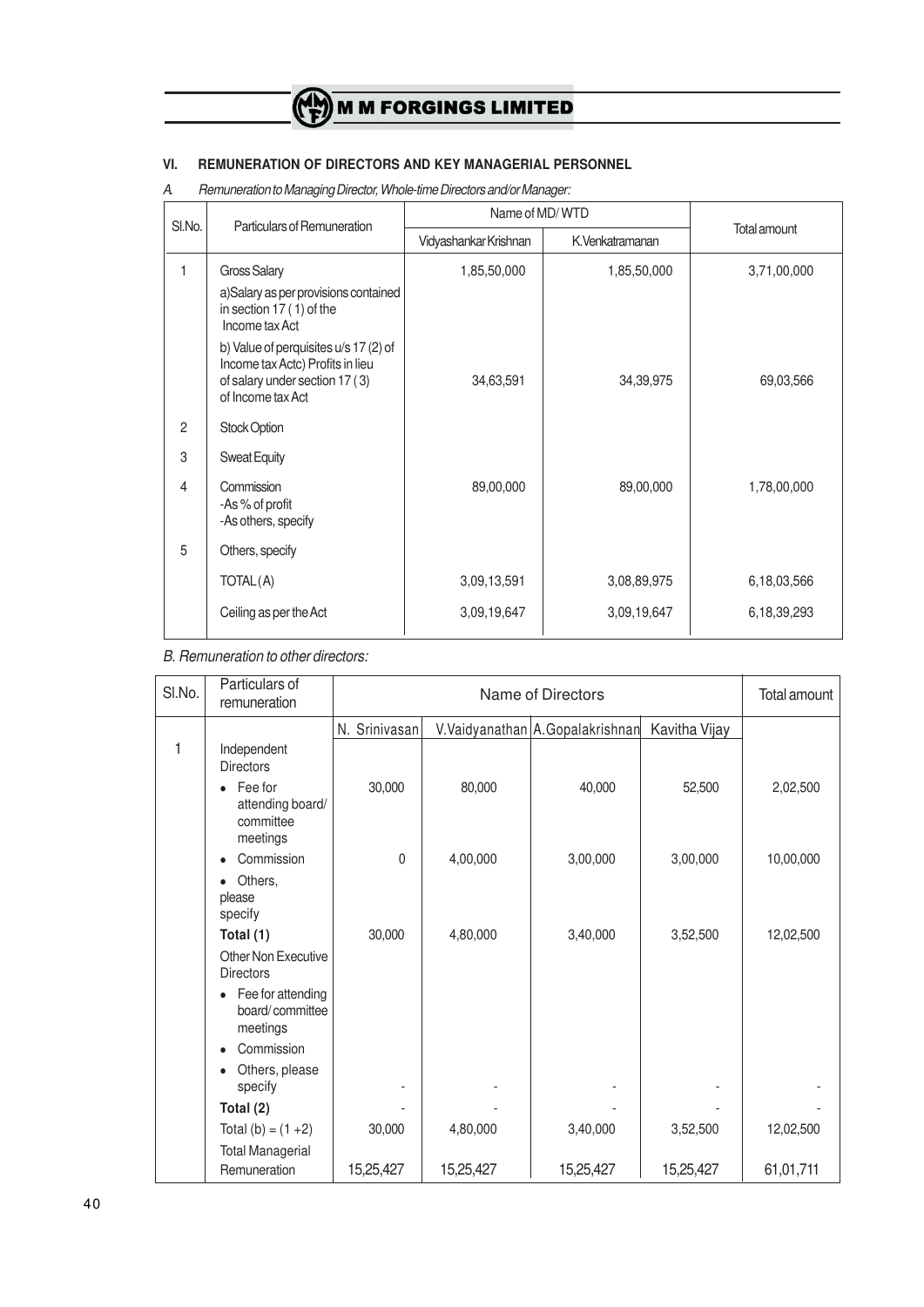| SI.No.         | Particulars of Remuneration                                                            |                                         | Key Managerial Personnel                              |           |  |
|----------------|----------------------------------------------------------------------------------------|-----------------------------------------|-------------------------------------------------------|-----------|--|
|                |                                                                                        | J. Sumathi,<br><b>Company Secretary</b> | R. Venkatakrishnan,<br><b>Chief Financial Officer</b> |           |  |
| $\mathbf{1}$   | <b>Gross Salary</b>                                                                    |                                         |                                                       |           |  |
|                | a) Salary as per<br>provisions contained in<br>section 17 (1) of the Income<br>tax Act | 10,99,004                               | 15,91,448                                             | 26,90,452 |  |
|                | b) Value of perquisites<br>u/s 17 (2) of Income tax Act                                | 0                                       | 0                                                     | 0         |  |
|                | c) Profits in lieuof salary<br>under section 17 (3) of Income<br>tax Act               | $\mathbf{0}$                            | 0                                                     | 0         |  |
| $\overline{2}$ | Stock Option                                                                           | 0                                       | 0                                                     | 0         |  |
| 3              | <b>Sweat Equity</b>                                                                    | $\mathbf{0}$                            | 0                                                     | 0         |  |
| 4              | Commission                                                                             |                                         |                                                       |           |  |
|                | -As % of profit                                                                        | $\mathbf{0}$                            | 0                                                     | 0         |  |
|                | -As others, specify                                                                    |                                         |                                                       |           |  |
| 5              | Others, specify                                                                        |                                         |                                                       |           |  |
|                | TOTAL (A)                                                                              | 10,99,004                               | 15,91,448                                             | 26,90,452 |  |

## *C. REMUNERATION TO KEY MANAGERIAL PERSONNEL OTHER THAN MD /MANAGER/WTD*

# **VII. PENALTIES / PUNISHMENT/ COMPOUNDING OF OFFENCES:**

| Type                      | Section of<br>the Companies<br>Act | <b>Brief</b><br>Description | Details of<br>Penalty /<br>Punishment/<br>Compounding<br>fees imposed | Authority<br>[RD / NCLT/<br>COURT] | Appeal made,<br>if any<br>(give Details) |
|---------------------------|------------------------------------|-----------------------------|-----------------------------------------------------------------------|------------------------------------|------------------------------------------|
| A. COMPANY - NIL          |                                    |                             |                                                                       |                                    |                                          |
| Penalty                   |                                    |                             |                                                                       |                                    |                                          |
| Punishment                |                                    |                             |                                                                       |                                    |                                          |
| Compounding               |                                    |                             |                                                                       |                                    |                                          |
| <b>B. DIRECTORS - NIL</b> |                                    |                             |                                                                       |                                    |                                          |
| Penalty                   |                                    |                             |                                                                       |                                    |                                          |
| Punishment                |                                    |                             |                                                                       |                                    |                                          |
| Compounding               |                                    |                             |                                                                       |                                    |                                          |
|                           | C. OTHER OFFICERS IN DEFAULT - NIL |                             |                                                                       |                                    |                                          |
| Penalty                   |                                    |                             |                                                                       |                                    |                                          |
| Punishment                |                                    |                             |                                                                       |                                    |                                          |
| Compounding               |                                    |                             |                                                                       |                                    |                                          |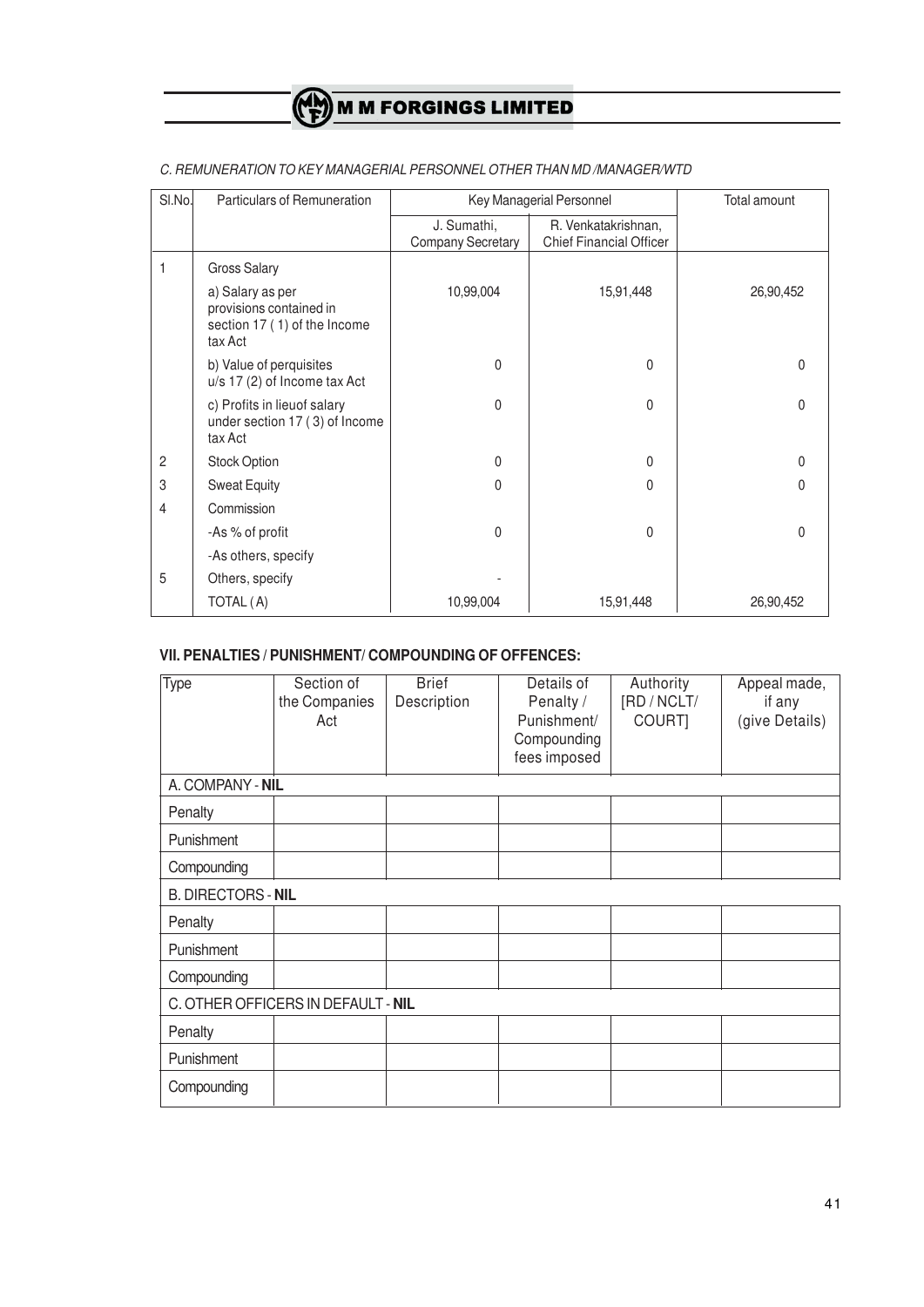## **Form AOC – 2**

### **(Pursuant to clause (h) of sub –section (3) of section 134 of the Act and Rule 8 (2 ) of the Companies ( Accounts) Rules, 2014)**

Form for disclosure of particulars of contracts / arrangements entered into by the company with related parties referred to in sub-section 91) of section 188 of the Companies Act, 2013, including certain arms length transactions under third proviso thereto.

- 1. Details of contracts or arrangements or transactions not at arm's length basis NIL
- 1.1 Name (s) of the related party and nature of relationship
- 1.2 Nature of contracts/ arrangements/ transaction
- 1.3 Duration of the contracts / arrangements/ transactions
- 1.4 Salient terms of the contracts or arrangements or transactions including the value, if any
- 1.5 Justification for entering into such contracts or arrangements or transactions
- 1.6 Date (s) of approval by the Board
- 1.7 Amount paid as advances , if any:
- 1.8 Date on which the special resolution was passed in general meeting as required under first proviso to section 188.
- 2. Details of material contracts or arrangements or transactions not at arm's length basis NIL
- 2.1 Name (s) of the related party and nature of relationship
- 2.2 Nature of contracts/ arrangements/ transaction
- 2.3 Duration of the contracts / arrangements/ transactions
- 2.4 Salient terms of the contracts or arrangements or transactions including the value, if any
- 2.5 Date (s) of approval by the Board
- 2.6 Amount paid as advances , if any:

In terms of our Report of even date

| For GRNK & Co.<br><b>Chartered Accountants</b><br><i>FRN 016847S</i> | N. Srinivasan<br>Chairman<br>(DIN: 00116726) | Vidyashankar Krishnan<br>Vice Chairman and<br><b>Managing Director</b><br>(DIN: 00081441) | K. Venkatramanan<br>Joint Managing Director<br>(DIN: 00823317) |  |
|----------------------------------------------------------------------|----------------------------------------------|-------------------------------------------------------------------------------------------|----------------------------------------------------------------|--|
| G. R. Naresh Kumar                                                   | V.Vaidyanathan                               | A. Gopalakrishnan                                                                         | <b>Kavitha Vijay</b>                                           |  |
| Proprietor                                                           | Director                                     | Director                                                                                  | Director                                                       |  |
| Membership no. 215577                                                | (DIN: 00081792)                              | (DIN: 06414546)                                                                           | (DIN: 01047261)                                                |  |
| Place: Chennai                                                       | J.Sumathi                                    | R.Venkatakrishnan                                                                         |                                                                |  |
| Date: 29.07.2020                                                     | Company Secretary                            | <b>Chief Financial Officer</b>                                                            |                                                                |  |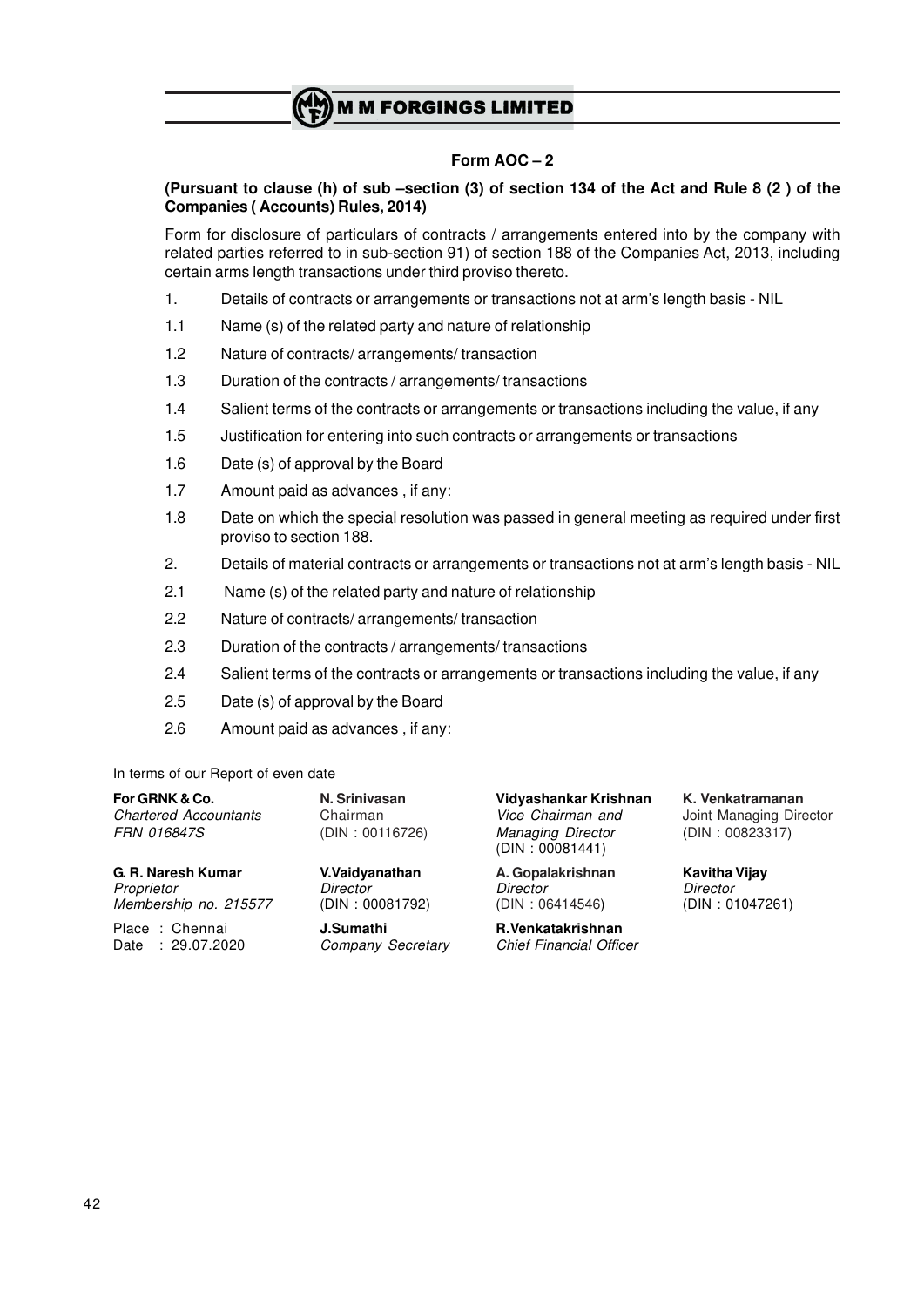# **BUSINESS RESPONSIBILTY REPORT ANNEURE V**

SECTION A – GENERAL INFORMATION ABOUT THE COMPANY

| 1.   | Corporate Identity No (CIN) of the Company                                                            | L51102TN1946PLC001473                                                                                                                                                                                                                                                                                                                                                                                                                                                                                                                                                                                                                                                                                                                               |
|------|-------------------------------------------------------------------------------------------------------|-----------------------------------------------------------------------------------------------------------------------------------------------------------------------------------------------------------------------------------------------------------------------------------------------------------------------------------------------------------------------------------------------------------------------------------------------------------------------------------------------------------------------------------------------------------------------------------------------------------------------------------------------------------------------------------------------------------------------------------------------------|
| 2.   | Name of the Company                                                                                   | M M Forgings Limited                                                                                                                                                                                                                                                                                                                                                                                                                                                                                                                                                                                                                                                                                                                                |
| 3.   | Registered address                                                                                    | 'SVK Towers', A 25, 8 <sup>th</sup> Floor, Industrial Estate,<br>Guindy, Chennai - 600032                                                                                                                                                                                                                                                                                                                                                                                                                                                                                                                                                                                                                                                           |
| 4.   | Website                                                                                               | www.mmforgings.com                                                                                                                                                                                                                                                                                                                                                                                                                                                                                                                                                                                                                                                                                                                                  |
| 5.   | Email Id                                                                                              | corporate@mmforgings.com                                                                                                                                                                                                                                                                                                                                                                                                                                                                                                                                                                                                                                                                                                                            |
| 6.   | Financial Year reported                                                                               | 2019-20                                                                                                                                                                                                                                                                                                                                                                                                                                                                                                                                                                                                                                                                                                                                             |
| 7.   | Sector(s) that the Company is engaged<br>in (industrial activity code-wise)                           | NIC Code<br>Description<br><b>Metal Forging</b><br>25910                                                                                                                                                                                                                                                                                                                                                                                                                                                                                                                                                                                                                                                                                            |
| 8.   | List three key products/ services that the<br>Company manufactures/ provides<br>(as in balance sheet) | 1.<br>Front Axle Beam<br>2.<br>Knuckle<br>3.<br>Crankshaft                                                                                                                                                                                                                                                                                                                                                                                                                                                                                                                                                                                                                                                                                          |
| 9.   | Total Number of Locations where business<br>activity is undertaken by the Company                     | <b>Registered Office</b><br>'SVK Towers' A25, 8th Floor,<br>Industrial Estate, Guindy,<br>Chennai - 600 032.<br>Manufacturing locations:<br><b>Factories</b><br>Plant 1 - Singampunari - 630 502, TN.<br>Plant 2 - Viralimalai - 621 316, TN.<br>Plant 4 - Mathur Post - 602 105 TN.<br>Plant 7 - Industrial Automation Division - 600 058, TN.<br>Plant 8 - Rudrapur - 263 153 Uttarkand.(DVS<br>Industries Pvt Ltd, Subsidary Company)<br>Plant 9 - Kursi Road, Barabanki, UP 225001<br><b>Plant 5 - Windfarms</b><br>W1 - Panakudi - 627109 TN.<br>W2 - Theni District - 625 531 TN.<br>W3 - Tenkasi - 627 811 TN.<br>W4 - Kallapalayam 641 201 TN.<br>Plant 6 - Solar sites<br>S1 - Aruppukottai - 626105 TN.<br>S2 - Viralimalai - 621 316 TN. |
| 10.1 | Markets served by the Company- Local/<br>State/ National/ International                               | Both National and International                                                                                                                                                                                                                                                                                                                                                                                                                                                                                                                                                                                                                                                                                                                     |

# SECTION B - FINANCIAL DETAILS OF THE COMPANY **in Lakhs** ₹ in Lakhs

|     | Paid up Capital                                                                                                                                                                                   | 2,414.08                                                                                                                                                                                                                                                                              |
|-----|---------------------------------------------------------------------------------------------------------------------------------------------------------------------------------------------------|---------------------------------------------------------------------------------------------------------------------------------------------------------------------------------------------------------------------------------------------------------------------------------------|
| 2.1 | <b>Total Turnover</b>                                                                                                                                                                             | as on 31 March 2020                                                                                                                                                                                                                                                                   |
| 3.1 | Total profit after taxes                                                                                                                                                                          |                                                                                                                                                                                                                                                                                       |
| 4.  | Total spending on Corporate Social<br>Responsibility (CSR) as % of profit after<br>tax (Taking into consideration the average<br>net profit of the Company during 3 preceding<br>financial years) | 231.15 lakhs (2.82%)                                                                                                                                                                                                                                                                  |
| 5.1 | List of activities in which expenditure in 4<br>above has been incurred                                                                                                                           | 1) Water harvesting in village<br>2) Environment sustainability<br>3) Water facility in school<br>4) Promotion of Education<br>5) Development of school<br>6) Social safety - Installation of surveillance<br>camera in public places.<br>7) Development of play area in public parks |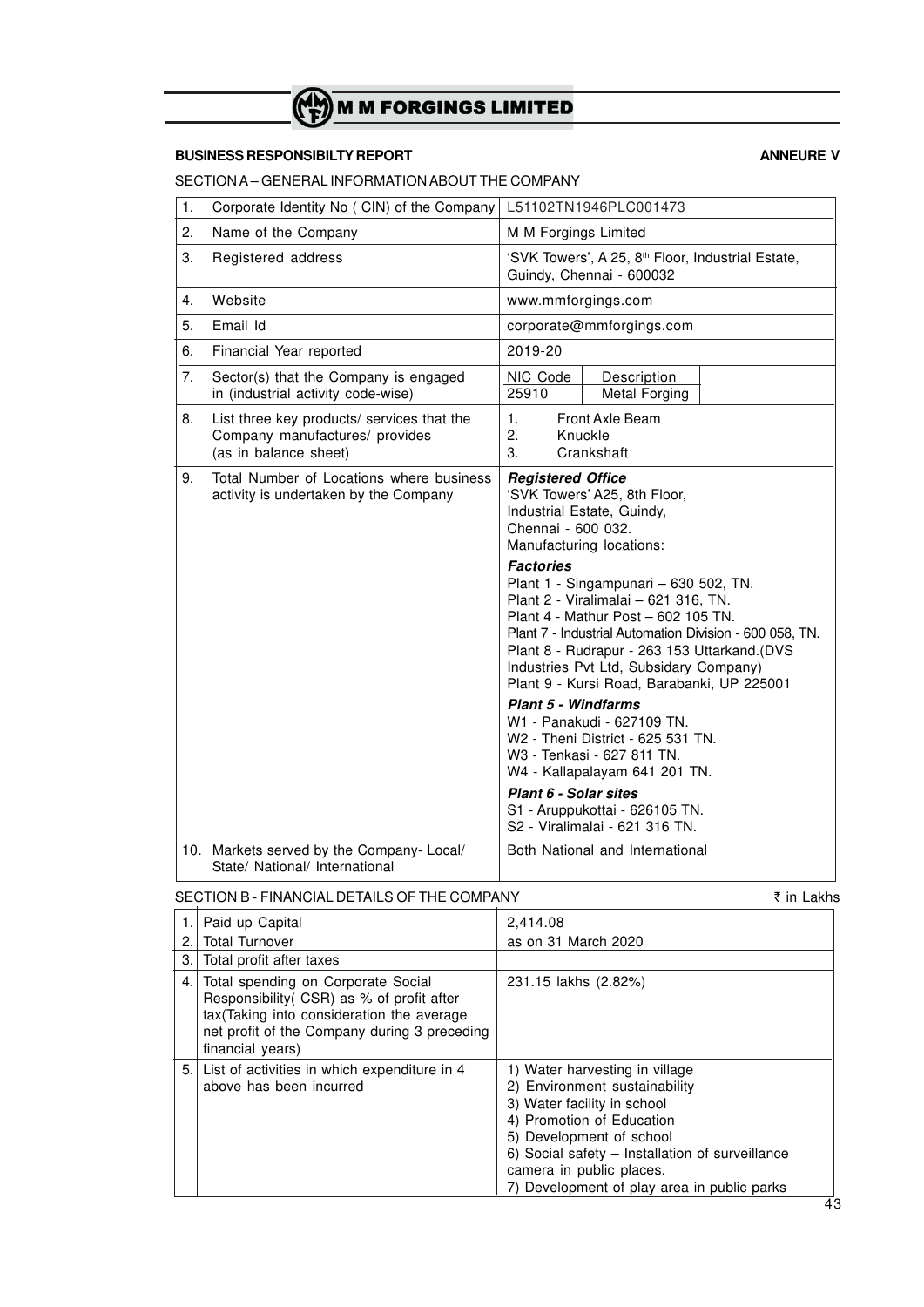#### SECTION C – OTHER DETAILS

|    | Does the Company have any<br>Subsidiary Company?                                                                                                                                                                                                                             | Yes. The Company has one subsidiary company<br>(DVS Industries Private Limited).                                                                               |
|----|------------------------------------------------------------------------------------------------------------------------------------------------------------------------------------------------------------------------------------------------------------------------------|----------------------------------------------------------------------------------------------------------------------------------------------------------------|
| 2. | Do the Subsidiary Company participate in<br>the BR activities of the parent company?<br>If yes, then indicate.                                                                                                                                                               | No. taking into consideration the size and scale of<br>operations, the subsidiary company, is not<br>engaged in BR initiative process of the Company.          |
| 3. | Do any other entity/ entities (eg., suppliers,<br>distributors etc.) that the Company does<br>business with, participate in the BR initiatives<br>of the Company? If ye, then indicate the<br>percentage of such entity/ entities?<br>(Less than 30%, 30-60%, More than 60%) | The other entities with which the Company does<br>business with viz. suppliers, distributors etc.<br>are not included in the BR initiatives of the<br>Company. |

SECTION D – BR INFORMATION

| $\mathbf{1}$ . | Details of Director/s responsible for BR:<br>Details of Director/ s responsible for<br>implementation of the BR policy/ policies:<br><b>DIN</b><br>Name<br>Designation | 00081441<br>Vidyashankar Krishnan<br>Vice Chairman and Managing Director                                       |
|----------------|------------------------------------------------------------------------------------------------------------------------------------------------------------------------|----------------------------------------------------------------------------------------------------------------|
|                | Details of the BR Head:<br>DIN (if applicable)<br>Name<br>Designation<br>Telephone number<br>$email - id$                                                              | 00081441<br>Vidyashankar Krishnan<br>Vice Chairman and Managing Director<br>044-71601000<br>mdo@mmforgings.com |

### **2. Principle-wise (as per NVGs) BR Policy:**

The Company's policies are in line with the national Voluntary Guidelines on Social, Environment and Economic Responsibilities of Business ( NVGs) which provides for the following Nine areas of Business Responsibility to be adopted by the organizations:

| Principle 1 | Ethics, Transparency<br>and Accountability | Principle 6 | Environment               |
|-------------|--------------------------------------------|-------------|---------------------------|
| Principle 2 | <b>Products Sustainability</b>             | Principle 7 | <b>Public Policy</b>      |
| Principle 3 | Employees' Well being                      | Principle 8 | Inclusive Growth          |
| Principle 4 | Stakeholder Engagement                     | Principle 9 | <b>Customer Relations</b> |
| Principle 5 | Human Rights                               |             |                           |

### **2.1 Details of Compliances:**

|   | S.Nol Questions                                                                                           | P <sub>1</sub>                                                                                                                                                                                                                                                                                                                                                     | P <sub>2</sub> | P <sub>3</sub> | P4 | <b>P5</b>                                                                                   | P <sub>6</sub> | P7 | P8 | P9 |
|---|-----------------------------------------------------------------------------------------------------------|--------------------------------------------------------------------------------------------------------------------------------------------------------------------------------------------------------------------------------------------------------------------------------------------------------------------------------------------------------------------|----------------|----------------|----|---------------------------------------------------------------------------------------------|----------------|----|----|----|
|   | Do you have a policy /<br>policies                                                                        | Υ                                                                                                                                                                                                                                                                                                                                                                  | Υ              | ٧              | Υ  | Υ<br>The policy is embedded in the<br>Company's Code of Conduct,<br>Ethics and HR policies. | Υ              | Υ  |    |    |
| 2 | Has the Policy being<br>formulated in consultation<br>with the relevant<br>stakeholders                   | Υ                                                                                                                                                                                                                                                                                                                                                                  | Y              | Υ              | Υ  | <b>NA</b>                                                                                   | Υ              | Υ  |    |    |
| 3 | Does the policy conform<br>'to any National/ International<br>standards? If yes, specify.<br>$(50$ words) | YES.<br>The policies are in line with international standards such as ISO 9001:2015 and TS<br>16949 Certification. The policies satisfy the Regulatory requirements of Companies<br>Act, 2013, and SEBI (LODR).<br>Guidelines as per NVGs on social, environment and economic responsibility of<br>business have been considered for formulation of some policies. |                |                |    |                                                                                             |                |    |    |    |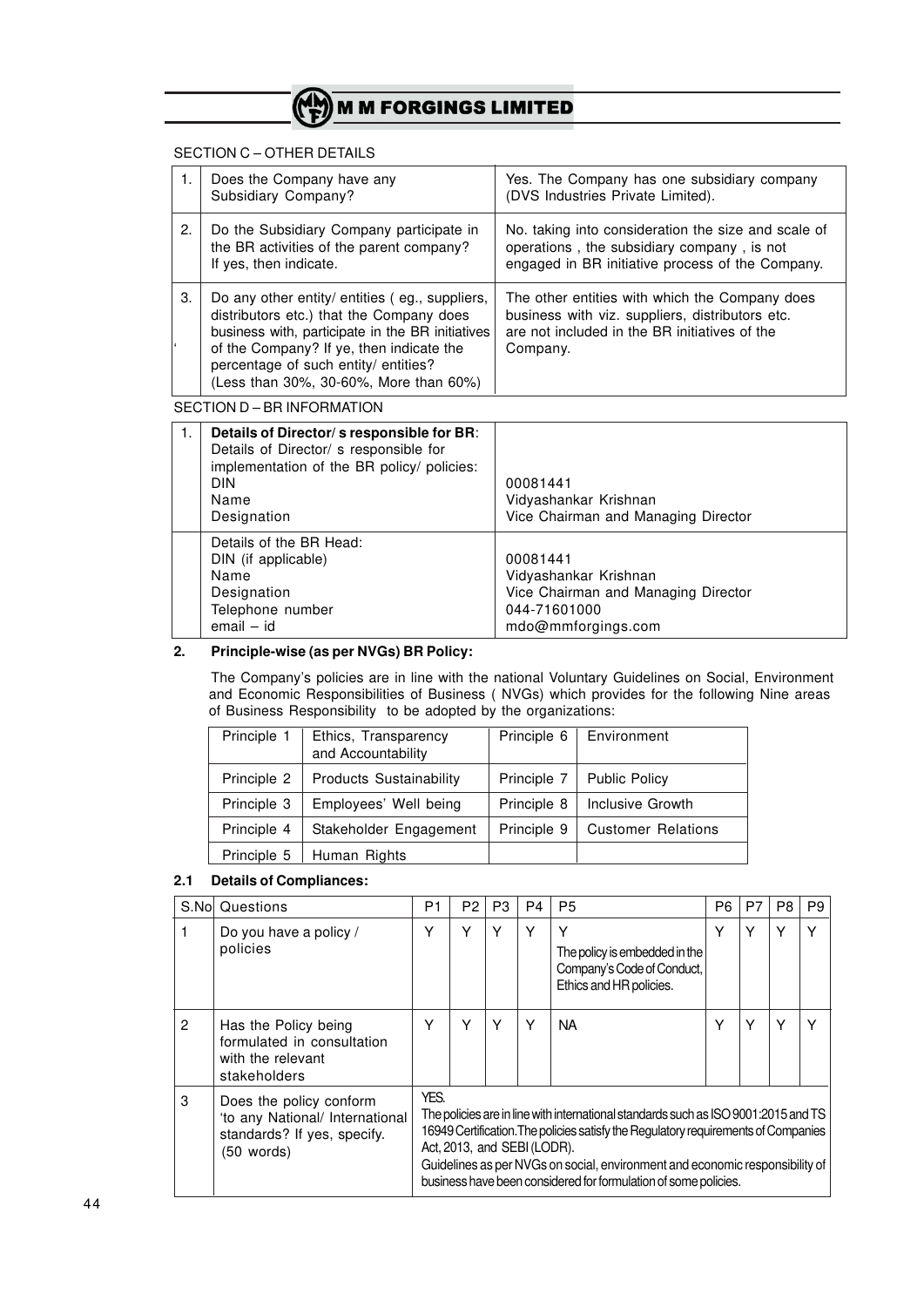| 4  | Has the policy being approved<br>by the Board?If yes, has it been<br>signed by MD/ CEO?                                                                                 | Y                                                                                                                                                                                                                                                     | Υ                                                                                   | Υ | Υ | <b>NA</b> | Y | Y | Y | Υ |
|----|-------------------------------------------------------------------------------------------------------------------------------------------------------------------------|-------------------------------------------------------------------------------------------------------------------------------------------------------------------------------------------------------------------------------------------------------|-------------------------------------------------------------------------------------|---|---|-----------|---|---|---|---|
| 5  | Does the company have a<br>specified committee of the<br>Board/ Director official to<br>oversee the implementation<br>of the policy?                                    |                                                                                                                                                                                                                                                       | These policies are administered and supervised by the management of the<br>company. |   |   |           |   |   |   |   |
| 6  | Indicate the link for the<br>policy to be viewed online?                                                                                                                | Policies on Whistle Blower, CSR, Nomination and Remuneration,<br>Related party transaction etc are available on link : http://www.mmforgings.com/<br>financials.html                                                                                  |                                                                                     |   |   |           |   |   |   |   |
| 7  | has the policy been formally<br>communicated to all relevant<br>internal and external<br>stakeholders?                                                                  | Y                                                                                                                                                                                                                                                     | Y                                                                                   | Y | Y | <b>NA</b> | Y | Y | Y | Y |
| 8  | Does the Company have<br>in-house'structure to implement<br>the policy / policies?                                                                                      | Y                                                                                                                                                                                                                                                     | Υ                                                                                   | Υ | Υ | <b>NA</b> | Y | Y | Y | Y |
| 9  | Does the company have a<br>grievance redressal mechanism<br>related to the policy / policies to<br>address stakeholders' grievances<br>related to the policy/ policies? | Y                                                                                                                                                                                                                                                     | Y                                                                                   | Y | Y | <b>NA</b> | Y | Y | Y | Y |
| ۱9 | Does the company have a<br>grievance redressal mechanism<br>related to the policy / policies to<br>address stakeholders' grievances<br>related to the policy/ policies? | Y                                                                                                                                                                                                                                                     | Υ                                                                                   | Y | Υ | <b>NA</b> | Y | Υ | Y | Y |
| 10 | Has the company carried out<br>independent audit/ evaluation of<br>the working of this policy by an<br>internal or external agency?                                     | The Policies on Quality, Safety, Health and Environment forms part of the<br>certification process done by periodic assessments and are subject to internal and<br>external audits. Other policies are periodically evaluated through Internal Audit. |                                                                                     |   |   |           |   |   |   |   |

(b) If answer to the question at serial no. 1 against any principle is 'No' , please explain why ( Tick upto 2 options )

| S.No         | Questions                                                                                                                                  | P1 | P <sub>2</sub> | P3 | P4 | P <sub>5</sub> | P <sub>6</sub> | P7 | P <sub>8</sub> | P <sub>9</sub> |
|--------------|--------------------------------------------------------------------------------------------------------------------------------------------|----|----------------|----|----|----------------|----------------|----|----------------|----------------|
|              | The company has not understood<br>the Principles                                                                                           |    |                |    |    |                |                |    |                |                |
| $\mathbf{2}$ | The company is not at a stage where<br>it finds itself in a position to formulate<br>and implement the policies in specified<br>principles |    |                |    |    |                |                |    |                |                |
| 3            | The company does not have any financial<br>or manpower resources available for the task                                                    |    |                |    |    |                |                |    |                |                |
| 4            | It is planned to be done within 6 months                                                                                                   |    |                |    |    |                |                |    |                |                |
| 5            | It is planned to be done within the next 1 year                                                                                            | ۰  |                |    |    |                |                |    |                |                |
| 6            | Any other reason (please specify)                                                                                                          |    |                |    |    |                |                |    |                |                |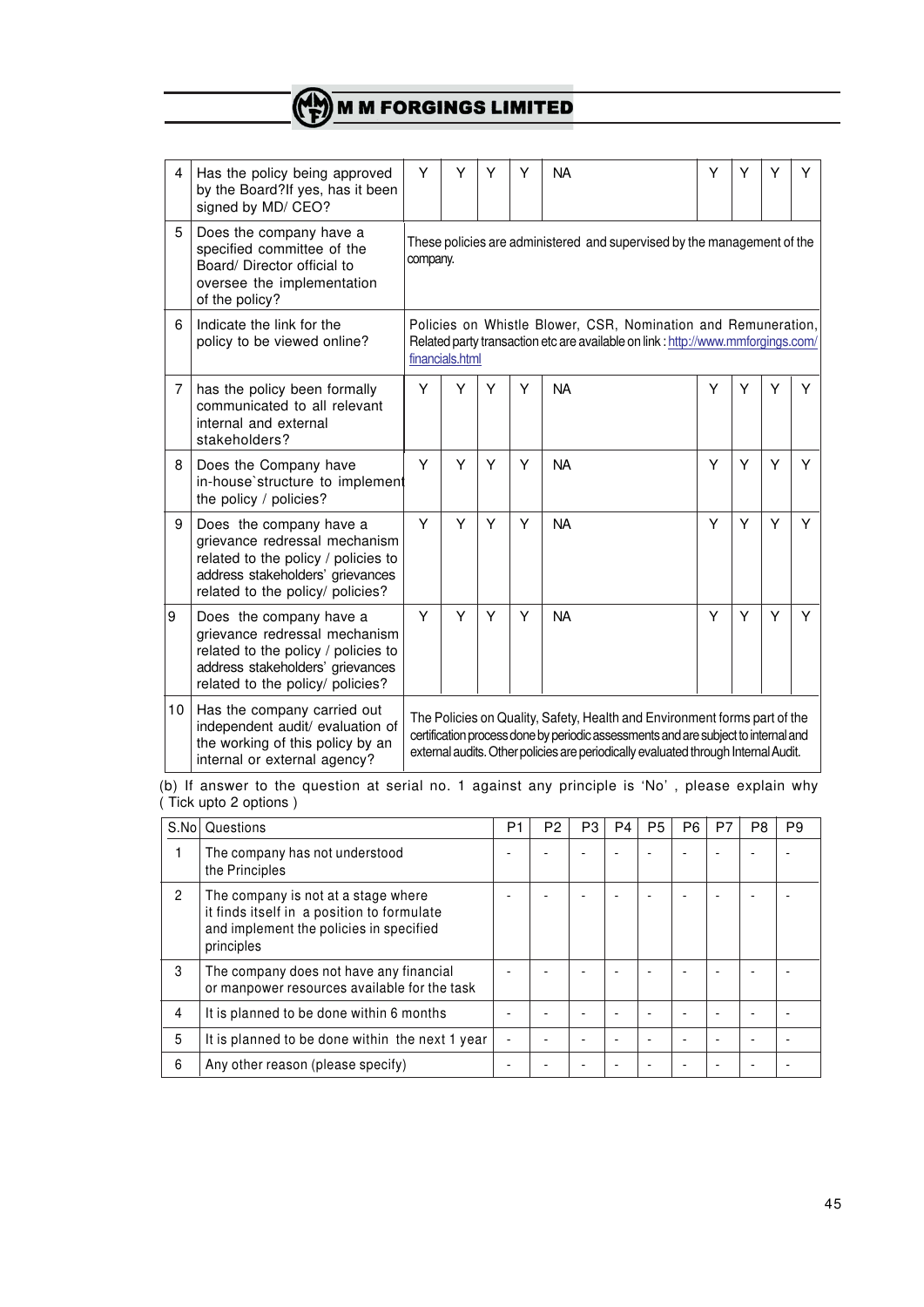

# **GOVERNANCE RELATED TO BR**

|                | Indicate the frequency with which the<br>Board of Directors, Committee of the Board<br>or CEO to assess the BR performance of<br>the Company. Within 3 Months, 3-6 months,<br>Annually, More than 1 year     | Annually                                                                                                                                                                                |
|----------------|--------------------------------------------------------------------------------------------------------------------------------------------------------------------------------------------------------------|-----------------------------------------------------------------------------------------------------------------------------------------------------------------------------------------|
| 2              | Does Company publish a BR or a<br>'Sustainability Report? What is the hyperlink<br>for viewing this report? How frequently<br>it is published?                                                               | The Company will publish the BR Report as a part<br>of its Annual Report. This can be viewed at:<br>http://www.mmforgings.com/Annual_Report.html                                        |
|                | SECTION E : PRINCIPLE-WISE PERFORMANCE                                                                                                                                                                       |                                                                                                                                                                                         |
| 1              | Does the policy relating to ethics, bribery<br>and corruption cover only the company?<br>Yes/ No.Does it extend to its Subsidiary/<br>Suppliers/ Vendors/ Contractors/ Others?                               | The 'Code of Conduct' of MMF provides guidelines<br>and policies on ethics, bribery and corruption.<br>The Code is applicable to all Senior employees<br>including Executive Directors. |
| $\overline{2}$ | How many Stakeholders complaints have<br>been received in the past financial year<br>and what percentage was satisfactorily<br>resolved by the management? If so,<br>provide detailsin about 50 words or so. | During the year under review, the Company has not<br>received any complaints in connection with ethics.<br>bribery and corruption.                                                      |

#### Principle 2: **Business should provide goods and services that are safe and contribute to sustainability throughout their life cycle**

| 1 | List upto 3 products or services whose                                     | 1. Front Axle Beam                                                                                                                                                                                                                                                                                                                                                                                                                                                                                                                                                                                                                                                                                                                                                                                                                                                                                                                             |
|---|----------------------------------------------------------------------------|------------------------------------------------------------------------------------------------------------------------------------------------------------------------------------------------------------------------------------------------------------------------------------------------------------------------------------------------------------------------------------------------------------------------------------------------------------------------------------------------------------------------------------------------------------------------------------------------------------------------------------------------------------------------------------------------------------------------------------------------------------------------------------------------------------------------------------------------------------------------------------------------------------------------------------------------|
|   | design has incorporated social or<br>environmental concerns, risks and/ or | 2. Knuckle                                                                                                                                                                                                                                                                                                                                                                                                                                                                                                                                                                                                                                                                                                                                                                                                                                                                                                                                     |
|   | opportunities                                                              | 3. Crankshaft                                                                                                                                                                                                                                                                                                                                                                                                                                                                                                                                                                                                                                                                                                                                                                                                                                                                                                                                  |
|   |                                                                            | a. Light-weight & press load reduce program(FAB):                                                                                                                                                                                                                                                                                                                                                                                                                                                                                                                                                                                                                                                                                                                                                                                                                                                                                              |
|   |                                                                            | The company is working on producing complex front<br>axle beam within 8000T forging press. The company<br>achieved about 9.5% load reduction in mechanical<br>forging press press by using high end FEA tools &<br>without affecting performance characteristics of Front<br>Axle Beam. Both design validated for stress and<br>deflection levels and ensured that stress and<br>deflection levels of optimized design are within<br>acceptance limit. Innovative application of latest<br>technologies has helped the company to develope<br>critical, high value added products. With the help of<br>latest technologies and reduce roll design front axle<br>beams are produced using 8000T, which is<br>produced using 12000T by others. Initially started<br>with normal reduce roll and successfully<br>implemented profile reduce roll design. Company<br>having a vast experience in developing Front Axle<br>Beams using reduce roll. |
|   |                                                                            | Through the development of upgraded profile reduce<br>roll design, company is able to produce front axle<br>beam weight upto 120kg.                                                                                                                                                                                                                                                                                                                                                                                                                                                                                                                                                                                                                                                                                                                                                                                                            |
|   |                                                                            | b. Crankshaft innovation program:                                                                                                                                                                                                                                                                                                                                                                                                                                                                                                                                                                                                                                                                                                                                                                                                                                                                                                              |
|   |                                                                            | The company is working closely to improve the<br>weight balancing of crankshaft. As a part of weight<br>balancing less amount of machining stock added<br>near the web area and FEA software using to validate<br>for better material filling and to reduce underfilling.<br>Crankshaft balancing is achieved with very less                                                                                                                                                                                                                                                                                                                                                                                                                                                                                                                                                                                                                   |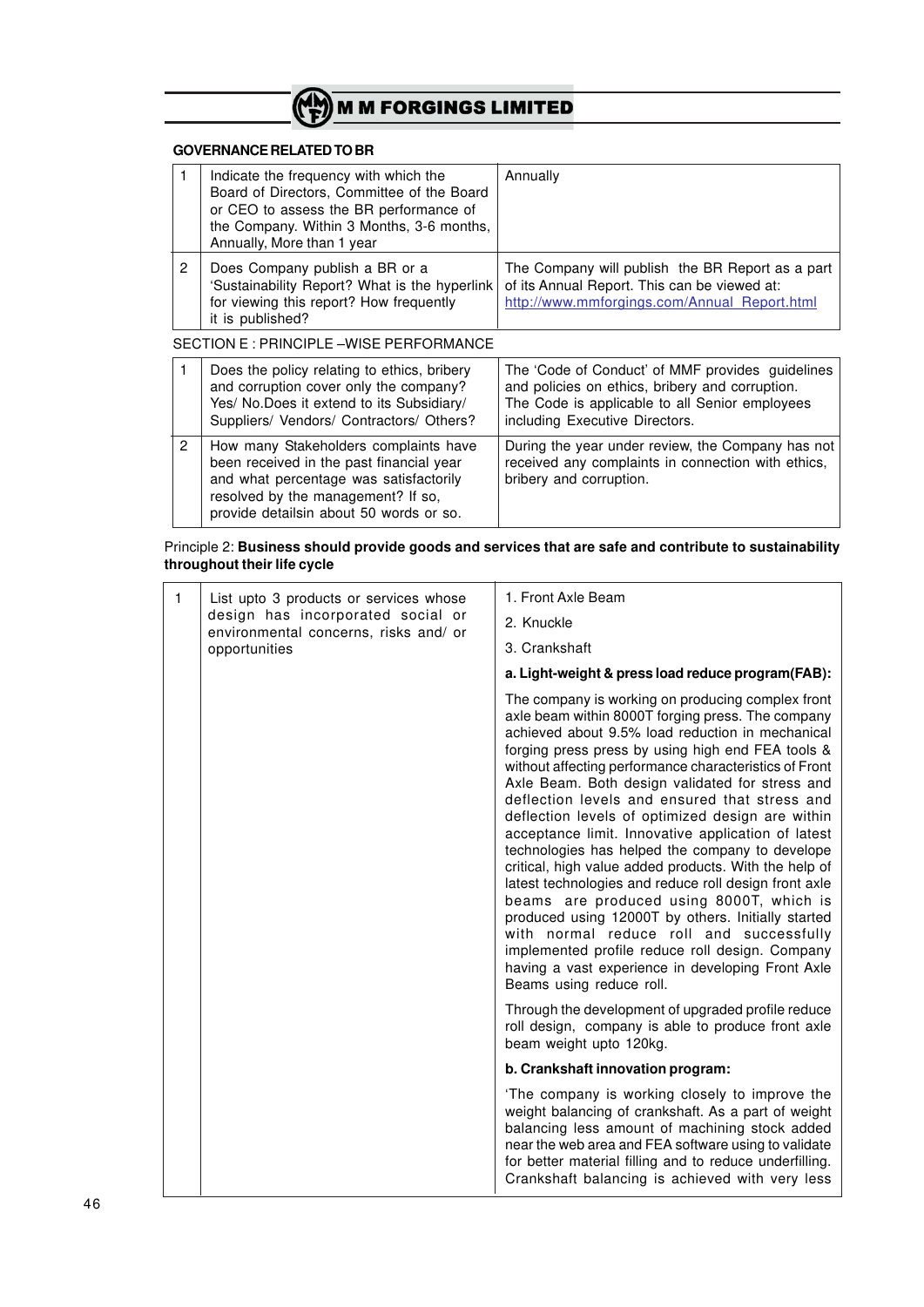|   |                                                                                                                                                                                                                                           | number of drilling holes, forging quality and<br>machinability was good resulting into less wastage<br>of material.                                                                                                                                                       |
|---|-------------------------------------------------------------------------------------------------------------------------------------------------------------------------------------------------------------------------------------------|---------------------------------------------------------------------------------------------------------------------------------------------------------------------------------------------------------------------------------------------------------------------------|
|   | For each such product, provide the<br>following details in respect of resource<br>use (energy, water, raw material etc.) per<br>unit of product<br>(optional)                                                                             | 1. For heat treatment operation fuel consumption<br>reduced to 10% from 15% by using special type<br>walking beam furnace without using Tray / Basegrid /<br>Basket.                                                                                                      |
|   | i) Reduction during sourcing/ production/<br>distribution achieved since the previous<br>year throughout the value chain?<br>ii)<br>Reduction during usage<br>by                                                                          | 2. By using recuperative system in heat treatment<br>furnace air preheating is achieved by heat exchange<br>from the exhaust which will reduce fuel consumption<br>by 5%.                                                                                                 |
|   | consumers (energy, water) has been<br>achieved since the previous year?                                                                                                                                                                   | 3. To reduce electricity power, in most of the material<br>handling area we introduced roller setup using<br>gravity.                                                                                                                                                     |
| 3 | Does the company have procedures in<br>place for sustainable sourcing (including<br>transportation)? (a) If yes, what<br>percentage of your inputs was sourced<br>sustainably? Also, provide details thereof,<br>in about 50 words or so. | The company supplier selection, assesment,<br>process include<br>evaluation<br>elements<br>οf<br>sustanability. This includes supplier survey, continous<br>risk assesments and audits. Also there is<br>communication to suppliers on MMF sustainability<br>requirements |
| 4 | Has the company taken any steps to<br>procure goods and services from local &<br>small producers, including communities<br>surrounding their place of work?                                                                               | M M Forgings has network of medium enterprises<br>around its factory which complements our<br>manufacturing capability. Quality of our final product<br>depends on the capability of our inputs and therefore,                                                            |
|   | If yes, what steps have been taken to<br>improve their capacity and capability of<br>local and small vendors?                                                                                                                             | due steps are taken to ensure quality of inouts<br>received from vendors by deploying our standard<br>quality systems in their plant as well. Steps taken to                                                                                                              |
|   |                                                                                                                                                                                                                                           | 1) Providing training & new MMF requirements<br>communications through supplier meet.                                                                                                                                                                                     |
|   |                                                                                                                                                                                                                                           | 2) Critical suppliers being evaluated periodically<br>based on their critically and subsequent actions are<br>taken for improvements                                                                                                                                      |
|   |                                                                                                                                                                                                                                           | 3) Hand holding the vendors for developing quality<br>management systems for improving the product<br>quality, reducing the wastages and sustainable<br>development                                                                                                       |
|   |                                                                                                                                                                                                                                           | 4) Providing technical help to vendors for up-gradation<br>of their equipment which has helped in enhancing<br>the capacity and capability                                                                                                                                |
| 5 | Does the company have a mechanism<br>to recycle products and waste? If yes what                                                                                                                                                           | Yes. The company has mechanism to recycle<br>products                                                                                                                                                                                                                     |
|   | is the percentage of recycling of products<br>and waste (separately as 10%). Also,<br>provide details thereof, in about 50 words                                                                                                          | 1) Company is sending 100 % of its forging flash<br>and end bits to steel mills for recycling purpose                                                                                                                                                                     |
|   | or so.                                                                                                                                                                                                                                    | 2) 100 % re-use of treated industrial effluent for<br>processing                                                                                                                                                                                                          |
|   |                                                                                                                                                                                                                                           | 3) 50 % of recycled water from sewage treatment<br>plant is used for maintenance of greenery in the plant                                                                                                                                                                 |
|   |                                                                                                                                                                                                                                           | 4) 100 % of hazardous waste sent to authorized party                                                                                                                                                                                                                      |
|   |                                                                                                                                                                                                                                           | 5) Recycling of packing boxes                                                                                                                                                                                                                                             |
|   |                                                                                                                                                                                                                                           | 6) Started waste generated monitoring and reduction                                                                                                                                                                                                                       |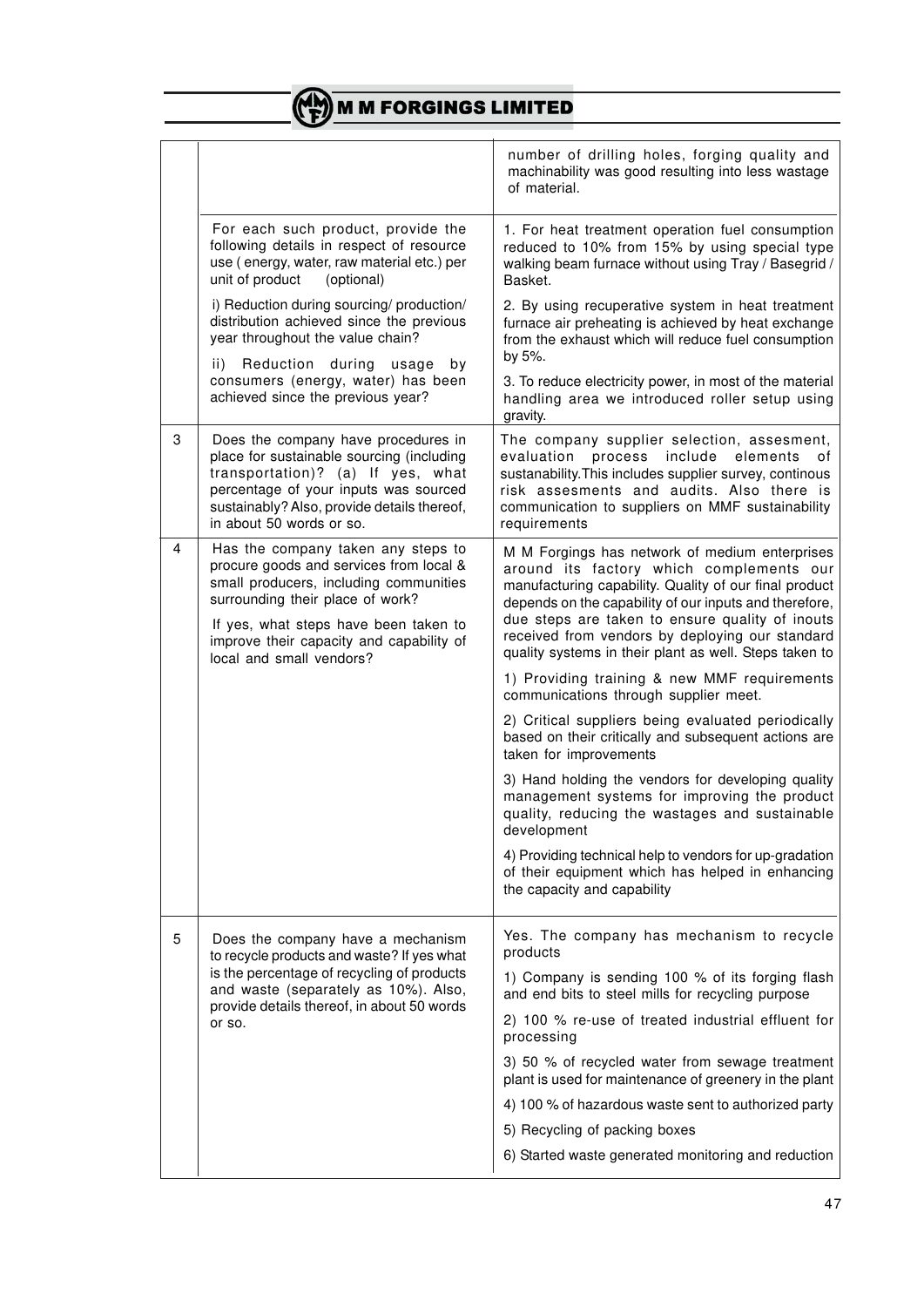

| 1              | Please indicate the Total number of<br>employees.                                                                                                                                                                | 3002                                                                                                                                                                                                                                                           |                                                                                                                                                                                      |            |                                                                                                                                                                                      |  |
|----------------|------------------------------------------------------------------------------------------------------------------------------------------------------------------------------------------------------------------|----------------------------------------------------------------------------------------------------------------------------------------------------------------------------------------------------------------------------------------------------------------|--------------------------------------------------------------------------------------------------------------------------------------------------------------------------------------|------------|--------------------------------------------------------------------------------------------------------------------------------------------------------------------------------------|--|
| 2              | Please indicate the Total number of<br>employees hired on temporary/<br>contractual/casual basis                                                                                                                 | 1147                                                                                                                                                                                                                                                           |                                                                                                                                                                                      |            |                                                                                                                                                                                      |  |
| 3              | Please indicate the Number of<br>permanent women                                                                                                                                                                 | 9                                                                                                                                                                                                                                                              |                                                                                                                                                                                      |            |                                                                                                                                                                                      |  |
| 4              | Please indicate the Number of permanent<br>employees with disabilities                                                                                                                                           | 17                                                                                                                                                                                                                                                             |                                                                                                                                                                                      |            |                                                                                                                                                                                      |  |
| 5              | Do you have an employee association that<br>is recognized by management                                                                                                                                          | N <sub>o</sub>                                                                                                                                                                                                                                                 |                                                                                                                                                                                      |            |                                                                                                                                                                                      |  |
| 6              | What percentage of your permanent<br>employees is members of this recognized<br>employee association?                                                                                                            | <b>NA</b>                                                                                                                                                                                                                                                      |                                                                                                                                                                                      |            |                                                                                                                                                                                      |  |
| $\overline{7}$ | Please indicate the Number of complaints<br>relating to child labour, forced labour,<br>involuntary labour, sexual harassment in the<br>last financial year and pending, as on the<br>end of the financial year. | Category No<br>of complaints<br>filed during<br>the financial<br>year No of<br>complaints<br>pending as on<br>end of the<br>financial year<br>Child labour/<br>forced labour/<br>involuntary<br>labour<br>Sexual<br>harassment<br>Discriminatory<br>employment | Category No of<br>complaints<br>filed during the<br>financial year<br>No of<br>complaints<br>pending as on<br>end of the<br>financial year<br><b>NIL</b><br><b>NIL</b><br><b>NIL</b> |            | Category No of<br>complaints filed<br>during the<br>financial year<br>No of<br>complaints<br>pending as on<br>end of the<br>financial year<br><b>NIL</b><br><b>NIL</b><br><b>NIL</b> |  |
| 8              | What percentage of your<br>mentioned<br>employees were given safety & skill<br>upgradation training in the last year?                                                                                            | (a) Permanent<br>Employees<br>(b) Permanent                                                                                                                                                                                                                    |                                                                                                                                                                                      | 62%<br>52% |                                                                                                                                                                                      |  |
|                |                                                                                                                                                                                                                  | Women Employees                                                                                                                                                                                                                                                |                                                                                                                                                                                      |            |                                                                                                                                                                                      |  |
|                |                                                                                                                                                                                                                  | (c) Casual/ Temporary/<br><b>Contractual Employees</b>                                                                                                                                                                                                         |                                                                                                                                                                                      | 70%        |                                                                                                                                                                                      |  |
|                |                                                                                                                                                                                                                  | (d) Employees with<br><b>Disabilities</b>                                                                                                                                                                                                                      |                                                                                                                                                                                      | 76%        |                                                                                                                                                                                      |  |

# **Principle 3 – Businesses should promote the well being of all employees**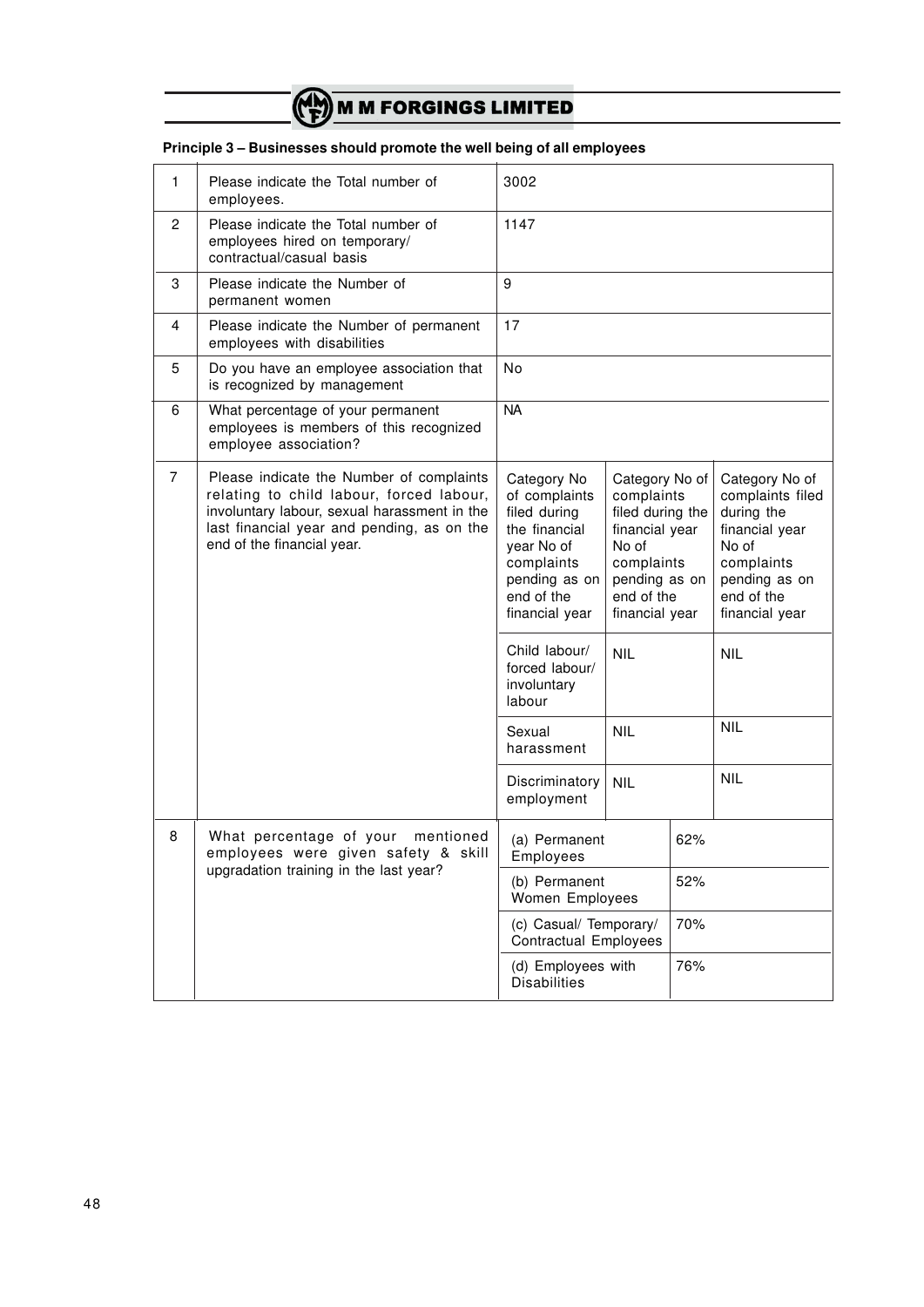Principle 4- Businesses should respect the interests of, and be responsive towards all stakeholders, especially those who are disadvantaged, vulnerable and marginalized.

|                                                             | Has the company mapped its internal and<br>external stakeholders? Yes/No                                                                 | Yes.                                                                                                            |
|-------------------------------------------------------------|------------------------------------------------------------------------------------------------------------------------------------------|-----------------------------------------------------------------------------------------------------------------|
| 2                                                           | Out of the above, has the company<br>identified the disadvantaged, vulnerable &<br>marginalized stakeholders.                            | Yes.                                                                                                            |
| 3                                                           | Are there any special initiatives taken by the<br>company to engage with the disadvantaged,<br>vulnerable and marginalized stakeholders. | The Company has made special efforts for the<br>people residing in the nearby places of the plant<br>locations. |
| If so, provide details thereof, in about<br>50 words or so. | The company has planted saplings in each house<br>of the nearby village.                                                                 |                                                                                                                 |
|                                                             | The company has made lot of efforts to get water<br>in all the household in the nearby vicinity of the<br>plant locations.               |                                                                                                                 |
|                                                             |                                                                                                                                          | The company has contributed for development of<br>school.                                                       |

#### **Principle 5: Businesses should respect and promote human rights**

|         | Does the policy of the company on human<br>rights cover only the company or extend to<br>the Group/Joint<br>Ventures/Suppliers/Contractors/NGOs/       | The company does not have a stand-alone policy<br>for human rights.                                    |  |  |  |  |
|---------|--------------------------------------------------------------------------------------------------------------------------------------------------------|--------------------------------------------------------------------------------------------------------|--|--|--|--|
|         |                                                                                                                                                        | The Company has internal policies on Code of<br>Conduct, Ethics and CSR.                               |  |  |  |  |
| Others? | These internal policies recognizes all the key<br>aspects of human rights which lay down the<br>acceptable behavior of the employees.                  |                                                                                                        |  |  |  |  |
| 2       | How many stakeholder complaints have<br>been received in the past financial year and<br>what percent was satisfactorily resolved by<br>the management? | During the year under review, the Company has<br>not received any complaints from any<br>stakeholders. |  |  |  |  |

#### **Principle 6 : Business should respect, protect, and make efforts to restore the environment**

|   | Does the policy related to Principle 6 cover<br>only the company or extends to the Group/<br>Joint Ventures/ Suppliers/ Contractors/<br>NGOs/ others                                              | Yes, Company's environmental policy extends to<br>its all interested parties which includes company<br>employees, group companies, joint ventures,<br>suppliers, contractors, NGO's, and others.                                                                                                                                                                                                                                                                                                                                                |
|---|---------------------------------------------------------------------------------------------------------------------------------------------------------------------------------------------------|-------------------------------------------------------------------------------------------------------------------------------------------------------------------------------------------------------------------------------------------------------------------------------------------------------------------------------------------------------------------------------------------------------------------------------------------------------------------------------------------------------------------------------------------------|
| 2 | Does the company have strategies/<br>initiatives to address global environmental<br>issues such as climate change, global<br>warming, etc? Y/N. If yes, please give<br>hyperlink for webpage etc. | Yes, As part of its endeavour of contributing towards<br>reducing carbon footprint and ensuring<br>sustainability across all operations, the Company<br>focuses on various initiatives like: using bio fuels,<br>modern regenerative combustion technology,<br>recycled water, reduced cycle waste & adoption of<br>eco-friendly waste disposal, implementation of<br>scientific tree plantation to reduce atmospheric<br>pollution etc. In its manufacturing operations.<br>These initiatives can be viewed at: https://<br>www.mmforgings.com |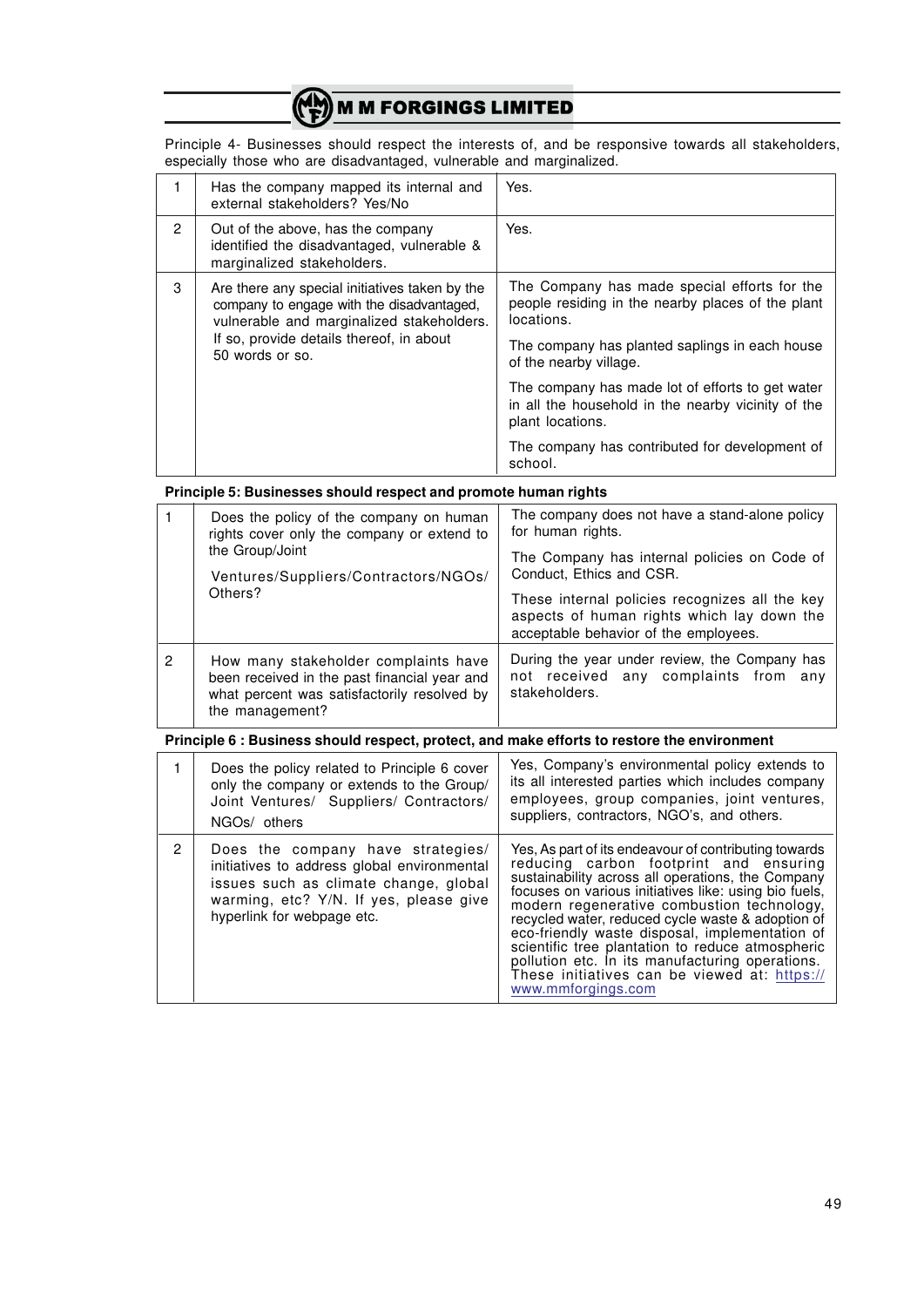|   | <b>MM FORGINGS LIMITED</b>                                                                                                                                                                                         |                                                                                                                                                                                                                                                                                                                           |  |  |
|---|--------------------------------------------------------------------------------------------------------------------------------------------------------------------------------------------------------------------|---------------------------------------------------------------------------------------------------------------------------------------------------------------------------------------------------------------------------------------------------------------------------------------------------------------------------|--|--|
| 3 | Does the company identify and assess<br>potential environmental risks?                                                                                                                                             | Yes, Environmental risks are covered in the<br>Company's principles that are based on IATF-<br>16949 standards. Every unit or plant implements<br>the following:                                                                                                                                                          |  |  |
|   |                                                                                                                                                                                                                    | EHS risks and opportunities;<br>(i)<br>(ii) Identification and evaluation of EHS aspects                                                                                                                                                                                                                                  |  |  |
|   |                                                                                                                                                                                                                    | and requirements;                                                                                                                                                                                                                                                                                                         |  |  |
|   |                                                                                                                                                                                                                    | (iii) Legal obligations and other requirements;                                                                                                                                                                                                                                                                           |  |  |
|   |                                                                                                                                                                                                                    | (iv) EHS emergency management; and                                                                                                                                                                                                                                                                                        |  |  |
|   |                                                                                                                                                                                                                    | (v) Environmental management programmes are<br>taken at high risk area. Once risks are<br>identified, steps are taken to measure and<br>mitigate theses risks through<br>EHS<br>management system approach.                                                                                                               |  |  |
| 4 | Does the company have any project related<br>to Clean Development Mechanism? If so,<br>provide details thereof, in about 50 words or<br>so. Also, if Yes, whether any environmental<br>compliance report is filed? | Yes, the Company continues to work towards<br>development and implementation of climate<br>change mitigation project mainly through energy<br>saving projects, water saving, waste reduction<br>under sustainability development. However, we<br>don't have any registration for Clean Development<br>Mechanism projects. |  |  |
| 5 | Has the company undertaken any other<br>initiatives on - clean technology, energy<br>efficiency, renewable energy, etc. Y/N. If yes,<br>please give hyperlink for web page etc.                                    | Yes, several initiatives on clean technology, energy<br>efficiency, renewable energy and sustainability<br>development has been done like; Solar power<br>activities are initiated. Initiative can be viewed on:<br>https://www.mmforgings.com                                                                            |  |  |
| 6 | Are the Emissions/Waste generated by the<br>company within the permissible limits given<br>by CPCB/SPCB for the financial year being<br>reported?                                                                  | Yes, all emissions / waste generated are moni-<br>tored daily / monthly / quarterly and ensured for<br>within the permissible limit as per Tamilnadu Pol-<br>lution Control Board Consent norms.                                                                                                                          |  |  |
| 7 | Number of show cause/ legal notices<br>received from CPCB/SPCB which are<br>pending (i.e. not resolved to satisfaction) as<br>on end of Financial Year                                                             | <b>NIL</b>                                                                                                                                                                                                                                                                                                                |  |  |

#### **Principle 7: Businesses, when engaged in influencing public and regulatory policy, should do so in a responsible manner**

|   | Is your company a member of any trade and<br>chamber or association? If Yes, Name only<br>those major ones that your business deals<br>with:                                                                                                                                                                                                     | 1) Association of Indian forging Industry (II)<br>2) Confederation of Indian Industry (CII)<br>Indian Society for Non Destructive Testing<br>3)<br>(ISNT)<br>4) Engineering Export Promotion Council<br>5) National Institute for Quality and Reliability                                                                                                                                                                                      |
|---|--------------------------------------------------------------------------------------------------------------------------------------------------------------------------------------------------------------------------------------------------------------------------------------------------------------------------------------------------|------------------------------------------------------------------------------------------------------------------------------------------------------------------------------------------------------------------------------------------------------------------------------------------------------------------------------------------------------------------------------------------------------------------------------------------------|
| 2 | Have you advocated/lobbied through above<br>associations for the advancement or<br>improvement of public good? Yes/No; if yes<br>specify the broad areas (drop box:<br>Governance and Administration. Economic<br>Reforms, Inclusive Development Policies,<br>Energy security, Water, Food Security,<br>Sustainable Business Principles, Others) | The company has set up a corporate social<br>responsibility (CSR) committee aiming to have<br>a positive impact on people and communities.<br>The company has undertaken and contributed<br>to the following CSR projects :-<br>a) Eradicating hunger and poverty in the<br>livelihood sector<br>Education<br>b)<br>Combating diseases in health sector<br>C)<br>Social business projects<br>d)<br>Gender equality and women empowerment<br>e) |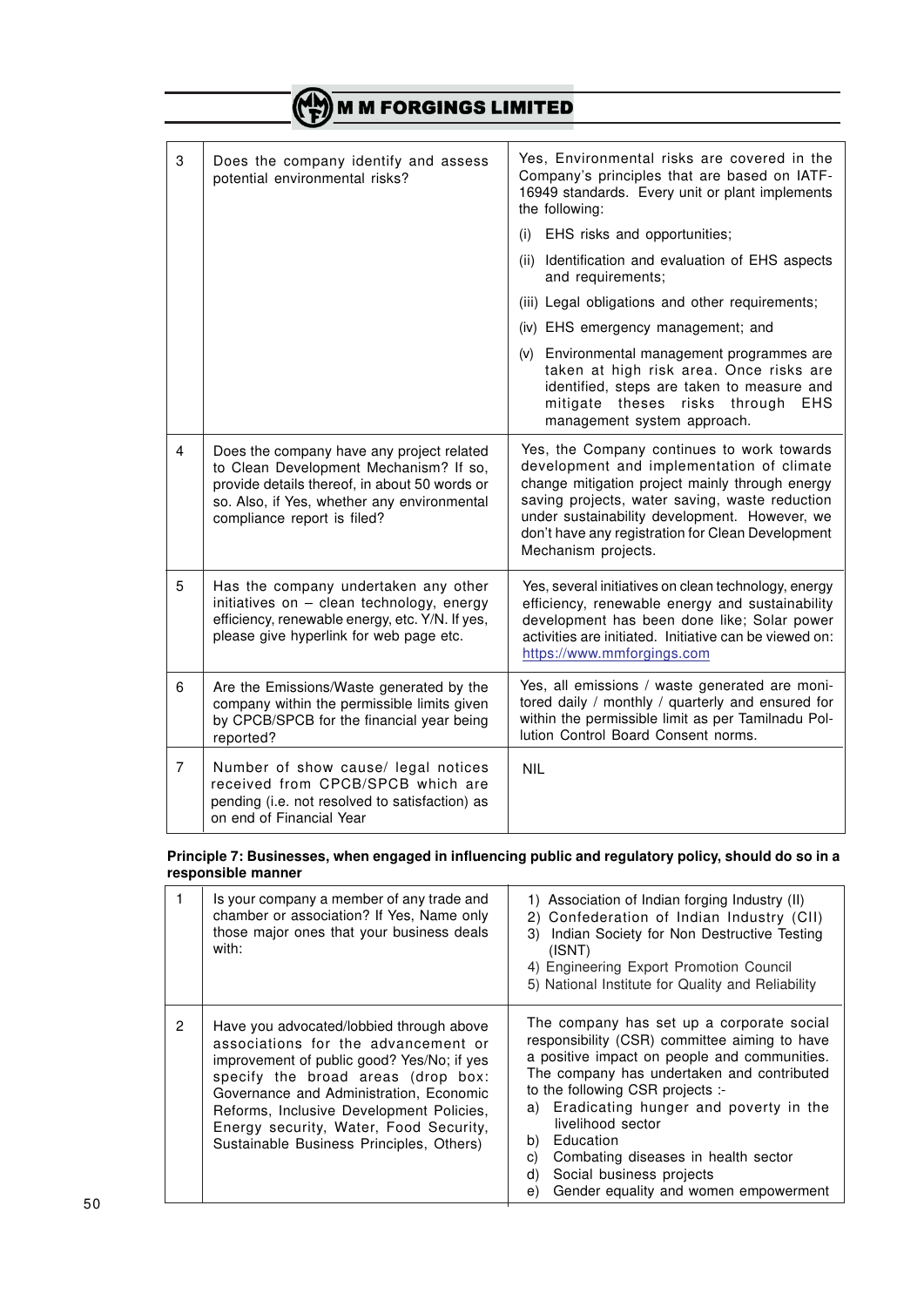|                                                                                                                  | Principle 8: Businesses should support inclusive growth and equitable development                                                                 |                                                                                                                                                                                                                                                  |  |
|------------------------------------------------------------------------------------------------------------------|---------------------------------------------------------------------------------------------------------------------------------------------------|--------------------------------------------------------------------------------------------------------------------------------------------------------------------------------------------------------------------------------------------------|--|
| $\mathbf{1}$                                                                                                     | Does the company have specified                                                                                                                   | 1. Village Development Project                                                                                                                                                                                                                   |  |
| programmes/ initiatives/ projects in pursuit<br>of the policy related to Principle 8? If yes<br>details thereof. |                                                                                                                                                   | i. The company has done lake renovation project<br>at Serrapanencheri, Padappai - for Desilting of<br>20,000 cu.ft, protection from encroachment,<br>increase in water level and save water for future<br>generations                            |  |
|                                                                                                                  |                                                                                                                                                   | ii. Viralimalai temple - Renovation under progress                                                                                                                                                                                               |  |
|                                                                                                                  |                                                                                                                                                   | 2. Promotion of education                                                                                                                                                                                                                        |  |
|                                                                                                                  |                                                                                                                                                   | i. At Govt Girls high school, Padappai - Drinking<br>water bore has been provided which serves for<br>1400 # girls students.                                                                                                                     |  |
|                                                                                                                  |                                                                                                                                                   | ii. School vaction for elementary school, Ezhilchur<br>has been organized from Padappai to<br>Sriperumbudur.                                                                                                                                     |  |
|                                                                                                                  |                                                                                                                                                   | 3. Environment Sustenance                                                                                                                                                                                                                        |  |
|                                                                                                                  |                                                                                                                                                   | i. Environment sustenance - Tree Plantation drive<br>- We have planted around 1,000 saplings at<br>various locations in Singampuneri, Viralimalai,<br>Padappai, Pantnagar and Lucknow.                                                           |  |
|                                                                                                                  |                                                                                                                                                   | For every employee birthday - tree planting has<br>been done, encouraging native forest in the<br>manufacturing plants.                                                                                                                          |  |
|                                                                                                                  |                                                                                                                                                   | 4. Women Empowerment                                                                                                                                                                                                                             |  |
|                                                                                                                  |                                                                                                                                                   | i. The company employed around 200 women<br>across all the plants in the last financial year.                                                                                                                                                    |  |
| $\mathbf{2}^{\prime}$                                                                                            | Are the programmes/ projects undertaken<br>through in-house team/own foundation/<br>external NGO/government structures/any<br>other organization? | The company has separate in-house team for CSR<br>activities to plan, implement, monitor and review<br>various community development initiatives. The<br>company believes in a participatory approach<br>towards implementing these initiatives. |  |
| 3                                                                                                                | Have you done any impact assessment of<br>your initiative?                                                                                        | Yes, we have undertaken the impact assessment<br>for most of our projects                                                                                                                                                                        |  |
|                                                                                                                  |                                                                                                                                                   | i. Water storage capacities have been increased<br>where we have done lake renovation work.                                                                                                                                                      |  |
| 4                                                                                                                | What is your company's direct contribution<br>to community development projects- Amount<br>in INR and the details of the projects<br>undertaken.  | During the years, the company has spent around<br>Rs 45 Lakhs for lake renovation and Viralimalai<br>temple renovation                                                                                                                           |  |
| 5                                                                                                                | Have you taken steps to ensure that this<br>community development initiative is<br>successfully adopted by the community?                         | 1. De-silting: Over 20,000 cubic feet which<br>corresponds to about 700 truck loads of soil have<br>been excavated as de-silting, levelling etc.                                                                                                 |  |
|                                                                                                                  |                                                                                                                                                   | 2. Bund formation:                                                                                                                                                                                                                               |  |
|                                                                                                                  |                                                                                                                                                   | 3. Excavated soil used for increasing the height<br>of the bund and also for strengthening. Two layers<br>were filled to increase the height of the bund.                                                                                        |  |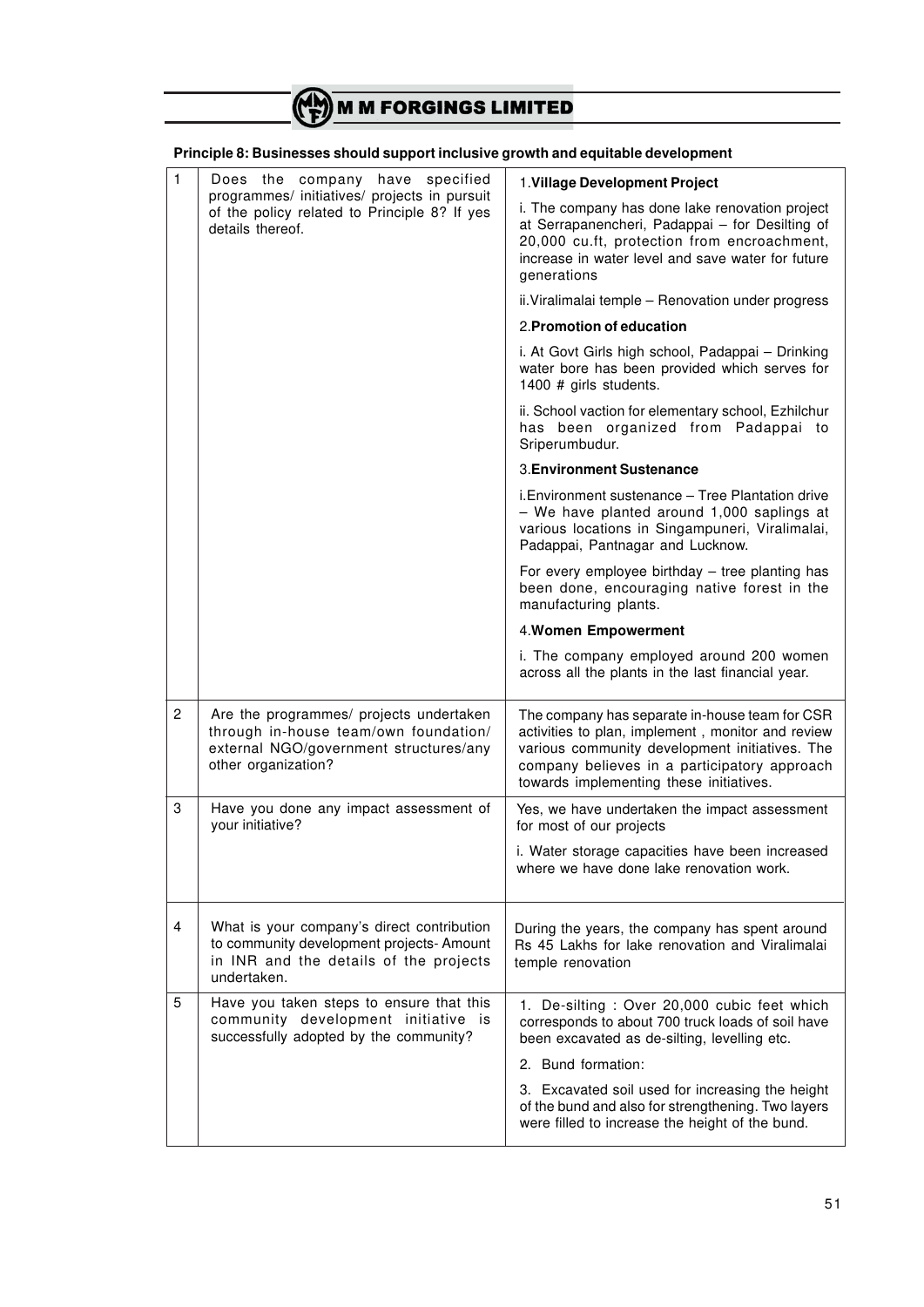| <b>M M FORGINGS LIMITED</b> |                                                                                                                                                                                                                   |  |  |
|-----------------------------|-------------------------------------------------------------------------------------------------------------------------------------------------------------------------------------------------------------------|--|--|
|                             |                                                                                                                                                                                                                   |  |  |
|                             | 4. Compacting: Compacting with rollers were<br>done for two layers.                                                                                                                                               |  |  |
|                             | 5. Jungle clearance: Weeds, shrubs, grass, etc.,<br>formed inside the lake have been cleaned (except<br>portion belonging to Highway Department). Also<br>the plants found on the road-side bund were<br>cleared. |  |  |
|                             | 6. Sluice gates fixed gates at two suitable places.                                                                                                                                                               |  |  |
|                             | 7. Weir wall was reconstructed.                                                                                                                                                                                   |  |  |
|                             | 8. Boundary stones 40 Nos. concrete pillars were<br>installed as boundary stones. (Originally intended<br>80 nos pillars have been restricted to 40 as per<br>the directions received from PWD.)                  |  |  |
|                             | 9. Trees : About 155 trees have been planted<br>along the bund to protect the same as well as to<br>beautify the lake.                                                                                            |  |  |
|                             | 10. Mesh Fencing: Plastic coated wire mesh<br>fencing laid running for about 1700 feet to prevent<br>encroachment.                                                                                                |  |  |
|                             | 11. Pillars & Basement : 7 feet height iron pillars<br>grounded 2.5 feet under the ground using CC.                                                                                                               |  |  |
|                             | 12. Block basement: plastering and painting for<br>about 1700 running feet.                                                                                                                                       |  |  |
|                             | 13. Drainage work: A draining vent has been<br>exclusively designed for getting excess water from<br>road to the lake.                                                                                            |  |  |
|                             | 14. Reflectors: Special red reflectors have been<br>stuck on metal placard-like boards that clearly<br>distinguish the fence area - for security reasons.                                                         |  |  |
|                             | 15. Main Gate: Fixed M.S. Gate (23' x 7') that<br>restricts unwanted entries into the lake area.                                                                                                                  |  |  |
|                             | 16. Levelling work: Levelled ground along the<br>fence (inner) end and cleared jungle area.                                                                                                                       |  |  |
|                             |                                                                                                                                                                                                                   |  |  |

#### **Principle 9: Businesses should engage with and provide value to their customers and consumers in a responsible manner**

| What percentage of customer complaints/<br>consumer cases are pending as on the end<br>of financial year. | Forged parts: 47 customer complaints were<br>received during the above period and 44<br>complaints have been closed as on 01 Mar 2020.<br>Remedial actions have been taken for the<br>remaining 3 complaints and the effectiveness of<br>corrective actions is being monitored for each of<br>them now. As per our corrective action procedure,<br>we monitor the effectiveness of the corrective<br>actions for a period of 3 months / 3 consecutive<br>supplies whichever is later before closing the<br>customer complaint.<br>Machined parts:- 21 customer complaints were<br>received during the above period and 18<br>complaints have been closed as on 01 Mar 2020.<br>Remedial actions have been taken for the |
|-----------------------------------------------------------------------------------------------------------|-------------------------------------------------------------------------------------------------------------------------------------------------------------------------------------------------------------------------------------------------------------------------------------------------------------------------------------------------------------------------------------------------------------------------------------------------------------------------------------------------------------------------------------------------------------------------------------------------------------------------------------------------------------------------------------------------------------------------|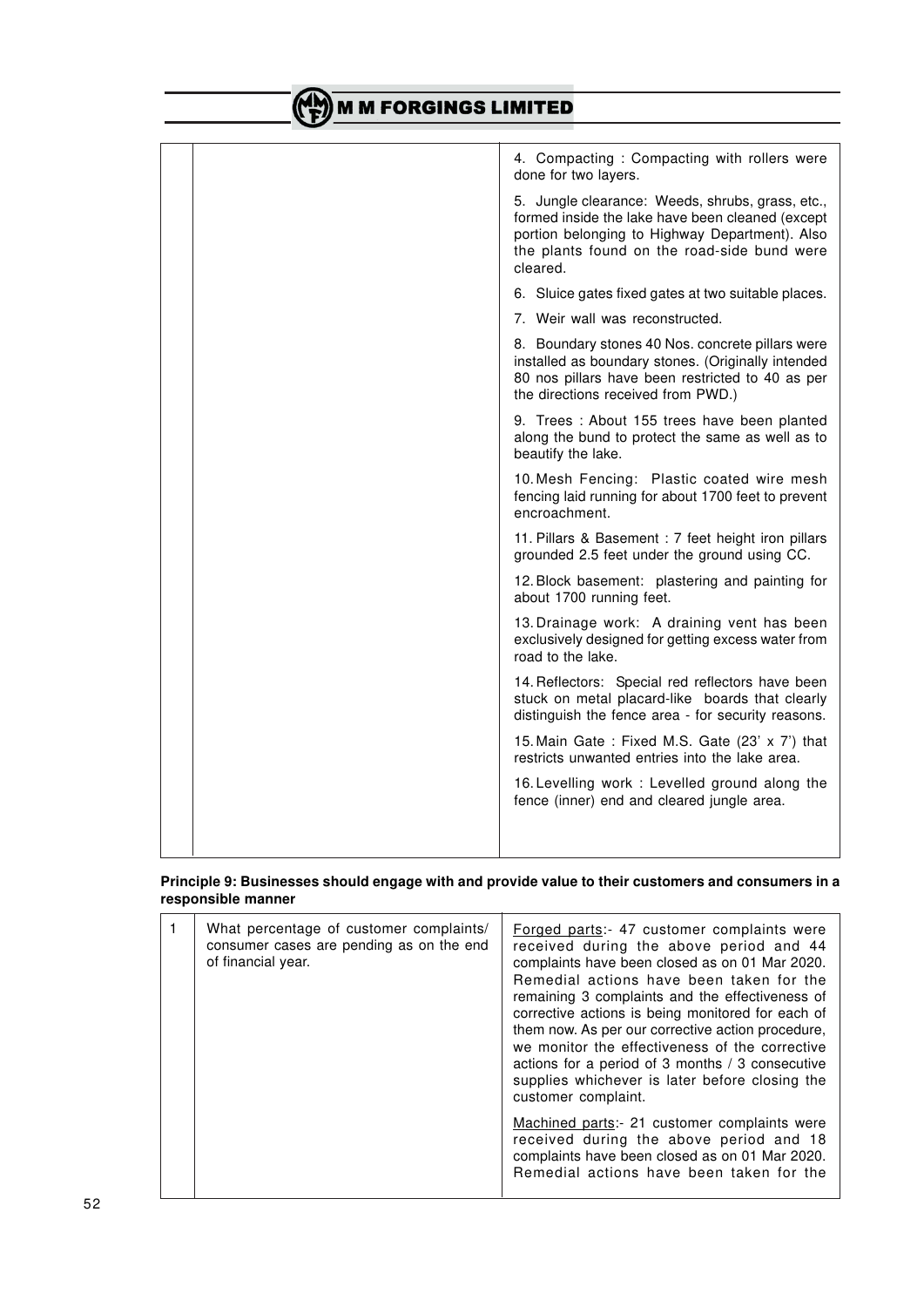|                |                                                                                                                                                                                                                                                                                                             | remaining 3 complaints and the effectiveness of<br>corrective actions is being monitored for each of<br>them now. As per our corrective action procedure,<br>we monitor the effectiveness of the corrective<br>actions for a period of 3 months / 3 consecutive<br>supplies whichever is later before closing the<br>customer complaint. |  |
|----------------|-------------------------------------------------------------------------------------------------------------------------------------------------------------------------------------------------------------------------------------------------------------------------------------------------------------|------------------------------------------------------------------------------------------------------------------------------------------------------------------------------------------------------------------------------------------------------------------------------------------------------------------------------------------|--|
| $\overline{2}$ | Does the company display product                                                                                                                                                                                                                                                                            | YES.                                                                                                                                                                                                                                                                                                                                     |  |
|                | information on the product label, over and<br>above what is mandated as per local laws?<br>Yes/No/N.A.<br>Remarks(additional<br>$\prime$<br>information)                                                                                                                                                    | Our company products are customer specific and<br>as per our customer requirements with regard to<br>identification / labeling of product packaging and<br>is consistent with applicable laws of shipping<br>country and receiving country.                                                                                              |  |
|                |                                                                                                                                                                                                                                                                                                             | The typical information displayed on product<br>packaging include customer, supplier, part<br>description, part number, Engineering revision<br>level, purchase order number, heat code, qty<br>packed, box number, gross weight and net<br>weight.                                                                                      |  |
| 3              | Is there any case filed by any stakeholder<br>against the company regarding unfair trade<br>practices, irresponsible advertising and/or<br>anti-competitive behaviour during the last five<br>years and pending as on end of financial<br>year. If so, provide details thereof, in about<br>50 words or so. | No.                                                                                                                                                                                                                                                                                                                                      |  |
| 4              | Did your company carry out any consumer<br>survey/ consumer satisfaction trends?                                                                                                                                                                                                                            | Our company values customer feedback and<br>customer satisfaction at various stages of<br>business including enquiry handling, order<br>handling, product realization and shipment.                                                                                                                                                      |  |
|                |                                                                                                                                                                                                                                                                                                             | The company obtains the customer feedback<br>through the following channels of communication -                                                                                                                                                                                                                                           |  |
|                |                                                                                                                                                                                                                                                                                                             | (i) Customer satisfaction survey once / 6 months                                                                                                                                                                                                                                                                                         |  |
|                |                                                                                                                                                                                                                                                                                                             | (ii) Collection of customer issued score cards /<br>performance reports as per the customer defined<br>frequency                                                                                                                                                                                                                         |  |
|                |                                                                                                                                                                                                                                                                                                             | (iii) Conference calls with customers                                                                                                                                                                                                                                                                                                    |  |
|                |                                                                                                                                                                                                                                                                                                             | (iv) Visits to customer sites / offices                                                                                                                                                                                                                                                                                                  |  |
|                |                                                                                                                                                                                                                                                                                                             | (v) Supplier meets                                                                                                                                                                                                                                                                                                                       |  |
|                |                                                                                                                                                                                                                                                                                                             | Customer satisfaction data are collected,<br>compiled, trend monitored and actions are<br>initiated in case of negative variations during<br>management review.                                                                                                                                                                          |  |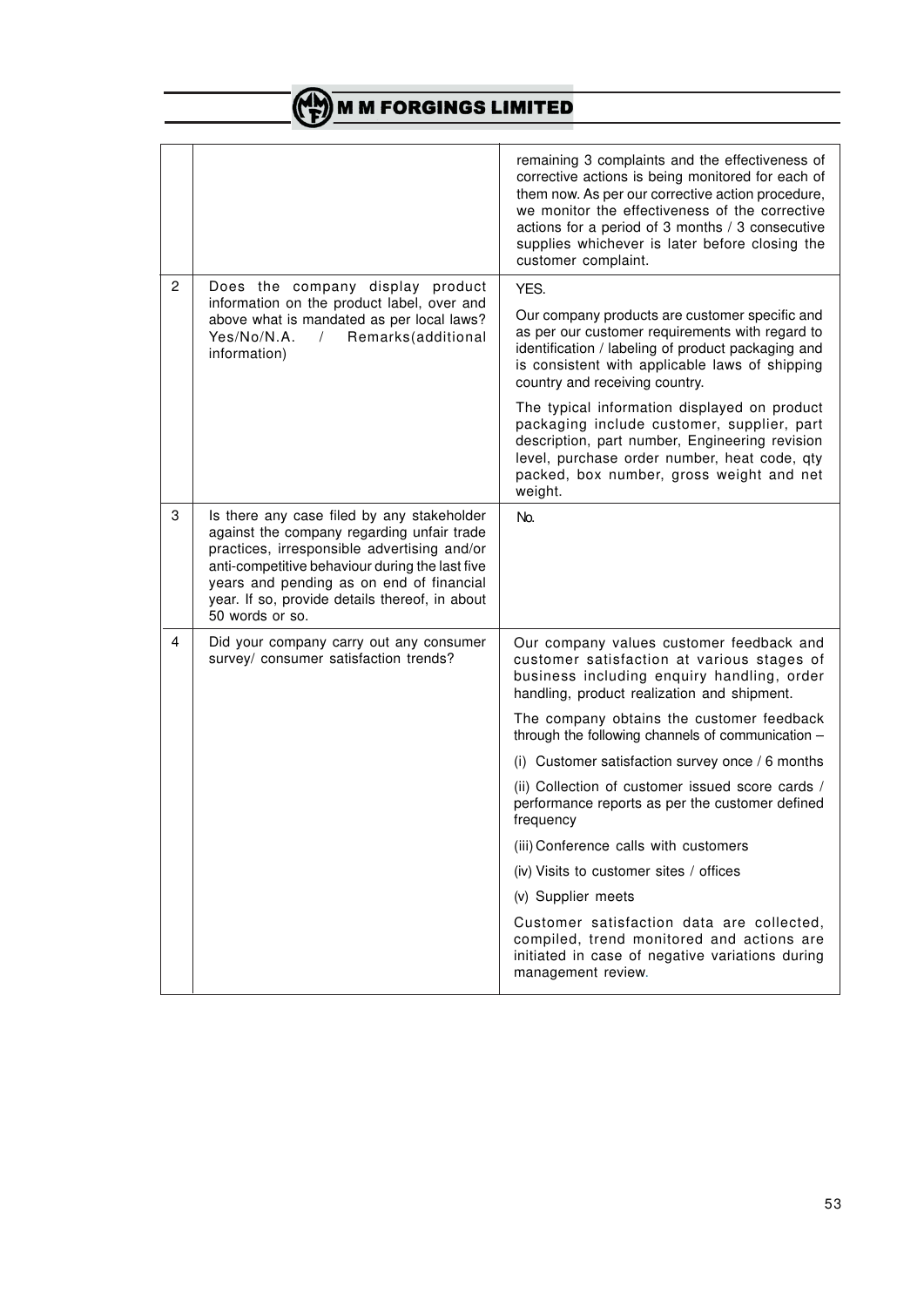

#### **SECRETARIALAUDIT REPORT**

#### **FOR THE FINANCAL YEAR ENDED 31.03.2020**

*[Pursuant to section 204(1) of the Companies Act, 2013 and rule No.9 of the Companies (Appointment and Remuneration Personnel) Rules, 2014]*

**To**

#### **The Members M M FORGINGS LIMITED "SVK TOWER" A 24/25, THIRU VI KA INDUSTRIAL ESTATE, GUINDY, CHENNAI-600032**

I have conducted the Secretarial Audit of the compliance of applicable statutory provisions and the adherence to good corporate practices by **M M Forgings Limited** (hereinafter called the company). Secretarial Audit was conducted based on records made available to me, in a manner that provided me a reasonable basis for evaluating the corporate conducts/statutory compliances and expressing my opinion/understanding thereon.

Based on my verification of the Company's books, papers, minute books, forms and returns filed and other records maintained by the company and made available to me and also the information provided by the Company, its officers, agents and authorized representatives during the conduct of Secretarial Audit, I, on strength of those records, and information so provided, hereby report that in my opinion and understanding, the company, during the audit period covering the financial year ended on 31st March, 2020, appears to have complied with the statutory provisions listed hereunder and also in my limited review, that the Company has proper and required Board-processes and compliancemechanism in place to the extent, in the manner and subject to the reporting made hereinafter:

I have examined the books, papers, minute books, forms and returns filed and other records maintained by **M M Forgings Limited** ("the Company") for the financial year ended on 31st March, 2020 according to the provisions as applicable to the Company during the period of audit:

- (i) The Companies Act, 2013, (the Act) and the rules made thereunder;
- (ii) The Securities Contracts (Regulation) Act, 1956 ('SCRA') and the rules made thereunder;
- (iii) The Depositories Act, 1996 and the Regulations and Bye-laws framed thereunder to the extent of Regulation 55A;
- (iv) Foreign Exchange Management Act, 1999 and the rules and regulations made thereunder to the extent of Overseas Direct Investment, imports and export of goods and services;
- (v) The following Regulations and Guidelines prescribed under the Securities and Exchange Board of India Act, 1992 ('SEBI Act'):-
	- (a) The Securities and Exchange Board of India (Substantial Acquisition of Shares and Takeovers) Regulations, 2011;
	- (b) The Securities and Exchange Board of India (Prohibition of Insider Trading) Regulations, 1992;
	- (c) The Securities and Exchange Board of India (Registrars to an Issue and Share Transfer Agents) Regulations, 1993 regarding the Companies Act and dealing with client to the extent of securities issued;
	- (d) The Securities and Exchange Board of India (Issue of Capital and Disclosure Requirements) Regulations, 2009;
	- (e) The Securities and Exchange Board of India (Listing Obligations and Disclosure Requirements) Regulations, 2015

(vi) There are no laws/ Regulations (as amended from time to time), as informed and certified by the management of the Company which are specifically applicable to the Company based on their sector/industry.

I have also examined compliance with the applicable clauses of the Secretarial Standards issued by The Institute of Company Secretaries of India.

During the year under review, the Company has complied with the provisions of the Act, Rules, Regulations, Guidelines, Standards etc., mentioned above

During the year under review:-

- 1. The provision as required under section 149(1) of the Companies Act, 2013, regarding representation of Woman Director on the Board has been duly complied
- 2. The provision as required under section 149(4) of the Companies Act, 2013, regarding Independent Directors have been duly complied.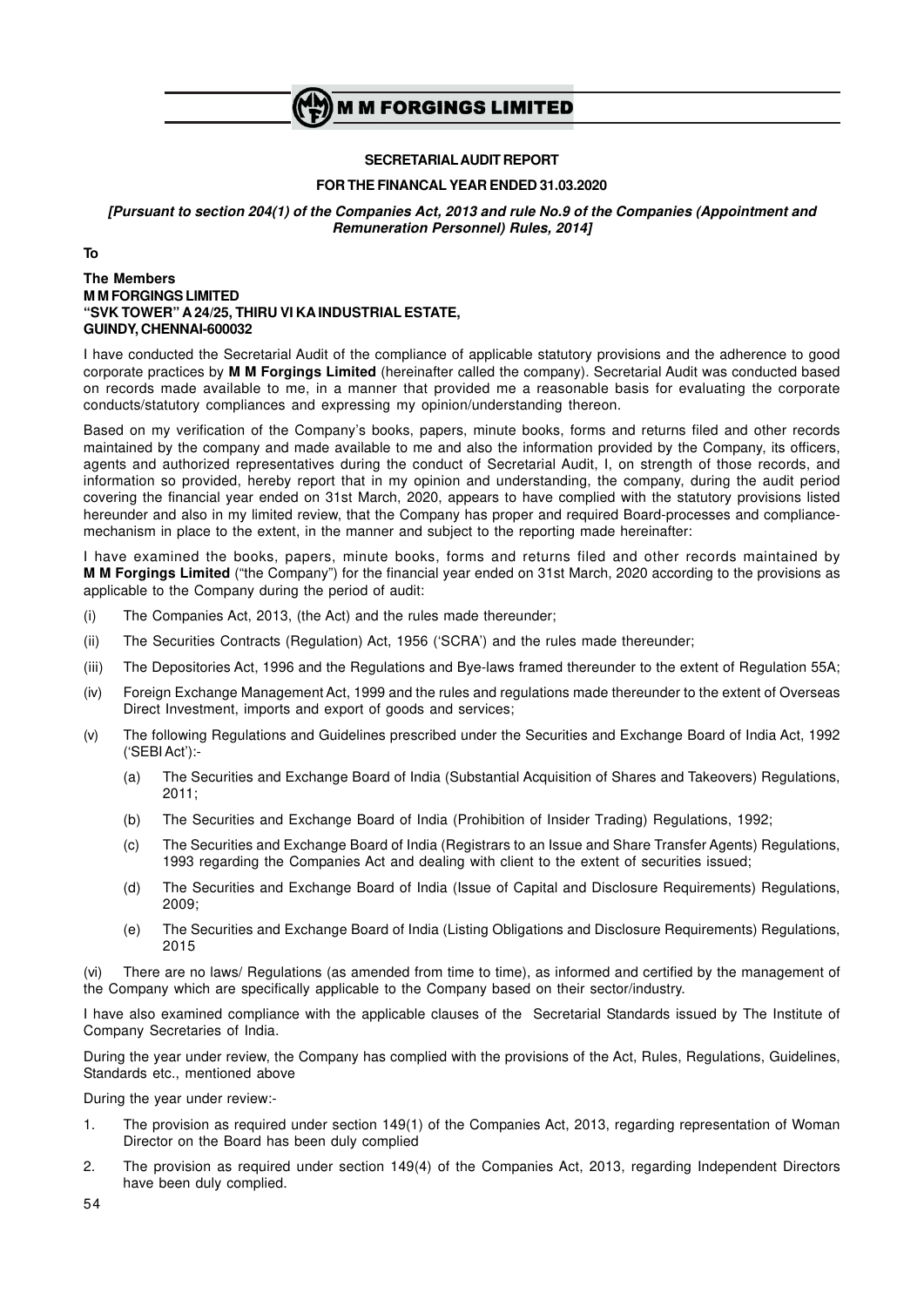3. The service of notice of Annual General meeting together with the Annual Report of the company for the financial year 2018-19 was in compliance with the Companies Act, 2013.

I further report that there were no actions/events occurred in the pursuance of

- (a) The Securities and Exchange Board of India (Share Based employee Benefits) Regulations, 2014
- (b) The Securities and Exchange Board of India (Delisting of Equity Shares) Regulations, 2009
- (c) The Securities and Exchange Board of India (Buyback of Securities) Regulations, 1998
- (d) The Securities and Exchange Board of India (Issue and Listing of Debt Securities) Regulations, 2008; requiring compliance thereof by the Company during the Financial Year under review.

I further report that, on examination of the relevant documents and records and based on the information provided by the Company, its officers and authorized representatives during the conduct of the audit, and also on the review of quarterly compliance reports by respective department heads / company secretary / CEO taken on record by the Board of Directors of the Company, in my opinion, there are adequate systems and processes commensurate with the size and operation of the company to monitor and ensure compliance with applicable laws, Rules, Regulations and guidelines.

I further report that, the compliance by the Company of applicable financial laws, like direct and indirect tax laws, have not been reviewed in this Audit since the same have been subject to review by statutory financial auditor and other designated professionals.

The Company has reappointed one Independent Director (Woman Director) whose period of office expired on 31.03.2020, for a further period of 5 consecutive years from 01.04.2020.

The Company had reappointed the Cost Auditor for the financial year 2019-20, for a period of one year.

I further report that:

The Board of Directors of the Company is constituted with a balance of Executive Directors, Non-Executive Directors and Independent Directors.

Adequate notice is given to all directors to schedule the Board Meetings, agenda and detailed notes on agenda were delivered and a system exists for seeking and obtaining further information and clarifications on the agenda items before the meeting and for meaningful participation at the meeting.

All decisions at Board Meetings and Committee Meetings are carried out unanimously as recorded in the minutes of the meetings of the Board of Directors or Committee of the Board, as the case may be.

I further report that during the audit period, no events have occurred during the year which have a major bearing on the Company's affairs.

**V SHANKAR COMPANY SECRETARY IN PRACTICE Place: Chennai ACS No. 12080 Date: 29th July 2020 C.P.No. 12974**

**Note: This report is to be read with our letter of even date which is annexed as Annexure A and forms an integral part of this report.**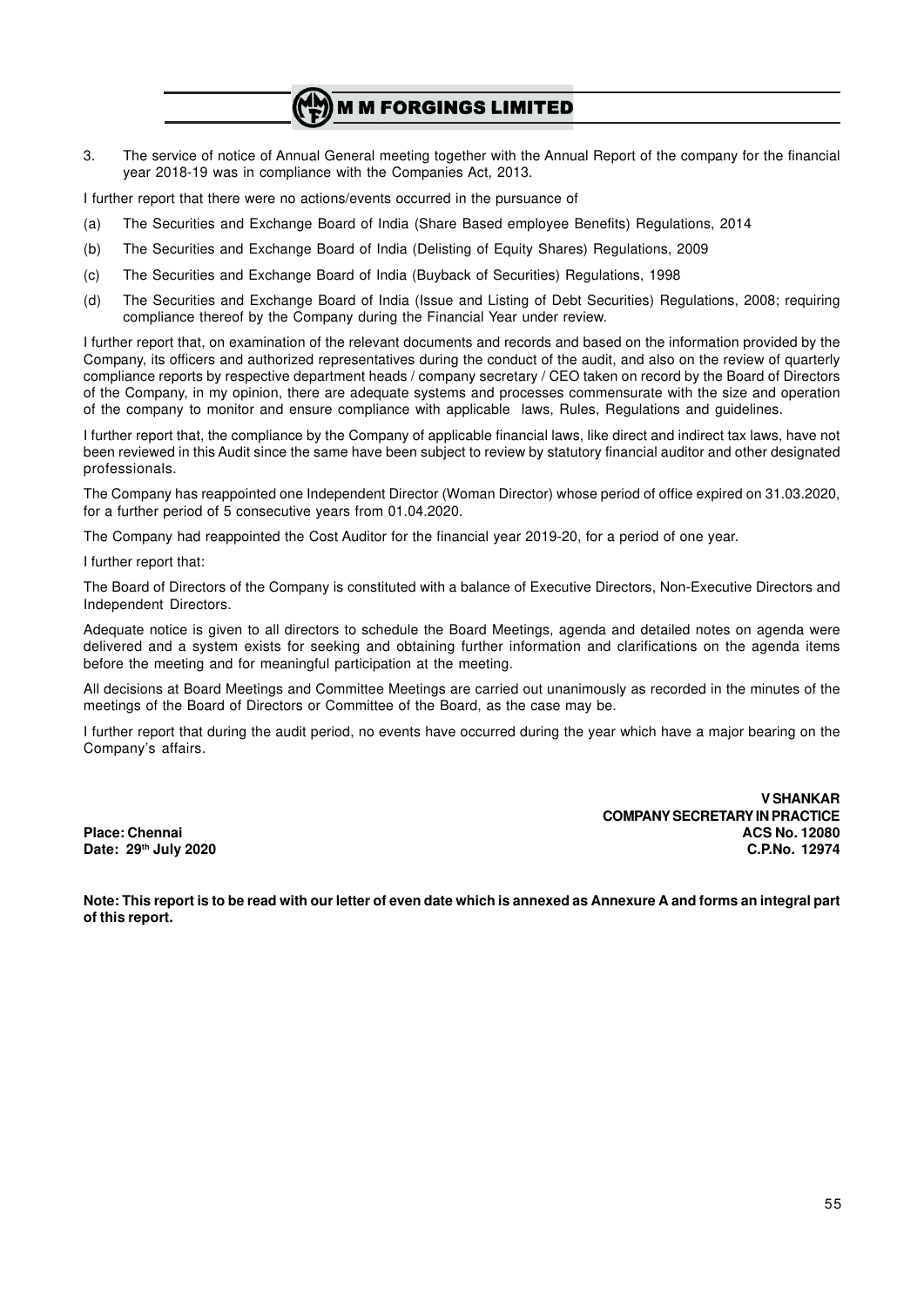

#### **ANNEXURE-A**

**To,**

#### **The Members M M FORGINGS LIMITED "SVK TOWER" A 24/25, THIRU VI KA INDUSTRIAL ESTATE, GUINDY, CHENNAI-600032**

- 1. Maintenance of secretarial records is the responsibility of the management of the Company. My responsibility is to express an opinion on these secretarial records based on my audit.
- 2. I have followed the audit practices and processes as were appropriate to obtain reasonable assurance about the correctness of the contents of the secretarial records. The verification was done on the random test basis to ensure that correct facts are reflected in secretarial records. I believe that the processes and practices followed provide a reasonable basis for my opinion.
- 3. I have not verified the correctness and appropriateness of financial records and Books of Accounts of the Company.
- 4. Where ever required, I have obtained the Management representation about the compliance of laws, rules and regulations and happening of events etc.
- 5. The compliance of the provisions of Corporate and other applicable laws, rules, regulations, standards is the responsibility of management. My examination was limited to the verification of procedures on random test basis.
- 6. The Secretarial Audit report is neither an assurance as to the future viability of the company nor of the efficacy or effectiveness with which the management has conducted the affairs of the Company

**V SHANKAR COMPANY SECRETARY IN PRACTICE Place: Chennai ACS No. 12080 Date: 29th July 2020 C.P.No. 12974**

#### **CERTIFICATE OF NON-DISQUALIFICATION OF DIRECTORS**

*(pursuant to Regulation 34(3) and Schedule V Para C clause (10)(i) of the SEBI (Listing Obligations and Disclosure Requirements) Regulations, 2015)*

#### **To,**

**The Members of** MM FORGINGS LIMITED "SVK TOWER" A 24/25, Thiru Vi Ka Industrial Estate, Guindy, Chennai-600032

I have examined the relevant registers, records, forms, returns and disclosures received from the Directors of M M Forgings Limited having CINL51102TN1946PLC001473 and having registered office at "SVK Tower" A24/25, Thiru Vi Ka Industrial Estate, Guindy, Chennai-600032 (hereinafter referred to as 'the Company'), produced before me by the Company for the purpose of issuing this Certificate, in accordance with Regulation 34(3) read with Schedule V Para-C Sub clause 10(i) of the Securities Exchange Board of India (Listing Obligations and Disclosure Requirements) Regulations, 2015.

In my opinion and to the best of my information and according to the verifications (including Directors Identification Number (DIN) status at the portal www.mca.gov.in) as considered necessary and explanations furnished to me by the Company & its officers, I hereby certify that none of the Directors on the Board of the Company as stated below for the Financial Year ending on 31<sup>st</sup> March, 2020 have been debarred or disqualified from being appointed or continuing as Directors of companies by the Securities and Exchange Board of India, Ministry of Corporate Affairs, -Not applicable- or any such other Statutory Authority.

| Sr. No. | <b>Name of Director</b> | DIN | Date of appointment in Company |
|---------|-------------------------|-----|--------------------------------|
| NΑ      | ΝA                      | NА  | NΑ                             |

Ensuring the eligibility of for the appointment / continuity of every Director on the Board is the responsibility of the management of the Company. My responsibility is to express an opinion on these based on my verification. This certificate is neither an assurance as to the future viability of the Company nor of the efficiency or effectiveness with which the management has conducted the affairs of the Company.

**V SHANKAR COMPANY SECRETARY IN PRACTICE Place: Chennai ACS No. 12080 Date: 29 July 2020 C.P.NO. 12974**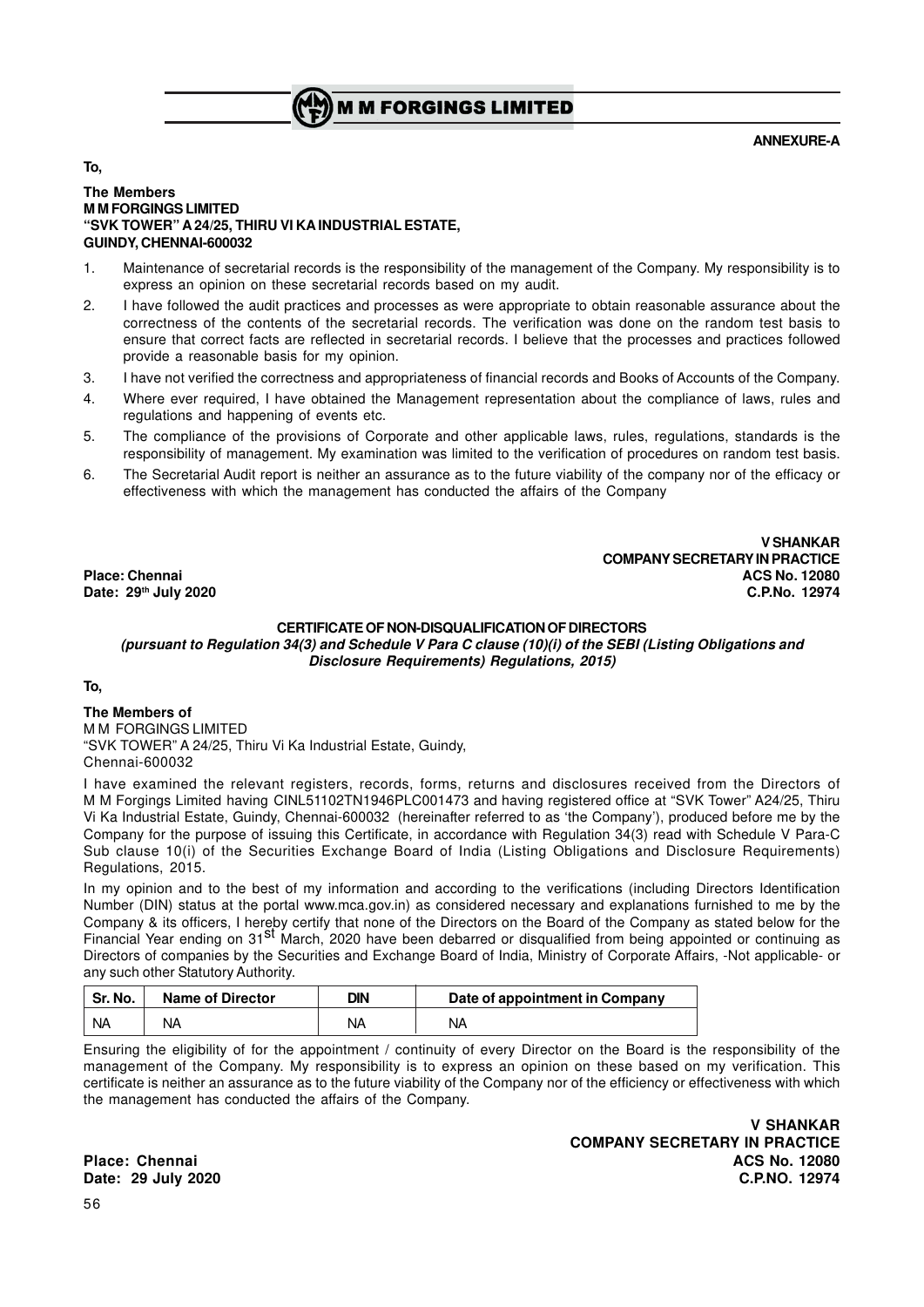

# **INDEPENDENT AUDITORS' REPORT**

#### **To the Members of M M Forgings Limited**

#### **Report on the Audit of Standalone Financial Results**

#### **Opinion**

- 1. We have audited the standalone annual financial results of M M Forgings Limited (hereinafter referred to as the "Company") for the year ended March 31, 2020 and the standalone statement of assets and liabilities and the standalone statement of cash flows as at and for the year ended on that date (together referred to as the 'standalone financial results'), attached herewith, being submitted by the Company pursuant to the requirement of Regulation 33 of the SEBI (Listing Obligations and Disclosure Requirements) Regulations, 2015, ('Listing Regulations').
- 2. In our opinion and to the best of our information and according to the explanations given to us, the aforesaid standalone financial results:
	- (i) are presented in accordance with the requirements of Regulation 33 of the Listing Regulations in this regard; and
	- (ii) give a true and fair view in conformity with the recognition and measurement principles laid down in the applicable accounting standards prescribed under Section 133 of the Companies Act, 2013, (the "Act") and other accounting principles generally accepted in India, of net profit and other comprehensive loss and other financial information of the Company for the year ended March 31, 2020 and the standalone statement of assets and liabilities and the standalone statement of cash flows as at and for the year ended on that date.

#### **Basis for Opinion**

3. We conducted our audit in accordance with the Standards on Auditing (SAs) specified under Section 143(10) of the Act and other applicable authoritative pronouncements issued by the Institute of Chartered Accountants of India. Our responsibilities under those Standards are further described in the 'Auditors' Responsibilities for the Audit of the Standalone Financial Results' section of our report. We are independent of the Company in accordance with the Code of Ethics issued by the Institute of Chartered Accountants of India together with the ethical requirements that are relevant to our audit of the financial statements under the provisions of the Act and the Rules there under, and we have fulfilled our other ethical responsibilities in accordance with these requirements and the Code of Ethics. We believe that the audit evidence obtained by us is sufficient and appropriate to provide a basis for our opinion.

#### **Emphasis of Matter**

4. We draw your attention to the standalone financial results which explains the uncertainties and the management's assessment of the financial impact due to lock-downs and other restrictions and conditions related to the COVID-19 pandemic situation, for which a definitive assessment of the impact in the subsequent period is highly dependent upon circumstances as they evolve. Our opinion is not modified in respect of this matter.

#### **Board of Directors' Responsibilities for the Standalone Financial Results**

- 5. These Standalone financial results have been prepared on the basis of the standalone annual Ind AS financial statements. The Company's Board of Directors are responsible for the preparation and presentation of these standalone financial results that give a true and fair view of the net profit and other comprehensive loss and other financial information of the Company and the standalone statement of assets and liabilities and the standalone statement of cash flows in accordance with the recognition and measurement principles laid down in the Indian Accounting Standards prescribed under Section 133 of the Act read with relevant rules issued thereunder and other accounting principles generally accepted in India and in compliance with Regulation 33 of the Listing Regulations. The Board of Directors of the Company are responsible for maintenance of adequate accounting records in accordance with the provisions of the Act for safeguarding of the assets of the Company and for preventing and detecting frauds and other irregularities; selection and application of appropriate accounting policies; making judgments and estimates that are reasonable and prudent; and the design, implementation and maintenance of adequate internal financial controls, that were operating effectively for ensuring accuracy and completeness of the accounting records, relevant to the preparation and presentation of the standalone financial statements that give a true and fair view and are free from material misstatement, whether due to fraud or error, which have been used for the purpose of preparation of the standalone financial results by the Directors of the Company, as aforesaid.
- 6. In preparing the standalone financial results, the Board of Directors of the Company are responsible for assessing the ability of the Company to continue as a going concern, disclosing, as applicable, matters related to going concern and using the going concern basis of accounting unless the Board of Directors either intends to liquidate the Company or to cease operations, or has no realistic alternative but to do so.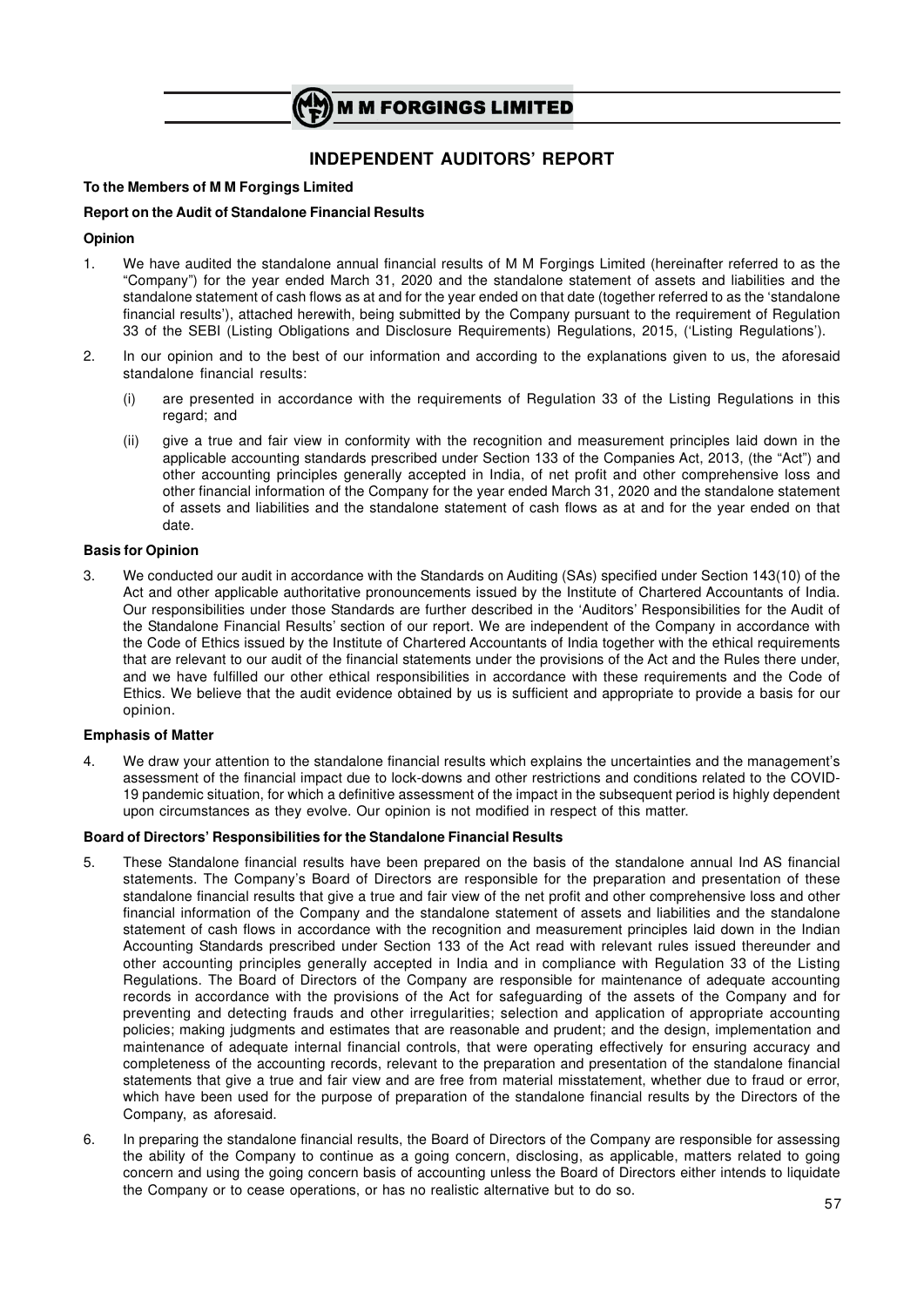7. The Board of Directors of the Company are responsible for overseeing the financial reporting process of the Company.

#### **Auditors' Responsibilities for the Audit of the Standalone Financial Results**

- 8. Our objectives are to obtain reasonable assurance about whether the standalone financial results as a whole are free from material misstatement, whether due to fraud or error, and to issue an auditors' report that includes our opinion. Reasonable assurance is a high level of assurance, but is not a guarantee that an audit conducted in accordance with SAs will always detect a material misstatement when it exists. Misstatements can arise from fraud or error and are considered material if, individually or in the aggregate, they could reasonably be expected to influence the economic decisions of users taken on the basis of these standalone financial results.
- 9. As part of an audit in accordance with SAs, we exercise professional judgment and maintain professional skepticism throughout the audit. We also:
- · Identify and assess the risks of material misstatement of the standalone financial results, whether due to fraud or error, design and perform audit procedures responsive to those risks, and obtain audit evidence that is sufficient and appropriate to provide a basis for our opinion. The risk of not detecting a material misstatement resulting from fraud is higher than for one resulting from error, as fraud may involve collusion, forgery, intentional omissions, misrepresentations, or the override of internal control.
- · Obtain an understanding of internal control relevant to the audit in order to design audit procedures that are appropriate in the circumstances. Under Section 143(3) (i) of the Act, we are also responsible for expressing our opinion on whether the company has adequate internal financial controls with reference to financial statements in place and the operating effectiveness of such controls. (Refer paragraph 12 below)
- · Evaluate the appropriateness of accounting policies used and the reasonableness of accounting estimates and related disclosures made by the Board of Directors.
- · Conclude on the appropriateness of the Board of Directors use of the going concern basis of accounting and, based on the audit evidence obtained, whether a material uncertainty exists related to events or conditions that may cast significant doubt on the ability of the Company to continue as a going concern. If we conclude that a material uncertainty exists, we are required to draw attention in our auditors' report to the related disclosures in the standalone financial results or, if such disclosures are inadequate, to modify our opinion. Our conclusions are based on the audit evidence obtained up to the date of our auditors' report. However, future events or conditions may cause the Company to cease to continue as a going concern.
- · Evaluate the overall presentation, structure and content of the standalone financial results, including the disclosures, and whether the standalone financial results represent the underlying transactions and events in a manner that achieves fair presentation.
- 10. We communicate with those charged with governance of the Company regarding, among other matters, the planned scope and timing of the audit and significant audit findings, including any significant deficiencies in internal control that we identify during our audit. We also provide those charged with governance with a statement that we have complied with relevant ethical requirements regarding independence, and to communicate with them all relationships and other matters that may reasonably be thought to bear on our independence, and where applicable, related safeguards.

#### **Other Matters**

11. The Financial Results include the results for the quarter ended March 31, 2020 being the balancing figures between the audited figures in respect of the full financial year and the published unaudited year to date figures up to the third quarter of the current financial year, which were reviewed by us.

> For G R N K & Co Chartered Accountants Firm Reg No. 016847S

Place : Tiruchirapalli G.R. Naresh Kumar Date : 29/07/2020 Sole Proprietor Sole Proprietor Membership No.215577 UDIN:20215577AAAABC7595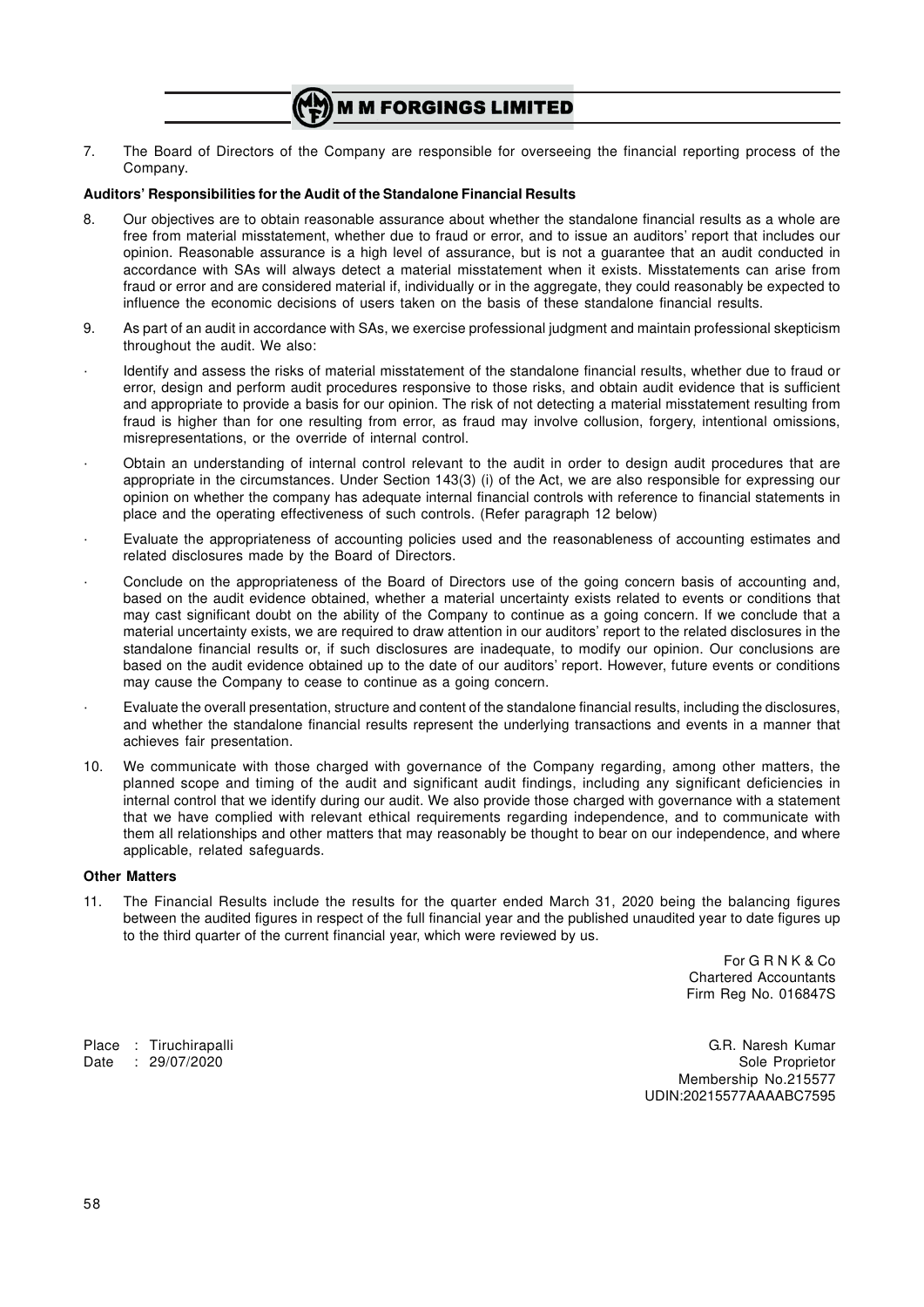

# **ANNEXURE A TO THE AUDITOR'S REPORT**

**The Annexure referred to in Independent Auditor's Report to the members of the Company on the Financial Statements for the Year Ended 31.03.2020:**

We report that

- I a) The Company has maintained proper records showing full particulars, including quantitative details and situation of fixed assets;
	- b) As explained to us, all the assets have not been physically verified by the management during the year but there is a regular program of verification to cover all the items of Fixed Assets in a phased manner, which, in our opinion, is reasonable, considering the size and the verification having regard to the size of the company and the nature of its assets. Pursuant to the program, certain Fixed Assets were physically verified by the Management during the year. No material discrepancies have been noticed on such physical verification.
	- c) According to the information and explanations furnished to us, the records examined by us and based on the examination of the conveyance deeds provided to us, we report that the Title Deeds, comprising of all the immoveable properties of the Land Buildings which are Freehold, are held in the name of the company as at the Balance Sheet date. Based on the above, we also report that all the assets of the Company are Freehold and the Company has not acquired any Asset on Lease. Also, all the assets are held for the use of the Company only and none of the assets are held for use by others.
- II a) The inventories have been physically verified by the management during the year at reasonable intervals, except materials lying with third parties, where confirmations are obtained. In our opinion, the frequency of verification is reasonable. The discrepancies noticed on verification between the physical stocks and the book records were not material.
- III According to the information and explanations furnished to us, apart from the Loan of Rs. 8981.55 Lakhs to M/S. DVS Industries Private Limited, subsidiary of the Company, the Company has neither granted nor taken any loans to and from companies, firms or other parties covered in the Register, maintained under Section 189 of the Companies Act, 2013. In respect of the loan to such subsidiary company:
	- a) The Terms and conditions of the grant of such loan is, in our opinion, not prejudicial to the interest of the Company;
	- b) The repayment of the said loan is yet to commence as per the schedule stipulated for the repayment;
	- c) There is no overdue amount remaining outstanding as on the date of the Balance Sheet.
- IV In our opinion and according to the information and explanations furnished to us, the Company has complied with the Provisions of Sections 185 and 186 of The Act in respect of Grant of Loans and making investments. The Company has not given any Guarantees and securities falling under section 185 / 186 of The Companies Act 2013.
- V During the year, the Company has not accepted any Deposits from the Public or from the members. The Company does not have any Deposits on the date of the Balance Sheet. The Company does not have any Unclaimed Deposits on the date of the Balance Sheet. Therefore, the provisions of Clause 3 (v) of the Order are not applicable to the Company.
- VI The maintenance of Cost Records under section 148 (1) of The Act has not been specified by The Central Government for the Business activities carried on by the Company. Thus, reporting under Clause 3 (vi) of the Order is not applicable to the Company.
- VII a) According to the records of the Company, the Company is regular in depositing with appropriate authorities undisputed statutory dues including Provident Fund, Employees State Insurance, Income Tax, GST, Sales Tax, Value Added Tax, Wealth Tax, Customs Duty, Excise Duty, Service Tax, Cess and other material statutory dues applicable to it.
	- b) There were no undisputed amounts payable in respect of any of the above statutory dues..
- VIII Based on our audit procedure and on the information and explanation given by the management, we are of the opinion that the company has not defaulted in repayment of its dues to Financial Institutions, Banks and debenture holders.
- IX The Company has not raised any money by way of initial public offer or other public offer. The Company has reduced the following term loans / Working Capital facilities from Banks:

|  | Net Long Term Borrowings  | Rs. (4380.72) Lakhs |
|--|---------------------------|---------------------|
|  | Net Short Term Borrowings | Rs. (7764.80) Lakhs |

Based on our audit, we report that the proceeds of the Term Loan / Working Capital have been utilized for the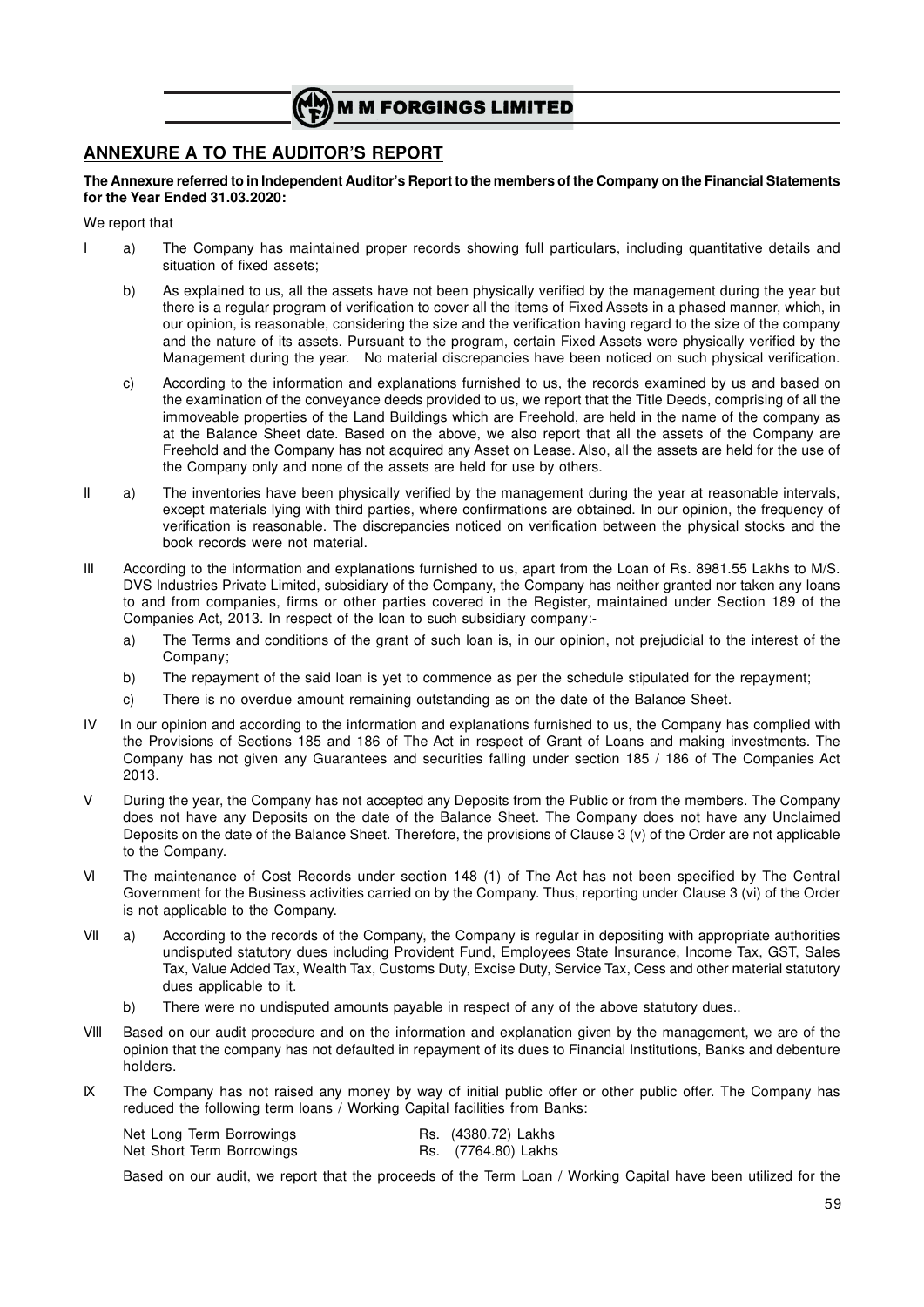purpose for which they were borrowed – namely creation of Fixed Assets of the Company. The total investment in Fixed Assets / Current Assets for the year is at Rs. 8759.76 Lakhs as against reduction in Term Loan of Rs. 4380.72 Lakhs. Further, as against Working Capital Borrowings of Rs. 7764.80 Lakhs during the Year, the application for Short Term uses is at Rs. 13887.70 Lakhs.

- X To the best of our knowledge and based on the audit procedures performed and information and explanations given by the management, we report that no fraud by the Company or no material fraud on the Company by its officers or employees has been noticed or reported during the year.
- XI Based on the audit procedures performed and information and explanations given by the management, we report that the Company has paid / provided for Managerial Remuneration in accordance with the requisite approvals mandated by the provisions of Section 197 read with Schedule V to The Act.
- XII The Company is Not a Nidhi Company. Accordingly, para 3 (xii) of The Order is not applicable to the Company.
- XIII Based on the audit procedures performed and information and explanations given by the management, all the transactions with the related parties are in compliance with Sections 177 / 188 of the Companies Act 2013, were applicable and details of such transactions are duly reported in the standalone Financial Statements as required by the applicable Accounting Standards.
- XIV During the Year, The Company has not made any preferential allotment or Private placement of shares or fully / partly convertible debentures during the year. Hence, reporting under Clause 3 (xiv) of the Order is not applicable to the Company.
- XV Based on the audit procedures performed and information and explanations given by the management The Company has not entered in to any Non Cash Transactions with Directors or persons connected with him and hence, the provisions of section 192 of The Companies Act 2013, are not applicable to the Company.
- XVI. No registration is required under Section 45 IA of The Reserve Bank of India Act.

For G R N K & Co Chartered Accountants Firm Reg No. 016847S

Place : Tiruchirapalli G.R. Naresh Kumar Date : 29/07/2020 Sole Proprietor Membership No.215577 UDIN:20215577AAAABC7595

# **Annexure B to the Auditors' Report**

Report on the Internal Financial Controls under Clause (i) of Sub – section 3 of Section 143 of the Companies Act, 2013, ('the Act')

We have audited the internal financial controls over financial reporting of M.M Forgings Ltd ('the Company') as of  $31<sup>st</sup>$ March 2020 in conjunction with our audit of the standalone Ind AS financial statements of the company for the year ended on that date.

#### **Management's Responsibility for Internal Financial Controls**

The Company's Management is responsible for establishing and maintaining internal financial controls based on the internal control over financial reporting criteria established by the Company considering the essential components of internal control stated in the Guidance Note on Audit of Internal Financial Controls over Financial Reporting issued by the Institute of Chartered Accountants of India ('ICAI'). These responsibilities include the design, implementation and maintenance of adequate internal financial controls that were operating effectively for ensuring the orderly and efficient conduct of its business, including adherence to the Company's policies, the safeguarding of its assets, the prevention and detection of frauds and errors, the accuracy and completeness of the timely preparation of reliable financial information, as required under the Companies Act, 2013.

#### **Auditor's Responsibility**

Our responsibility is to express an opinion on the Company's internal financial controls over financial reporting based on our audit. We conducted our audit in accordance with the Guidance Note on Audit of Internal Financial Controls over Financial Reporting ('the Guidance Note') and the standards on Auditing, issued by ICAI and deemed to be prescribed under Section 143(10) of the Companies Act, 2013, to the extent applicable to an audit of internal financial controls, both applicable to an audit of Internal Financial Controls and, both issued by the Institute of Chartered Accountants of India. Those Standards and the Guidance Note require that we comply with ethical requirements and plan and perform the audit to obtain reasonable assurance about whether adequate internal financial controls over financial reporting was established and maintained and if such controls operated effectively in all material respects.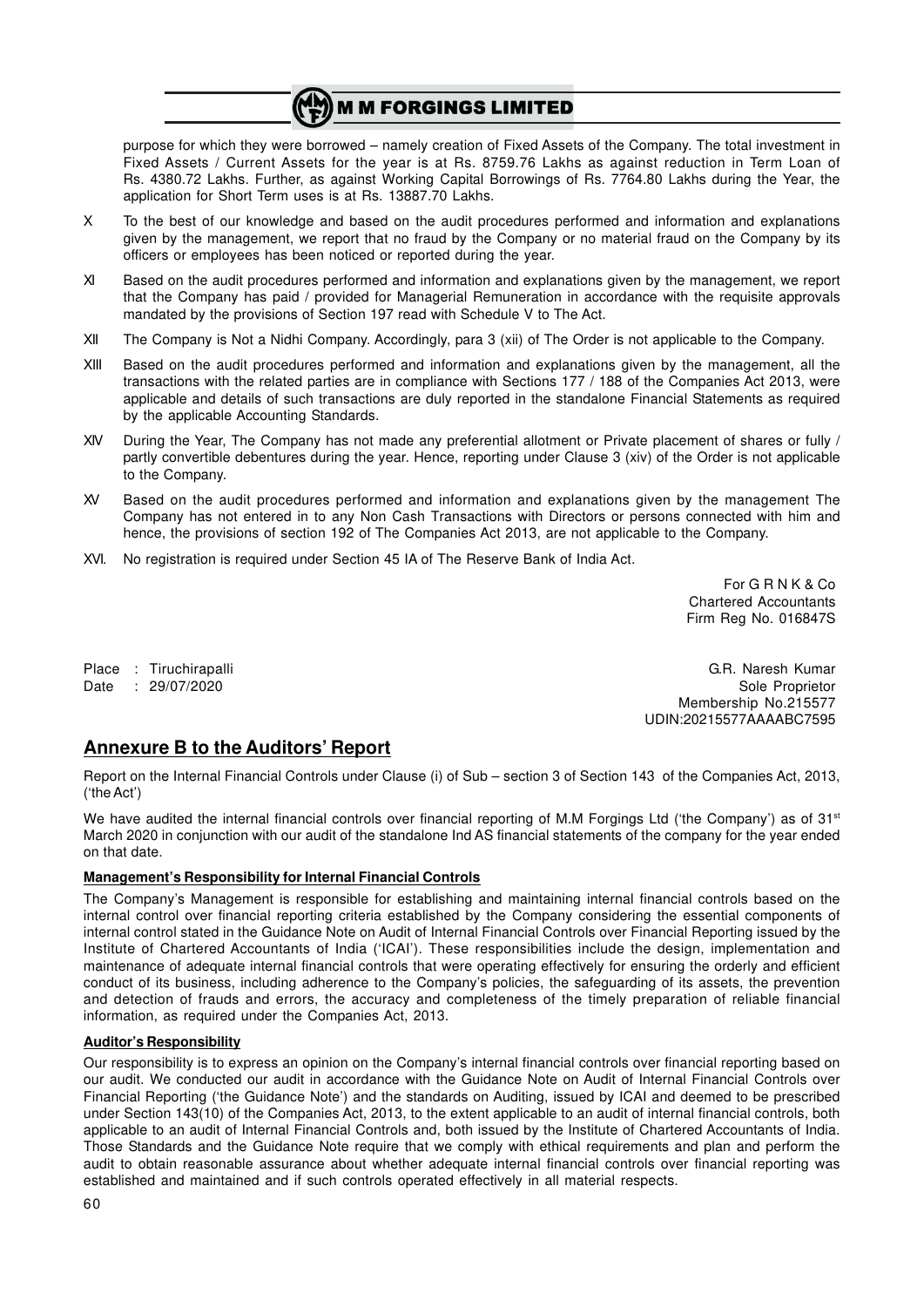Our audit involves performing procedures to obtain audit evidence about the adequacy of the internal financial controls system over financial reporting and their operating effectiveness. Our audit of internal financial controls over financial reporting included obtaining an understanding of internal financial controls over financial reporting, assessing the risk that a material weakness exists, and testing and evaluating the design and operating effectiveness of internal control based on the assessed risk. The procedures selected depend on the auditor's judgement, including the assessment of the risks of material misstatement of the standalone Ind AS financial statements, whether due to fraud or error.

We believe that the audit evidence we have obtained is sufficient and appropriate to provide a basis for our audit opinion on the Company's internal financial control systems over financial reporting.

#### **Meaning of Internal Financial Controls over Financial Reporting**

A company's internal financial control over financial reporting is a process designed to provide reasonable assurance regarding the reliability of financial reporting and the preparation of financial statements for external purposes in accordance with generally accepted accounting principles. A company's internal financial control over financial reporting includes those policies and procedures that (1) pertain to the maintenance of records that, in reasonable detail, accurately and fairly reflect the transactions and dispositions of the assets of the company; (2) provide reasonable assurance that transactions are recorded as necessary to permit preparation of financial statements in accordance with generally accepted accounting principles and that receipts and expenditures of the company are being made only in accordance with authorizations of the management and Directors of the company; and (3) provide reasonable assurance regarding prevention or timely direction of unauthorized acquisition, use, or disposition of the company's assets that could have a material effect on the financial statements.

#### **Inherent Limitations of Internal Financial Controls over Financial Reporting**

Because of the inherent limitations of internal financial controls over financial reporting, including the possibility of collusion or improper management override of controls, material misstatements due to error or fraud may occur and not be detected. Also, projections of any evaluation of the internal financial controls over financial reporting to future periods are subject to the risk that the internal financial control over financial reporting may become inadequate because of changes in conditions, or that the degree of compliance with the policies or procedures may deteriorate.

#### **Opinion**

In our opinion, the Company has, in all material respects, an adequate internal financial control system over financial reporting and such internal financial controls over financial reporting were operating effectively as at 31 March 2020, based on the internal control over financial reporting criteria established by the Company considering the essential components of internal control stated in the Guidance Note on Audit of Internal Financial Controls over Financial Reporting issued by the Institute of Chartered Accountants of India.

> For G R N K & Co Chartered Accountants Firm Reg No. 016847S

Place : Tiruchirapalli G.R. Naresh Kumar Date : 29/07/2020 Sole Proprietor Sole Proprietor Membership No.215577 UDIN:20215577AAAABC7595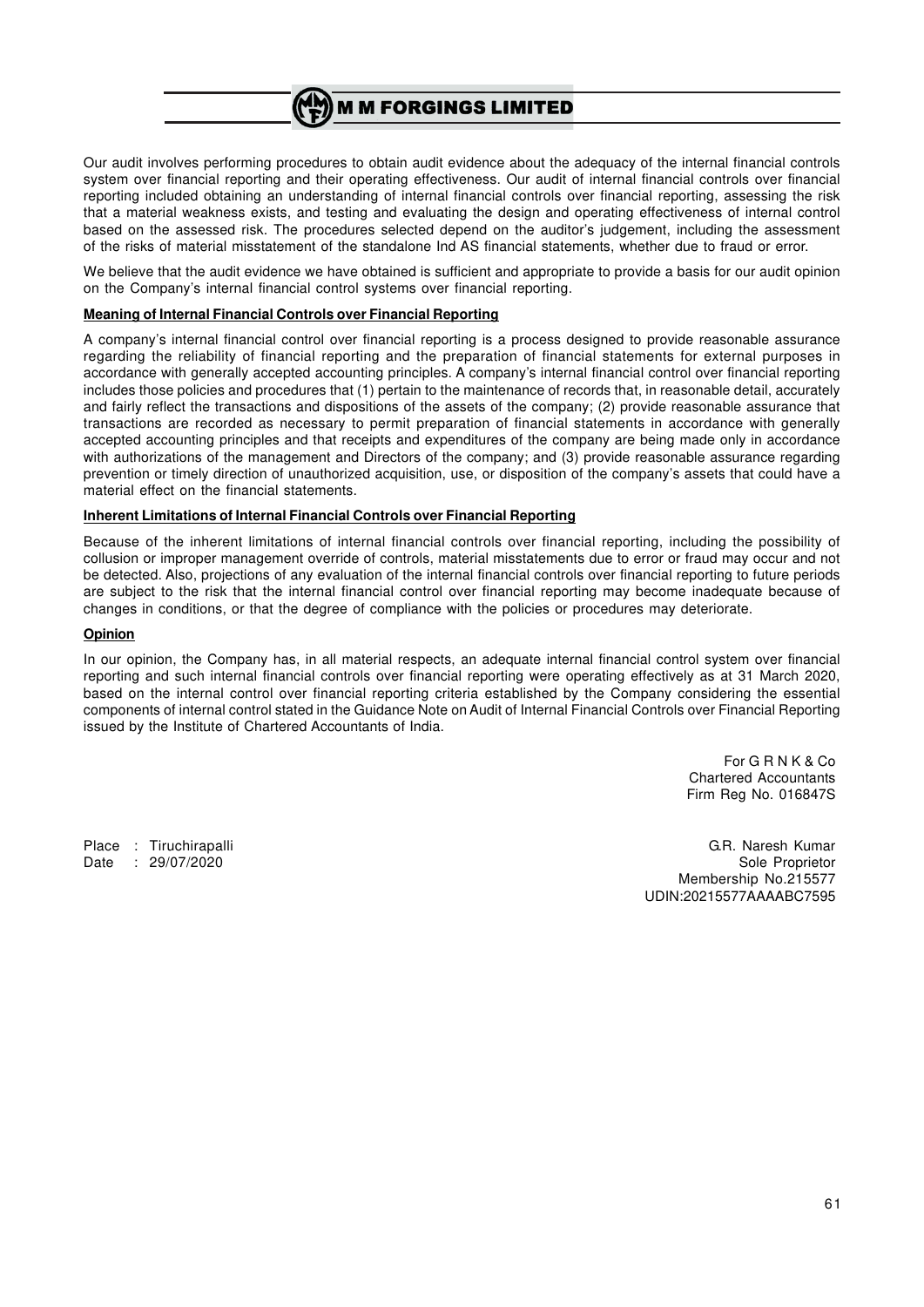# Balance Sheet as at 31st March, 2020

 $($   $\overline{z}$  in lakhs)

|   |                |                                | Note No.       | As at March 2020 | As at March 2019 |
|---|----------------|--------------------------------|----------------|------------------|------------------|
| A |                | <b>EQUITY AND LIABILITIES</b>  |                |                  |                  |
|   | 1              | <b>Shareholders' funds</b>     |                |                  |                  |
|   | 1.1            | Share capital                  | 3              | 2,414.08         | 2,414.08         |
|   | 1.2            | Reserves and surplus           | $\overline{4}$ | 44,416.47        | 41,210.66        |
|   |                |                                |                | 46,830.55        | 43,624.74        |
|   | $\overline{2}$ | <b>Non-current liabilities</b> |                |                  |                  |
|   | 2.1            | Long-term borrowings           | 5              | 33,470.00        | 39,628.75        |
|   | 2.2            | Deferred tax liabilities (net) |                | 2,980.91         | 1,864.21         |
|   | 2.3            | Other long-term liabilities    | 6              | 291.50           | 1,878.31         |
|   |                |                                |                | 36,742.41        | 43,371.27        |
|   | 3              | <b>Current liabilities</b>     |                |                  |                  |
|   | 3.1            | Short-term borrowings          | 7              | 15,664.26        | 23,429.06        |
|   | 3.2            | Trade payables                 | $\bf 8$        | 7,174.13         | 4,770.61         |
|   | 3.3            | Other current liabilities      | 9              | 7,548.38         | 5,770.35         |
|   | 3.4            | Short-term provisions          | 10             |                  | 708.97           |
|   |                |                                |                | 30,386.77        | 34,678.99        |
|   |                | <b>TOTAL</b>                   |                | 113,959.73       | 121,675.00       |
| B | <b>ASSETS</b>  |                                |                |                  |                  |
|   | $\mathbf{1}$   | <b>Non-current Assets</b>      |                |                  |                  |
|   | 1.1            | <b>Fixed Assets</b>            |                |                  |                  |
|   |                | 1.1.1 Tangible Assets          | 11             | 65,290.57        | 58,805.73        |
|   |                | 1.1.2 Capital work-in-progress |                | 871.47           | 3,919.31         |
|   |                |                                |                | 66,162.04        | 62,725.04        |
|   | 1.2            | Non-current investments        | 12             | 488.44           | 488.44           |
|   | 1.3            | Long-term loans and advances   | 13             | 11,147.47        | 9,581.76         |
|   | 1.4            | Other non-current assets       | 14             | 2,267.57         | 1,097.85         |
|   |                |                                |                | 13,903.48        | 11,168.05        |
|   | $\overline{2}$ | <b>Current Assets</b>          |                |                  |                  |
|   | 2.1            | Inventories                    | 15             | 12,844.68        | 18,750.18        |
|   | 2.2            | Trade receivables              | 16             | 1,246.22         | 7,925.29         |
|   | 2.3            | Cash and cash equivalents      | 17             | 17,337.59        | 17,112.17        |
|   |                | 2.3.1 Restricted Bank Accounts |                | 98.52            | 43.76            |
|   | 2.4            | Short-term loans and advances  | 18             | 2,364.36         | 3,886.90         |
|   | 2.5            | Other current assets           | 19             | 2.82             | 63.61            |
|   |                |                                |                | 33,894.21        | 47,781.91        |
|   |                |                                |                | 113,959.73       | 121,675.00       |
|   |                |                                |                |                  |                  |

#### **See accompanying notes forming part of the financial statements**

In terms of our Report of even date

**For GRNK & Co. N. Srinivasan Vidyashankar Krishnan K. Venkatramanan** *Chartered Accountants* Chairman *Vice Chairman and* Joint Managing Director *FRN 016847S* (DIN : 00116726) *Managing Director* (DIN : 00823317) **Managing Director** (DIN : 00081441) **G. R. Naresh Kumar V.Vaidyanathan A. Gopalakrishnan Kavitha Vijay** *Proprietor Director Director Director Membership no. 215577* (DIN : 00081792) (DIN : 06414546) (DIN : 01047261)

 $Company$  Secretary

Place : Chennai **J.Sumathi R.Venkatakrishnan**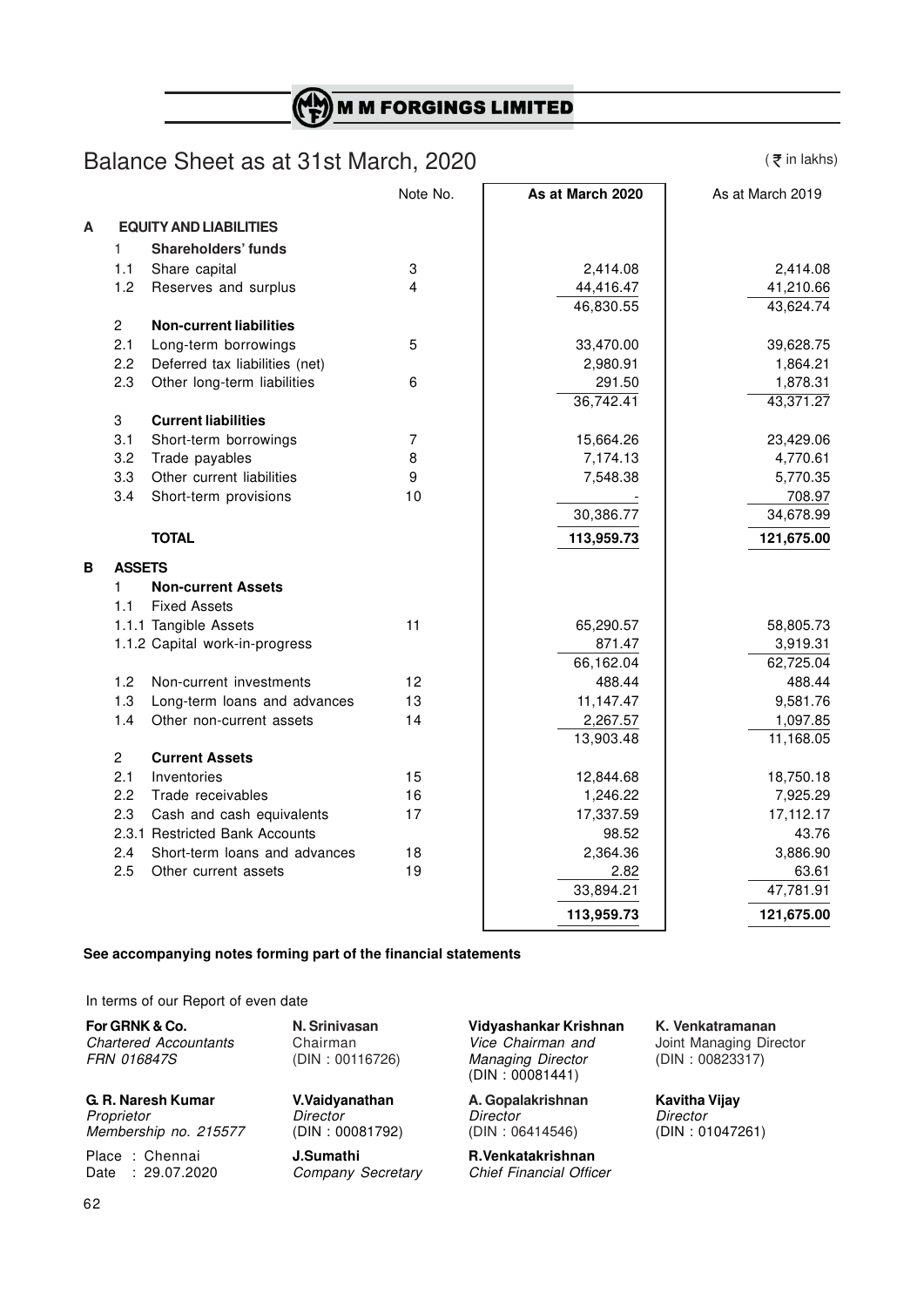$\binom{M_{\rm N}}{\rm E}$  M M FORGINGS LIMITED

# Profit and Loss account for the year ended 31st March, 2020

 $($   $\bar{z}$  in lakhs)

|   |                         |                                                                               | Note No. | For the year ended<br>31 March 2020 | For the year ended<br>31 March 2019 |
|---|-------------------------|-------------------------------------------------------------------------------|----------|-------------------------------------|-------------------------------------|
| A |                         | <b>CONTINUING OPERATIONS</b>                                                  |          |                                     |                                     |
|   | 1                       | Revenue from operations Net of Excise Duty                                    | 20       | 72,729.13                           | 90,392.20                           |
|   | $\overline{c}$          | Other income                                                                  | 21       | 1,850.70                            | 1,584.30                            |
|   | 3                       | Total revenue (1+2)                                                           |          | 74,579.83                           | 91,976.50                           |
|   | $\overline{\mathbf{4}}$ | <b>Expenses</b>                                                               |          |                                     |                                     |
|   | 4.1                     | Cost of materials consumed                                                    | 22       | 31,871.32                           | 44,289.72                           |
|   | 4.2                     | Changes in inventories of Finished Goods /<br>Work-In-Process                 | 23       | 1,527.88                            | $-3,406.75$                         |
|   | 4.3                     | Employee benefits expense                                                     | 24       | 8,268.26                            | 8,749.35                            |
|   | 4.4                     | Finance costs                                                                 | 25       | 3,305.18                            | 2,613.96                            |
|   | 4.5                     | Depreciation and amortisation Expenses                                        | 11.3     | 5,322.76                            | 5,441.17                            |
|   | 4.6                     | Other expenses                                                                | 26       | 18,542.55                           | 23,434.95                           |
|   |                         | <b>Total expenses</b>                                                         |          | 68,837.95                           | 81,122.40                           |
|   | 5                       | Profit / (Loss) before exceptional and<br>extraordinary items and tax (3 - 4) |          | 5,741.88                            | 10,854.10                           |
|   | 6                       | <b>Exceptional items</b>                                                      |          |                                     |                                     |
|   |                         | <b>Profit on Sale of Business Asset</b>                                       |          |                                     |                                     |
|   |                         | Profit on Sale of Other Assets                                                |          | 0.44                                | 2.41                                |
|   | 7                       | Profit / (Loss) before extraordinary items and tax $(5 \pm 6)$                |          | 5,742.32                            | 10,856.51                           |
|   | 8                       | <b>Extraordinary items</b>                                                    |          |                                     |                                     |
|   | 9                       | Profit / (Loss) before tax $(7 \pm 8)$                                        |          | 5,742.32                            | 10,856.51                           |
|   | 10                      | Tax expense:                                                                  |          |                                     |                                     |
|   | 10.1                    | Current tax expense for current year                                          |          | 818.12                              | 2,100.00                            |
|   | 10.2                    | Tax expense relating to prior years                                           |          | 1.86                                | 92.49                               |
|   | 10.3                    | Net current tax expense                                                       |          | 819.98                              | 2,192.49                            |
|   | 10.4                    | Mat Credit adjusted                                                           |          | $-818.12$                           | 6.95                                |
|   | 10.5                    | Deferred tax Liability /(Asset)                                               |          | 1116.70                             | 522.03                              |
|   |                         |                                                                               |          | 1,118.56                            | 2,721.47                            |
|   | 11                      | Profit / (Loss) from continuing operations $(9+10)$                           |          | 4,623.76                            | 8,135.04                            |
| В |                         | <b>DISCONTINUING OPERATIONS</b>                                               |          |                                     |                                     |
|   | 12                      | Profit / (Loss) from discontinuing operations                                 |          |                                     |                                     |
| C |                         | <b>TOTAL OPERATIONS</b>                                                       |          | 4,623.76                            | 8,135.04                            |
|   | 13                      | Profit / (Loss) for the year (11 $\pm$ 12)                                    |          | 4,623.76                            | 8,135.04                            |
|   | 14<br>14.1              | Earnings per share (of Rs. 10 /- each):<br>Basic                              |          |                                     |                                     |
|   |                         | 14.1.1 Continuing operations                                                  |          | 19.15                               | 67.40                               |
|   |                         | 14.1.2 Total operations                                                       |          | 19.15                               | 67.40                               |
|   |                         | 14.2 Diluted                                                                  |          |                                     |                                     |
|   |                         | 14.2.1 Continuing operations                                                  |          | 19.15                               | 67.40                               |
|   |                         | 14.2.2 Total operations                                                       |          | 19.15                               | 67.40                               |

### **See accompanying notes forming part of the financial statements**

In terms of our Report of even date

| For GRNK & Co.<br><b>Chartered Accountants</b><br><b>FRN 016847S</b> | N. Srinivasan<br>Chairman<br>(DIN: 00116726)  | Vidyashankar Krishnan<br>Vice Chairman and<br><b>Managing Director</b><br>(DIN: 00081441) | K. Venkatramanan<br>Joint Managing Director<br>(DIN: 00823317) |
|----------------------------------------------------------------------|-----------------------------------------------|-------------------------------------------------------------------------------------------|----------------------------------------------------------------|
| G. R. Naresh Kumar<br>Proprietor<br>Membership no. 215577            | V.Vaidyanathan<br>Director<br>(DIN: 00081792) | A. Gopalakrishnan<br>Director<br>(DIN: 06414546)                                          | <b>Kavitha Vijay</b><br>Director<br>(DIN: 01047261)            |
| Place: Chennai                                                       | J.Sumathi                                     | R.Venkatakrishnan                                                                         |                                                                |

Date : 29.07.2020 *Company Secretary Chief Financial Officer*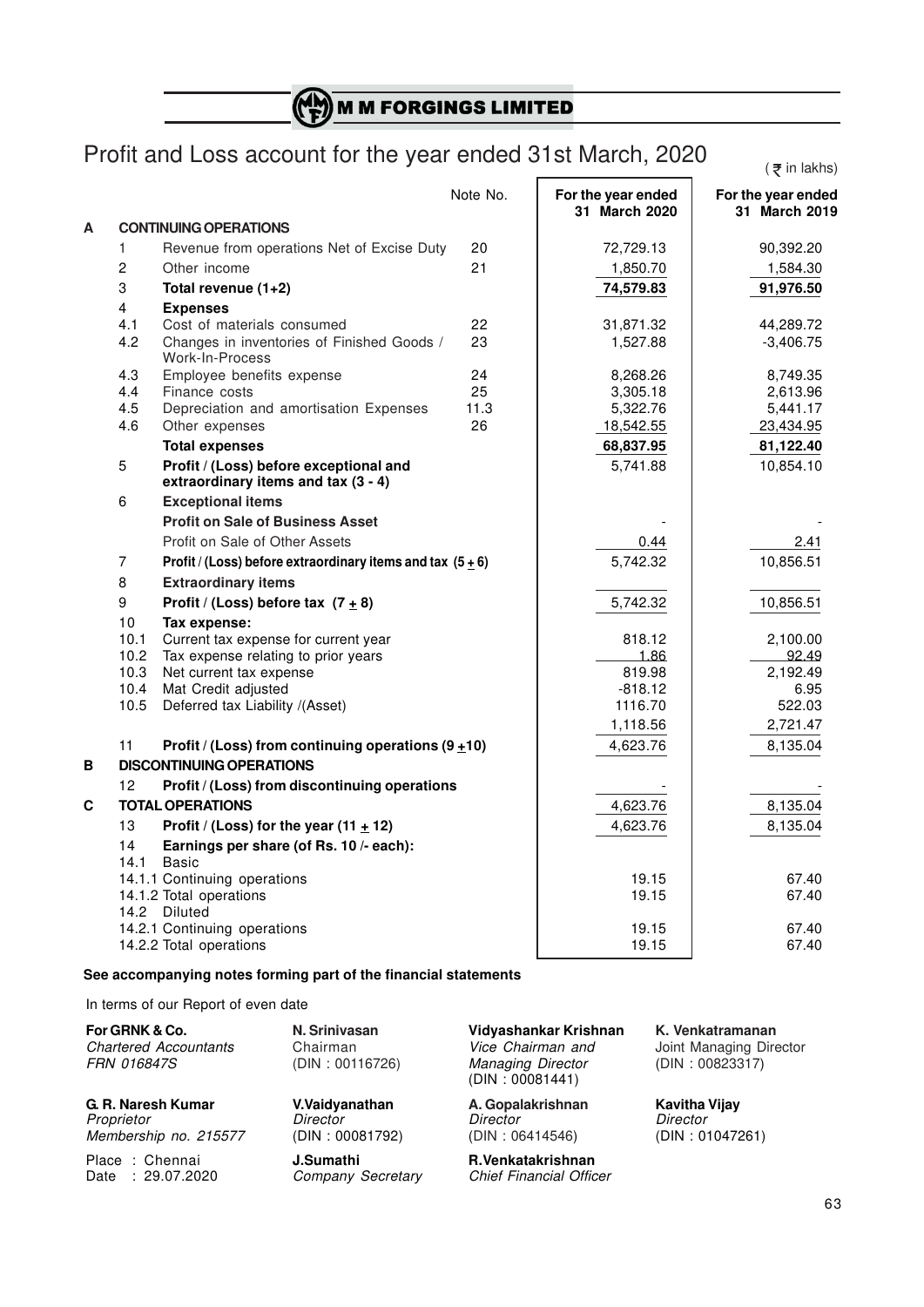

#### **Notes forming part of the financial statements**

#### **1 Corporate information**

The Company is engaged in the manufacture of Steel Forgings. The plants for manufacture are located at Singampunari – Sivagangai District, Viralimalai -Pudukkottai District and Karainaithangal Village-Kanchipuram District, all within the state of Tamil Nadu. The company has its machining plant in Kursi Road, Barabanki situdated in the state of Uttar Pradesh.

#### **2 Significant accounting policies followed by the company:-**

#### **2.1 Basis of accounting and preparation of financial statements**

The financial statements of the Company have been prepared in accordance with the Generally Accepted Accounting Principles in India (Indian GAAP) to comply with the Accounting Standards notified under the Companies (Accounting Standards) Rules, 2006 (as amended) and the relevant provisions of the Companies Act, 1956. The financial statements have been prepared on accrual basis under the historical cost convention. The accounting policies adopted in the preparation of the financial statements are consistent with those followed in the previous year. Sales does not include GST.

#### **2.2 Use of estimates**

The preparation of the financial statements in conformity with Indian GAAP requires the Management to make estimates and assumptions considered in the reported amounts of assets and liabilities (including contingent liabilities) and the reported income and expenses during the year. The Management believes that the estimates used in preparation of the financial statements are prudent and reasonable. Future results could differ due to these estimates and the differences between the actual results and the estimates are recognised in the periods in which the results are known / materialise.

#### **2.3 Inventories**

Inventories are valued at the lower of cost and the net realisable value after providing for obsolescence and other losses, where considered necessary. Work-in-progress and finished goods include appropriate proportion of overheads .

#### **2.4 Cash and cash equivalents (for purposes of Cash Flow Statement)**

Cash comprises cash on hand and demand deposits with banks. Cash equivalents are short-term balances (with an original maturity of three months or less from the date of acquisition), highly liquid investments that are readily convertible into known amounts of cash and which are subject to insignificant risk of changes in value.

#### **2.5 Cash flow statement**

Cash flows are reported using the indirect method, whereby profit / (loss) before extraordinary items and tax is adjusted for the effects of transactions of non-cash nature and any deferrals or accruals of past or future cash receipts or payments. The cash flows from operating, investing and financing activities of the Company are segregated based on the available information.

#### **2.6 Depreciation and amortisation**

Depreciation has been provided on straight-line method as per the rates prescribed in Schedule II to the Companies Act, 2013, and accelerated depreciation is provided, wherever necessary.

Property, Plant and Equipment represent a significant proportion of the asset base of the Company. The charge in respect of periodic depreciation is derived after determining an estimate of an asset's expected useful life and the expected residual value at the end of its life. The useful life and the residual value of the assets are determined by the management at the time the asset is acquired and reviewed periodically, including at each financial year end. The expected life is based on historic experience with similar assets as well as anticipation of future events, which may impact their life such as changes in technology.

Property, Plant And Equipment are stated at Cost Less accumulated Depreciation and impairment, if any. Costs directly attributable to acquisition are capitalised until the Property, Plant and Equipmenta re put to use. The Company depreciates Property, Plant and Equipment over their estimated useful life using Straight Line Method. The estimated useful life of assets are as follows:

| <b>Particulars</b>            |          |
|-------------------------------|----------|
| <b>Building</b>               | 30 Years |
| <b>Plant And Machinery</b>    | 15 Years |
| Office Equipment              | 5 Years  |
| <b>Computer Equipments</b>    | 5 Years  |
| <b>Furnirure And Fittings</b> | 10 Years |
| Vehicles                      | 5 Years  |
|                               |          |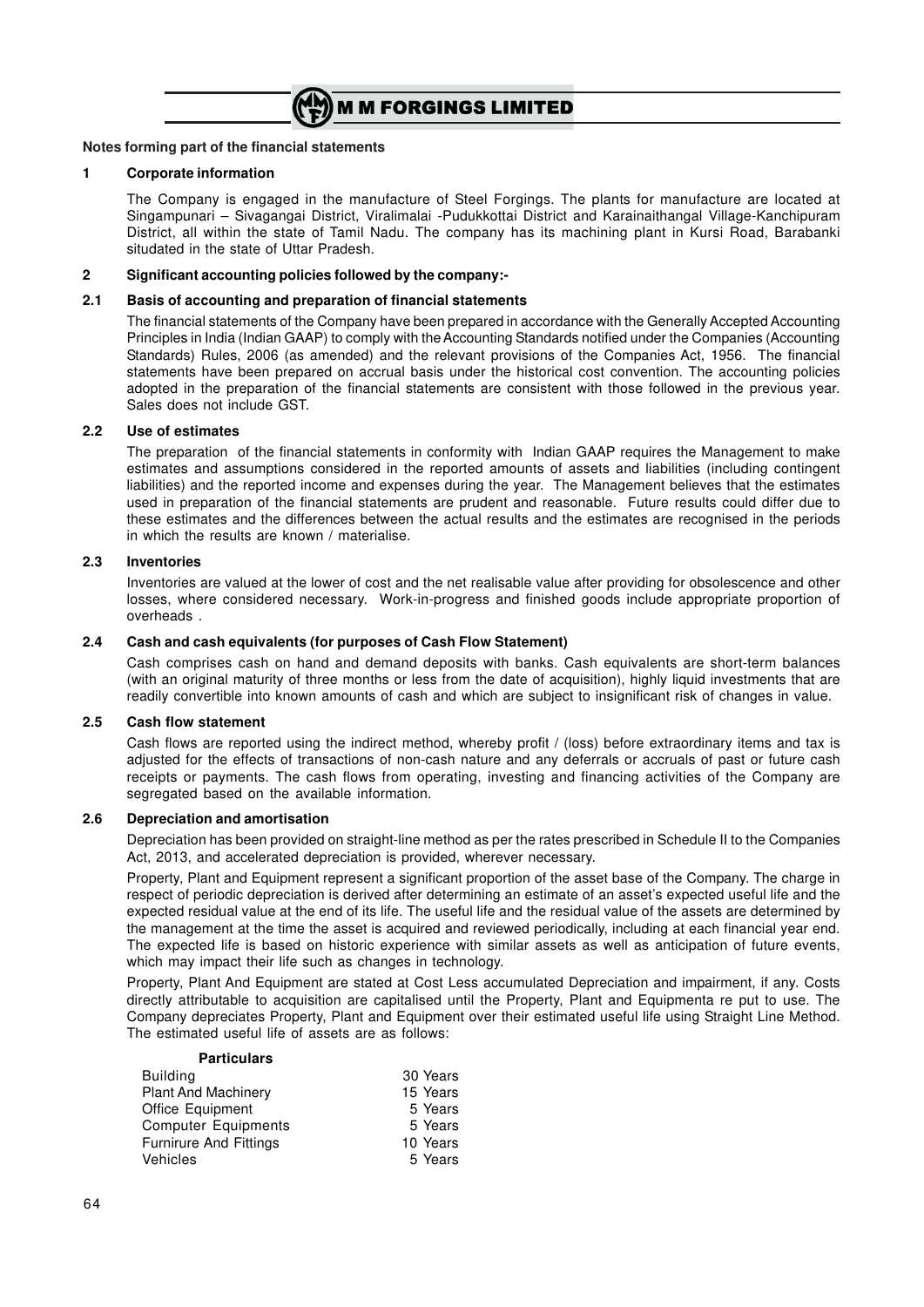

#### **Note 2 Significant accounting policies (contd.)**

Based on technical evaluation, the Management believes that the useful life as given above represents the period over which the Management expects to use these assets. Hence, the useful life for these assets is different from the useful life a sprescribed under Part C of Schedule II to The Companies Act, 2013. Depreciation method, useful life and residal values are reviewed periodically, including at each financial year end.

Advances paid towards the acquisition of Property, Plant and Equipment outstanding at each Balance Sheet Date is classified as Capital Advances under Other Non Current assets and the cost of assets not put to use before such date are disclosed under Capital Work in Progress. Subsequent expenditures relating to Property, Plant And Equipment are capitalised only when it is possible that future economic benefits associated with these will flow to the Company and the cost of the item can be measured reliably. Repairs and Maintenance Costs are recognised inNet Profit in the Statement of Profit And Loss when incurred. The cost and related accumulated Depreciation are eliminated from teh Financial Statements upon sale or retirement of the Asset and teh resultant Gains or Losses are recognised in teh Statement of Profit and Loss. Assets to be disposed off are reported at the lower of the carrying value or the fair value less cost to sell.

#### **2.7 Revenue recognition**

#### Sale of goods

Sales are recognised, net of returns and trade discounts, on transfer of significant risks and rewards of ownership to the buyer. Sales does not include GST.

#### **2.8 Other income**

Interest income is accounted on accrual basis. Dividend income is accounted for when the right to receive it is established.

#### **2.9 Tangible fixed assets**

Fixed assets are carried at cost less accumulated depreciation and impairment losses, if any. The cost of fixed assets includes all expenses incurred in connection with the acquisition of qualifying fixed assets up to the date the asset is ready for its intended use. Exchange differences arising on restatement / settlement of long-term foreign currency borrowings relating to acquisition of depreciable fixed assets are adjusted to the cost of the respective assets and depreciated over the remaining useful life of such assets.

#### Capital work-in-progress:

Projects under which assets are not ready for their intended use and other capital work-in-progress are carried at cost, comprising direct cost, related incidental expenses and attributable interest.

#### **2.10 Foreign currency transactions and translations**

#### Initial recognition

Transactions in foreign currencies entered into by the Company and its integral foreign operations are accounted at the exchange rates prevailing on the date of the transaction or at rates that closely approximate the rate at the date of the transaction.

#### Measurement of foreign currency monetary items at the Balance Sheet date

The Loss, if any, in the case of Foreign currency monetary items (other than derivative contracts) of the Company and its net investment in non-integral foreign operations outstanding at the Balance Sheet date are considered / restated at the year-end rates. However, gains if any, are not cosidered.

#### Treatment of exchange differences

Exchange differences arising on settlement / restatement of short-term foreign currency monetary assets and liabilities of the Company and its integral foreign operations are recognised as income or expense in the Statement of Profit and Loss.The exchange differences arising on restatement / settlement of long-term foreign currency monetary items are capitalised as part of the depreciable fixed assets to which the monetary item relates and depreciated over the remaining useful life of such assets. The amount capitalised in the current year is at ₹ 45996427 (Last Year ₹ 38289883).

#### Accounting of forward contracts

Premium / discount on forward exchange contracts, which are not intended for trading or speculation purposes, are amortised over the period of the contracts.

#### **2.11 Investments**

Long-term investments (excluding investment properties), are carried individually at cost less provision for diminution, other than temporary, in the value of such investments.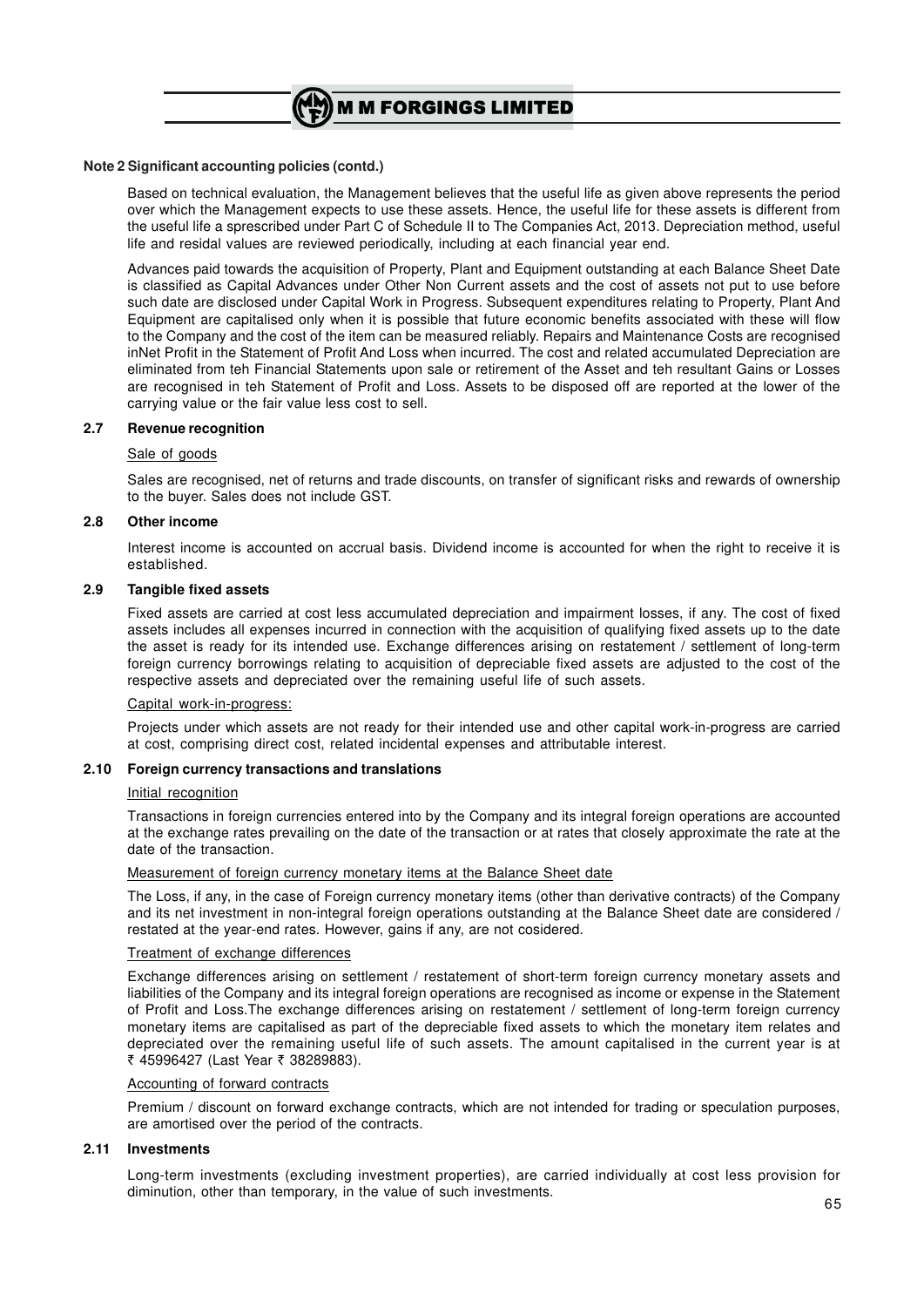

#### **Note 2 Significant accounting policies (contd.)**

#### **2.12 Employee benefits**

Employee benefits include provident fund, superannuation fund, gratuity fund and compensated absences,

#### Defined contribution plans

The Company's contribution to provident fund and superannuation fund are considered as defined contribution plans and are charged as an expense as they fall due based on the amount of contribution required to be made.

#### Defined benefit plans

For defined benefit plans in the form of gratuity fund / Super Annuation fund, the same are covered under Group Gratuity Scheme of LIC and Super Annuation Fund with LIC..

#### Short-term employee benefits

The undiscounted amount of short-term employee benefits expected to be paid in exchange for the services rendered by employees are recognised during the year when the employees render the service. These benefits include performance incentive and compensated absences which are expected to occur within twelve months after the end of the period in which the employee renders the related service.

#### **2.13 Borrowing costs**

Borrowing costs include interest, amortisation of ancillary costs incurred and exchange differences arising from foreign currency borrowings to the extent they are regarded as an adjustment to the interest cost. Costs in connection with the borrowing of funds to the extent not directly related to the acquisition of qualifying assets are charged to the Statement of Profit and Loss over the tenure of the loan. Borrowing costs, allocated to and utilised for qualifying assets, pertaining to the period from commencement of activities relating to construction / development of the qualifying asset upto the date of capitalisation of such asset is added to the cost of the assets. .

#### **2.14 Segment reporting**

The Company is engaged in only one segment - Manufacture of Steel Forgings

#### **2.15 Earnings per share**

Basic earnings per share is computed by dividing the profit / (loss) after tax (including the post tax effect of extraordinary items, if any) by the weighted average number of equity shares outstanding during the year. Diluted earnings per share is computed by dividing the profit / (loss) after tax (including the post tax effect of extraordinary items, if any) as adjusted for dividend, interest and other charges to expense or income relating to the dilutive potential equity shares, by the weighted average number of equity shares considered for deriving basic earnings per share and the weighted average number of equity shares which could have been issued on the conversion of all dilutive potential equity shares.

#### **2.16 Taxes on income**

Current tax is the amount of tax payable on the taxable income for the year as determined in accordance with the provisions of the Income Tax Act, 1961.Minimum Alternate Tax (MAT) paid in accordance with the tax laws, which gives future economic benefits in the form of adjustment to future income tax liability, is considered as an asset if there is convincing evidence that the Company will pay normal income tax. Accordingly, MAT is recognised as an asset in the Balance Sheet when it is probable that future economic benefit associated with it will flow to the Company.Deferred tax is recognised on timing differences, being the differences between the taxable income and the accounting income that originate in one period and are capable of reversal in one or more subsequent periods. Deferred tax is measured using the tax rates and the tax laws enacted or substantially enacted as at the reporting date. Deferred tax liabilities are recognised for all timing differences. Deferred tax assets in respect of unabsorbed depreciation and carry forward of losses are recognised only if there is virtual certainty that there will be sufficient future taxable income available to realise such assets. Deferred tax assets are recognised for timing differences of other items only to the extent that reasonable certainty exists that sufficient future taxable income will be available against which these can be realised. Deferred tax assets and liabilities are offset if such items relate to taxes on income levied by the same governing tax laws and the Company has a legally enforceable right for such set off. Deferred tax assets are reviewed at each Balance Sheet date for their realisability.

Current and deferred tax relating to items directly recognised in equity are recognised in equity and not in the statement of Profit and Loss.

#### **2.17 Research and development expenses**

Revenue expenditure pertaining to research is charged to the Statement of Profit and Loss. Development costs of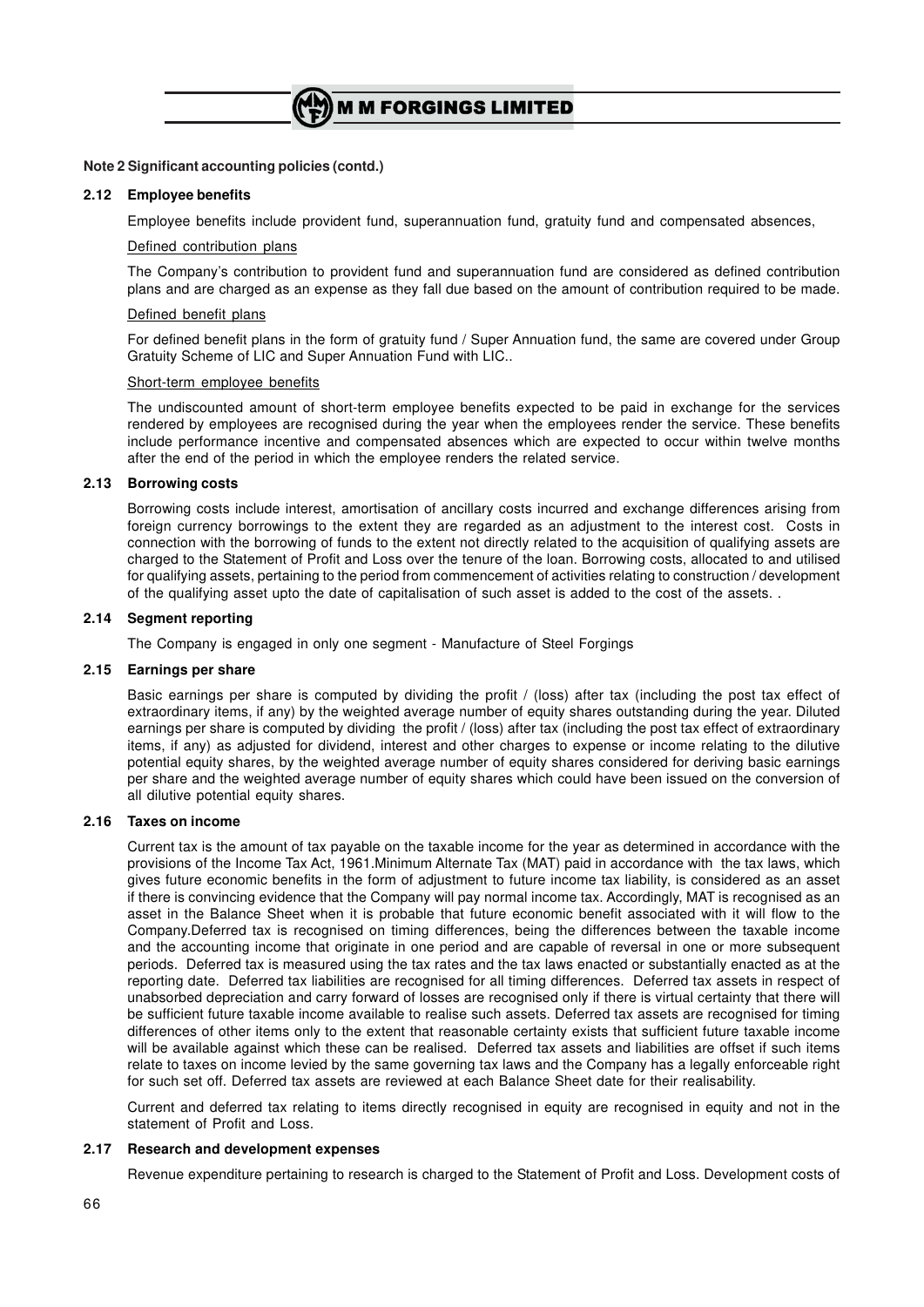

#### **Note 2 Significant accounting policies (contd.)**

products are also charged to the Statement of Profit and Loss unless a product's technological feasibility has been established, in which case such expenditure is capitalised. Fixed assets utilised for research and development are capitalised and depreciated in accordance with the policies stated for Tangible Fixed Assets and Intangible Assets.

#### **2.18 Impairment of assets**

The carrying values of assets / cash generating units at each Balance Sheet date are reviewed for impairment. If any indication of impairment exists, the recoverable amount of such assets is estimated and impairment is recognised, if the carrying amount of these assets exceeds their recoverable amount. The recoverable amount is the greater of the net selling price and their value in use. Value in use is arrived at by discounting the future cash flows to their present value based on an appropriate discount factor. When there is indication that an impairment loss recognised for an asset in earlier accounting periods no longer exists or may have decreased, such reversal of impairment loss is recognised in the Statement of Profit and Loss, except in case of revalued assets.

#### **2.19 Provisions and contingencies**

A provision is recognised when the Company has a present obligation as a result of past events and it is probable that an outflow of resources will be required to settle the obligation in respect of which a reliable estimate can be made. Provisions (excluding retirement benefits) are not discounted to their present value and are determined based on the best estimate required to settle the obligation at the Balance Sheet date. These are reviewed at each Balance Sheet date and adjusted to reflect the current best estimates. Contingent liabilities are disclosed in the Notes.

#### **2.20 Insurance claims**

Insurance claims are accounted for on the basis of claims admitted / expected to be admitted and to the extent that there is no uncertainty in receiving the claims.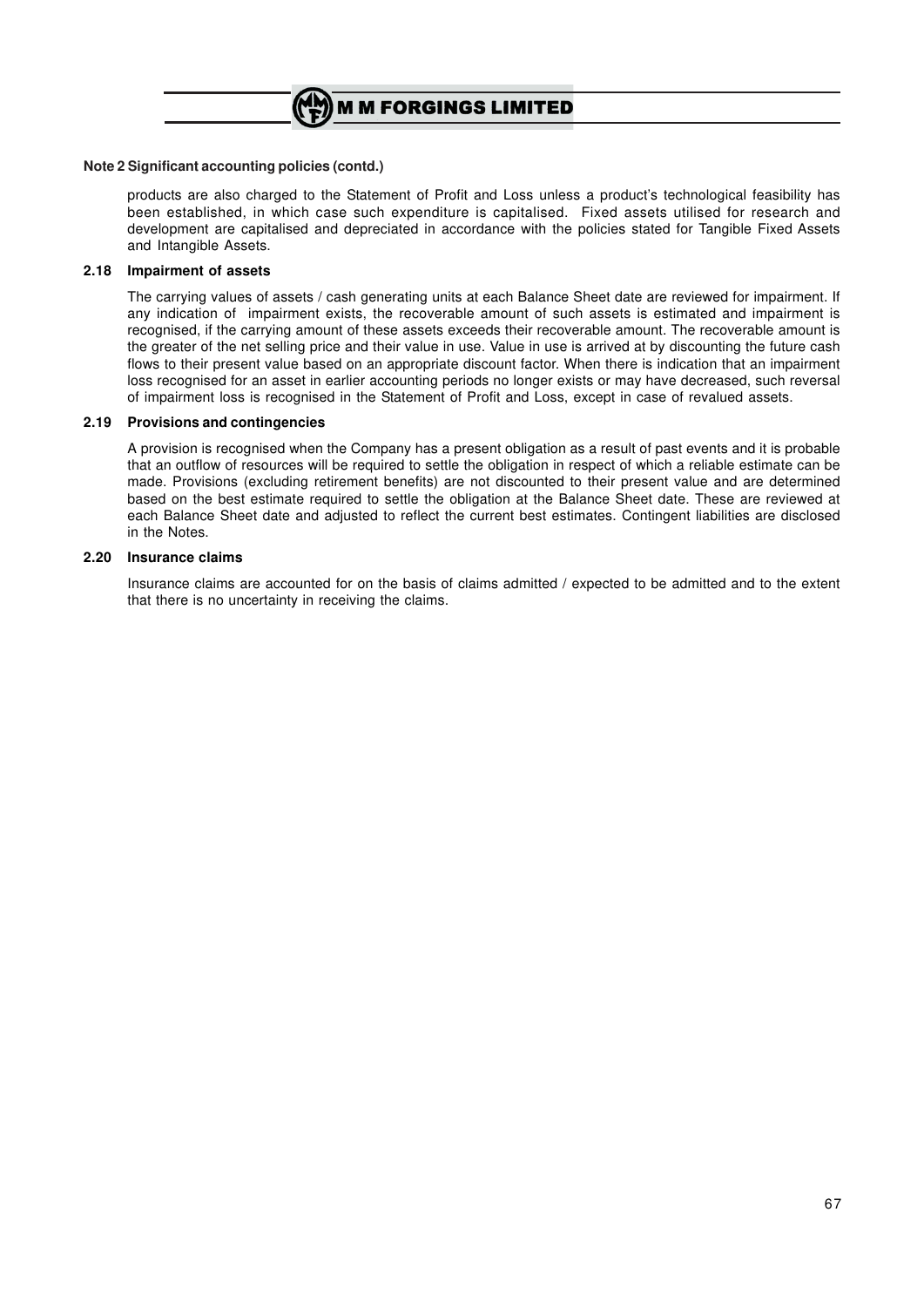### **Notes forming part of the financial statements**

**Note 3 Share capital**

|     |                                                          |                     | As at 31 March 2020 | As at 31 March 2019 |            |
|-----|----------------------------------------------------------|---------------------|---------------------|---------------------|------------|
|     | <b>Particulars</b>                                       | Number of<br>shares | ₹ in Lakhs          | Number of<br>shares | ₹ in Lakhs |
| 3.1 | Authorised                                               |                     |                     |                     |            |
|     | Equity shares of ₹10 each with voting rights             | 30,000,000          | 3.000.00            | 30.000.000          | 3,000.00   |
| 3.2 | Issued                                                   |                     |                     |                     |            |
|     | Equity shares of $\bar{\tau}$ 10 each with voting rights | 24,145,600          | 2.414.56            | 24.145.600          | 2.414.56   |
| 3.3 | Subscribed and fully paid up                             |                     |                     |                     |            |
|     | Equity shares of $\bar{\tau}$ 10 each with voting rights | 24,140,800          | 241.408.00          | 24.140.800          | 241,408.00 |

(1) Reconciliation of the number of shares and amount outstanding at the beginning and at the end of the reporting period:

| <b>Particulars</b>               | <b>Opening</b><br><b>Balance</b> | <b>Buy back</b>          | Other<br>changes<br>(Bonus<br>Shares) | Closing<br><b>Balance</b> |
|----------------------------------|----------------------------------|--------------------------|---------------------------------------|---------------------------|
| Equity shares with voting rights |                                  |                          |                                       |                           |
| Year ended 31 March, 2020        |                                  |                          |                                       |                           |
| - Number of shares               | 24,140,800                       |                          |                                       | 24,140,800                |
| - Amount ₹ in lakhs              | 2,414.08                         | $\overline{\phantom{0}}$ | $\overline{\phantom{a}}$              | 2,414.08                  |
| Year ended 31 March, 2019        |                                  |                          |                                       |                           |
| - Number of shares               | 12,070,400                       |                          | 12,070,400                            | 24,140,800                |
| - Amount ₹ in lakhs              | 1,207.04                         | Ξ.                       | 1.207.04                              | 2.414.08                  |

(2) Details of shares held by each shareholder holding more than 5% shares:

|                                        | As at 31 March 2020      | As at 31 March 2019                        |                             |                                              |
|----------------------------------------|--------------------------|--------------------------------------------|-----------------------------|----------------------------------------------|
| <b>Class of Shares</b>                 | Number of<br>shares held | % holding<br>in that<br>class of<br>shares | Number of<br>shares<br>held | $%$ holding<br>in that<br>class of<br>shares |
| Equity shares with voting rights       |                          |                                            |                             |                                              |
| Synmax Consultants and Trading Pvt Ltd | 5,796,000                | 24.01%                                     | 5,796,000                   | 24.01%                                       |
| Vidyashankar Krishnan                  | 2,720,240                | 11.27%                                     | 2.720.240                   | 11.27%                                       |
| Venkatramanan Krishnan                 | 2,584,960                | 10.71%                                     | 2.584.960                   | 10.71%                                       |

(3) Aggregate number and class of shares allotted as fully paid up pursuant to contract(s) without payment being received in cash, bonus shares and shares bought back for the period of 5 years immediately preceding the Balance Sheet date.

| <b>Particulars</b>                   |                                      | Aggregate number of<br>shares        |
|--------------------------------------|--------------------------------------|--------------------------------------|
|                                      | <b>As at 31</b><br><b>March 2020</b> | <b>As at 31</b><br><b>March 2019</b> |
| Equity shares with voting rights     |                                      | 24.140.800 24.140.800                |
| Fully paid up by way of bonus shares | $\overline{\phantom{a}}$             |                                      |

(4) Details of shares pledged : NIL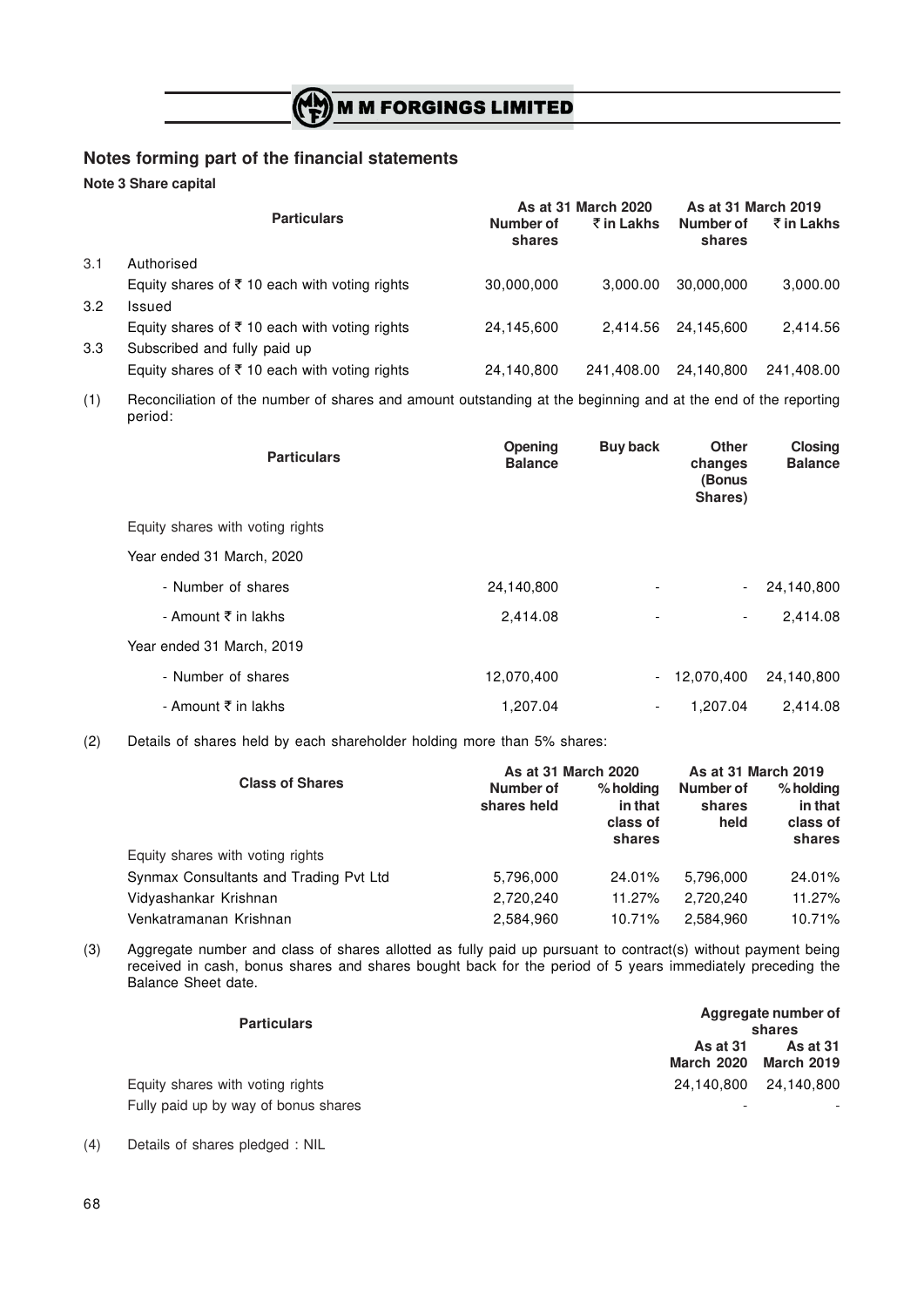# (CM) M M FORGINGS LIMITED

|     | <b>Note 4 Reserves and surplus</b>                                               |                               | ₹ in Lakhs                    |
|-----|----------------------------------------------------------------------------------|-------------------------------|-------------------------------|
|     | <b>Particulars</b>                                                               | As at 31<br><b>March 2020</b> | As at 31<br><b>March 2019</b> |
| 4.1 | Capital reserve                                                                  |                               |                               |
|     | Opening balance                                                                  | 4.60                          | 4.60                          |
|     | Add: Additions during the year                                                   |                               |                               |
|     | Less: Utilised / transferred during the year                                     |                               |                               |
|     | Closing balance                                                                  | 4.60                          | 4.60                          |
| 4.2 | Securities premium account                                                       |                               |                               |
|     | Opening balance                                                                  | 305.00                        | 305.00                        |
|     | Closing balance                                                                  | 305.00                        | 305.00                        |
| 4.3 | General reserve                                                                  |                               |                               |
|     | Opening balance                                                                  | 40,591.33                     | 35,098.37                     |
|     | Add: Transferred from surplus in Statement of Profit and Loss                    | 3,400.00                      | 6,700.00                      |
|     | Less: Utilised / transferred during the year for:                                |                               |                               |
|     | Interim Dividend / Dividend Tax                                                  |                               | 1,207.04                      |
|     | Closing balance                                                                  | 43,991.33                     | 40,591.33                     |
| 4.4 | Surplus / (Deficit) in Statement of Profit and Loss                              |                               |                               |
|     | Opening balance                                                                  | 309.73                        | 292.62                        |
|     | Add: Profit for the year                                                         | 4,623.76                      | 8,135.04                      |
|     | Less: Interim dividend                                                           | 1,417.93                      | 708.97                        |
|     | Dividends proposed to be distributed to<br>equity shareholders Rs. 30 per share) | 0.00                          | 603.52                        |
|     | Tax on dividend                                                                  | 0.00                          | 105.45                        |
|     | Transferred to: General Reserve                                                  | 3,400.00                      | 6,700.00                      |
|     | Closing balance                                                                  | 115.54                        | 309.73                        |
|     | <b>Total</b>                                                                     | 44,416.47                     | 41,210.66                     |
|     | Note 5 Long-term borrowings                                                      |                               |                               |
|     | Term Loans From Banks                                                            |                               |                               |
|     | Secured                                                                          | 33,470.00                     | 39,628.75                     |
|     | Unsecured                                                                        |                               |                               |
|     | Total                                                                            | 33,470.00                     | 39,628.75                     |

5.1 Details of terms of repayment for the other long-term borrowings and security provided in respect of the secured other long-term borrowings:

|                                    | ₹ in Lakhs<br>As at 31 March 2020 |           | ₹ in Lakhs     |                     |
|------------------------------------|-----------------------------------|-----------|----------------|---------------------|
|                                    |                                   |           |                | As at 31 March 2019 |
|                                    | <b>Secured</b>                    | Unsecured | <b>Secured</b> | <b>Unsecured</b>    |
| Term loans from banks:             |                                   |           |                |                     |
| Citi Bank<br>Bank                  | 53.83                             |           | 1,187.66       |                     |
| DBS.                               | 8.282.54                          |           | 8,163.42       |                     |
| <b>SBI (Formerly SBT)</b>          | 2.888.79                          |           | 3.925.86       |                     |
| <b>SBI</b>                         | 1.507.20                          |           | 2,078.40       |                     |
| <b>HDFC and Federal</b>            | 14,125.00                         |           | 15,000.00      |                     |
| <b>ICICI</b>                       | 14.062.50                         |           | 15.000.00      |                     |
| Total - Term loans from banks      | 40,919.86                         |           | 45,355.34      |                     |
| Less: Amounts due within 12 Months | 7,449.86                          |           | 5,726.59       |                     |
| Total - Term loans from banks      | 33,470.00                         |           | 39,628.75      |                     |

5.2 Terms of Security / Repayment

All loans secured by the charge over Fixed Assets of the Company except the lands at Singampunari / Viralimalai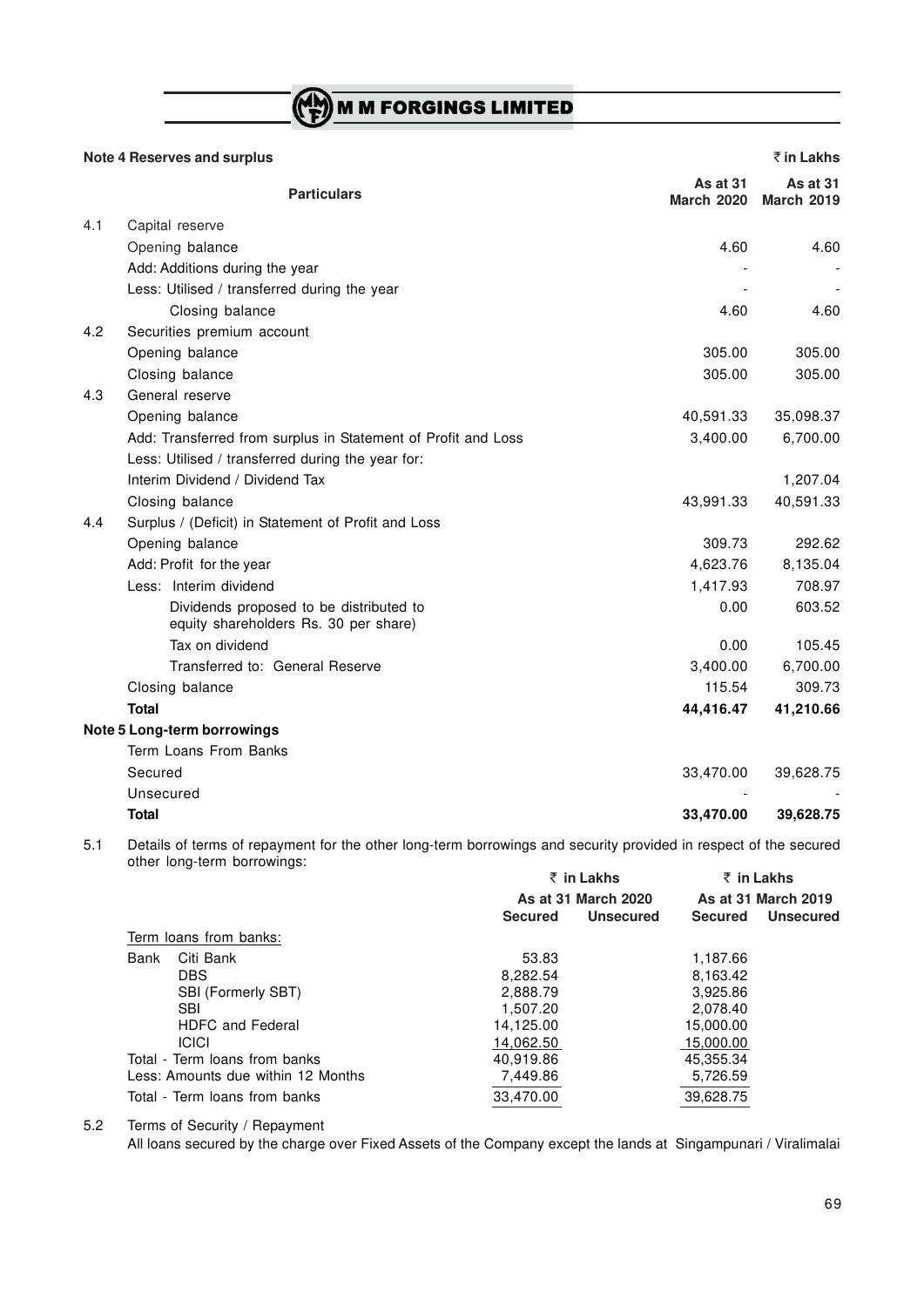|  |  |  |  | $\binom{M}{F}$ M M FORGINGS LIMITED |  |
|--|--|--|--|-------------------------------------|--|
|  |  |  |  |                                     |  |

### **Particulars**

## ` **in Lakhs**

| 5.3 | Instalments Payable | 2020 - 21   | 7,449.86  |
|-----|---------------------|-------------|-----------|
|     |                     | $2021 - 22$ | 7,876.95  |
|     |                     | $2022 - 23$ | 6,430.76  |
|     |                     | $2023 - 24$ | 6,491.76  |
|     |                     | $2024 - 25$ | 6,491.76  |
|     |                     | $2025 - 26$ | 3,283.27  |
|     |                     | 2026-27     | 2,895.50  |
|     | <b>Total</b>        |             | 40,919.86 |

\* Details of long-term borrowings guaranteed by some of the directors or others: **NIL**

\* For the current maturities of long-term borrowings, refer items 9.1 and 9.2 - Other current liabilities.

\* There is No default in the servicing / repayment of the loans.

#### **Note 6 Other long-term liabilities**

|     |                                                                                                                      |                                                                                                         | As at 31<br><b>March 2020</b> | ₹ in Lakhs<br>As at $31$<br><b>March 2019</b> |
|-----|----------------------------------------------------------------------------------------------------------------------|---------------------------------------------------------------------------------------------------------|-------------------------------|-----------------------------------------------|
| 6.1 | <b>Trade Payables</b>                                                                                                |                                                                                                         |                               |                                               |
|     | Others than acceptances                                                                                              |                                                                                                         |                               |                                               |
| 6.2 | Others Payables on Purchase of Fixed Assets<br><b>Rental Advance Received</b><br>Advance from Customers              |                                                                                                         | 229.35<br>62.15               | 1,740.31<br>105.62<br>32.38                   |
|     | <b>Total</b>                                                                                                         |                                                                                                         | 291.50                        | 1,878.31                                      |
|     | Note 7 Short-term borrowings                                                                                         |                                                                                                         |                               |                                               |
| 7.1 | Loans repayable on demand from Banks                                                                                 |                                                                                                         |                               |                                               |
|     | Secured<br>Unsecured                                                                                                 |                                                                                                         | 15,357.39<br>306.87           | 21,504.77<br>1,924.29                         |
|     | <b>Total</b>                                                                                                         |                                                                                                         | 15,664.26                     | 23,429.06                                     |
|     | Note: Details of security for the secured short-term borrowings:                                                     |                                                                                                         |                               |                                               |
|     | Loans repayable on demand from Banks<br>Total - from banks<br>No Default in the Servicing of the facility availed.   | <b>Nature of Security</b><br>Hypothecation of Inventory/<br><b>Book Debts</b><br>Rate of Interest 6.96% | 15,664.26<br>15,664.26        | 23,429.06<br>23,429.06                        |
|     | Note 8 Trade payables                                                                                                |                                                                                                         |                               |                                               |
|     | Trade Payables - Other than Acceptances<br><b>Total</b>                                                              |                                                                                                         | 7,174.13<br>7,174.13          | 4,770.61<br>4,770.61                          |
|     | Note 9 Other current liabilities                                                                                     |                                                                                                         |                               |                                               |
| 9.1 | Current maturities of long-term debt - Secured                                                                       |                                                                                                         | 7,449.86                      | 5,726.59                                      |
| 9.2 | Unpaid dividends                                                                                                     |                                                                                                         | 98.52                         | 43.76                                         |
|     | <b>Total</b>                                                                                                         |                                                                                                         | 7,548.38                      | 5,770.35                                      |
|     | Note : Current maturities of long-term debt (Refer Notes 5.1 and 5.4 - Long Term Borrowings for details of Securirty |                                                                                                         |                               |                                               |

#### **Note 10 Short Term Provisions**

| 10.1 | Provision for tax (net of advance tax)                                       | -                        |        |
|------|------------------------------------------------------------------------------|--------------------------|--------|
|      | $(As At 31 \text{ Mar } 2020 \space \text{\textsterling} \space 85,000,000)$ |                          |        |
|      | $(As At 31$ Mar 2019 ₹ 2,12,500,000)                                         |                          |        |
|      | 10.2 Provision for proposed equity dividend                                  | $\overline{\phantom{a}}$ | 603.52 |
| 10.3 | Provision for tax on proposed dividend                                       |                          | 105.45 |
|      | Total                                                                        | $\blacksquare$           | 708.97 |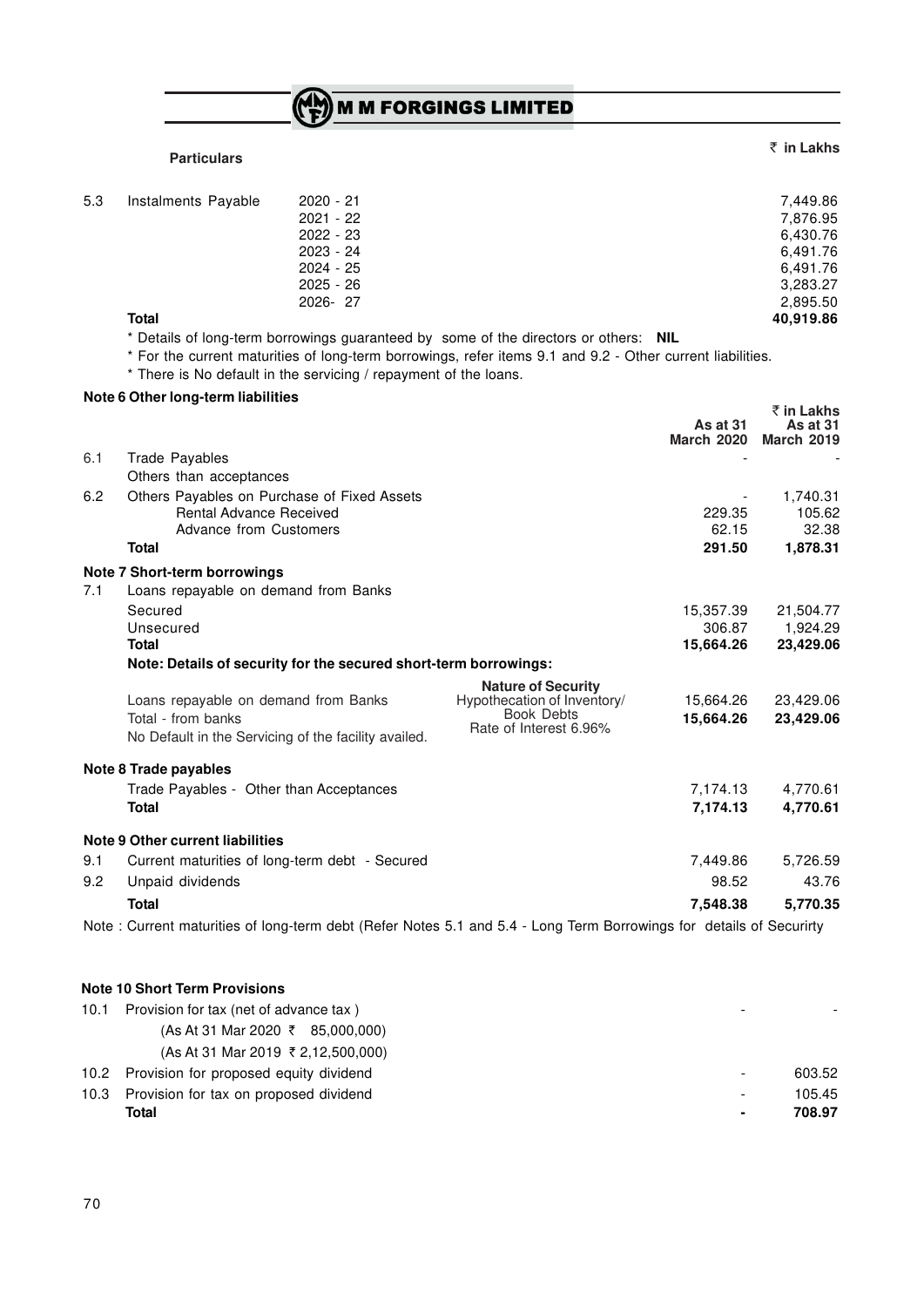

### **Notes forming part of the financial statements**

**Note 11 Fixed Assets**

| <b>Tangible Assets</b><br>11.1 |                                          | <b>Gross block</b> |                         |                                                                    |                                         |                      |                                              |
|--------------------------------|------------------------------------------|--------------------|-------------------------|--------------------------------------------------------------------|-----------------------------------------|----------------------|----------------------------------------------|
|                                | <b>Balance</b><br>as at<br>1 April, 2019 | <b>Additions</b>   | <b>Disposals</b>        | <b>Effect of</b><br>foreign<br>currency<br>exchange<br>differences | <b>Borrowing</b><br>cost<br>capitalised | Other<br>adjustments | <b>Balance</b><br>as at<br>31 March,<br>2020 |
|                                | ₹ in Lakhs                               | ₹ in Lakhs         | $\overline{z}$ in Lakhs | ₹ in Lakhs                                                         | ₹ in Lakhs                              | ₹ in Lakhs           | ₹ in Lakhs                                   |
| 11.1.1<br>Land                 | 6170.80                                  | 46.47              |                         |                                                                    |                                         |                      | 6217.27                                      |
| 11.1.2 Buildings               | 11828.44                                 | 2054.07            |                         |                                                                    |                                         |                      | 13882.51                                     |
| Plant and Equipment<br>11.1.3  | 82761.16                                 | 8701.19            |                         | 425.59                                                             | 395.17                                  |                      | 92283.11                                     |
| 11.1.4 Furniture and Fixtures  | 203.41                                   | 19.18              |                         |                                                                    |                                         |                      | 222.59                                       |
| 11.1.5 Vehicles                | 577.63                                   | 45.05              | 11.51                   |                                                                    |                                         |                      | 611.17                                       |
| 11.1.6<br>Office equipment     | 1670.92                                  | 120.91             |                         |                                                                    |                                         |                      | 1791.83                                      |
| Total                          | 103212.36                                | 10986.87           | 11.51                   | 425.59                                                             | 395.17                                  | 0.00                 | 115008.48                                    |
| <b>Previous year</b>           | 75495.98                                 | 27319.73           | 18.37                   | 173.75                                                             | 241.27                                  | 0.00                 | 103212.36                                    |

### **All the Assets are free hold except leasehold land at Lucknow.**

**Note 11 Fixed Assets (contd.)**

| 11.2 Tangible Assets          |                                          |                                                          | Accumulated depreciation and impairment |                                 |                                              | <b>Net Block</b>                             |                                             |  |
|-------------------------------|------------------------------------------|----------------------------------------------------------|-----------------------------------------|---------------------------------|----------------------------------------------|----------------------------------------------|---------------------------------------------|--|
|                               | <b>Balance</b><br>as at<br>1 April, 2019 | Depreciation/<br>amortisation<br>expense for<br>the year | Eliminated on<br>disposal of<br>assets  | <b>Other</b><br>adjust-<br>ment | <b>Balance</b><br>as at<br>31 March,<br>2020 | <b>Balance</b><br>as at<br>31 March,<br>2020 | <b>Balance</b><br>as at<br>1 April,<br>2019 |  |
|                               | ₹ in Lakhs                               | ₹in Lakhs                                                | ₹ in Lakhs                              | ₹ in Lakhs                      | ₹ in Lakhs                                   | $\bar{z}$ in Lakhs                           | ₹ in Lakhs                                  |  |
| 111.1<br>Land                 | 0.00                                     |                                                          |                                         |                                 | 0.00                                         | 6217.27                                      | 6170.80                                     |  |
| 11.2.2 Buildings              | 2069.57                                  | 405.43                                                   |                                         |                                 | 2475.00                                      | 11407.51                                     | 9758.87                                     |  |
| 11.2.3 Plant and Equipment    | 40202.34                                 | 4789.97                                                  |                                         |                                 | 44992.31                                     | 47290.80                                     | 42558.82                                    |  |
| 11.2.4 Furniture and Fixtures | 192.88                                   | 22.80                                                    |                                         |                                 | 215.68                                       | 6.91                                         | 10.53                                       |  |
| 11.2.5 Vehicles               | 414.12                                   | 46.67                                                    | 11.48                                   |                                 | 449.31                                       | 161.86                                       | 163.51                                      |  |
| 11.2.6 Office equipment       | 1527.72                                  | 57.89                                                    |                                         |                                 | 1585.61                                      | 206.22                                       | 143.20                                      |  |
| <b>Total</b>                  | 44406.63                                 | 5322.76                                                  | 11.48                                   | 0.00                            | 49717.91                                     | 65290.57                                     | 58805.73                                    |  |
| <b>Previous year</b>          | 38983.83                                 | 5441.17                                                  | 18.37                                   | 0.00                            | 44406.63                                     | 58805.73                                     | 36512.15                                    |  |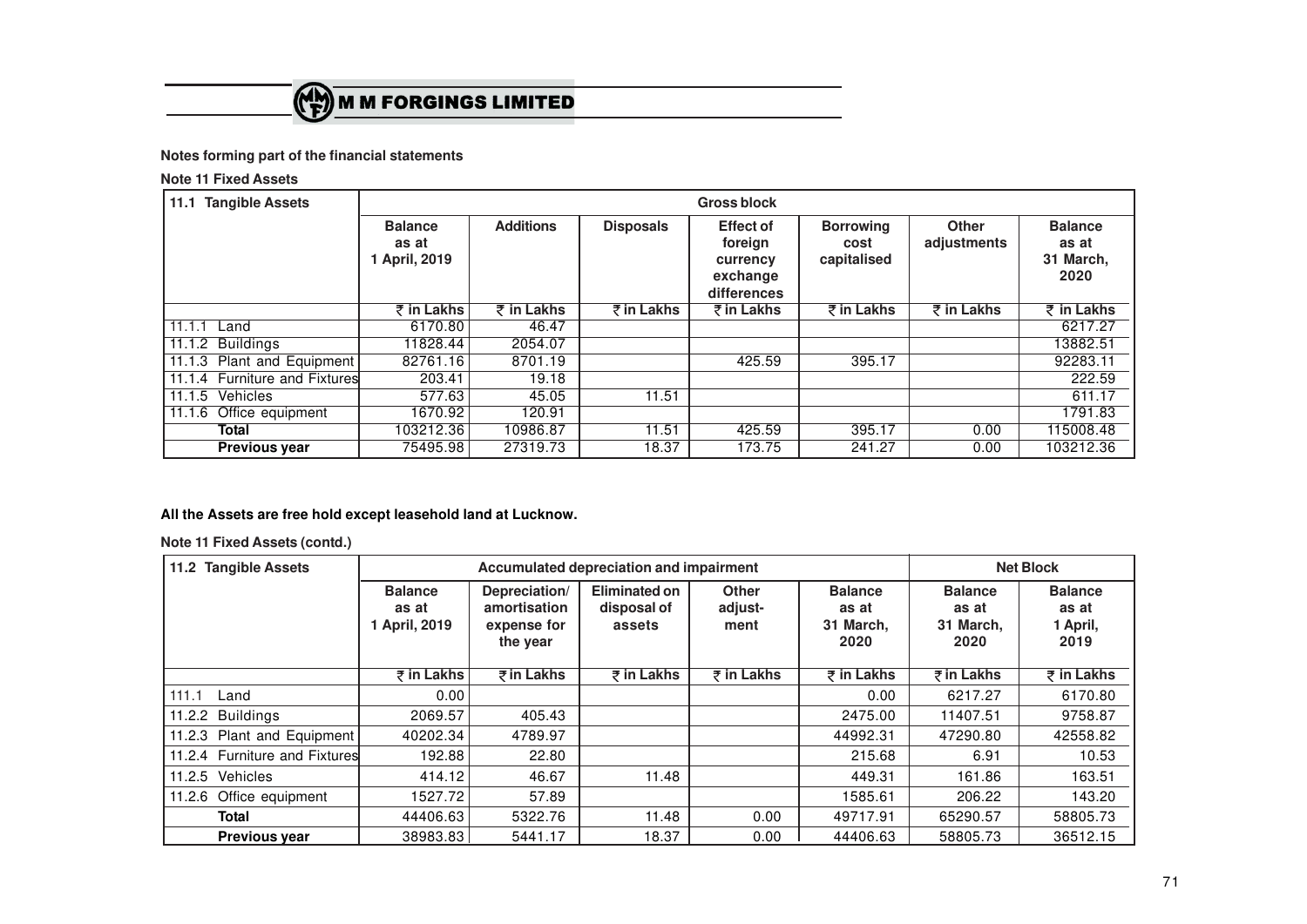

# **11.3 Depreciation and amortisation relating to continuing operations:**

| <b>Particulars</b>                                                               | 31 March, 2020<br>₹ in Lakhs | For the year ended For the year ended<br>31 March, 2019<br>₹ in Lakhs |  |
|----------------------------------------------------------------------------------|------------------------------|-----------------------------------------------------------------------|--|
| Depreciation and amortisation for the year on tangible assets as per Note 12 A   | 5.322.76                     | 5.441.17                                                              |  |
| Depreciation and amortisation for the year on intangible assets as per Note 12 B | $\overline{\phantom{a}}$     | $\overline{\phantom{a}}$                                              |  |
| Less: Utilised from revaluation reserve                                          | $\overline{\phantom{a}}$     | $\overline{\phantom{a}}$                                              |  |
| Depreciation and amortisation relating to continuing operations                  | 5.322.76                     | 5.441.17                                                              |  |

#### **Note 12 Non-current investments**

| <b>Particulars</b>                                                                                | As at 31 March, 2020              |                                    | As at 31 March, 2019         |                        |                                          |                            |
|---------------------------------------------------------------------------------------------------|-----------------------------------|------------------------------------|------------------------------|------------------------|------------------------------------------|----------------------------|
|                                                                                                   | Quoted #<br>$\bar{\tau}$ in Lakhs | Unquoted#<br>$\bar{\tau}$ in Lakhs | <b>Total</b><br>रें in Lakhs | Quoted<br>रें in Lakhs | <b>Unquoted</b><br>$\bar{\tau}$ in Lakhs | <b>Total</b><br>₹ in Lakhs |
| Investments (At cost):                                                                            |                                   |                                    |                              |                        |                                          |                            |
| Trade<br>12.1                                                                                     | <b>NIL</b>                        | <b>NIL</b>                         | <b>NIL</b>                   | <b>NIL</b>             | <b>NIL</b>                               | <b>NIL</b>                 |
| Other investments<br>12.2                                                                         |                                   |                                    |                              |                        |                                          |                            |
| 12.2.1 Investment in equity instruments                                                           | 14.10                             | 474.34                             | 488.44                       | 14.10                  | 474.34                                   | 488.44                     |
| - Fully Paid                                                                                      |                                   |                                    |                              |                        |                                          |                            |
| Total - Other investments (12.2)                                                                  | 14.10                             | 474.34                             | 488.44                       | 14.10                  | 474.34                                   | 488.44                     |
| Less: Provision for diminution in value of investments                                            |                                   |                                    |                              |                        |                                          | ٠                          |
| Total                                                                                             |                                   | 488.44                             |                              |                        | 488.44                                   |                            |
| Aggregate amount of quoted investments<br>Aggregate market value of listed and quoted investments |                                   |                                    | 14.10<br>22.79               |                        |                                          | 14.10<br>22.79             |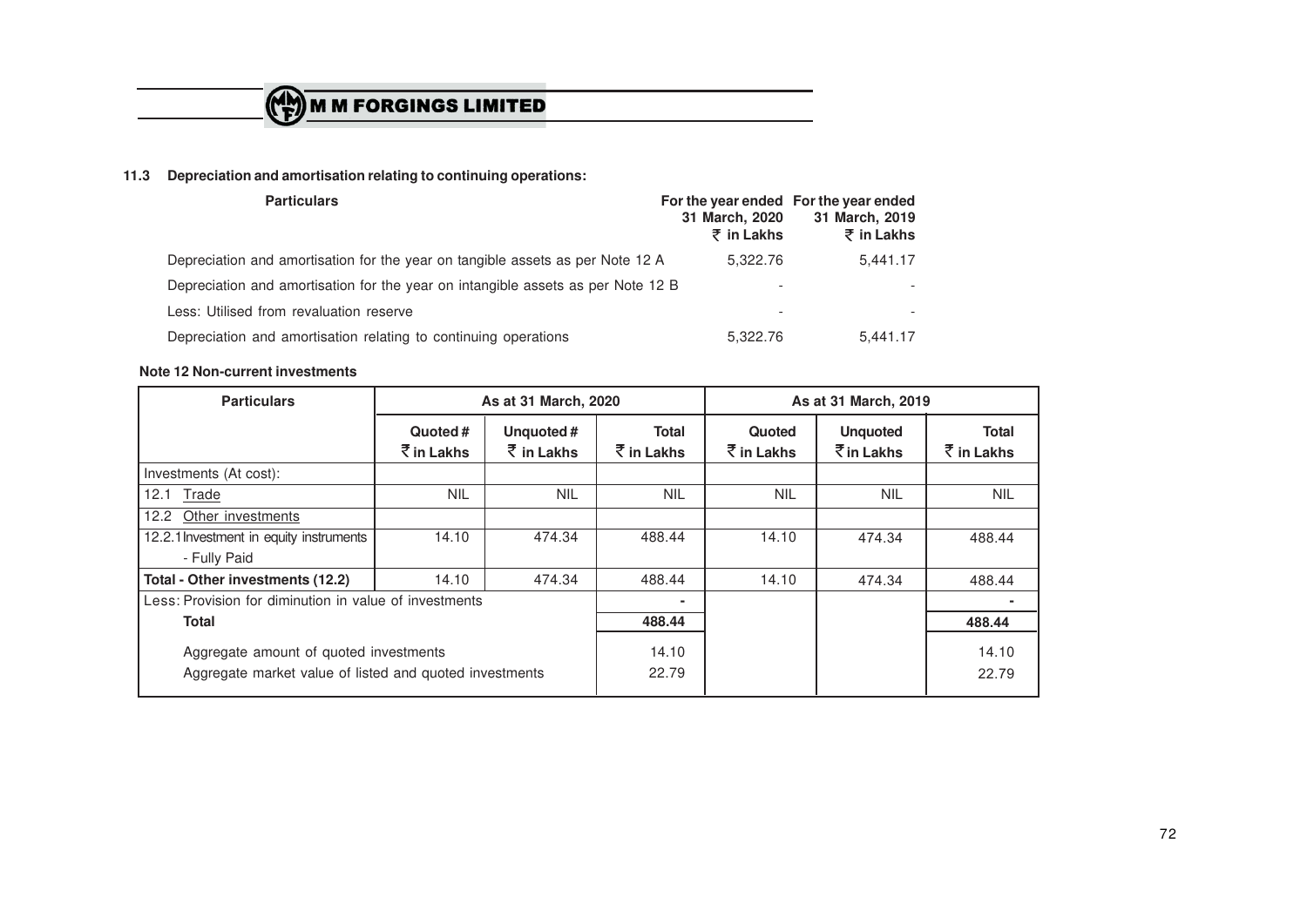# (CH) M M FORGINGS LIMITED

|                                                                                                                                                                                                        |                               | ₹ in Lakhs                    |
|--------------------------------------------------------------------------------------------------------------------------------------------------------------------------------------------------------|-------------------------------|-------------------------------|
| <b>Particulars</b>                                                                                                                                                                                     | As at 31<br><b>March 2020</b> | As at 31<br><b>March 2019</b> |
| Note 13 Long-term loans and advances                                                                                                                                                                   |                               |                               |
| 13.1<br>Security deposits                                                                                                                                                                              |                               |                               |
| Secured, considered good                                                                                                                                                                               |                               |                               |
| Unsecured, considered good                                                                                                                                                                             | 910.51                        | 746.44                        |
| Doubtful                                                                                                                                                                                               |                               |                               |
|                                                                                                                                                                                                        | 910.51                        | 746.44                        |
| Less: Provision for doubtful deposits                                                                                                                                                                  |                               |                               |
|                                                                                                                                                                                                        | 910.51                        | 746.44                        |
| Advance Income Tax<br>13.2                                                                                                                                                                             | 246.62                        | 123.31                        |
| 13.3<br>Mat Credit Available                                                                                                                                                                           | 1,008.79                      | 190.67                        |
| 13.4<br>Balances with government authorities                                                                                                                                                           |                               |                               |
| Unsecured, considered good                                                                                                                                                                             |                               |                               |
| 13.4.1 Advance Sales tax                                                                                                                                                                               |                               | 116.38                        |
| 13.4.2 DVS Industries (P) Limited                                                                                                                                                                      | 8,981.55                      | 8,404.96                      |
|                                                                                                                                                                                                        | 8,981.55                      | 8,521.34                      |
| <b>Total</b>                                                                                                                                                                                           | 11,147.47                     | 9,581.76                      |
| Note: Long-term loans and advances - No dues from Directors, Officers of the Company, Firms in which any Director is<br>a partner or any Private Limited Companies in which any Director is a Director |                               |                               |
| Note 14 Other non-current assets                                                                                                                                                                       |                               |                               |
| Long Term Inventories<br>14.1<br>(At lower of cost and net realisable value)                                                                                                                           |                               |                               |
| 14.1.1 Raw materials                                                                                                                                                                                   | 1,079.39                      | 253.26                        |
| 14.1.2 Work-in-progress - Steel Forgings                                                                                                                                                               | 138.20                        | 73.40                         |
| 14.1.3 Stores& Spares                                                                                                                                                                                  | 698.72                        | 454.33                        |
| 14.1.4 Consumable Tools                                                                                                                                                                                | 0.26                          | 104.25                        |
| <b>Total</b>                                                                                                                                                                                           | 1,916.57                      | 885.24                        |

14.2 Other Assets 14.2.1 Sundry Debtors 109.75 109.75

14.2.2 Advance to Suppliers 232.65 102.86 **Total 2,267.57 1,097.85**

# **Note 15 Inventories**

(At lower of cost and net realisable value)

|      | Total                                  | 12,844.68 | 18.750.17 |
|------|----------------------------------------|-----------|-----------|
|      | 15.4 Consumable Tools                  | 454.66    | 611.93    |
|      | 15.3 Stores and spares                 | 231.65    | 897.50    |
|      | 15.2 Work-in-progress - Steel Forgings | 8.134.89  | 9.727.57  |
| 15.1 | Raw materials                          | 4.023.48  | 7.513.17  |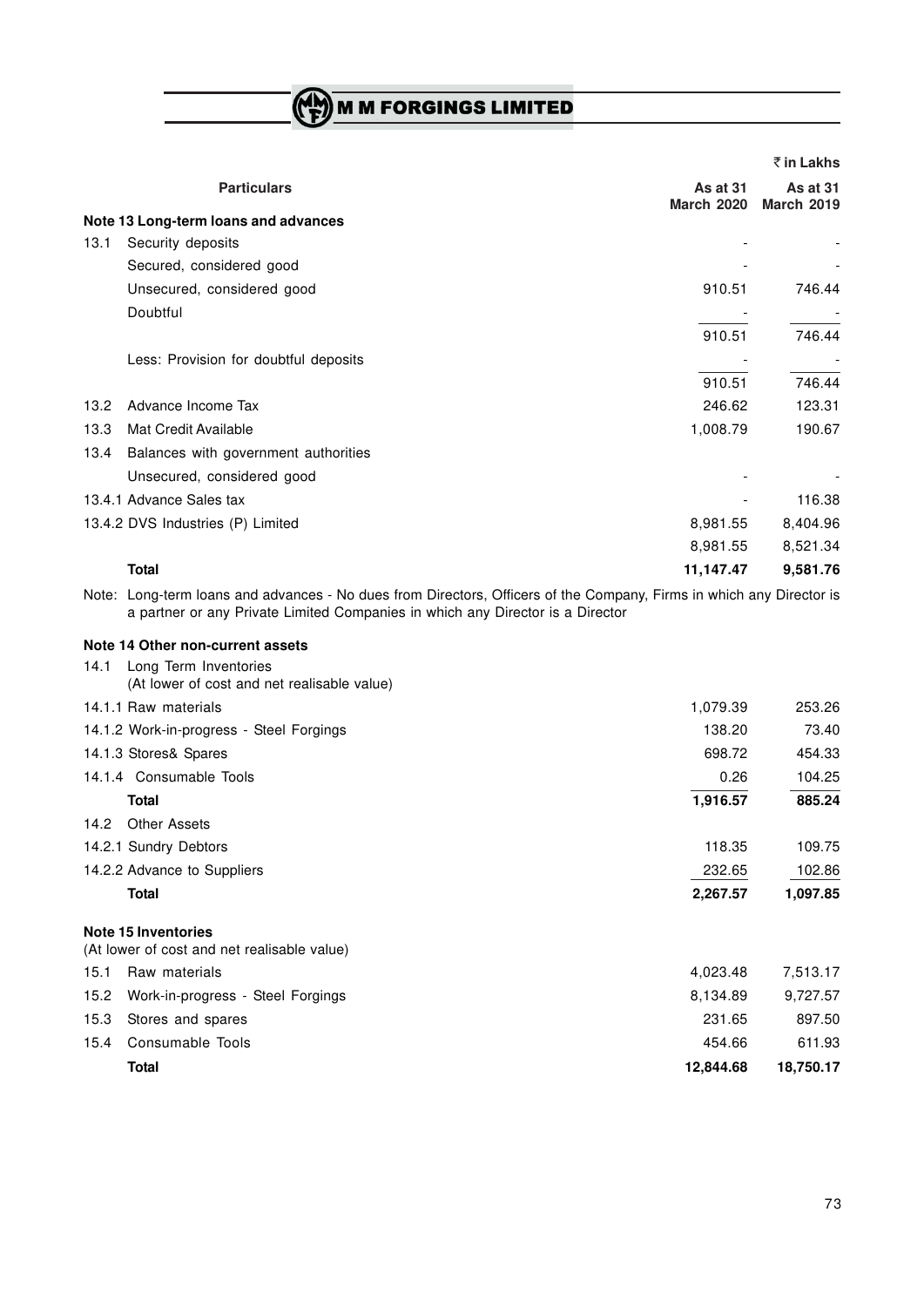$\binom{M}{k}$  M M FORGINGS LIMITED

|              |                                                                                                                                                                                              |                                      | ₹ in Lakhs                           |
|--------------|----------------------------------------------------------------------------------------------------------------------------------------------------------------------------------------------|--------------------------------------|--------------------------------------|
|              | <b>Particulars</b>                                                                                                                                                                           | <b>As at 31</b><br><b>March 2020</b> | <b>As at 31</b><br><b>March 2019</b> |
|              | Note 16 Trade receivables                                                                                                                                                                    |                                      |                                      |
|              | Trade receivables outstanding for a period exceeding six months from the date they were due for payment #                                                                                    |                                      |                                      |
|              | Secured, considered good                                                                                                                                                                     |                                      |                                      |
|              | Unsecured, considered good                                                                                                                                                                   | 1,246.22                             | 7,925.29                             |
|              | Doubtful                                                                                                                                                                                     |                                      |                                      |
|              |                                                                                                                                                                                              | 1,246.22                             | 7,925.29                             |
|              | Less: Provision for doubtful trade receivables                                                                                                                                               |                                      |                                      |
| <b>Total</b> |                                                                                                                                                                                              | 1,246.22                             | 7,925.29                             |
|              | Note: Trade Receivables - No dues from Directors, Officers of the Company, Firms in which any Director is a partner or<br>any Private Limited Companies in which any Director is a Director  |                                      |                                      |
|              | Note 17 Cash and cash equivalents                                                                                                                                                            |                                      |                                      |
| 17.1         | Cash on hand                                                                                                                                                                                 | 3.16                                 | 2.26                                 |
| 17.2         | Cheques, drafts on hand                                                                                                                                                                      |                                      |                                      |
| 17.3         | Investments in Liquid funds                                                                                                                                                                  | 17,255.89                            | 16,088.86                            |
| 17.4         | Balances with banks                                                                                                                                                                          |                                      |                                      |
|              | 17.4.1 In current accounts                                                                                                                                                                   | 29.63                                | 2.04                                 |
|              | 17.4.2 In deposit accounts (Refer Note below)                                                                                                                                                | 48.91                                | 1,019.00                             |
|              | <b>Total</b>                                                                                                                                                                                 | 17,337.59                            | 17,112.16                            |
|              | Of the above, the balances that meet the definition of Cash and cash equivalents as per AS 3 - Cash Flow Statement is<br>₹ 17255.89 Lakhs. (As at 31st March 2019 ₹ 16088.86 Lakhs)          |                                      |                                      |
|              | Note: Balances with banks include deposits amounting to ₹19.00 Lakhs as at 31st March 2020 which have an original<br>maturity of more than 12 months. (As at 31st March 2019- ₹ 19.00 Lakhs) |                                      |                                      |
|              | Note 18 Short-term loans and advances                                                                                                                                                        |                                      |                                      |
| 18.1         | Loans and advances to employees                                                                                                                                                              |                                      |                                      |
|              | Secured, considered good                                                                                                                                                                     |                                      |                                      |
|              | Unsecured, considered good                                                                                                                                                                   | 186.90                               | 195.71                               |
|              | Doubtful                                                                                                                                                                                     |                                      |                                      |
|              |                                                                                                                                                                                              | 186.90                               | 195.71                               |
|              | Less: Provision for doubtful loans and advances                                                                                                                                              |                                      |                                      |
|              |                                                                                                                                                                                              | 186.90                               | 195.71                               |
| 18.2         | Prepaid expenses - Unsecured, considered good                                                                                                                                                | 141.96                               | 139.16                               |
| 18.3         | Balances with government authorities - Unsecured, considered good                                                                                                                            |                                      |                                      |
|              | 18.3.1 GST credit receivable                                                                                                                                                                 | 2,024.49                             | 3,539.51                             |
| 18.4         | Others                                                                                                                                                                                       |                                      |                                      |
|              | Secured, considered good                                                                                                                                                                     |                                      |                                      |
|              | Unsecured, considered good                                                                                                                                                                   | 11.01                                | 12.52                                |
|              | Doubtful                                                                                                                                                                                     |                                      |                                      |
|              |                                                                                                                                                                                              | 11.01                                | 12.52                                |

Less: Provision for other doubtful loans and advances

**Total 2,364.36 3,886.90** Note: Short-term loans and advances - No amount is due from any Directors, Other Officers of the Company, Firms in which any Director is a partner, Private Companies in which any Director is a Director

11.01 12.52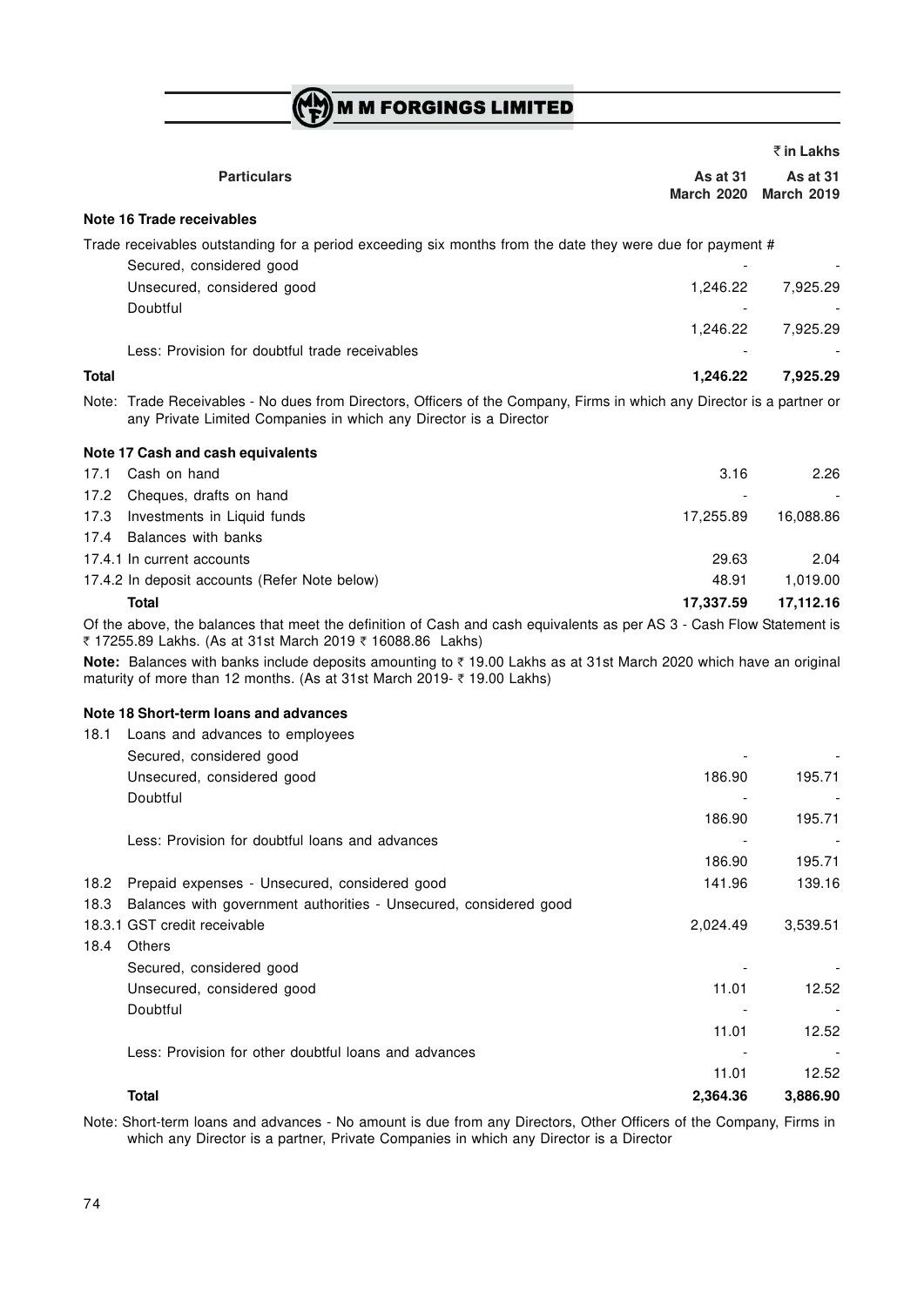M M FORGINGS LIMITED

|              |                                                                                       |                               | ₹ in Lakhs                    |
|--------------|---------------------------------------------------------------------------------------|-------------------------------|-------------------------------|
|              | <b>Particulars</b>                                                                    | As at 31<br><b>March 2020</b> | As at 31<br><b>March 2019</b> |
|              | Note 19 Other current assets                                                          |                               |                               |
| 19.1         | Others                                                                                |                               |                               |
|              | 19.1.1 Insurance claims                                                               | 2.82                          | 63.61                         |
| Total        |                                                                                       | 2.82                          | 63.61                         |
|              | Note 20 Revenue from operations                                                       |                               |                               |
| 20.1         | Sale of products                                                                      | 71,090.46                     | 88,736.91                     |
| 20.2         | Other operating revenues                                                              | 1,638.67                      | 1,655.29                      |
|              | <b>Total</b>                                                                          | 72,729.13                     | 90,392.20                     |
|              | 20.1.1 Sale of products comprises<br>Manufactured goods                               |                               |                               |
|              | Steel Forgings                                                                        | 71,090.46                     | 88,736.91                     |
|              | <b>Total - Sale of products</b>                                                       | 71,090.46                     | 88,736.91                     |
|              | 20.2.1 Other operating revenues<br>Power Generated                                    | 1,638.67                      | 1,655.29                      |
|              | <b>Total - Other operating revenues</b>                                               | 1,638.67                      | 1,655.29                      |
|              |                                                                                       |                               |                               |
|              | Note 21 Other income                                                                  | 556.55                        | 750.94                        |
| 21.1<br>21.2 | Interest income from Bank Deposits                                                    |                               | 770.45                        |
| 21.3         | Dividend income: from long-term investments<br>Miscellaneous Income                   | 1,059.82<br>234.33            | 62.91                         |
|              | <b>Total</b>                                                                          | 1,850.70                      | 1,584.30                      |
|              |                                                                                       |                               |                               |
|              | Note 22 Cost of materials consumed                                                    |                               |                               |
|              | Opening stock                                                                         | 7,766.43                      | 5,153.61                      |
|              | Add: Purchases                                                                        | 29,207.76                     | 46,902.54                     |
|              |                                                                                       | 36,974.19                     | 52,056.15                     |
|              | Less: Closing stock                                                                   | 5,102.87                      | 7,766.43                      |
|              | <b>Cost of material consumed</b>                                                      | 31,871.32                     | 44,289.72                     |
|              | Material consumed comprises: Raw material Steel Billets                               |                               |                               |
|              | Note 23 Changes in inventories of finished goods, work-in-progress and stock-in-trade |                               |                               |
|              | Inventories at the end of the year:                                                   |                               |                               |
|              | Work-in-progress Forgings                                                             | 8,273.09                      | 9,800.97                      |
|              | Inventories at the beginning of the year:                                             |                               |                               |
|              | Work-in-progress Forgings                                                             | 9,800.97                      | 6,394.22                      |
|              | Net (increase) / decrease                                                             | 1,527.88                      | $-3,406.75$                   |
|              | Note 24 Employee benefits expense                                                     |                               |                               |
| 24.1         | Salaries and wages                                                                    | 6,552.08                      | 6,482.71                      |
| 24.2         | Managerial Remuneration                                                               | 628.04                        | 1,167.27                      |
| 24.2         | Contributions to provident and other funds                                            | 388.06                        | 367.77                        |
| 24.3         | <b>Staff Gratuity</b>                                                                 | 31.40                         | 36.24                         |
| 24.4         | Staff welfare expenses                                                                | 668.68                        | 695.36                        |
|              | <b>Total</b>                                                                          | 8,268.26                      | 8,749.35                      |
|              | <b>Note 25 Finance costs</b>                                                          |                               |                               |
|              | Interest expense on: Borrowings                                                       | 3,305.18                      | 2,613.96                      |
|              |                                                                                       |                               |                               |
| <b>Total</b> |                                                                                       | 3,305.18                      | 2,613.96                      |
|              |                                                                                       |                               | 75                            |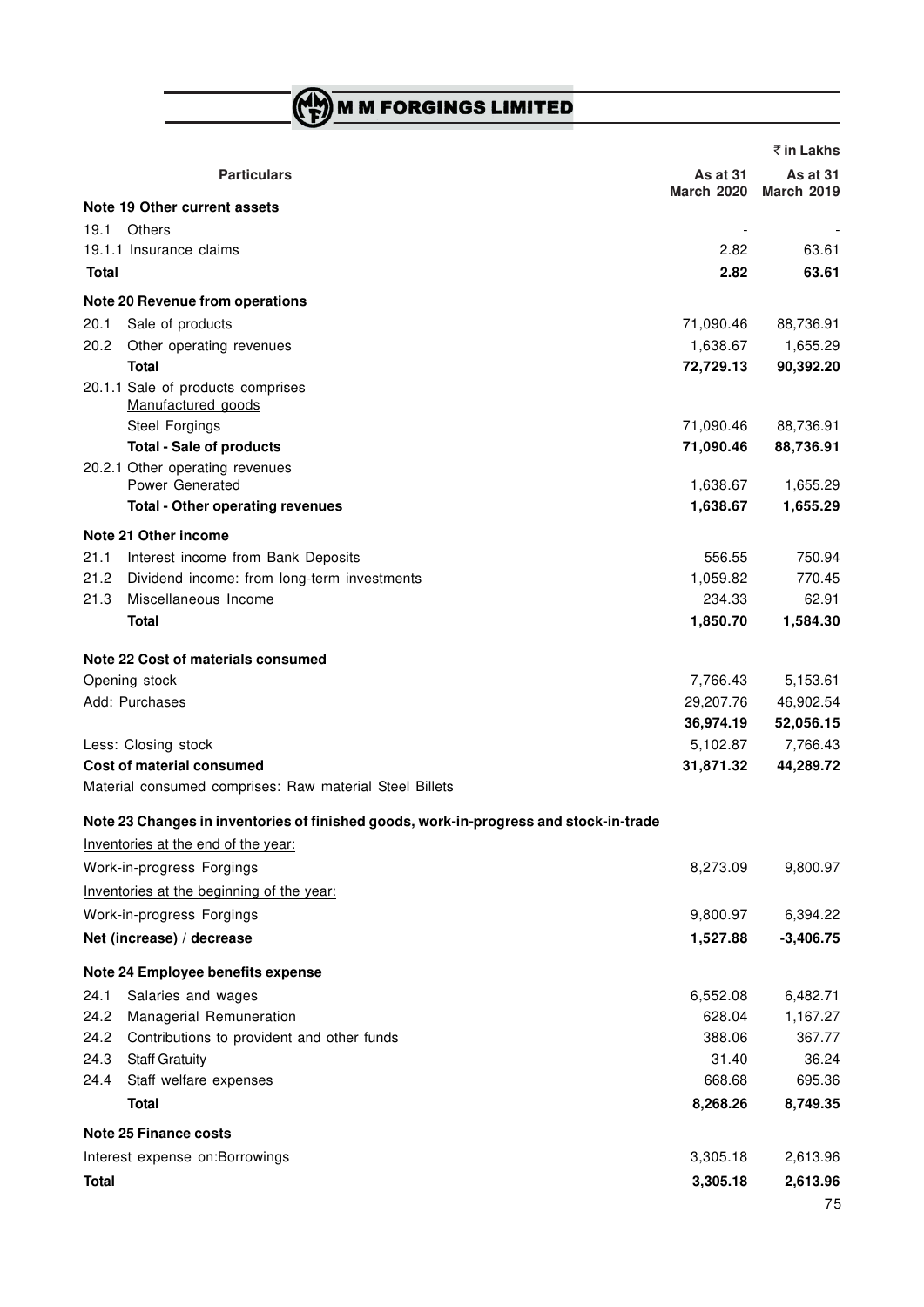**M M FORGINGS LIMITED** 

|        |                                                                                                                          |                               |            |                                          | ₹ in Lakhs                           |
|--------|--------------------------------------------------------------------------------------------------------------------------|-------------------------------|------------|------------------------------------------|--------------------------------------|
|        | <b>Particulars</b>                                                                                                       | As at 31<br><b>March 2020</b> | As at 31   | <b>As at 31</b><br>March 2019 March 2020 | <b>As at 31</b><br><b>March 2019</b> |
|        | Note 26 Other expenses                                                                                                   |                               |            |                                          |                                      |
| 26.1   | Consumption of Stores                                                                                                    |                               |            | 1,720.78                                 | 2,323.39                             |
| 26.2   | Consumption of Tools                                                                                                     |                               |            | 2,076.07                                 | 2,500.27                             |
| 26.3   | Outside Labour                                                                                                           |                               |            | 815.51                                   | 1,206.79                             |
| 26.4   | Power and fuel                                                                                                           |                               |            | 7,116.81                                 | 7,973.70                             |
| 26.5   | Repairs and Maintenance                                                                                                  |                               |            |                                          |                                      |
| 26.5.1 | <b>Buildings</b>                                                                                                         | 157.49                        | 208.14     |                                          |                                      |
| 26.5.2 | Machinery                                                                                                                | 749.48                        | 1,092.99   |                                          |                                      |
| 26.5.3 | <b>Machinery Spares</b>                                                                                                  | 994.04                        | 1,585.97   | 1,901.01                                 | 2,887.10                             |
| 26.6   | Selling Expenses                                                                                                         |                               |            | 966.34                                   | 1,175.49                             |
| 26.6   | <b>Export Expenses</b>                                                                                                   |                               |            |                                          |                                      |
| 26.7.1 | Packing & Forwarding                                                                                                     | 655.09                        | 836.44     |                                          |                                      |
| 26.7.2 | Freight                                                                                                                  | 657.65                        | 1,009.17   |                                          |                                      |
| 26.7.3 | Commission                                                                                                               | 421.86                        | 602.56     |                                          |                                      |
| 26.7.4 | <b>Warehousing Charges</b>                                                                                               | 569.58                        | 501.91     |                                          |                                      |
| 26.7.5 | Others                                                                                                                   | 112.32                        | 143.92     | 2,416.50                                 | 3,094.00                             |
| 26.8   | Loss on fixed assets sold / scrapped / written off                                                                       |                               |            |                                          |                                      |
| 26.9   | Miscellaneous expenses                                                                                                   |                               |            | 1,529.53                                 | 2,274.21                             |
|        | Total                                                                                                                    |                               |            | 18,542.55                                | 23,434.95                            |
|        | Miscellaneous expenses includes payment to auditors comprising of :                                                      |                               |            |                                          |                                      |
|        | As auditors - statutory audit                                                                                            |                               |            | 15.15                                    | 14.66                                |
|        | For taxation matters                                                                                                     |                               |            | 1.35                                     | 1.35                                 |
|        | Reimbursement of Expenses / Service Tax                                                                                  |                               |            | 0.74                                     | 2.91                                 |
|        | <b>Total</b>                                                                                                             |                               |            | 17.24                                    | 18.92                                |
|        | Note 27 Additional information to the financial statements                                                               |                               |            |                                          |                                      |
|        | <b>Particulars</b>                                                                                                       |                               |            |                                          |                                      |
| 27.1   | Contingent liabilities and commitments (to the extent not provided for)                                                  |                               |            |                                          |                                      |
| 27.1.1 | Contingent Liabilities - Foreign Bills Discounted with Bank                                                              |                               |            |                                          | 246.71                               |
|        | Note 28 Disclosures required under Section 22 of the Micro,<br><b>Small and Medium Enterprises Development Act, 2006</b> |                               | <b>NIL</b> |                                          | <b>NIL</b>                           |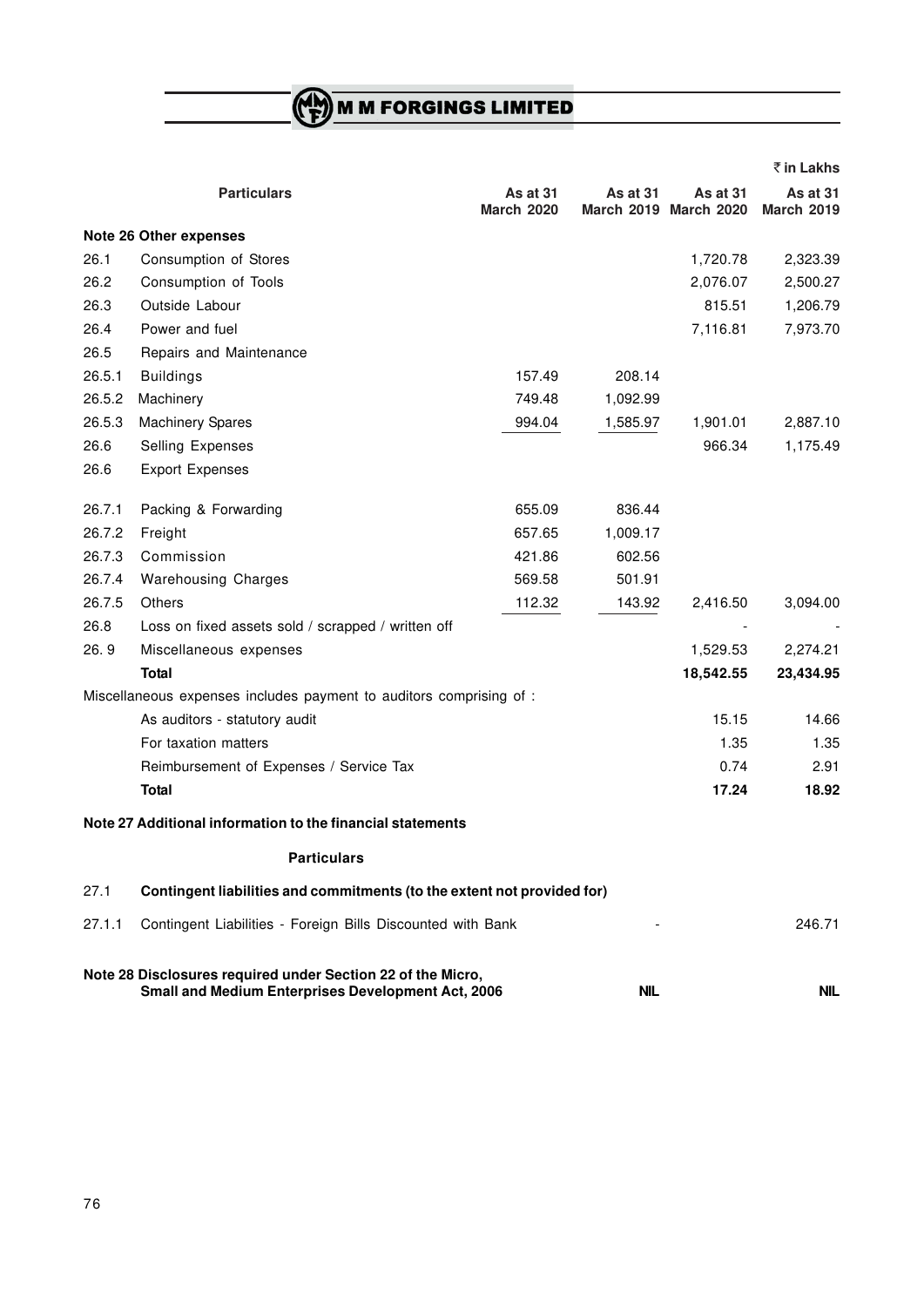

` **in Lakhs**

**Particulars As at 31** As at 31 As at 31 **March 2020 March 2019**

# **Note 29 Disclosure as per SEBI (LODR)**

Loans and advances in the nature of loans given to subsidiaries, associates and others and investment in shares of the Company by such parties NIL NIL

29.2 The Directors of the Company are Directors/Partners of the following concerns:

| <b>Other Directorship</b>                                                                                                                                                                                                                                                                                  |                                                                                                                                                        | <b>Other Committee Memberships</b> |                                           |           |  |  |
|------------------------------------------------------------------------------------------------------------------------------------------------------------------------------------------------------------------------------------------------------------------------------------------------------------|--------------------------------------------------------------------------------------------------------------------------------------------------------|------------------------------------|-------------------------------------------|-----------|--|--|
| Name of the Company                                                                                                                                                                                                                                                                                        | Position                                                                                                                                               | Name of the Company                | Committees                                | Position  |  |  |
| Shri N. Srinivasan<br>Anna Investments Private Ltd                                                                                                                                                                                                                                                         | Chairman                                                                                                                                               | The India Cements Ltd.             | Stakeholders<br>Relationship<br>Committee | Member    |  |  |
| Coromandel Electric Co. Ltd<br>Coromandel Sugars Ltd<br>E.W.Stevens & Co. Private Ltd<br>EWS Finance & Invst Ltd<br><b>ICL Financial Services Ltd</b><br><b>ICL Securities Ltd</b><br>Prince Holdings (Madras) P Ltd<br>Rupa Holdings P Ltd<br>Thambi Investments Private Ltd<br>The India Cements Limited | Chairman<br>Chairman<br>Chairman<br>Chairman<br>Chairman<br>Chairman<br>Chairman<br>Chairman<br>Chairman<br>Vice<br>Chairman &<br>Managing<br>Director |                                    |                                           |           |  |  |
| Shri V. Vaidyanathan<br>Medical Research Foundation-                                                                                                                                                                                                                                                       | Board<br>Member                                                                                                                                        |                                    |                                           |           |  |  |
| Sankara Nethralaya<br>Vision Research Foundation                                                                                                                                                                                                                                                           | Board<br>Member                                                                                                                                        |                                    |                                           |           |  |  |
| Shri A.Gopalakrishnan<br>Directorship in Other Companies                                                                                                                                                                                                                                                   | <b>NIL</b>                                                                                                                                             |                                    |                                           |           |  |  |
| <b>Smt Kavitha Vijay</b><br>A.V. Thomas & Co Ltd<br>Madhura Micro Finance Limited<br>Wolters Kluwer ELM Solutions (P) Ltd<br>A.V. Thoumas & Co Ltd<br>Unversal Legal                                                                                                                                       | <b>Director</b><br><b>Director</b><br><b>Director</b><br><b>Director</b><br>Parter                                                                     |                                    |                                           |           |  |  |
| Shri Vidyashankar Krishnan<br>Association of Indian Forging Industry<br>Synmax Consultants & Trading<br>Private Limited<br>Sivasundar Private Limited<br>Baylife Medicare Private Ltd<br>Unique Technologies<br>Adi Sankara Trust                                                                          | Managing<br>Committee<br>Director<br>Director<br>Director<br>Partner<br>Director                                                                       |                                    |                                           |           |  |  |
| Shri Venkatramanan Krishnan<br>Synmax Consultants & Trading<br><b>Private Limited</b><br>Sivasundar Private Limited<br>Baylife Medicare Private Ltd<br>Unique Technologies                                                                                                                                 | Director<br>Director<br><b>Director</b><br>Partner                                                                                                     |                                    |                                           |           |  |  |
| DETAILS OF PAYMENTS MADE TO RELATED PERSONS:                                                                                                                                                                                                                                                               |                                                                                                                                                        |                                    |                                           |           |  |  |
| ₹ 30,913,591<br>K. Vidyashankar                                                                                                                                                                                                                                                                            | Kavitha Vijay                                                                                                                                          |                                    |                                           | ₹ 352,500 |  |  |

| $\cdots$ $\cdots$ | $\sqrt{2}$   |
|-------------------|--------------|
| K. Venkatramanan  | ₹ 30,889,975 |
| V. Vaidvanathan   | ₹480.000     |
| N. Srinivasan     | ₹ 30.000     |
| A. Gopalakrishnan | ₹ 340.000    |

 $\frac{1}{2}$  S. Subramanian  $\frac{1}{2}$  S. Subramanian  $\frac{1}{2}$  2,522,189 Advance to DVS Industries (P) Limited - Subsidiary  $\bar{\tau}$  898,155,258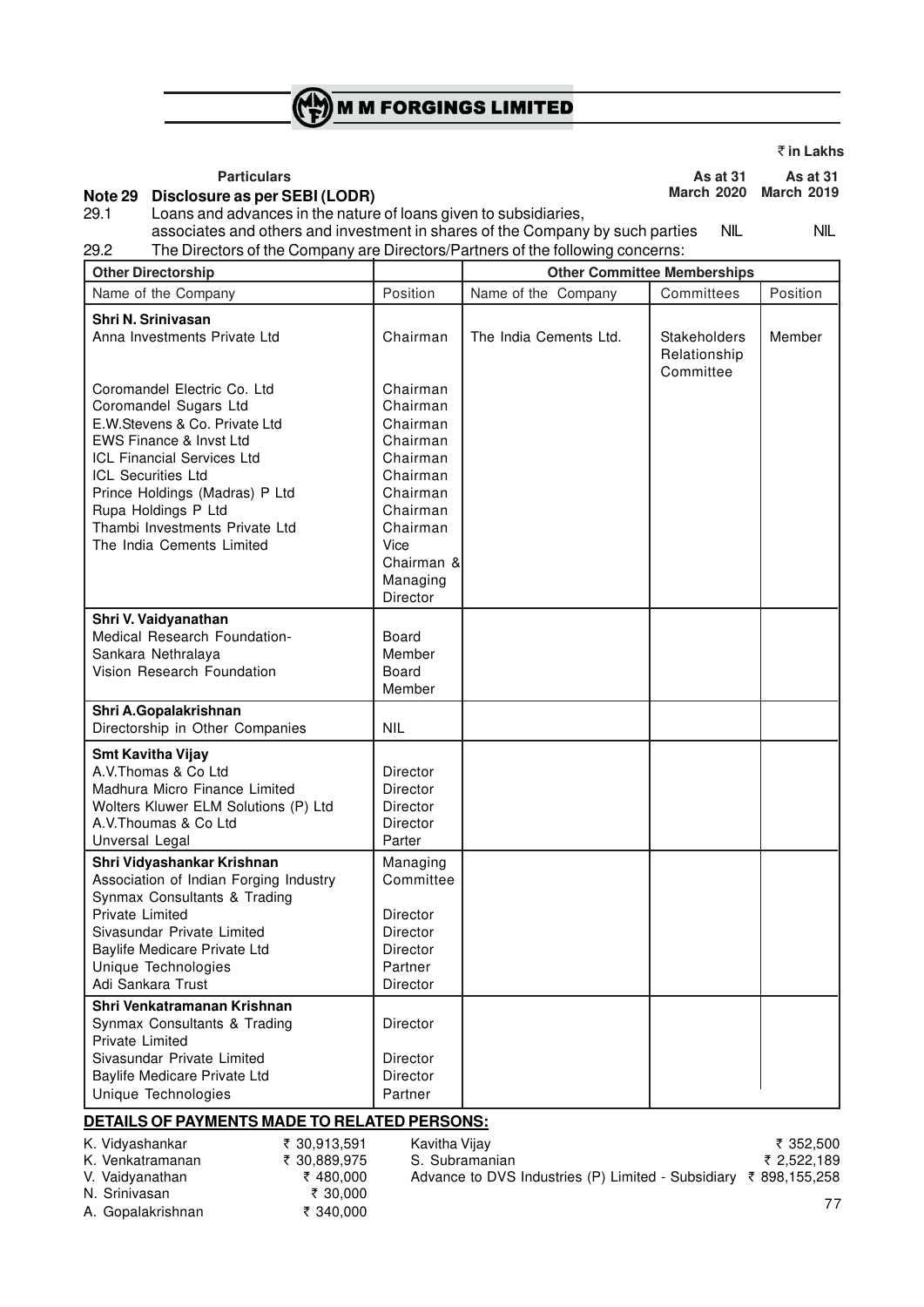# **ME M M FORGINGS LIMITED**

|      | <b>Particulars</b>                                                                                                               | <b>As at 31</b><br><b>March 2020</b>      | <b>As at 31</b><br><b>March 2019</b>      |
|------|----------------------------------------------------------------------------------------------------------------------------------|-------------------------------------------|-------------------------------------------|
| 29.3 | The year-end foreign currency exposures that have<br>not been hedged by a derivative instrument or<br>otherwise are given below: | Receivable/<br>(Payable)                  | Receivable/<br>(Payable)                  |
|      | Receivable/ (Payable) in Foreign Currency                                                                                        | <b>NIL</b>                                | <b>NIL</b>                                |
|      |                                                                                                                                  | For the<br>year ended<br>31 March<br>2020 | For the<br>year ended<br>31 March<br>2019 |
| 29.4 | Value of imports calculated on CIF basis                                                                                         |                                           |                                           |
|      | Raw materials                                                                                                                    |                                           |                                           |
|      | Consumable Stores / Tools                                                                                                        | 17.70                                     | 65.60                                     |
|      | <b>Machinery Spares</b>                                                                                                          | 4.67                                      | 3.32                                      |
|      | Capital goods                                                                                                                    | 797.47                                    | 1,020.21                                  |
| 29.5 | <b>Expenditure in foreign currency</b>                                                                                           |                                           |                                           |
|      | Travelling                                                                                                                       | 106.12                                    | 108.12                                    |
|      | <b>Export Expenses</b>                                                                                                           | 1,102.51                                  | 740.54                                    |

Staff Taining 0.05

# 29.6 **Details of consumption of imported and indigenous items**

|      |                                                                                       | 31st Mar 2020 |          | 31st Mar 2019 |           |
|------|---------------------------------------------------------------------------------------|---------------|----------|---------------|-----------|
|      | Imported                                                                              | ₹ in Lakhs    | $\%$     | ₹ in Lakhs    | $\%$      |
|      | Raw materials                                                                         |               | $0.00\%$ |               | $0.00\%$  |
|      | Consumable Stores / Tools                                                             | 17.70         | 0.47%    | 65.60         | 1.36%     |
|      | <b>Machinery Spares</b>                                                               | 4.67          | 0.47%    | 3.32          | 0.21%     |
|      |                                                                                       | 22.37         |          | 68.92         |           |
|      | Indigenous                                                                            |               |          |               |           |
|      | Raw materials                                                                         | 31,871.32     | 100.00%  | 44,289.72     | 100.00%   |
|      | Consumable Stores / Tools                                                             | 3,779.15      | 99.53%   | 4,758.06      | 98.64%    |
|      | <b>Machinery Spares</b>                                                               | 989.37        | 99.53%   | 1,582.65      | 99.79%    |
|      |                                                                                       | 36,639.84     |          | 50,630.43     |           |
| 29.7 | Earnings in foreign exchange                                                          |               |          |               |           |
|      | Export of goods calculated on CIF basis                                               |               |          | 36,830.87     | 44,114.63 |
|      | Note 30 Disclosures under Accounting Standards (contd.)                               |               |          |               |           |
| 30.1 | Details of government grants                                                          |               |          | Nil           | Nil       |
| 30.2 | Details of borrowing costs capitalised<br>Borrowing costs capitalised during the year |               |          |               |           |
|      | - as fixed assets / intangible assets / capital work-in-progress                      |               |          | 395.17        | 241.27    |
|      | <b>Note 31 Deferred Tax Liability</b>                                                 |               |          |               |           |
|      | Tax Effect of Items constituting the same:-                                           |               |          |               |           |
|      | on difference between book balance and tax balance of Fixed Assets                    |               |          | 2,980.91      | 1,864.21  |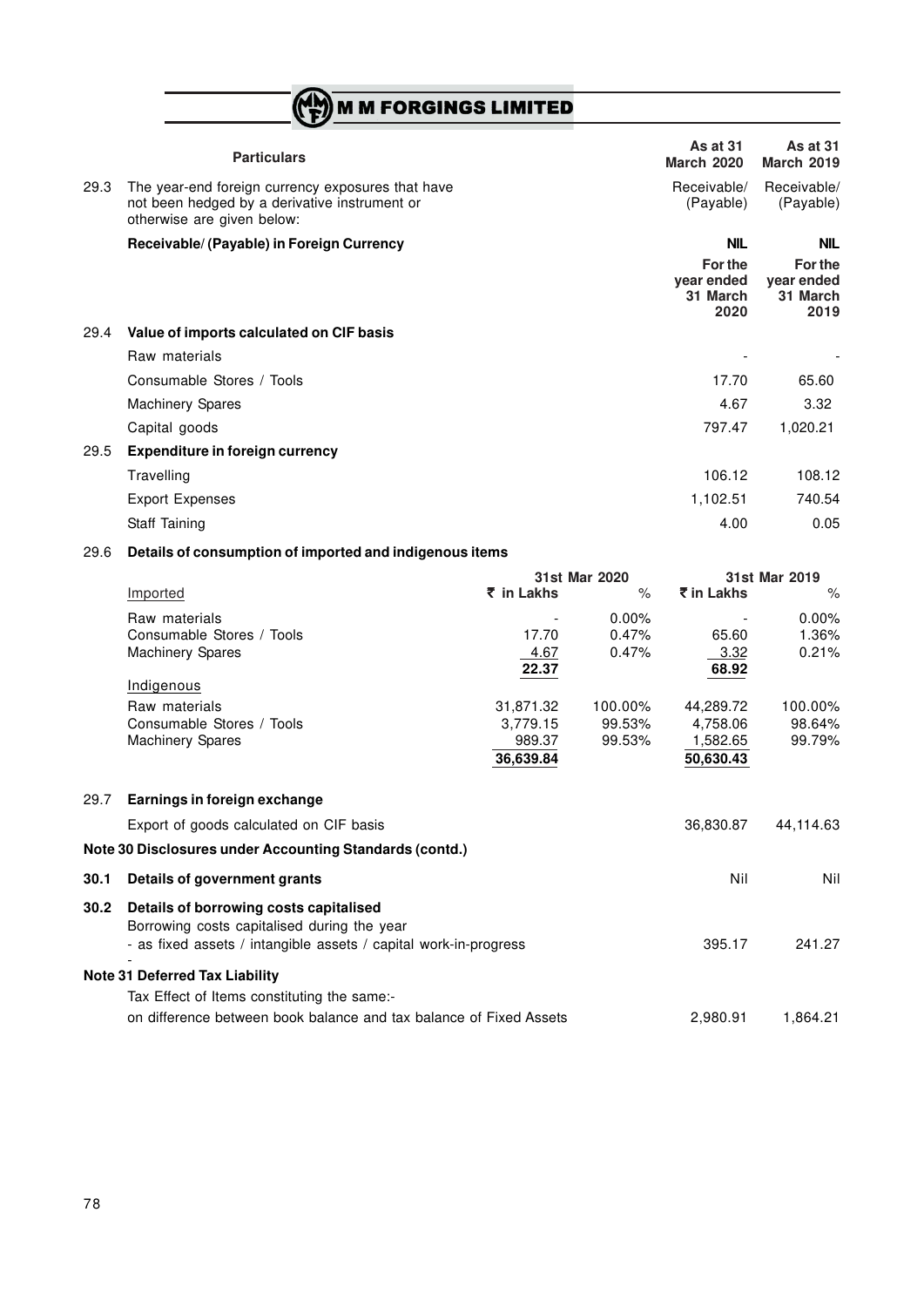# Cash Flow Statement for the year ended 31st March 2020

|    |                                                                                         |             | For the year ended<br>31 March 2020 |            | $(\bar{z}$ in lakhs)<br>For the year ended<br>31 March 2019 |
|----|-----------------------------------------------------------------------------------------|-------------|-------------------------------------|------------|-------------------------------------------------------------|
| Α  | <b>Cash Flow From Operating Activities</b>                                              |             |                                     |            |                                                             |
|    | Net Profit / (Loss)before extraordinary items and tax                                   |             | 5,742.32                            |            | 10,856.51                                                   |
|    | Adjustments for:                                                                        |             |                                     |            |                                                             |
|    | Depreciation and amortisation                                                           | 5,322.76    |                                     | 5,441.17   |                                                             |
|    | (Profit) / Loss on sale / write off of assets                                           | (0.44)      |                                     | (2.41)     |                                                             |
|    | Finance costs                                                                           | 3,305.18    |                                     | 2,613.96   |                                                             |
|    | Interest income                                                                         | (556.55)    |                                     | (750.94)   |                                                             |
|    | Dividend income                                                                         | (1,059.82)  |                                     | (770.45)   |                                                             |
|    |                                                                                         |             | 7,011.13                            |            | 6,531.33                                                    |
|    | Operating Profit / (Loss) before working capital changes<br>Changes in working capital: |             | 12,753.45                           |            | 17,387.84                                                   |
|    | Adjustments for (increase) / decrease in operating assets:                              |             |                                     |            |                                                             |
|    | Inventories                                                                             | 5,905.50    |                                     | (6,224.53) |                                                             |
|    | Trade receivables                                                                       | 6,679.07    |                                     | (2,268.46) |                                                             |
|    | Short-term loans and advances                                                           | 1,522.54    |                                     | (845.93)   |                                                             |
|    | Long-term loans and advances                                                            | (624.28)    |                                     | (4,059.07) |                                                             |
|    | Other current assets                                                                    | 6.03        |                                     | (56.08)    |                                                             |
|    | Other non-current assets                                                                | (1, 169.72) |                                     | 16.97      |                                                             |
|    | Adjustments for increase/(decrease) in operating liabilities                            |             |                                     |            |                                                             |
|    | Trade payables                                                                          | 2,403.52    |                                     | (1,390.19) |                                                             |
|    | Other current liabilities                                                               | 1,778.03    |                                     | 1,682.22   |                                                             |
|    | Other long-term liabilities                                                             | (1,586.81)  |                                     | 1,532.21   |                                                             |
|    |                                                                                         |             | 14,913.88                           |            | (11, 612.86)                                                |
|    | Cash generated from operations                                                          |             | 27,667.33                           |            | 5,774.98                                                    |
|    | Net income tax (paid) / refunds                                                         |             | (943.35)                            |            | (2,513.43)                                                  |
|    | Net cash flow from / (used in) operating activities (A)                                 |             | 26,723.98                           |            | 3,261.55                                                    |
| В. | Cash flow from investing activities                                                     |             |                                     |            |                                                             |
|    | Capital expenditure on fixed assets, including capital advances                         |             | (8,759.76)                          |            | (28, 917.41)                                                |
|    | Proceeds from sale of fixed assets                                                      |             | 0.47                                |            | 2.41                                                        |
|    | Long Term Investments                                                                   |             |                                     |            | (58.22)                                                     |
|    | Interest received                                                                       |             | 556.55                              |            | 750.94                                                      |
|    | Dividend received                                                                       |             | 1,059.82                            |            | 770.45                                                      |
|    | Net cash flow from / (used in) investing activities (B)                                 |             | (7, 142.92)                         |            | (27, 451.83)                                                |
| C. | Cash flow from financing activities                                                     |             |                                     |            |                                                             |
|    | Proceeds from long-term borrowings( Net)                                                |             |                                     |            | 22,802.25                                                   |
|    | Repayment of long-term borrowings(Net)                                                  |             | (6, 158.75)                         |            |                                                             |
|    | Net increase / (decrease) in working capital borrowings                                 |             | (7, 764.80)                         |            | 6,170.42                                                    |
|    | Repayment of other short-term borrowings                                                |             |                                     |            |                                                             |
|    | Finance cost                                                                            |             | (3,305.18)                          |            | (2,613.96)                                                  |
|    | Interim Dividend / Tax on Dividend                                                      |             | (1, 417.93)                         |            | (708.97)                                                    |
|    | Dividends paid                                                                          |             | (603.52)                            |            | (603.52)                                                    |
|    | Tax on dividend                                                                         |             | (105.45)                            |            | (97.91)                                                     |
|    | Net cash flow from / (used in) financing activities (C)                                 |             | (19, 355.63)                        |            | 24,948.31                                                   |
|    | Net increase/(decrease) in Cash and cash equivalents (A+B+C)                            |             | 225.43                              |            | 758.03                                                      |
|    | Cash and cash equivalents at the beginning of the year                                  |             | 17,112.16                           |            | 16,397.88                                                   |
|    | Cash and cash equivalents at the end of the year                                        |             | 17,337.59                           |            | 17,112.16                                                   |
|    |                                                                                         |             | 225.43                              |            | 758.03                                                      |
|    |                                                                                         |             |                                     |            |                                                             |

In terms of our Report of even date

**FRIGHT COMMITS**<br>Chartered Accountants<br>FRN 016847S

**G. R. Naresh Kumar V.Vaidyanathan A. Gopalakrishnan Kavitha Vijay** *Membership no. 215577* 

 $Company$  Secretary

**For GRNK & Co. N. Srinivasan Vidyashankar Krishnan K. Venkatramanan Chairman** *Vice Chairman and Joint Managing Director*<br>
(DIN : 00116726) *Managing Director* (DIN : 00823317) Managing Director<br>Managing Director<br>(DIN : 00081441)

*Proprietor*<br> *Pirector Director Director Director Director (DIN*: 00081792) (DIN: 06414546) (DIN: 01047261)

Place : Chennai **J.Sumathi R.Venkatakrishnan**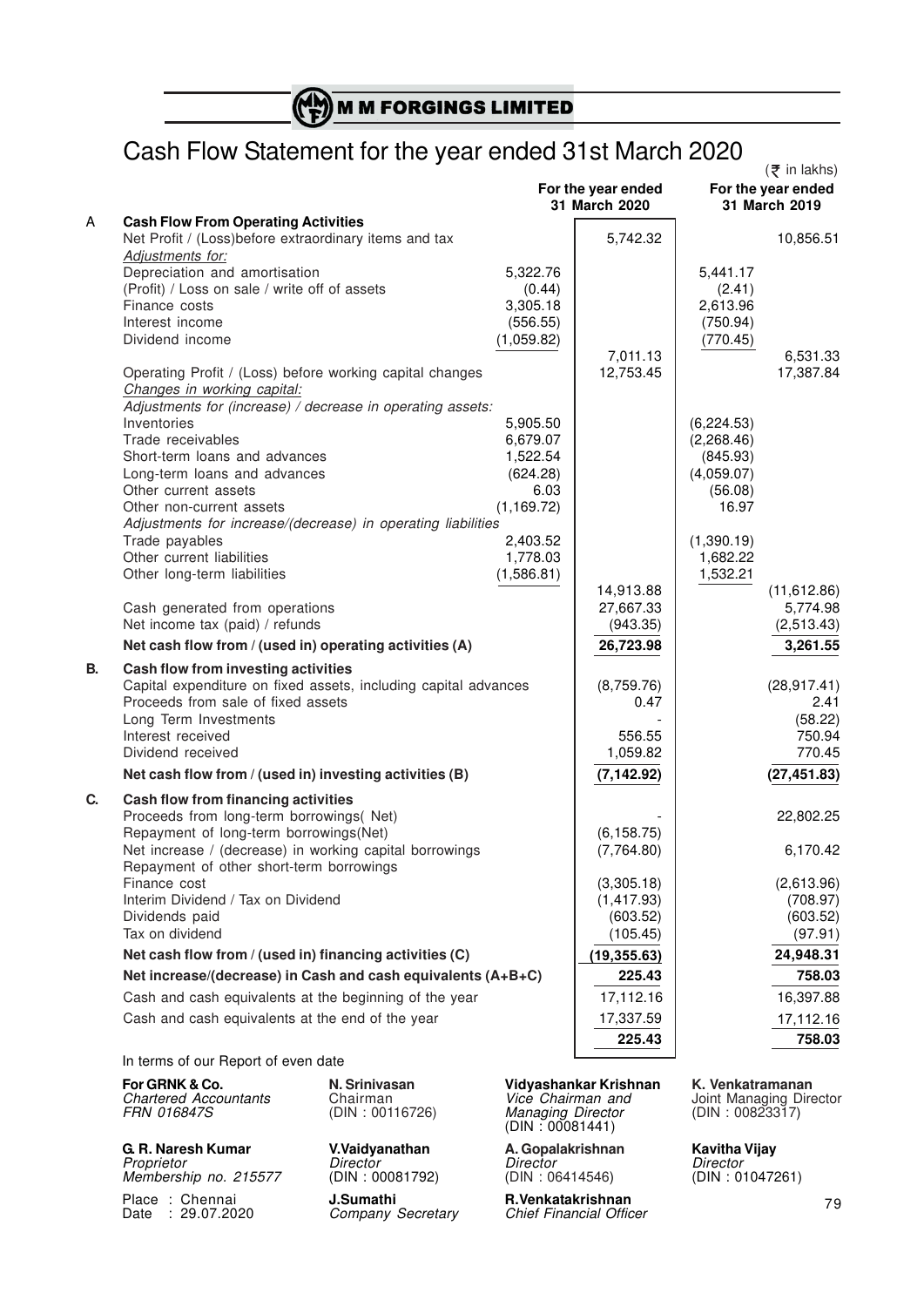

**Consolidated** 

Financial Statement 2019-20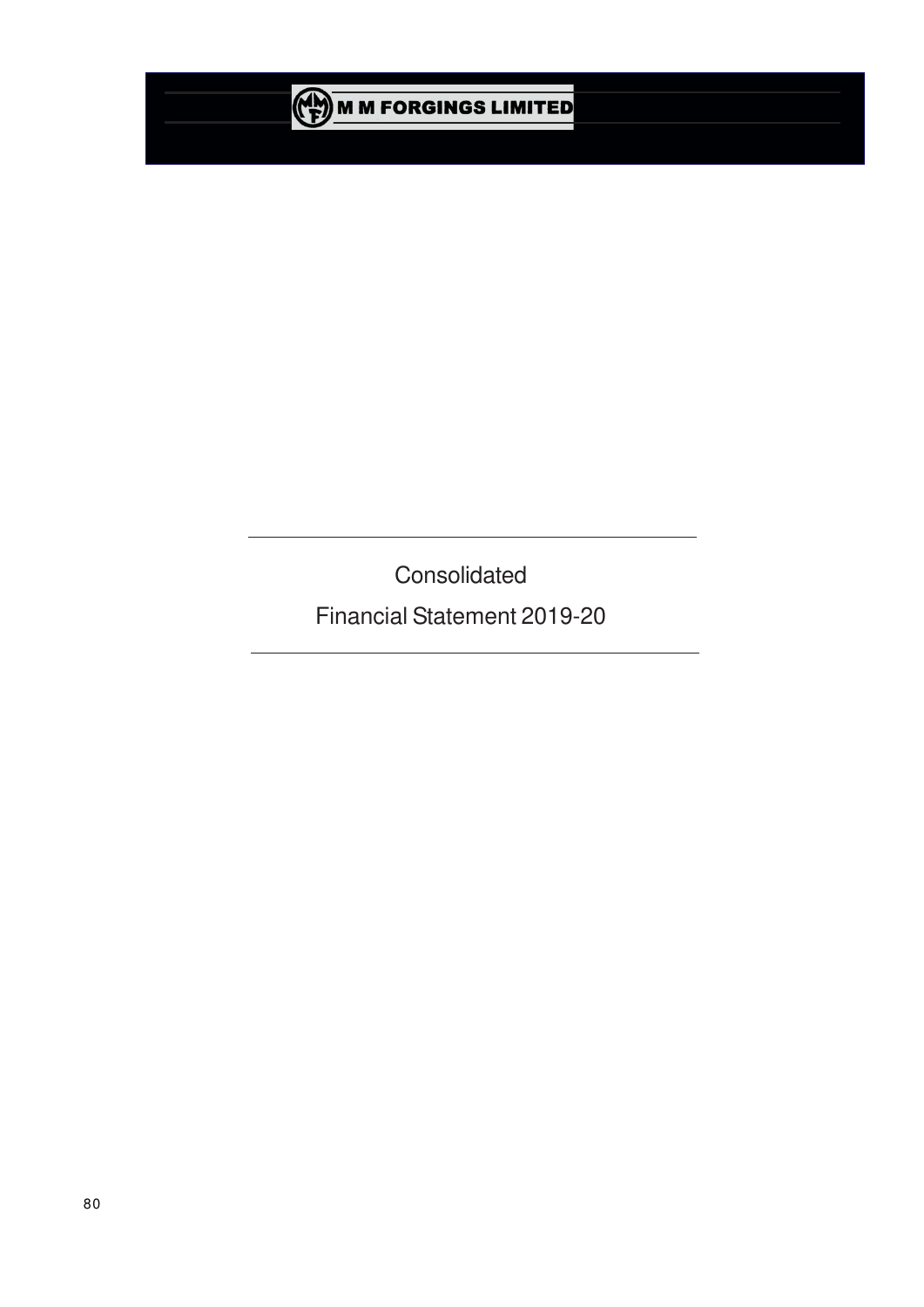

## **INDEPENDENT AUDITORS' REPORT**

#### **To the Members of M M Forgings Limited**

#### **Report on the Audit of Consolidated Financial Results**

#### **Opinion**

- 1. We have audited the consolidated annual financial results of M M Forgings Limited (hereinafter referred to as the 'Holding Company') and its subsidiaries (Holding Company and its subsidiaries together referred to as "the Group"), and the consolidated statement of assets and liabilities and the consolidated statement of cash flows as at and for the year ended on that date (together referred to as the 'consolidated financial results'), attached herewith, being submitted by the Holding Company pursuant to the requirement of Regulation 33 of the SEBI (Listing Obligations and Disclosure Requirements) Regulations, 2015, as amended ('Listing Regulations').
- 2. In our opinion and to the best of our information and according to the explanations given to us and based on the consideration of reports of other auditors on separate audited financial statements/financial information of the subsidiaries, the aforesaid consolidated financial results:
	- (a) include the annual financial results of the following entities:

Subsidiaries:

- i. DVS Industries Private Limited
- (b) are presented in accordance with the requirements of Regulation 33 of the Listing Regulations as amended; and
- (c) give a true and fair view in conformity with the recognition and measurement principles laid down in the applicable accounting standards prescribed under Section 133 of the Companies Act, 2013, (the "Act") and other accounting principles generally accepted in India, of net profit and other comprehensive income and other financial information of the Group for the year ended March 31, 2020 and the consolidated statement of assets and liabilities and the consolidated statement of cash flows as at and for the year ended on that date.

#### **Basis for Opinion**

3. We conducted our audit in accordance with the Standards on Auditing (SAs) specified under Section 143(10) of the Act and other applicable authoritative pronouncements issued by the Institute of Chartered Accountants of India. Our responsibilities under those Standards are further described in the 'Auditors' Responsibilities for the Audit of the Consolidated Financial Results' section of our report. We are independent of the Group in accordance with the Code of Ethics issued by the Institute of Chartered Accountants of India together with the ethical requirements that are relevant to our audit of the financial statements under the provisions of the Act and the Rules there under, and we have fulfilled our other ethical responsibilities in accordance with these requirements and the Code of Ethics. We believe that the audit evidence obtained by us and other auditors in terms of their reports referred to in "Other Matters" paragraph below, is sufficient and appropriate to provide a basis for our opinion.

#### **Emphasis of Matter**

4. We draw your attention to the consolidated financial results which explains the uncertainties and the management's assessment of the financial impact due to lock-downs and other restrictions and conditions related to the COVID-19 pandemic situation, for which a definitive assessment of the impact in the subsequent period is highly dependent upon circumstances as they evolve. Our opinion is not modified in respect of this matter.

#### **Board of Directors' Responsibilities for the Consolidated Financial Results**

5. These Consolidated financial results have been prepared on the basis of the consolidated annual financial statements. The Holding Company's Board of Directors are responsible for the preparation and presentation of these consolidated financial results that give a true and fair view of the net profit and other comprehensive income and other financial information of the Group and the consolidated statement of assets and liabilities and the consolidated statement of cash flows in accordance with the recognition and measurement principles laid down in the Indian Accounting Standards prescribed under Section 133 of the Act read with relevant rules issued thereunder and other accounting principles generally accepted in India and in compliance with Regulation 33 of the Listing Regulations. The respective Board of Directors of the companies included in the Group are responsible for maintenance of adequate accounting records in accordance with the provisions of the Act for safeguarding of the assets of the Group and for preventing and detecting frauds and other irregularities; selection and application of appropriate accounting policies; making judgments and estimates that are reasonable and prudent; and the design, implementation and maintenance of adequate internal financial controls, that were operating effectively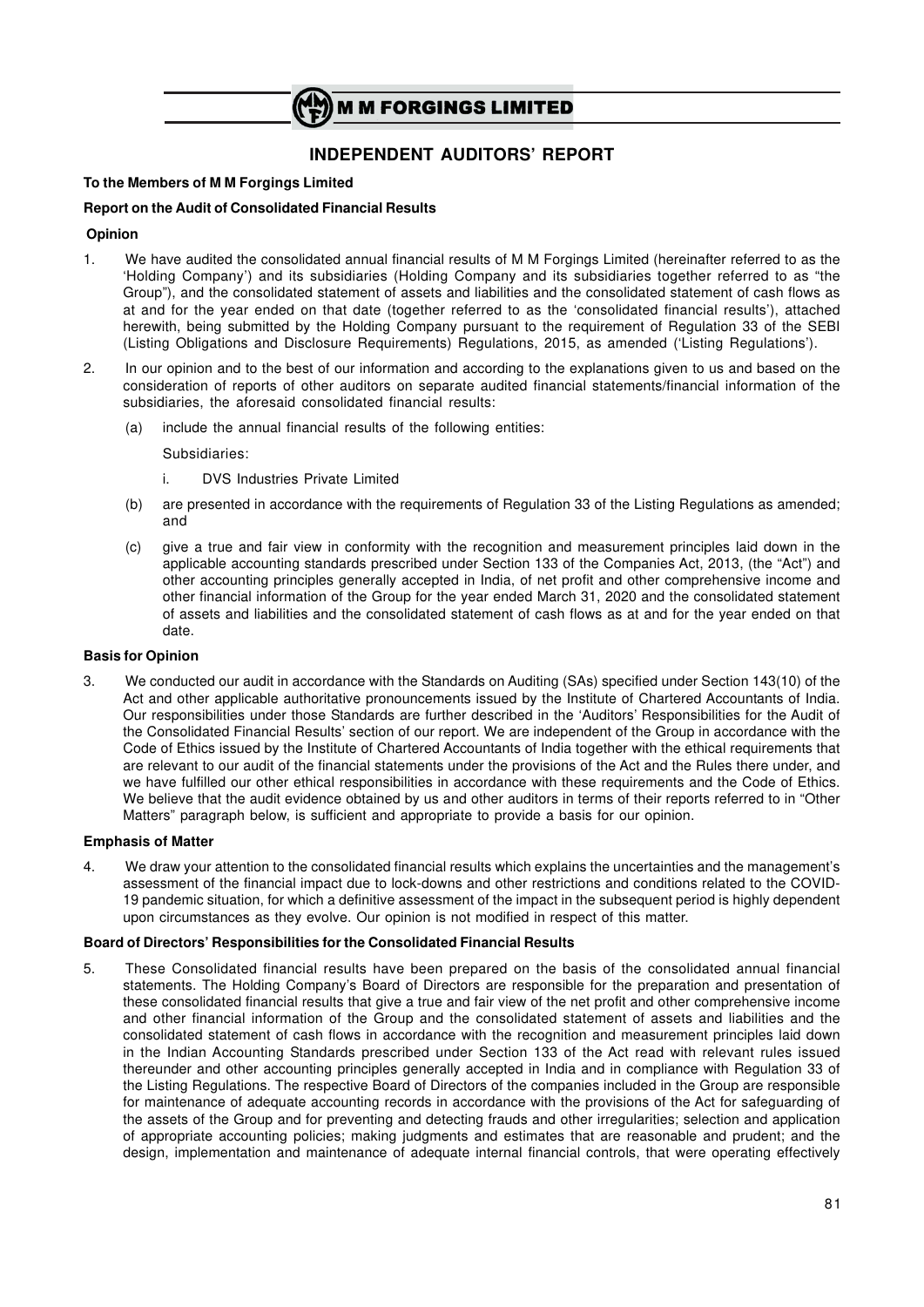for ensuring accuracy and completeness of the accounting records, relevant to the preparation and presentation of the consolidated financial statements that give a true and fair view and are free from material misstatement, whether due to fraud or error, which have been used for the purpose of preparation of the consolidated financial results by the Directors of the Holding Company, as aforesaid.

6. In preparing the consolidated financial results, the respective Board of Directors of the companies included in the Group are responsible for assessing the ability of the Group continue as a going concern, disclosing, as applicable, matters related to going concern and using the going concern basis of accounting unless the respective Board of Directors either intends to liquidate the Group or has no realistic alternative but to do so.

**M M FORGINGS LIMITED** 

7. The respective Board of Directors of the companies included in the Group and of its associates and joint ventures are responsible for overseeing the financial reporting process of the Group and of its associates and joint ventures.

#### **Auditors' Responsibilities for the Audit of the Consolidated Financial Results**

- 8. Our objectives are to obtain reasonable assurance about whether the consolidated financial results as a whole are free from material misstatement, whether due to fraud or error, and to issue an auditors' report that includes our opinion. Reasonable assurance is a high level of assurance, but is not a guarantee that an audit conducted in accordance with SAs will always detect a material misstatement when it exists. Misstatements can arise from fraud or error and are considered material if, individually or in the aggregate, they could reasonably be expected to influence the economic decisions of users taken on the basis of these consolidated financial results.
- 9. As part of an audit in accordance with SAs, we exercise professional judgment and maintain professional skepticism throughout the audit. We also:

Identify and assess the risks of material misstatement of the consolidated financial results, whether due to fraud or error, design and perform audit procedures responsive to those risks, and obtain audit evidence that is sufficient and appropriate to provide a basis for our opinion. The risk of not detecting a material misstatement resulting from fraud is higher than for one resulting from error, as fraud may involve collusion, forgery, intentional omissions, misrepresentations, or the override of internal control.

Obtain an understanding of internal control relevant to the audit in order to design audit procedures that are appropriate in the circumstances. Under Section 143(3)(i) of the Act, we are also responsible for expressing our opinion on whether the company has adequate internal financial controls with reference to financial statements in place and the operating effectiveness of such controls. (Refer paragraph 17 below)

Evaluate the appropriateness of accounting policies used and the reasonableness of accounting estimates and related disclosures made by the Board of Directors.

Conclude on the appropriateness of the Board of Directors use of the going concern basis of accounting and, based on the audit evidence obtained, whether a material uncertainty exists related to events or conditions that may cast significant doubt on the ability of the Group as a going concern. If we conclude that a material uncertainty exists, we are required to draw attention in our auditors' report to the related disclosures in the consolidated financial results or, if such disclosures are inadequate, to modify our opinion. Our conclusions are based on the audit evidence obtained up to the date of our auditors' report. However, future events or conditions may cause the Group to cease to continue as a going concern.

Evaluate the overall presentation, structure and content of the consolidated financial results, including the disclosures, and whether the consolidated financial results represent the underlying transactions and events in a manner that achieves fair presentation.

Obtain sufficient appropriate audit evidence regarding the financial results of the entities within the Group to express an opinion on the consolidated financial results. We are responsible for the direction, supervision and performance of the audit of financial information of such entities included in the consolidated financial results of which we are the independent auditors.

- 10. We communicate with those charged with governance of the Holding Company and such other entities included in the consolidated financial results of which we are the independent auditors regarding, among other matters, the planned scope and timing of the audit and significant audit findings, including any significant deficiencies in internal control that we identify during our audit. We also provide those charged with governance with a statement that we have complied with relevant ethical requirements regarding independence, and to communicate with them all relationships and other matters that may reasonably be thought to bear on our independence, and where applicable, related safeguards.
- 11. We also performed procedures in accordance with the circular issued by the SEBI under Regulation 33(8) of the Listing Regulations, as amended, to the extent applicable.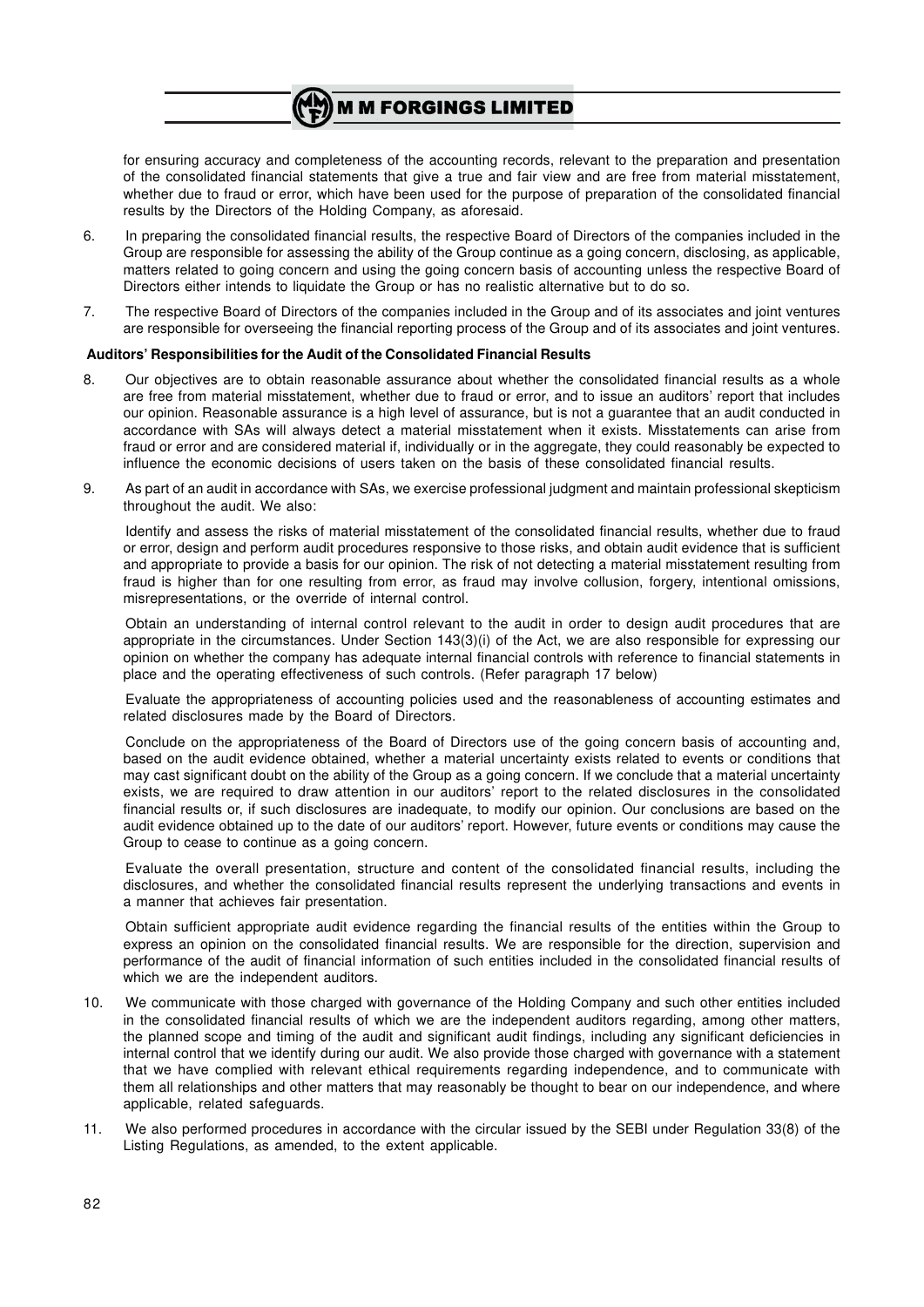# **M M FORGINGS LIMITED**

#### **Other Matters**

12. The Consolidated financial results include the results for the quarter ended March 31, 2020 being the balancing figures between the audited figures in respect of the full financial year and the published year to date figures up to the third quarter of the current financial year, which were reviewed by us.

> For G R N K & Co Chartered Accountants Firm Reg No. 016847S

Place : Tiruchirapalli G.R. Naresh Kumar Date : 29/07/2020 Sole Proprietor Membership No.215577 UDIN:20215577AAAABD2370

### **ANNEXURE A TO THE AUDITOR'S REPORT**

#### **The Annexure referred to in Independent Auditor's Report to the members of the Company on the Financial Statements for the Year Ended 31.03.2020:**

We report that

- I a) The Company has maintained proper records showing full particulars, including quantitative details and situation of fixed assets;
	- b) As explained to us, all the assets have not been physically verified by the management during the year but there is a regular program of verification to cover all the items of Fixed Assets in a phased manner, which, in our opinion, is reasonable, considering the size and the verification having regard to the size of the company and the nature of its assets. Pursuant to the program, certain Fixed Assets were physically verified by the Management during the year. No material discrepancies have been noticed on such physical verification.
	- c) According to the information and explanations furnished to us, the records examined by us and based on the examination of the conveyance deeds provided to us, we report that the Title Deeds, comprising of all the immoveable properties of the Land Buildings which are Freehold, are held in the name of the company as at the Balance Sheet date. Based on the above, we also report that all the assets of the Company are Freehold and the Company has not acquired any Asset on Lease. Also, all the assets are held for the use of the Company only and none of the assets are held for use by others.
- II a) The inventories have been physically verified by the management during the year at reasonable intervals, except materials lying with third parties, where confirmations are obtained. In our opinion, the frequency of verification is reasonable. The discrepancies noticed on verification between the physical stocks and the book records were not material.
- iii) According to the information and explanations furnished to us, apart from the Loan of Rs. 8981.55 Lakhs to M/S. DVS Industries Private Limited, subsidiary of the Company, the Company has neither granted nor taken any loans to and from companies, firms or other parties covered in the Register, maintained under Section 189 of the Companies Act, 2013. In respect of the loan to such subsidiary company:
	- a) The Terms and conditions of the grant of such loan is, in our opinion, not prejudicial to the interest of the Company;
	- b) The repayment of the said loan is yet to commence as per the schedule stipulated for the repayment;
	- c) There is no overdue amount remaining outstanding as on the date of the Balance Sheet.
- IV In our opinion and according to the information and explanations furnished to us, the Company has complied with the Provisions of Sections 185 and 186 of The Act in respect of Grant of Loans and making investments. The Company has not given any Guarantees and securities falling under section 185 / 186 of The Companies Act 2013.
- V During the year, the Company has not accepted any Deposits from the Public or from the members. The Company does not have any Deposits on the date of the Balance Sheet. The Company does not have any Unclaimed Deposits on the date of the Balance Sheet. Therefore, the provisions of Clause 3 (v) of the Order are not applicable to the Company.
- VI The maintenance of Cost Records under section 148 (1) of The Act has not been specified by The Central Government for the Business activities carried on by the Company. Thus, reporting under Clause 3 (vi) of the Order is not applicable to the Company.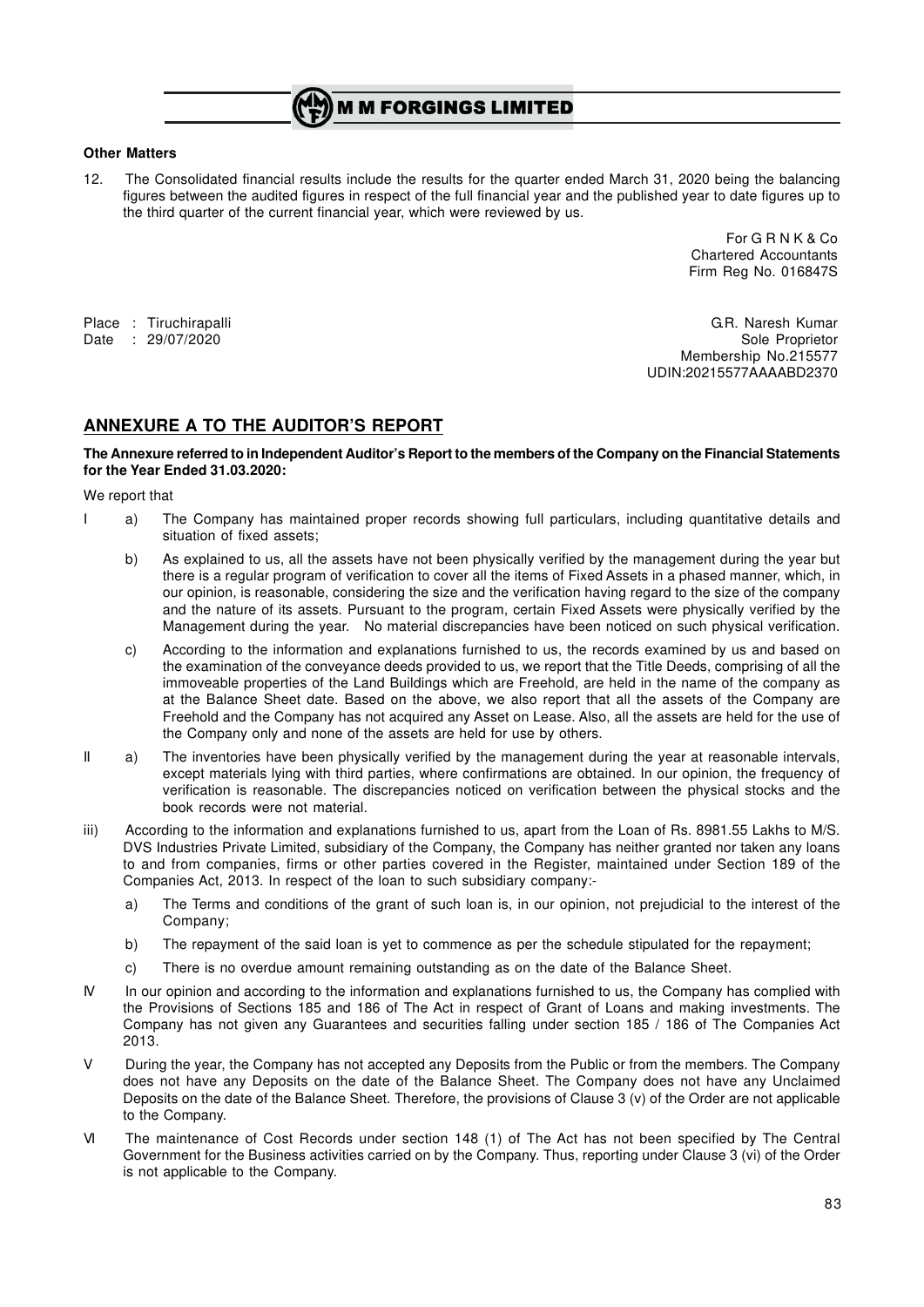# **M M FORGINGS LIMITED**

- VII a) According to the records of the Company, the Company is regular in depositing with appropriate authorities undisputed statutory dues including Provident Fund, Employees State Insurance, Income Tax, GST, Sales Tax, Value Added Tax, Wealth Tax, Customs Duty, Excise Duty, Service Tax, Cess and other material statutory dues applicable to it.
	- b) There were no undisputed amounts payable in respect of any of the above statutory dues.
- VIII Based on our audit procedure and on the information and explanation given by the management, we are of the opinion that the company has not defaulted in repayment of its dues to Financial Institutions, Banks and debenture holders.
- IX The Company has not raised any money by way of initial public offer or other public offer. The Company has reduced the following term loans / Working Capital facilities from Banks:

| Net Long Term Borrowings  |  | Rs. (4102.46) Lakhs |
|---------------------------|--|---------------------|
| Net Short Term Borrowings |  | Rs. (7764.80) Lakhs |

Based on our audit, we report that the proceeds of the Term Loan / Working Capital have been utilized for the purpose for which they were borrowed – namely creation of Fixed Assets of the Company. The total investment in Fixed Assets / Current Assets for the year is at Rs. 9683.76 Lakhs as against reduction in Term Loan of Rs. 4102.46 Lakhs. Further, as against Working Capital Borrowings of Rs. 7764.80 Lakhs during the Year, the application for Short Term uses is at Rs. 14417.94 Lakhs.

- X To the best of our knowledge and based on the audit procedures performed and information and explanations given by the management, we report that no fraud by the Company or no material fraud on the Company by its officers or employees has been noticed or reported during the year.
- XI Based on the audit procedures performed and information and explanations given by the management, we report that the Company has paid / provided for Managerial Remuneration in accordance with the requisite approvals mandated by the provisions of Section 197 read with Schedule V to The Act.
- XII The Company is Not a Nidhi Company. Accordingly, para 3 (xii) of The Order is not applicable to the Company.
- XIII Based on the audit procedures performed and information and explanations given by the management, all the transactions with the related parties are in compliance with Sections 177 / 188 of the Companies Act 2013 were applicable and details of such transactions are duly reported in the consolidated Financial Statements as required by the applicable Accounting Standards.
- XIV During the Year, The Company has not made any preferential allotment or Private placement of shares or fully / partly convertible debentures during the year. Hence, reporting under Clause 3 (xiv) of the Order is not applicable to the Company.
- XV Based on the audit procedures performed and information and explanations given by the management The Company has not entered in to any Non Cash Transactions with Directors or persons connected with him and hence, the provisions of section 192 of The Companies Act 2013, are not applicable to the Company.
- XVI. No registration is required under Section 45 IA of The Reserve Bank of India Act.

For G R N K & Co Chartered Accountants Firm Reg No. 016847S

Place : Tiruchirapalli G.R. Naresh Kumar Date : 29/07/2020 Sole Proprietor Membership No.215577 UDIN:20215577AAAABD2370

# **Annexure B to the Auditors' Report**

#### **Report on the Internal Financial Controls under Clause (i) of Sub – section 3 of Section 143 of the Companies Act, 2013, ('the Act')**

We have audited the internal financial controls over financial reporting of M.M Forgings Ltd ('the Company') as of 31 March 2020 in conjunction with our audit of the Consolidated Ind AS financial statements of the company for the year ended on that date.

### **Management's Responsibility for Internal Financial Controls**

The Company's Management is responsible for establishing and maintaining internal financial controls based on the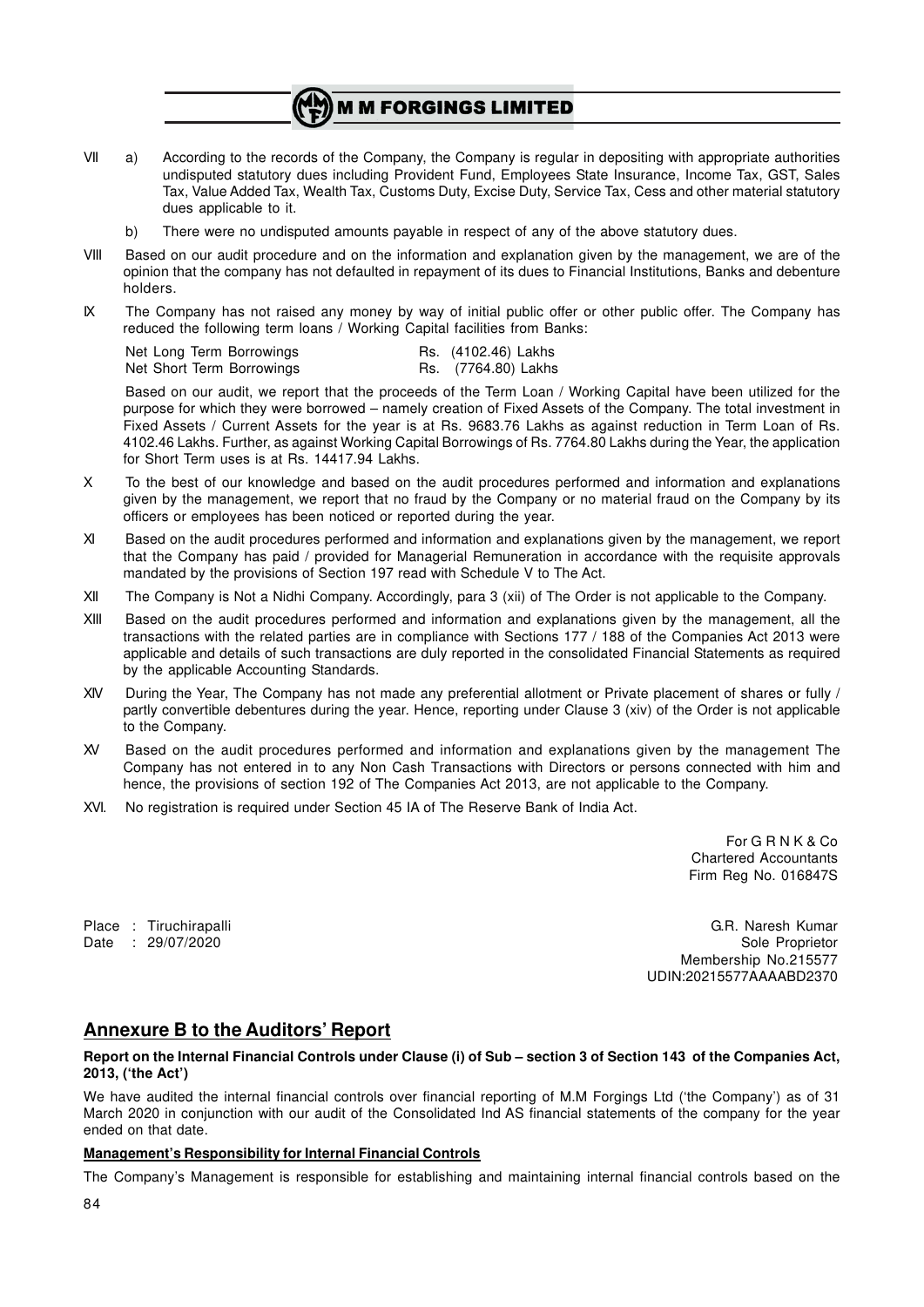

internal control over financial reporting criteria established by the Company considering the essential components of internal control stated in the Guidance Note on Audit of Internal Financial Controls over Financial Reporting issued by the Institute of Chartered Accountants of India ('ICAI'). These responsibilities include the design, implementation and maintenance of adequate internal financial controls that were operating effectively for ensuring the orderly and efficient conduct of its business, including adherence to the Company's policies, the safeguarding of its assets, the prevention and detection of frauds and errors, the accuracy and completeness of the timely preparation of reliable financial information, as required under the Companies Act, 2013.

#### **Auditor's Responsibility**

Our responsibility is to express an opinion on the Company's internal financial controls over financial reporting based on our audit. We conducted our audit in accordance with the Guidance Note on Audit of Internal Financial Controls over Financial Reporting ('the Guidance Note') and the standards on Auditing, issued by ICAI and deemed to be prescribed under Section 143(10) of the Companies Act, 2013, to the extent applicable to an audit of internal financial controls, both applicable to an audit of Internal Financial Controls and, both issued by the Institute of Chartered Accountants of India. Those Standards and the Guidance Note require that we comply with ethical requirements and plan and perform the audit to obtain reasonable assurance about whether adequate internal financial controls over financial reporting was established and maintained and if such controls operated effectively in all material respects.

Our audit involves performing procedures to obtain audit evidence about the adequacy of the internal financial controls system over financial reporting and their operating effectiveness. Our audit of internal financial controls over financial reporting included obtaining an understanding of internal financial controls over financial reporting, assessing the risk that a material weakness exists, and testing and evaluating the design and operating effectiveness of internal control based on the assessed risk. The procedures selected depend on the auditor's judgment, including the assessment of the risks of material misstatement of the consolidated Ind AS financial statements, whether due to fraud or error.

We believe that the audit evidence we have obtained is sufficient and appropriate to provide a basis for our audit opinion on the Company's internal financial control systems over financial reporting.

#### **Meaning of Internal Financial Controls over Financial Reporting**

A company's internal financial control over financial reporting is a process designed to provide reasonable assurance regarding the reliability of financial reporting and the preparation of financial statements for external purposes in accordance with generally accepted accounting principles. A company's internal financial control over financial reporting includes those policies and procedures that (1) pertain to the maintenance of records that, in reasonable detail, accurately and fairly reflect the transactions and dispositions of the assets of the company; (2) provide reasonable assurance that transactions are recorded as necessary to permit preparation of financial statements in accordance with generally accepted accounting principles and that receipts and expenditures of the company are being made only in accordance with authorizations of the management and Directors of the company; and (3) provide reasonable assurance regarding prevention or timely direction of unauthorized acquisition, use, or disposition of the company's assets that could have a material effect on the financial statements.

### **Inherent Limitations of Internal Financial Controls over Financial Reporting**

Because of the inherent limitations of internal financial controls over financial reporting, including the possibility of collusion or improper management override of controls, material misstatements due to error or fraud may occur and not be detected. Also, projections of any evaluation of the internal financial controls over financial reporting to future periods are subject to the risk that the internal financial control over financial reporting may become inadequate because of changes in conditions, or that the degree of compliance with the policies or procedures may deteriorate.

#### **Opinion**

In our opinion, the Company has, in all material respects, an adequate internal financial control system over financial reporting and such internal financial controls over financial reporting were operating effectively as at 31 March 2020, based on the internal control over financial reporting criteria established by the Company considering the essential components of internal control stated in the Guidance Note on Audit of Internal Financial Controls over Financial Reporting issued by the Institute of Chartered Accountants of India.

> For G R N K & Co Chartered Accountants Firm Reg No. 016847S

Place : Tiruchirapalli G.R. Naresh Kumar Date : 29/07/2020 Sole Proprietor Sole Proprietor Membership No.215577 UDIN:20215577AAAABD2370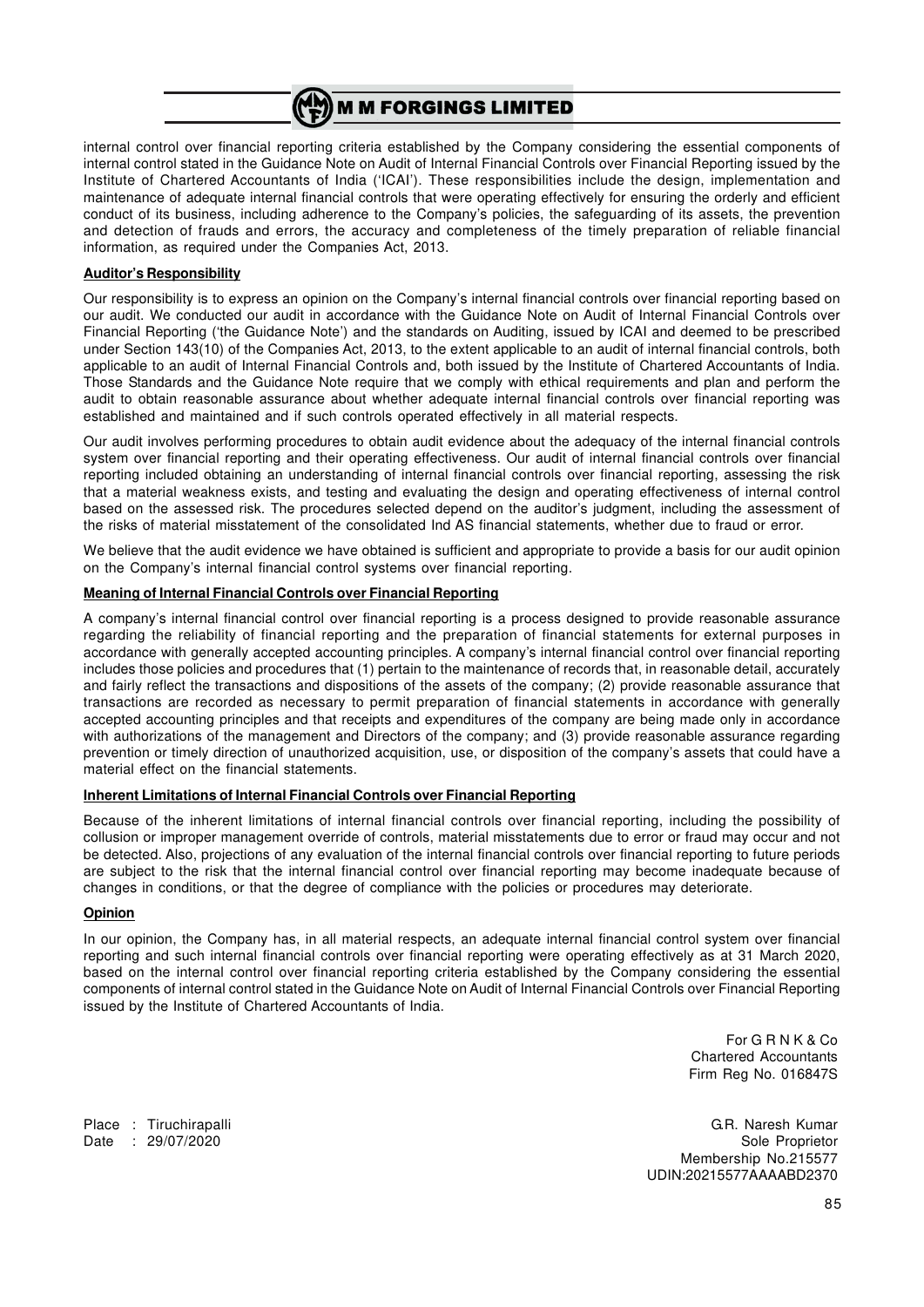$\binom{M}{F}$  M M FORGINGS LIMITED

# Consolidated Balance Sheet as at 31st March, 2020

 $($   $\overline{\xi}$  in lakhs)

|   |                |                                  | Note No.       | As at March 2020      | As at March 2019      |
|---|----------------|----------------------------------|----------------|-----------------------|-----------------------|
| A |                | <b>EQUITY AND LIABILITIES</b>    |                |                       |                       |
|   | $\mathbf{1}$   | <b>Shareholders' funds</b>       |                |                       |                       |
|   | 1.1            | Share capital                    | 3              | 2,414.08              | 2,414.08              |
|   | 1.2            | Reserves and surplus             | 4              | 43,086.42             | 40,312.14             |
|   |                |                                  |                | 45,500.50             | 42,726.22             |
|   | $\overline{2}$ | <b>Non-current liabilities</b>   |                |                       |                       |
|   | 2.1            | Long-term borrowings             | 5              | 33,495.49             | 39,952.57             |
|   | 2.2            | Deferred tax liabilities (net)   |                | 2,980.91              | 1,864.21              |
|   | 2.3            | Other long-term liabilities      | 6              | 296.70                | 1,880.73              |
|   |                | <b>Current liabilities</b>       |                | 36,747.61             | 43,373.69             |
|   | 3<br>3.1       | Short-term borrowings            | $\overline{7}$ | 15,664.26             | 23,429.06             |
|   | 3.2            | Trade payables                   | 8              | 7,903.05              | 5,793.69              |
|   | 3.3            | Other current liabilities        | 9              | 7,548.38              | 5,770.35              |
|   | 3.4            | Short-term provisions            | 10             |                       | 708.97                |
|   |                |                                  |                | 31,115.69             | 35,702.07             |
|   |                | <b>TOTAL</b>                     |                | 113,389.29            | 122,125.80            |
| B | <b>ASSETS</b>  |                                  |                |                       |                       |
|   | 1              | <b>Non-current Assets</b>        |                |                       |                       |
|   | 1.1            | <b>Fixed Assets</b>              |                |                       |                       |
|   |                | 1.1.1 Tangible Assets            | 11             | 71,238.85             | 65,117.99             |
|   |                | 1.1.2 Capital work-in-progress   |                | 1,271.07              | 3,919.31              |
|   |                |                                  |                | 72,509.92             | 69,037.30             |
|   | 1.2            | Non-current investments          | 12             | 329.14                | 329.14                |
|   | 1.3            | Long-term loans and advances     | 13             | 2,235.55              | 1278.10               |
|   | 1.4            | Other non-current assets         | 14             | 2,743.67              | 1,489.33              |
|   |                |                                  |                | 5,305.36              | 3,096.57              |
|   | $\overline{2}$ | <b>Current Assets</b>            |                |                       |                       |
|   | 2.1<br>2.2     | Inventories<br>Trade receivables | 15<br>16       | 13,361.25<br>2,074.54 | 19,469.23<br>9,031.82 |
|   | 2.3            | Cash and cash equivalents        | 17             | 17,480.38             | 17,163.89             |
|   |                | 2.3.1 Restricted Bank Accounts   |                | 98.52                 | 43.76                 |
|   | 2.4            | Short-term loans and advances    | 18             | 2,556.45              | 4,219.59              |
|   | 2.5            | Other current assets             | 19             | 2.87                  | 63.64                 |
|   |                |                                  |                | 35,573.96             | 49,991.90             |
|   |                |                                  |                | 113,389.29            | 122,125.80            |
|   |                |                                  |                |                       |                       |

### **See accompanying notes forming part of the financial statements**

IIn terms of our Report of even date

| For GRNK & Co.<br><b>Chartered Accountants</b><br><i>FRN 016847S</i> | N. Srinivasan<br>Chairman<br>(DIN: 00116726) | Vidyashankar Krishnan<br>Vice Chairman and<br><b>Managing Director</b><br>(DIN: 00081441) | K. Venk<br>Joint Ma<br>(DIN:0 |
|----------------------------------------------------------------------|----------------------------------------------|-------------------------------------------------------------------------------------------|-------------------------------|
| G. R. Naresh Kumar                                                   | V.Vaidyanathan                               | A. Gopalakrishnan                                                                         | <b>Kavitha</b>                |
| Proprietor                                                           | Director                                     | Director                                                                                  | Director                      |
| Membership no. 215577                                                | (DIN: 00081792)                              | (DIN: 06414546)                                                                           | (DIN:0                        |
| Place: Chennai                                                       | J.Sumathi                                    | R.Venkatakrishnan                                                                         |                               |
| Date: 29.07.2020                                                     | Company Secretary                            | <b>Chief Financial Officer</b>                                                            |                               |

**Form Grand K. Venkatramanan<br>For Grand Brith Managing Dire Strings Angles Corport Managing Dire** *g Director*<br>)081441)

**Joint Managing Director** *FRN 016847S* (DIN : 00116726) *Managing Director* (DIN : 00823317)

**G. R. Naresh Kumar V.Vaidyanathan A. Gopalakrishnan Kavitha Vijay** *Membership* 1000817 (DIN : 01047261)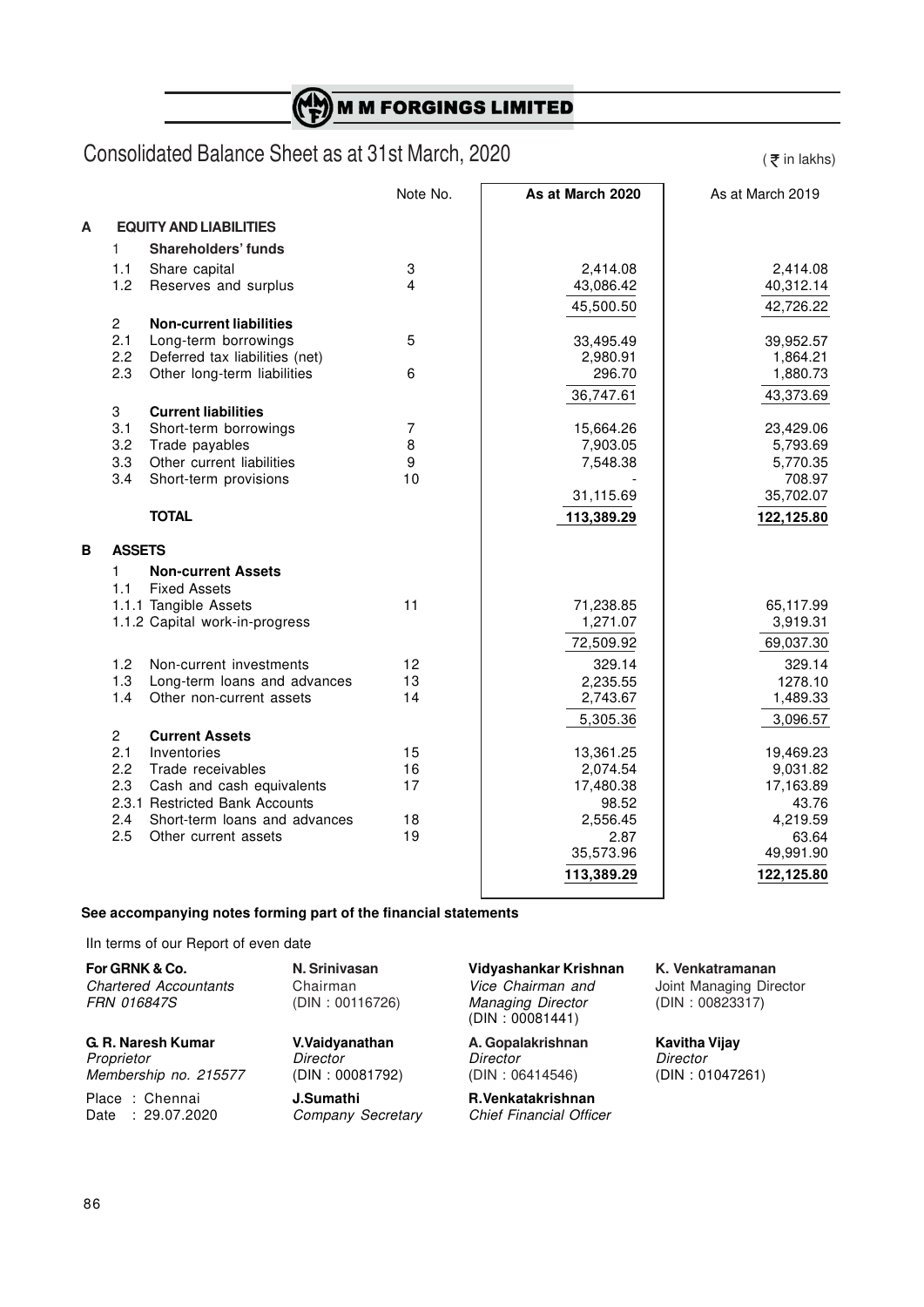(H) **M M FORGINGS LIMITED** 

# Consolidated Profit and Loss account for the year ended 31st March, 2020  $_{(\bar{\vec{\tau}}^{\text{ in } \text{lakh}\xi\bar{\vec{\tau}}^{\text{ in } \text{lakhs}})}}$

|   |                |                                                                               | Note No. | For the year ended<br>31 March 2020 | For the year ended<br>31 March 2019 |
|---|----------------|-------------------------------------------------------------------------------|----------|-------------------------------------|-------------------------------------|
| Α |                | <b>CONTINUING OPERATIONS</b>                                                  |          |                                     |                                     |
|   | 1              | Revenue from operations Net of Excise Duty                                    | 20       | 76,917.09                           | 93,411.52                           |
|   | $\overline{c}$ | Other income                                                                  | 21       | 1,878.21                            | 1,588.36                            |
|   | 3              | Total revenue $(1+2)$                                                         |          | 78,795.30                           | 94,999.88                           |
|   | 4              | <b>Expenses</b>                                                               |          |                                     |                                     |
|   | 4.1            | Cost of materials consumed                                                    | 22       | 33,703.17                           | 45,525.14                           |
|   | 4.2            | Changes in inventories of Finished Goods / Work-In-Process 23                 |          | 1,790.81                            | $-3,280.42$                         |
|   | 4.3            | Employee benefits expense                                                     | 24       | 8,910.85                            | 9,393.70                            |
|   | 4.4            | Finance costs                                                                 | 25       | 3,829.79                            | 3,158.32                            |
|   | 4.5            | Depreciation and amortisation Expenses                                        | 11.3     | 5,955.57                            | 5,807.39                            |
|   | 4.6            | Other expenses                                                                | 26       | 19,294.33                           | 24,304.99                           |
|   |                | <b>Total expenses</b>                                                         |          | 73,484.52                           | 84,909.12                           |
|   | $\overline{5}$ | Profit / (Loss) before exceptional and<br>extraordinary items and tax (3 - 4) |          | 5,310.78                            | 10,605.51                           |
|   | 6              | <b>Exceptional items</b>                                                      |          |                                     |                                     |
|   |                | <b>Profit on Sale of Business Asset</b>                                       |          |                                     |                                     |
|   |                | Profit on Sale of Other Assets                                                |          |                                     |                                     |
|   | 7              | Profit / (Loss) before extraordinary items and tax $(5 \pm 6)$                |          | 5,310.78                            | 10,605.51                           |
|   | 8              | <b>Extraordinary items</b>                                                    |          |                                     |                                     |
|   |                |                                                                               |          |                                     |                                     |
|   | 9              | Profit / (Loss) before tax $(7 + 8)$                                          |          | 5,310.78                            | 10,605.51                           |
|   | 10             | Tax expense:                                                                  |          |                                     |                                     |
|   | 10.1           | Current tax expense for current year                                          |          | 818.12                              | 2,100.00                            |
|   | 10.2<br>10.3   | Tax expense relating to prior years                                           |          | 1.86<br>819.98                      | 92.49<br>2,192.49                   |
|   | 10.4           | Net current tax expense<br>Mat Credit adjusted                                |          | $-818.12$                           | 6.95                                |
|   | 10.5           | Deferred tax Liability /(Asset)                                               |          | 1,116.70                            | 522.03                              |
|   |                |                                                                               |          | 1,118.56                            | 2,721.47                            |
|   | 11             | Profit / (Loss) from continuing operations $(9 \pm 10)$                       |          | 4,192.22                            | 7,884.04                            |
| B |                | <b>DISCONTINUING OPERATIONS</b>                                               |          |                                     |                                     |
|   | 12             | Profit / (Loss) from discontinuing operations                                 |          |                                     |                                     |
| C |                | <b>TOTAL OPERATIONS</b>                                                       |          | 4,192.22                            | 7884.04                             |
|   | 13             | Profit / (Loss) for the year (11 $\pm$ 12)                                    |          | 4,192.22                            | 7884.04                             |
|   | 14             | Earnings per share (of Rs. 10 /- each):                                       |          |                                     |                                     |
|   | 14.1           | Basic                                                                         |          |                                     |                                     |
|   |                | 14.1.1 Continuing operations                                                  |          | 17.28                               | 32.66                               |
|   |                | 14.1.2 Total operations                                                       |          | 17.28                               | 32.66                               |
|   | 14.2           | Diluted                                                                       |          |                                     |                                     |
|   |                | 14.2.1 Continuing operations                                                  |          | 17.28                               | 32.66                               |
|   |                | 14.2.2 Total operations                                                       |          | 17.28                               | 32.66                               |

### **See accompanying notes forming part of the financial statements**

IIn terms of our Report of even date

| For GRNK & Co.               | N. Srinivasa |
|------------------------------|--------------|
| <b>Chartered Accountants</b> | Chairman     |
| <b>FRN 016847S</b>           | (DIN: 00116  |

**G. R. Naresh Kumar V.Vaidyanathan A. Gopalakrishnan Kavitha Vijay** *Proprietor Director Director Director Membership no. 215577* 

 $Company$  Secretary

**For GRNK & Co. N. Srinivasan Vidyashankar Krishnan K. Venkatramanan** *FRA* 00823317) *Managing Director* (DIN : 00823317) (DIN : 00081441)

Place : Chennai **J.Sumathi R.Venkatakrishnan**

**Joint Managing Director**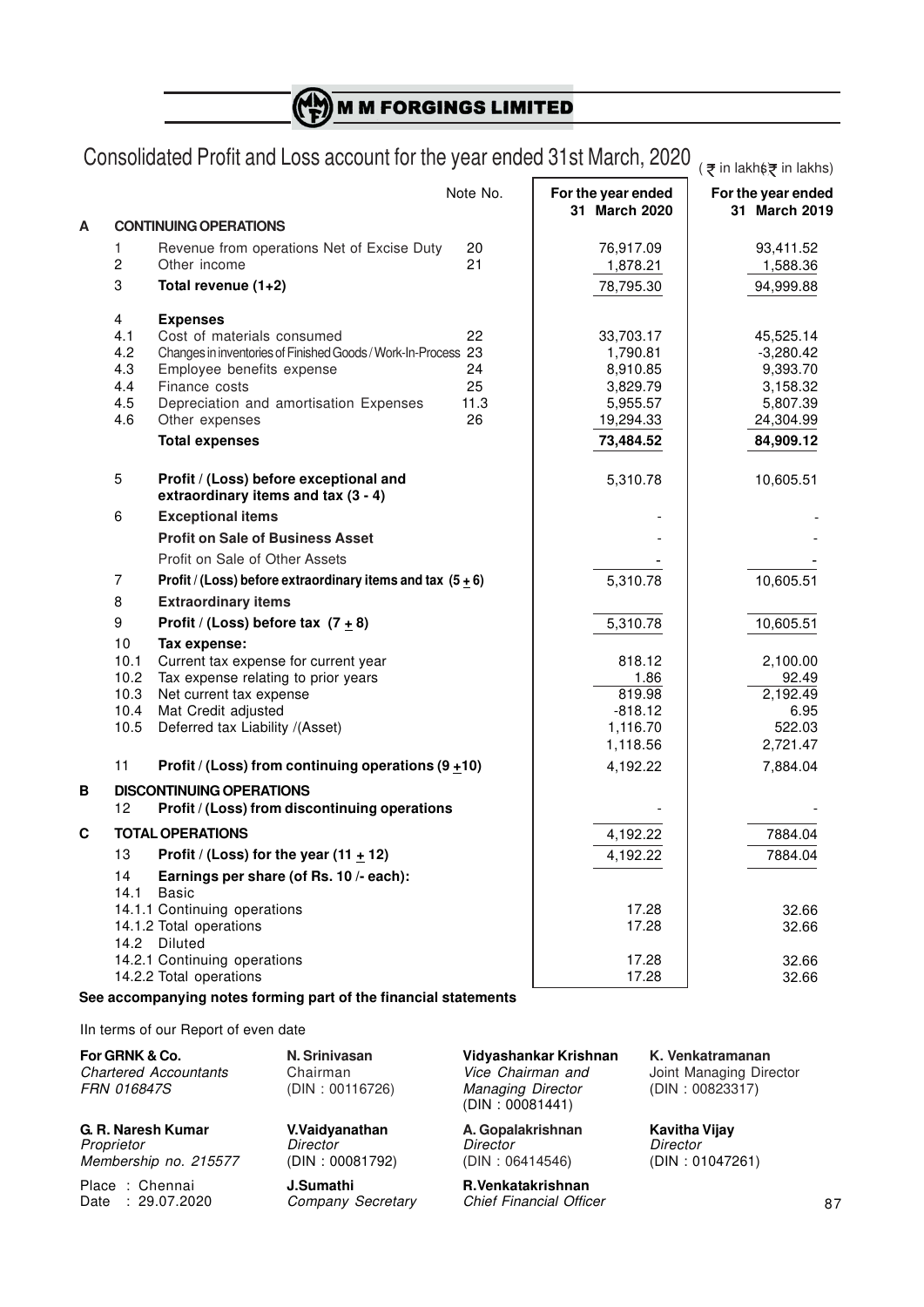

#### **1 Corporate information**

The Company is engaged in the manufacture of Steel Forgings. The plants for manufacture are located at Singampunari – Sivagangai District, Viralimalai -Pudukkottai District and Karainaithangal Village-Kanchipuram District, all within the state of Tamil Nadu. The company has its machining plant in Kursi Road, Barabanki situdated in the state of Uttar Pradesh. The 100% owned subsidiary Company DVS Industries Pvt Ltd located in the state of Uttarakhand.

#### **2 Significant accounting policies followed by the company:-**

#### **2.1 Basis of accounting and preparation of financial statements**

The financial statements of the Company have been prepared in accordance with the Generally Accepted Accounting Principles in India (Indian GAAP) to comply with the Accounting Standards notified under the Companies (Accounting Standards) Rules, 2006 (as amended) and the relevant provisions of the Companies Act, 1956. The financial statements have been prepared on accrual basis under the historical cost convention. The accounting policies adopted in the preparation of the financial statements are consistent with those followed in the previous year. Sales does not include GST.

#### **2.2 Use of estimates**

The preparation of the financial statements in conformity with Indian GAAP requires the Management to make estimates and assumptions considered in the reported amounts of assets and liabilities (including contingent liabilities) and the reported income and expenses during the year. The Management believes that the estimates used in preparation of the financial statements are prudent and reasonable. Future results could differ due to these estimates and the differences between the actual results and the estimates are recognised in the periods in which the results are known / materialise.

#### **2.3 Inventories**

Inventories are valued at the lower of cost and the net realisable value after providing for obsolescence and other losses, where considered necessary. Work-in-progress and finished goods include appropriate proportion of overheads .

#### **2.4 Cash and cash equivalents (for purposes of Cash Flow Statement)**

Cash comprises cash on hand and demand deposits with banks. Cash equivalents are short-term balances (with an original maturity of three months or less from the date of acquisition), highly liquid investments that are readily convertible into known amounts of cash and which are subject to insignificant risk of changes in value.

#### **2.5 Cash flow statement**

Cash flows are reported using the indirect method, whereby profit / (loss) before extraordinary items and tax is adjusted for the effects of transactions of non-cash nature and any deferrals or accruals of past or future cash receipts or payments. The cash flows from operating, investing and financing activities of the Company are segregated based on the available information.

#### **2.6 Depreciation and amortisation**

Depreciation has been provided on straight-line method as per the rates prescribed in Schedule II to the Companies Act, 2013, and accelerated depreciation is provided, wherever necessary.

Property, Plant and Equipment represent a significant proportion of the asset base of the Company. The charge in respect of periodic depreciation is derived after determining an estimate of an asset's expected useful life and the expected residual value at the end of its life. The useful life and the residual value of the assets are determined by the management at the time the asset is acquired and reviewed periodically, including at each financial year end. The expected life is based on historic experience with similar assets as well as anticipation of future events, which may impact their life such as changes in technology.

Property, Plant And Equipment are stated at Cost Less accumulated Depreciation and impairment, if any. Costs directly attributable to acquisition are capitalised until the Property, Plant and Equipmenta re put to use. The Company depreciates Property, Plant and Equipment over their estimated useful life using Straight Line Method. The estimated useful life of assets are as follows:

#### **Particulars**

| 30 Years |
|----------|
| 15 Years |
| 5 Years  |
| 5 Years  |
| 10 Years |
| 5 Years  |
|          |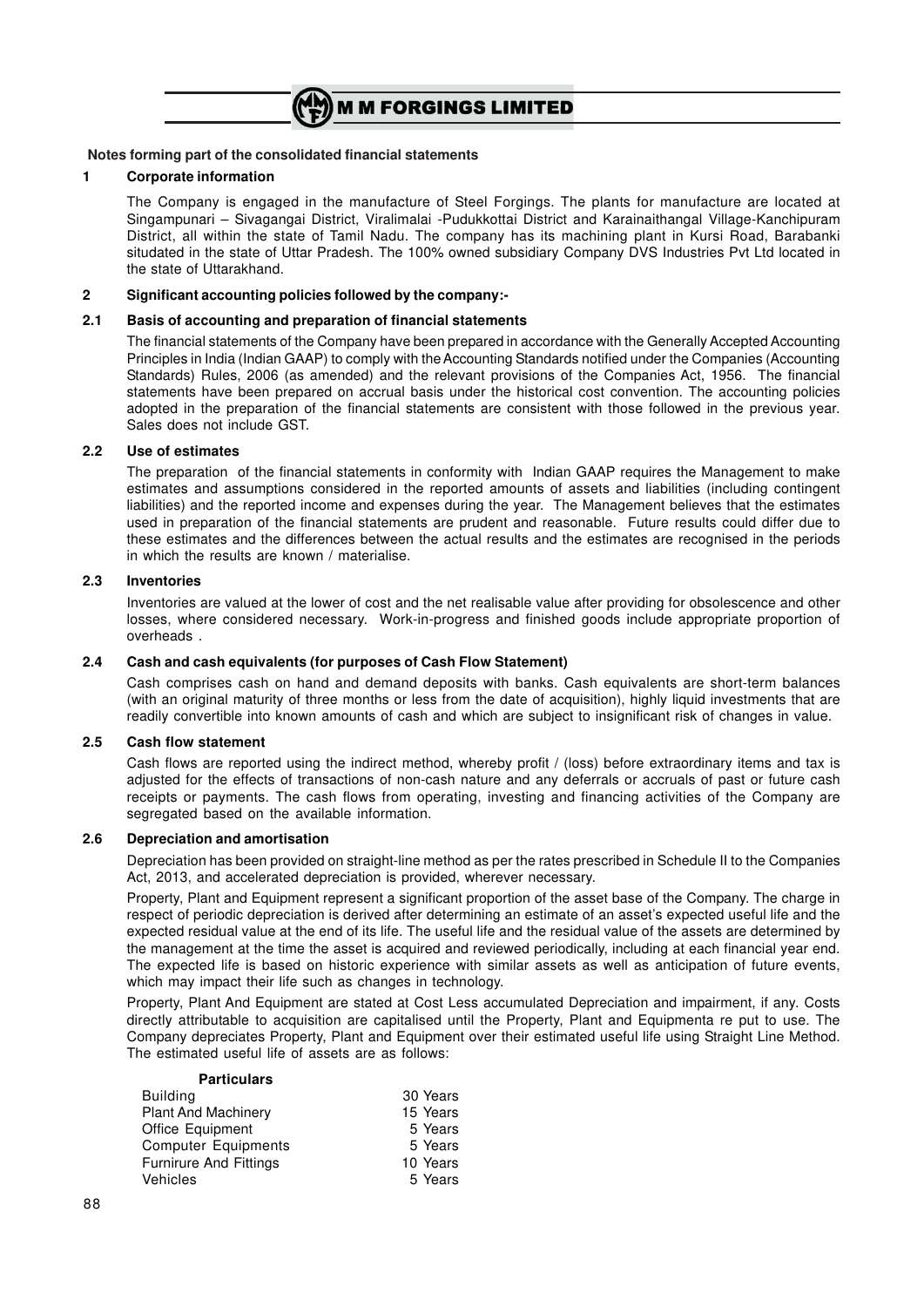

Based on technical evaluation, the Management believes that the useful life as given above represents the period over which the Management expects to use these assets. Hence, the useful life for these assets is different from the useful life a sprescribed under Part C of Schedule II to The Companies Act, 2013. Depreciation method, useful life and residal values are reviewed periodically, including at each financial year end.

Advances paid towards the acquisition of Property, Plant and Equipment outstanding at each Balance Sheet Date is classified as Capital Advances under Other Non Current assets and the cost of assets not put to use before such date are disclosed under Capital Work in Progress. Subsequent expenditures relating to Property, Plant And Equipment are capitalised only when it is possible that future economic benefits associated with these will flow to the Company and the cost of the item can be measured reliably. Repairs and Maintenance Costs are recognised inNet Profit in the Statement of Profit And Loss when incurred. The cost and related accumulated Depreciation are eliminated from teh Financial Statements upon sale or retirement of the Asset and teh resultant Gains or Losses are recognised in teh Statement of Profit and Loss. Assets to be disposed off are reported at the lower of the carrying value or the fair value less cost to sell.

#### **2.7 Revenue recognition**

#### Sale of goods

Sales are recognised, net of returns and trade discounts, on transfer of significant risks and rewards of ownership to the buyer. Sales does not include GST.

#### **2.8 Other income**

Interest income is accounted on accrual basis. Dividend income is accounted for when the right to receive it is established.

#### **2.9 Tangible fixed assets**

Fixed assets are carried at cost less accumulated depreciation and impairment losses, if any. The cost of fixed assets includes all expenses incurred in connection with the acquisition of qualifying fixed assets up to the date the asset is ready for its intended use. Exchange differences arising on restatement / settlement of long-term foreign currency borrowings relating to acquisition of depreciable fixed assets are adjusted to the cost of the respective assets and depreciated over the remaining useful life of such assets.

#### Capital work-in-progress:

Projects under which assets are not ready for their intended use and other capital work-in-progress are carried at cost, comprising direct cost, related incidental expenses and attributable interest.

#### **2.10 Foreign currency transactions and translations**

#### Initial recognition

Transactions in foreign currencies entered into by the Company and its integral foreign operations are accounted at the exchange rates prevailing on the date of the transaction or at rates that closely approximate the rate at the date of the transaction.

#### Measurement of foreign currency monetary items at the Balance Sheet date

The Loss, if any, in the case of Foreign currency monetary items (other than derivative contracts) of the Company and its net investment in non-integral foreign operations outstanding at the Balance Sheet date are considered / restated at the year-end rates. However, gains if any, are not cosidered.

#### Treatment of exchange differences

Exchange differences arising on settlement / restatement of short-term foreign currency monetary assets and liabilities of the Company and its integral foreign operations are recognised as income or expense in the Statement of Profit and Loss.The exchange differences arising on restatement / settlement of long-term foreign currency monetary items are capitalised as part of the depreciable fixed assets to which the monetary item relates and depreciated over the remaining useful life of such assets. The amount capitalised in the current year is at ₹ 45996427 (Last Year ₹ 38289883).

#### Accounting of forward contracts

Premium / discount on forward exchange contracts, which are not intended for trading or speculation purposes, are amortised over the period of the contracts.

#### **2.11 Investments**

Long-term investments (excluding investment properties), are carried individually at cost less provision for diminution, other than temporary, in the value of such investments.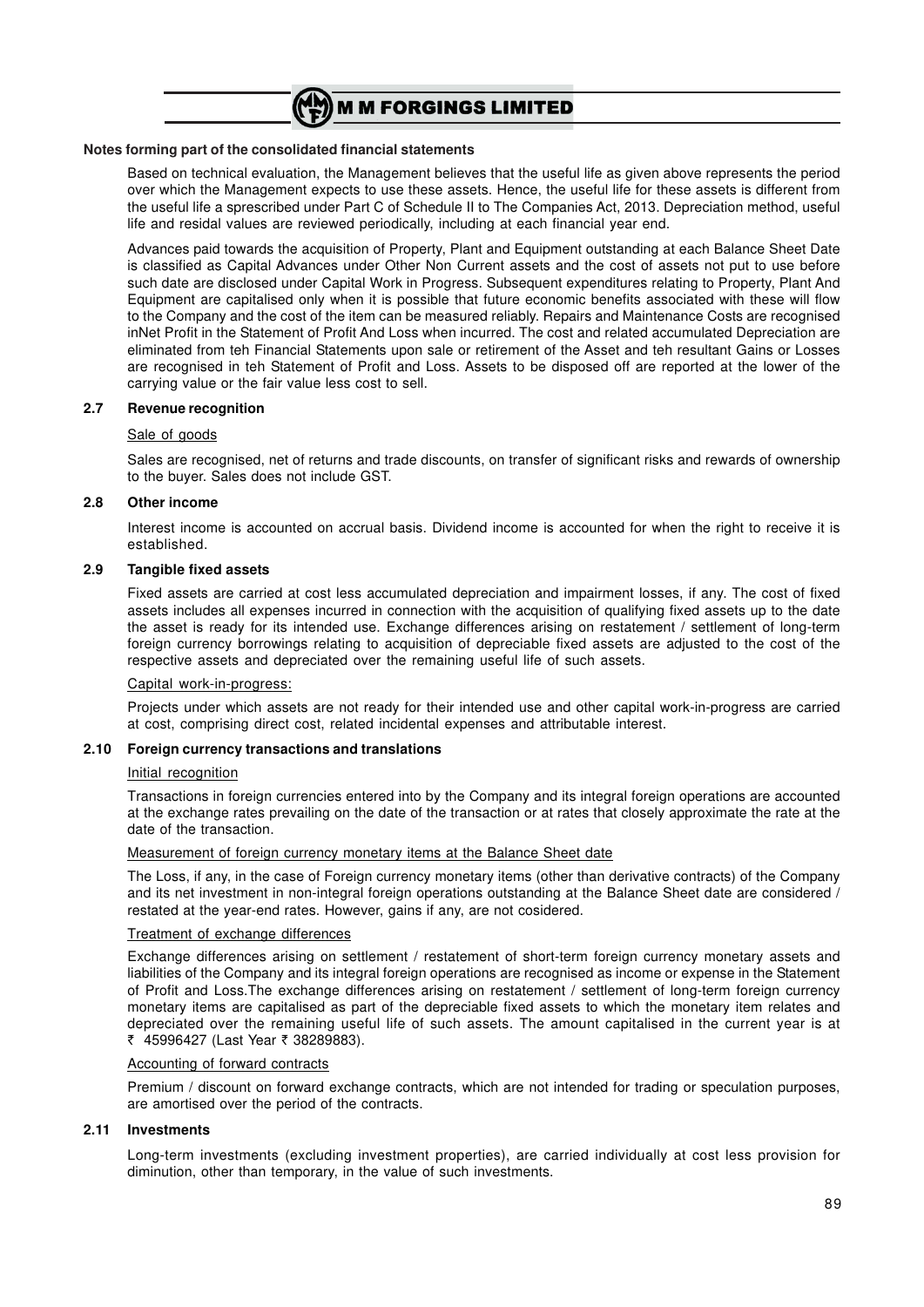

#### **2.12 Employee benefits**

Employee benefits include provident fund, superannuation fund, gratuity fund and compensated absences,

#### Defined contribution plans

The Company's contribution to provident fund and superannuation fund are considered as defined contribution plans and are charged as an expense as they fall due based on the amount of contribution required to be made.

#### Defined benefit plans

For defined benefit plans in the form of gratuity fund / Super Annuation fund, the same are covered under Group Gratuity Scheme of LIC and Super Annuation Fund with LIC..

#### Short-term employee benefits

The undiscounted amount of short-term employee benefits expected to be paid in exchange for the services rendered by employees are recognised during the year when the employees render the service. These benefits include performance incentive and compensated absences which are expected to occur within twelve months after the end of the period in which the employee renders the related service.

#### **2.13 Borrowing costs**

Borrowing costs include interest, amortisation of ancillary costs incurred and exchange differences arising from foreign currency borrowings to the extent they are regarded as an adjustment to the interest cost. Costs in connection with the borrowing of funds to the extent not directly related to the acquisition of qualifying assets are charged to the Statement of Profit and Loss over the tenure of the loan. Borrowing costs, allocated to and utilised for qualifying assets, pertaining to the period from commencement of activities relating to construction / development of the qualifying asset upto the date of capitalisation of such asset is added to the cost of the assets. .

### **2.14 Segment reporting**

The Company is engaged in only one segment - Manufacture of Steel Forgings

#### **2.15 Earnings per share**

Basic earnings per share is computed by dividing the profit / (loss) after tax (including the post tax effect of extraordinary items, if any) by the weighted average number of equity shares outstanding during the year. Diluted earnings per share is computed by dividing the profit / (loss) after tax (including the post tax effect of extraordinary items, if any) as adjusted for dividend, interest and other charges to expense or income relating to the dilutive potential equity shares, by the weighted average number of equity shares considered for deriving basic earnings per share and the weighted average number of equity shares which could have been issued on the conversion of all dilutive potential equity shares.

#### **2.16 Taxes on income**

Current tax is the amount of tax payable on the taxable income for the year as determined in accordance with the provisions of the Income Tax Act, 1961.Minimum Alternate Tax (MAT) paid in accordance with the tax laws, which gives future economic benefits in the form of adjustment to future income tax liability, is considered as an asset if there is convincing evidence that the Company will pay normal income tax. Accordingly, MAT is recognised as an asset in the Balance Sheet when it is probable that future economic benefit associated with it will flow to the Company.Deferred tax is recognised on timing differences, being the differences between the taxable income and the accounting income that originate in one period and are capable of reversal in one or more subsequent periods. Deferred tax is measured using the tax rates and the tax laws enacted or substantially enacted as at the reporting date. Deferred tax liabilities are recognised for all timing differences. Deferred tax assets in respect of unabsorbed depreciation and carry forward of losses are recognised only if there is virtual certainty that there will be sufficient future taxable income available to realise such assets. Deferred tax assets are recognised for timing differences of other items only to the extent that reasonable certainty exists that sufficient future taxable income will be available against which these can be realised. Deferred tax assets and liabilities are offset if such items relate to taxes on income levied by the same governing tax laws and the Company has a legally enforceable right for such set off. Deferred tax assets are reviewed at each Balance Sheet date for their realisability.

Current and deferred tax relating to items directly recognised in equity are recognised in equity and not in the statement of Profit and Loss.

#### **2.17 Research and development expenses**

Revenue expenditure pertaining to research is charged to the Statement of Profit and Loss. Development costs of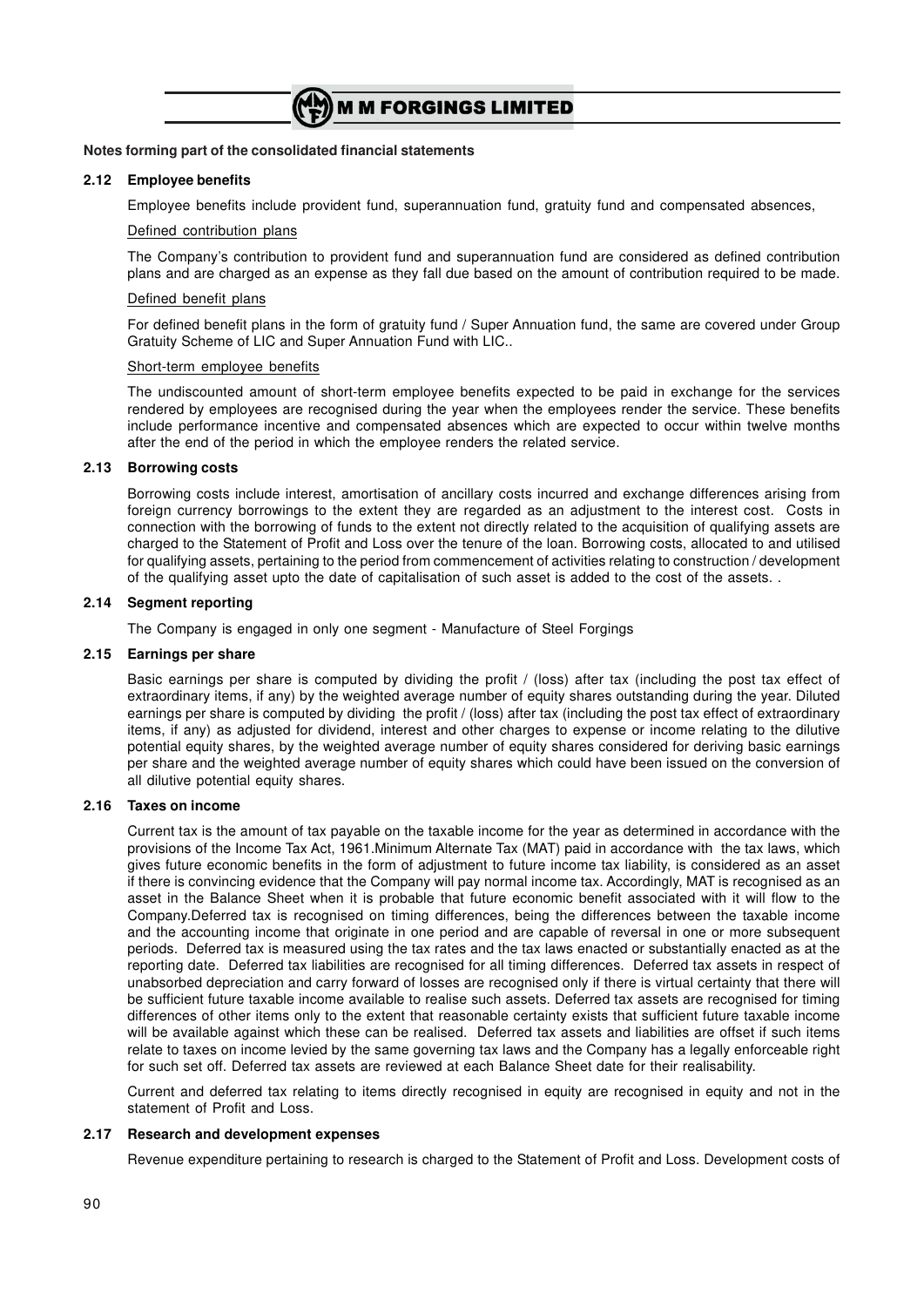

products are also charged to the Statement of Profit and Loss unless a product's technological feasibility has been established, in which case such expenditure is capitalised. Fixed assets utilised for research and development are capitalised and depreciated in accordance with the policies stated for Tangible Fixed Assets and Intangible Assets.

#### **2.18 Impairment of assets**

The carrying values of assets / cash generating units at each Balance Sheet date are reviewed for impairment. If any indication of impairment exists, the recoverable amount of such assets is estimated and impairment is recognised, if the carrying amount of these assets exceeds their recoverable amount. The recoverable amount is the greater of the net selling price and their value in use. Value in use is arrived at by discounting the future cash flows to their present value based on an appropriate discount factor. When there is indication that an impairment loss recognised for an asset in earlier accounting periods no longer exists or may have decreased, such reversal of impairment loss is recognised in the Statement of Profit and Loss, except in case of revalued assets.

#### **2.19 Provisions and contingencies**

A provision is recognised when the Company has a present obligation as a result of past events and it is probable that an outflow of resources will be required to settle the obligation in respect of which a reliable estimate can be made. Provisions (excluding retirement benefits) are not discounted to their present value and are determined based on the best estimate required to settle the obligation at the Balance Sheet date. These are reviewed at each Balance Sheet date and adjusted to reflect the current best estimates. Contingent liabilities are disclosed in the Notes.

#### **2.20 Insurance claims**

Insurance claims are accounted for on the basis of claims admitted / expected to be admitted and to the extent that there is no uncertainty in receiving the claims.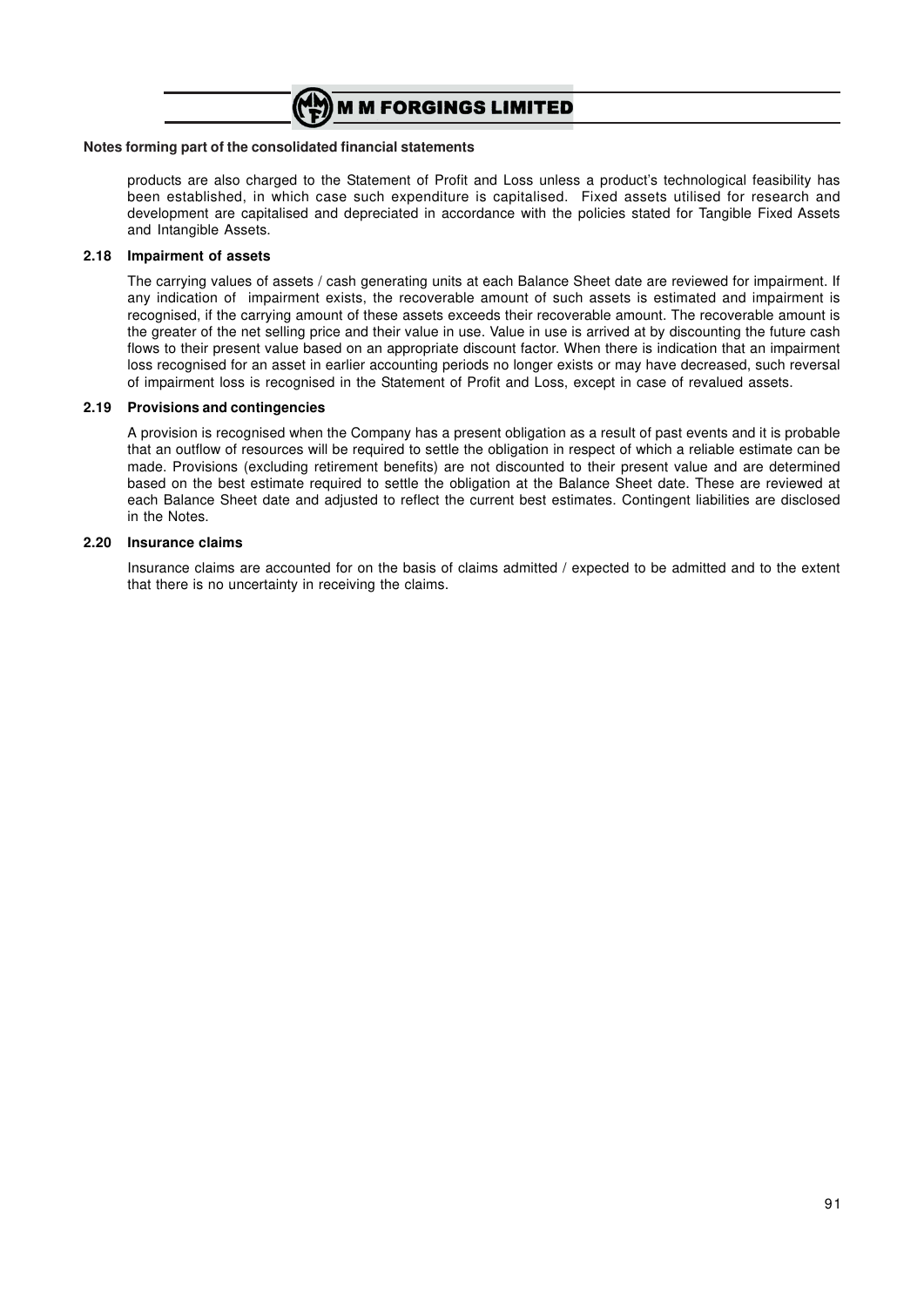# $\binom{M}{F}$  M M FORGINGS LIMITED

# **Notes forming part of the consolidated financial statements**

**Note 3 Share capital**

|     |                                                          |                     | As at 31 March 2020 | As at 31 March 2019 |            |
|-----|----------------------------------------------------------|---------------------|---------------------|---------------------|------------|
|     | <b>Particulars</b>                                       | Number of<br>shares | ₹ in Lakhs          | Number of<br>shares | ₹ in Lakhs |
| 3.1 | Authorised                                               |                     |                     |                     |            |
|     | Equity shares of ₹10 each with voting rights             | 30,000,000          | 3.000.00            | 30.000.000          | 3,000.00   |
| 3.2 | Issued                                                   |                     |                     |                     |            |
|     | Equity shares of $\bar{\tau}$ 10 each with voting rights | 24,145,600          | 2.414.56            | 24.145.600          | 2,414.56   |
| 3.3 | Subscribed and fully paid up                             |                     |                     |                     |            |
|     | Equity shares of ₹10 each with voting rights             | 24,140,800          | 241.408.00          | 24,140,800          | 241,408.00 |

(1) Reconciliation of the number of shares and amount outstanding at the beginning and at the end of the reporting period:

| <b>Particulars</b>               | <b>Opening</b><br><b>Balance</b> | <b>Buy back</b>          | <b>Other</b><br>changes<br>(Bonus<br>Shares) | Closing<br><b>Balance</b> |
|----------------------------------|----------------------------------|--------------------------|----------------------------------------------|---------------------------|
| Equity shares with voting rights |                                  |                          |                                              |                           |
| Year ended 31 March, 2020        |                                  |                          |                                              |                           |
| - Number of shares               | 24,140,800                       |                          |                                              | 24,140,800                |
| - Amount ₹ in lakhs              | 2,414.08                         | -                        | $\sim$                                       | 2,414.08                  |
| Year ended 31 March, 2019        |                                  |                          |                                              |                           |
| - Number of shares               | 12,070,400                       |                          | 12,070,400                                   | 24,140,800                |
| - Amount ₹ in lakhs              | 1.207.04                         | $\overline{\phantom{a}}$ | 1.207.04                                     | 2.414.08                  |

(2) Details of shares held by each shareholder holding more than 5% shares:

|                                        | As at 31 March 2020      |                                            | As at 31 March 2019         |                                              |
|----------------------------------------|--------------------------|--------------------------------------------|-----------------------------|----------------------------------------------|
| <b>Class of Shares</b>                 | Number of<br>shares held | % holding<br>in that<br>class of<br>shares | Number of<br>shares<br>held | $%$ holding<br>in that<br>class of<br>shares |
| Equity shares with voting rights       |                          |                                            |                             |                                              |
| Synmax Consultants and Trading Pvt Ltd | 5,796,000                | 24.01%                                     | 5.796.000                   | 24.01%                                       |
| Vidyashankar Krishnan                  | 2,720,240                | 11.27%                                     | 2.720.240                   | 11.27%                                       |
| Venkatramanan Krishnan                 | 2,584,960                | 10.71%                                     | 2.584.960                   | 10.71%                                       |

(3) Aggregate number and class of shares allotted as fully paid up pursuant to contract(s) without payment being received in cash, bonus shares and shares bought back for the period of 5 years immediately preceding the Balance Sheet date.

| <b>Particulars</b>                   |                                      | Aggregate number of<br>shares        |
|--------------------------------------|--------------------------------------|--------------------------------------|
|                                      | <b>As at 31</b><br><b>March 2020</b> | <b>As at 31</b><br><b>March 2019</b> |
| Equity shares with voting rights     |                                      | 24.140.800 24.140.800                |
| Fully paid up by way of bonus shares | $\overline{\phantom{a}}$             |                                      |

(4) Details of shares pledged : NIL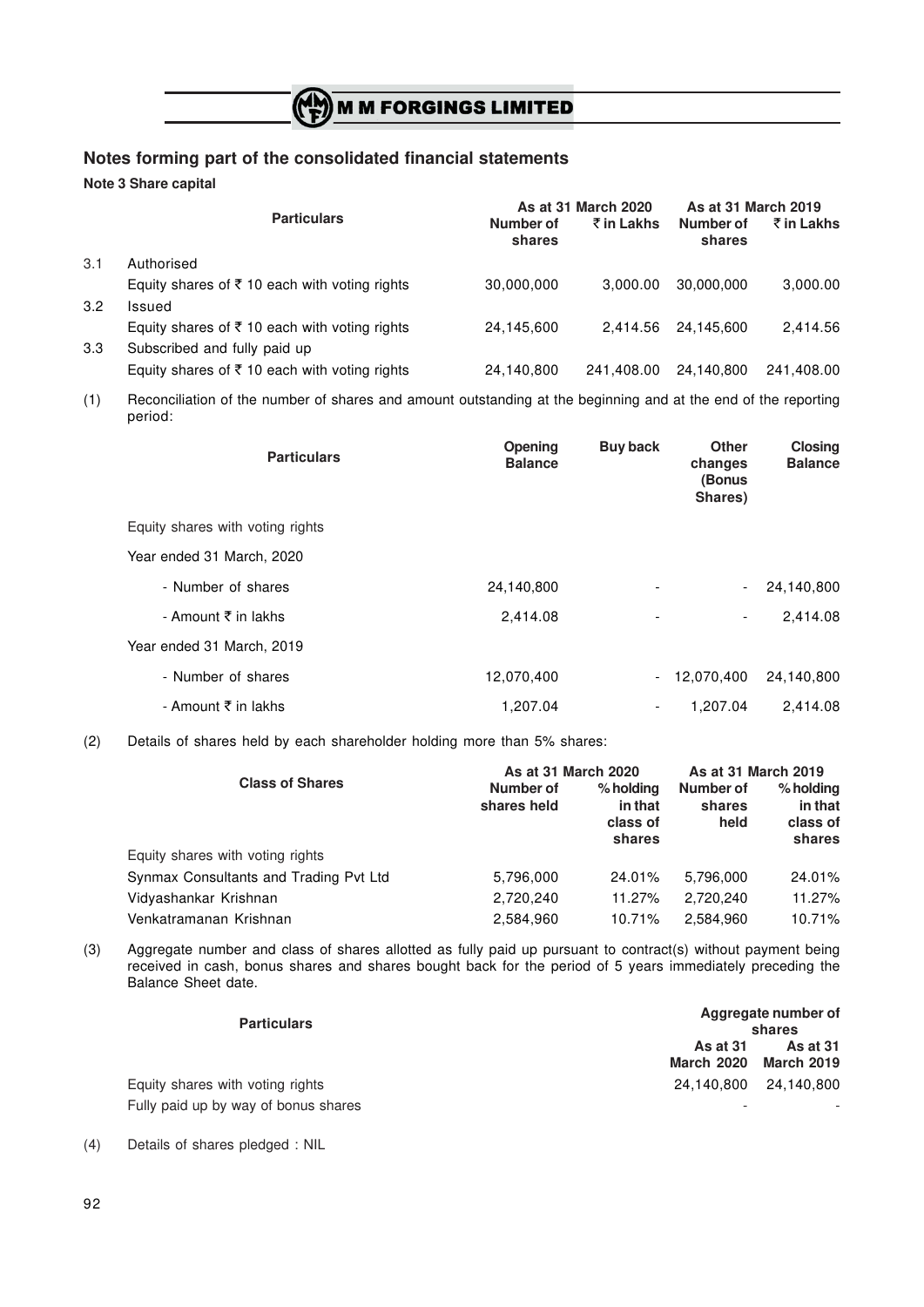# (N) M M FORGINGS LIMITED

# **Notes forming part of the consolidated financial statements**

### **Note 4 Reserves and surplus** ` **in Lakhs**

|     | <b>Particulars</b>                                                                                                                              | <b>As at 31</b><br><b>March 2020</b> | <b>As at 31</b><br><b>March 2019</b> |
|-----|-------------------------------------------------------------------------------------------------------------------------------------------------|--------------------------------------|--------------------------------------|
| 4.1 | Capital reserve                                                                                                                                 |                                      |                                      |
|     | Opening balance                                                                                                                                 | 4.60                                 | 4.60                                 |
|     | Add: Additions during the year                                                                                                                  |                                      |                                      |
|     | Less: Utilised / transferred during the year                                                                                                    |                                      |                                      |
|     | Closing balance                                                                                                                                 | 4.60                                 | 4.60                                 |
| 4.2 | Securities premium account                                                                                                                      |                                      |                                      |
|     | Opening balance                                                                                                                                 | 324.40                               | 324.40                               |
|     | Closing balance                                                                                                                                 | 324.40                               | 324.40                               |
| 4.3 | General reserve                                                                                                                                 |                                      |                                      |
|     | Opening balance                                                                                                                                 | 41,092.05                            | 35,599.09                            |
|     | Add: Transferred from surplus in Statement of Profit and Loss                                                                                   | 3,400.00                             | 6,700.00                             |
|     | Less: Utilised / transferred during the year for:                                                                                               |                                      |                                      |
|     | Interim Dividend / Dividend Tax                                                                                                                 | 0.00                                 | 1,207.04                             |
|     | Closing balance                                                                                                                                 | 44,492.05                            | 41,092.05                            |
| 4.4 | Surplus / (Deficit) in Statement of Profit and Loss                                                                                             |                                      |                                      |
|     | Opening balance                                                                                                                                 | (1, 108.93)                          | (875.04)                             |
|     | Add: Profit for the year                                                                                                                        | 4,192.22                             | 7,884.04                             |
|     | Less: Interim dividend                                                                                                                          | 1,417.93                             | 708.97                               |
|     | Less: Dividends proposed to be distributed to equity shareholders Rs. 30 per share)                                                             |                                      | 603.52                               |
|     | Tax on dividend                                                                                                                                 | 0.00                                 | 105.45                               |
|     | Transferred to: General Reserve                                                                                                                 | 3,400.00                             | 6,700.00                             |
|     | Closing balance                                                                                                                                 | (1,734.63)                           | (1, 108.91)                          |
|     | <b>Total</b>                                                                                                                                    | 43,086.42                            | 40,312.14                            |
|     | Note 5 Long-term borrowings                                                                                                                     |                                      |                                      |
|     | Term Loans From Banks                                                                                                                           |                                      |                                      |
|     | Secured                                                                                                                                         | 33,470.00                            | 39,628.75                            |
|     | Unsecured                                                                                                                                       | 25.49                                | 323.82                               |
|     | <b>Total</b>                                                                                                                                    | 33,495.49                            | 39,952.57                            |
|     |                                                                                                                                                 |                                      |                                      |
| 5.1 | Details of terms of repayment for the other long-term borrowings and security provided in respect of the secured<br>other long-term borrowings: |                                      |                                      |
|     | ₹ in Lakhs                                                                                                                                      |                                      | ₹ in Lakhs                           |
|     | As at 31 March 2020                                                                                                                             |                                      | As at 31 March 2019                  |

|       |                                    | <b>Secured</b> | <b>Unsecured</b><br><b>Secured</b> | <b>Unsecured</b> |
|-------|------------------------------------|----------------|------------------------------------|------------------|
|       | Term loans from banks:             |                |                                    |                  |
| Bank  | Citi Bank                          | 53.83          | 1,187.66                           |                  |
|       | <b>DBS</b>                         | 8,282.54       | 8,163.42                           |                  |
|       | <b>SBI (Formerly SBT)</b>          | 2,888.79       | 3,925.86                           |                  |
|       | <b>SBI</b>                         | 1,507.20       | 2,078.40                           |                  |
|       | <b>HDFC</b> and Federal            | 14,125.00      | 15,000.00                          |                  |
|       | <b>ICICI</b>                       | 14,062.50      | 15,000.00                          |                  |
|       | Total - Term loans from banks      | 40,919.86      | 45,355.34                          |                  |
|       | Less: Amounts due within 12 Months | 7,449.86       | 5,726.59                           |                  |
|       | Total - Term loans from banks      | 33,470.00      | 39,628.75                          |                  |
| 5.1.1 | Others                             | 25.49          | 323.82                             |                  |

5.2 Terms of Security / Repayment

All loans secured by the charge over Fixed Assets of the Company except the lands at Singampunari / Viralimalai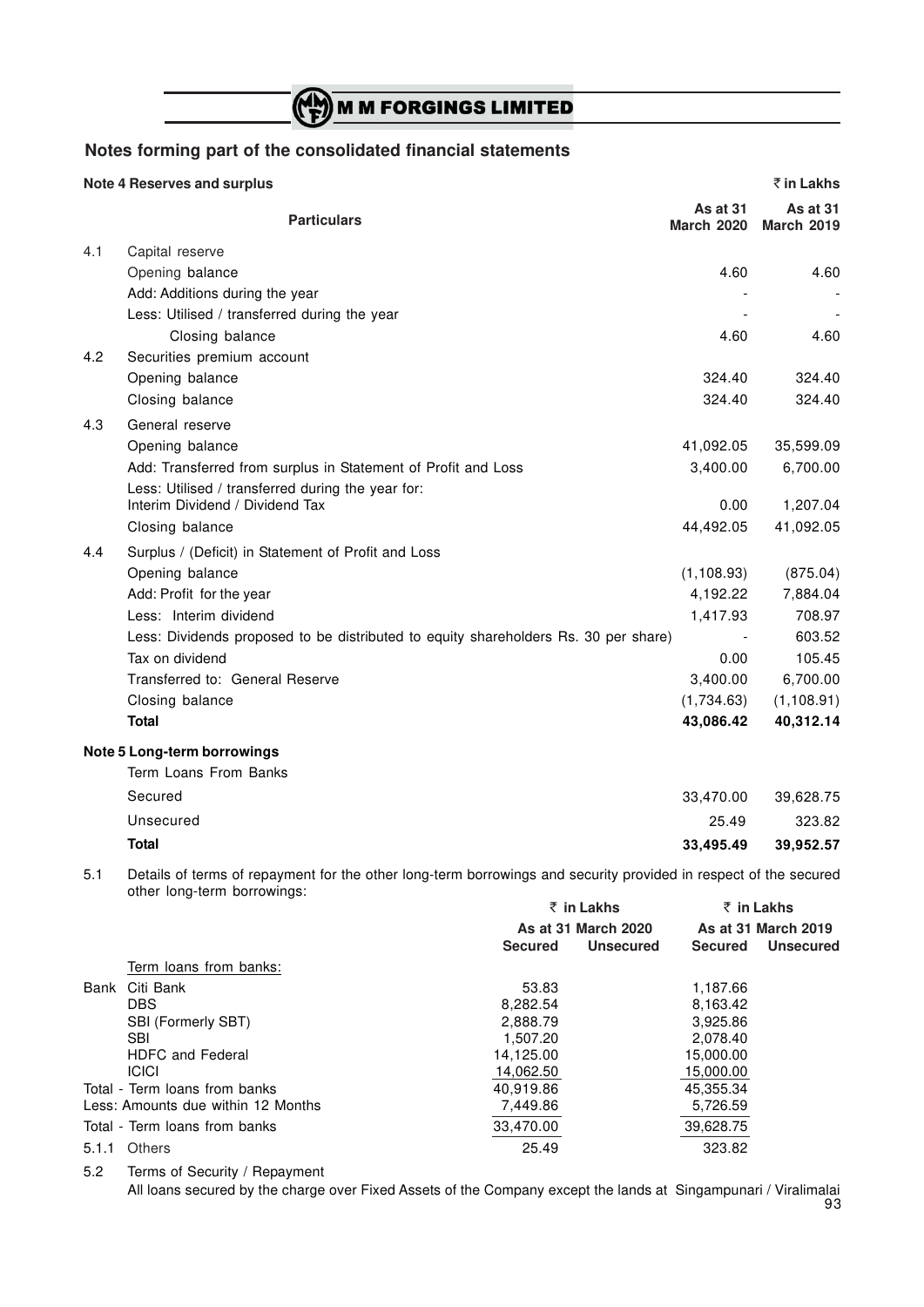# (CH) M M FORGINGS LIMITED

# **Notes forming part of the consolidated financial statements**

|      | <b>Particulars</b>                                                                                                 |                                                                              |                                                                                                                                                                                                    |                                  | ₹ in Lakhs                                                           |
|------|--------------------------------------------------------------------------------------------------------------------|------------------------------------------------------------------------------|----------------------------------------------------------------------------------------------------------------------------------------------------------------------------------------------------|----------------------------------|----------------------------------------------------------------------|
|      |                                                                                                                    |                                                                              |                                                                                                                                                                                                    |                                  |                                                                      |
| 5.3  | Instalments Payable                                                                                                | 2020 - 21<br>$2021 - 22$<br>2022 - 23<br>2023 - 24<br>2024 - 25<br>2025 - 26 |                                                                                                                                                                                                    |                                  | 7,449.86<br>7,876.95<br>6,430.76<br>6,491.76<br>6,491.76<br>3,283.27 |
|      |                                                                                                                    | 2026-27                                                                      |                                                                                                                                                                                                    |                                  | 2,895.50                                                             |
|      | <b>Total</b><br>* There is No default in the servicing / repayment of the loans.                                   |                                                                              | * Details of long-term borrowings guaranteed by some of the directors or others: NIL<br>* For the current maturities of long-term borrowings, refer items 9.1 and 9.2 - Other current liabilities. |                                  | 40,919.86                                                            |
|      | Note 6 Other long-term liabilities                                                                                 |                                                                              |                                                                                                                                                                                                    |                                  | ₹ in Lakhs                                                           |
|      |                                                                                                                    |                                                                              |                                                                                                                                                                                                    | As at 31<br><b>March 2020</b>    | As at $31$<br><b>March 2019</b>                                      |
| 6.1  | <b>Trade Payables</b><br>Others than acceptances                                                                   |                                                                              |                                                                                                                                                                                                    |                                  |                                                                      |
| 6.2  | Others Payables on Purchase of Fixed Assets<br><b>Rental Advance Received</b><br>Advance from Customers            |                                                                              |                                                                                                                                                                                                    | 229.35<br>67.35                  | 1,740.31<br>105.62<br>32.80                                          |
|      | <b>Total</b>                                                                                                       |                                                                              |                                                                                                                                                                                                    | 296.70                           | 1,880.73                                                             |
| 7.1  | Note 7 Short-term borrowings<br>Loans repayable on demand from Banks                                               |                                                                              |                                                                                                                                                                                                    |                                  |                                                                      |
|      | Secured<br>Unsecured<br><b>Total</b>                                                                               |                                                                              |                                                                                                                                                                                                    | 15,357.39<br>306.87<br>15,664.26 | 21,504.77<br>1,924.29<br>23,429.06                                   |
|      | Note: Details of security for the secured short-term borrowings:                                                   |                                                                              |                                                                                                                                                                                                    |                                  |                                                                      |
|      | Loans repayable on demand from Banks<br>Total - from banks<br>No Default in the Servicing of the facility availed. |                                                                              | <b>Nature of Security</b><br>Hypothecation of Inventory/<br><b>Book Debts</b><br>Rate of Interest 6.96%                                                                                            | 15,664.26<br>15,664.26           | 23,429.06<br>23,429.06                                               |
|      | <b>Note 8 Trade payables</b>                                                                                       |                                                                              |                                                                                                                                                                                                    |                                  |                                                                      |
|      | Trade Payables - Other than Acceptances<br><b>Total</b>                                                            |                                                                              |                                                                                                                                                                                                    | 7,903.05<br>7,903.05             | 5,793.69<br>5,793.69                                                 |
|      | <b>Note 9 Other current liabilities</b>                                                                            |                                                                              |                                                                                                                                                                                                    |                                  |                                                                      |
| 9.1  | Current maturities of long-term debt - Secured                                                                     |                                                                              |                                                                                                                                                                                                    | 7,449.86                         | 5,726.59                                                             |
| 9.2  | Unpaid dividends                                                                                                   |                                                                              |                                                                                                                                                                                                    | 98.52                            | 43.76                                                                |
|      | <b>Total</b>                                                                                                       |                                                                              | Note: Current maturities of long-term debt (Refer Notes 5.1 and 5.4 - Long Term Borrowings for details of Securirty                                                                                | 7,548.38                         | 5,770.35                                                             |
|      |                                                                                                                    |                                                                              |                                                                                                                                                                                                    |                                  |                                                                      |
| 10.1 | <b>Note 10 Short Term Provisions</b><br>Provision for tax (net of advance tax)                                     |                                                                              |                                                                                                                                                                                                    |                                  |                                                                      |
|      | (As At 31 Mar 2020 ₹ 85,000,000)                                                                                   |                                                                              |                                                                                                                                                                                                    |                                  |                                                                      |
|      | (As At 31 Mar 2019 ₹ 2,12,500,000)                                                                                 |                                                                              |                                                                                                                                                                                                    |                                  |                                                                      |

10.2 Provision for proposed equity dividend  $\sim$  603.52 10.3 Provision for tax on proposed dividend and the state of the 105.45 contract of the 105.45 contract of the 105.45 contract of the 105.45 contract of the 105.45 contract of the 105.45 contract of the 105.45 contract of **Total - 708.97**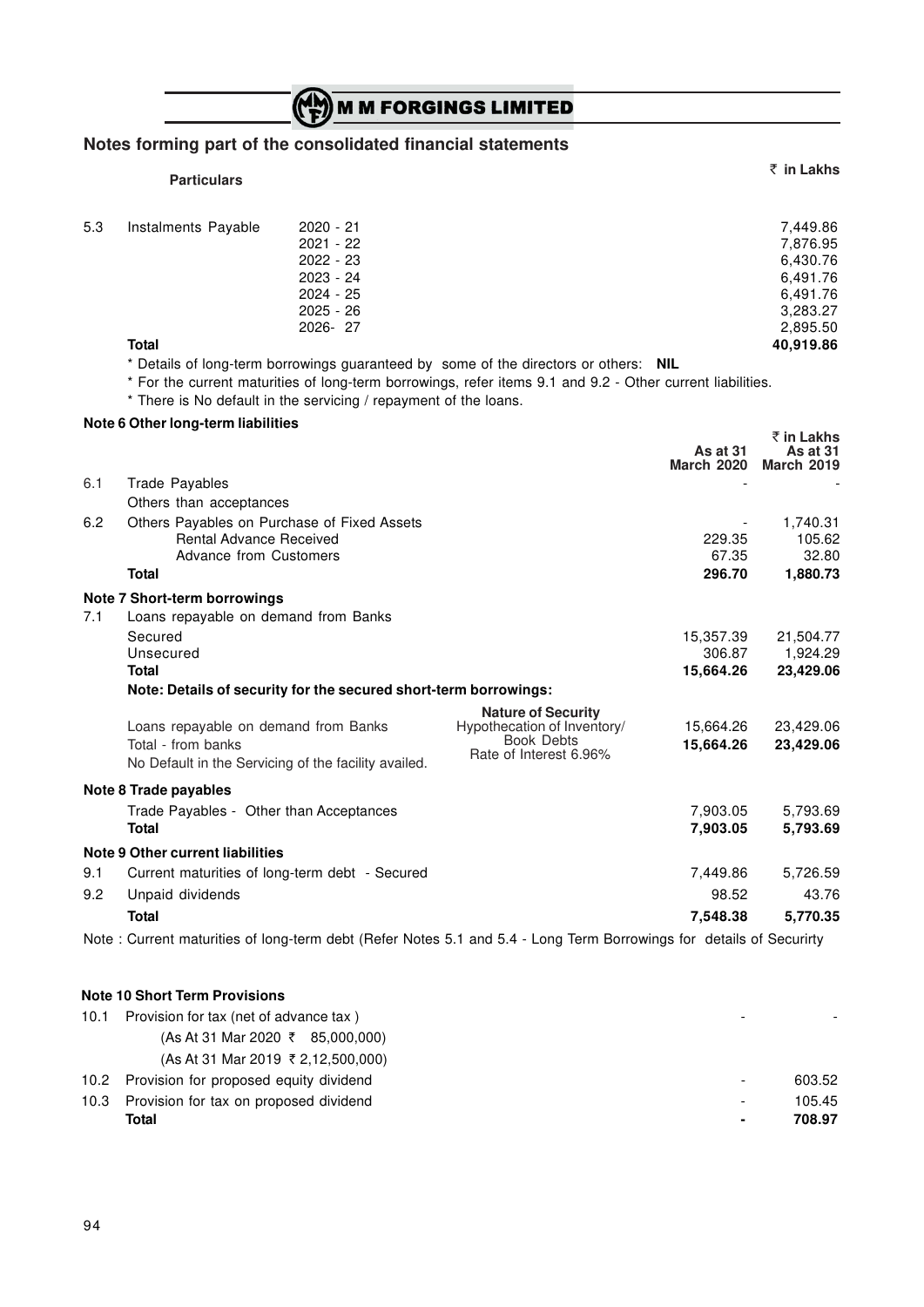

**Note 11 Fixed Assets**

| <b>Tangible Assets</b><br>11.1 |                                          | <b>Gross block</b> |                       |                                                                    |                                         |                             |                                              |
|--------------------------------|------------------------------------------|--------------------|-----------------------|--------------------------------------------------------------------|-----------------------------------------|-----------------------------|----------------------------------------------|
|                                | <b>Balance</b><br>as at<br>1 April, 2019 | <b>Additions</b>   | <b>Disposals</b>      | <b>Effect of</b><br>foreign<br>currency<br>exchange<br>differences | <b>Borrowing</b><br>cost<br>capitalised | <b>Other</b><br>adjustments | <b>Balance</b><br>as at<br>31 March,<br>2020 |
|                                | ₹ in Lakhs                               | $\bar{z}$ in Lakhs | $\bar{\tau}$ in Lakhs | ₹ in Lakhs                                                         | $\bar{\tau}$ in Lakhs                   | ₹ in Lakhs                  | $\overline{z}$ in Lakhs                      |
| 11.1.1<br>Land                 | 6441.27                                  | 46.47              | 113.97                | 0.00                                                               | 0.00                                    | 0.00                        | 6373.77                                      |
| Buildings<br>11.1.2            | 12670.32                                 | 2088.42            | 0.00                  | 0.00                                                               | 0.00                                    | 0.00                        | 14758.74                                     |
| 11.1.3<br>Plant and Equipment  | 91244.25                                 | 8924.97            | 140.16                | 425.59                                                             | 395.17                                  | 0.00                        | 100849.82                                    |
| 11.1.4 Furniture and Fixtures  | 259.23                                   | 19.18              | 0.00                  | 0.00                                                               | 0.00                                    | 0.00                        | 278.41                                       |
| Vehicles<br>11.1.5             | 793.60                                   | 45.05              | 11.51                 | 0.00                                                               | 0.00                                    | 0.00                        | 827.14                                       |
| 11.1.6<br>Office equipment     | 1800.75                                  | 121.50             | l.43                  | 0.00                                                               | 0.00                                    | 0.00                        | 1920.82                                      |
| Goodwill<br>11.1.7             | 0.00                                     | 265.68             | 0.00                  | 0.00                                                               | 0.00                                    | 0.00                        | 265.68                                       |
| Total                          | 113209.42                                | 11511.27           | 267.07                | 425.59                                                             | 395.17                                  | 0.00                        | 125274.38                                    |
| <b>Previous year</b>           | 82887.47                                 | 29925.30           | 18.37                 | 173.75                                                             | 241.27                                  | 0.00                        | 113209.42                                    |

**All the Assets are free hold except leasehold land at Lucknow and land Rudrapur for Subsidiary.**

**Note 11 Fixed Assets (contd.)**

| 11.2 Tangible Assets          | Accumulated depreciation and impairment       |                                                          |                                        |                                 |                                              | <b>Net Block</b>                             |                                             |
|-------------------------------|-----------------------------------------------|----------------------------------------------------------|----------------------------------------|---------------------------------|----------------------------------------------|----------------------------------------------|---------------------------------------------|
|                               | <b>Balance</b><br>as at<br><b>April, 2019</b> | Depreciation/<br>amortisation<br>expense for<br>the year | Eliminated on<br>disposal of<br>assets | <b>Other</b><br>adjust-<br>ment | <b>Balance</b><br>as at<br>31 March,<br>2020 | <b>Balance</b><br>as at<br>31 March,<br>2020 | <b>Balance</b><br>as at<br>1 April,<br>2019 |
|                               | $\bar{z}$ in Lakhs                            | $\overline{z}$ in Lakhs                                  | $\bar{z}$ in Lakhs                     | $\bar{z}$ in Lakhs              | $\overline{z}$ in Lakhs                      | $\bar{z}$ in Lakhs                           | $\overline{z}$ in Lakhs                     |
| 11.2.1 Land                   | 0.00                                          | 0.00                                                     | 0.00                                   | 0.00                            | 0.00                                         | 6373.77                                      | 6441.27                                     |
| 11.2.2 Buildings              | 2288.83                                       | 435.03                                                   | 0.00                                   | 0.00                            | 2723.86                                      | 12034.88                                     | 10381.49                                    |
| Plant and Equipment<br>11.2.3 | 43341.63                                      | 5354.34                                                  | 0.00                                   | 0.00                            | 48695.97                                     | 52153.85                                     | 47902.62                                    |
| 11.2.4 Furniture and Fixtures | 244.81                                        | 25.32                                                    | 0.00                                   | 0.00                            | 270.13                                       | 8.28                                         | 14.42                                       |
| Vehicles<br>11.2.5            | 562.01                                        | 79.00                                                    | 11.48                                  | 0.00                            | 629.53                                       | 197.61                                       | 231.59                                      |
| Office equipment<br>11.2.6    | 1654.15                                       | 61.88                                                    | 1.43                                   | 0.00                            | 1714.60                                      | 206.22                                       | 146.60                                      |
| Goodwill<br>11.2.7            | 0.00                                          | 0.00                                                     | 0.00                                   | 0.00                            | 0.00                                         | 265.68                                       | 0.00                                        |
| Total                         | 48091.43                                      | 5955.57                                                  | 12.91                                  | 0.00                            | 54034.09                                     | 71240.29                                     | 65117.99                                    |
| Previous year                 | 42302.41                                      | 5807.39                                                  | 18.37                                  | 0.00                            | 48091.43                                     | 65117.99                                     | 40585.06                                    |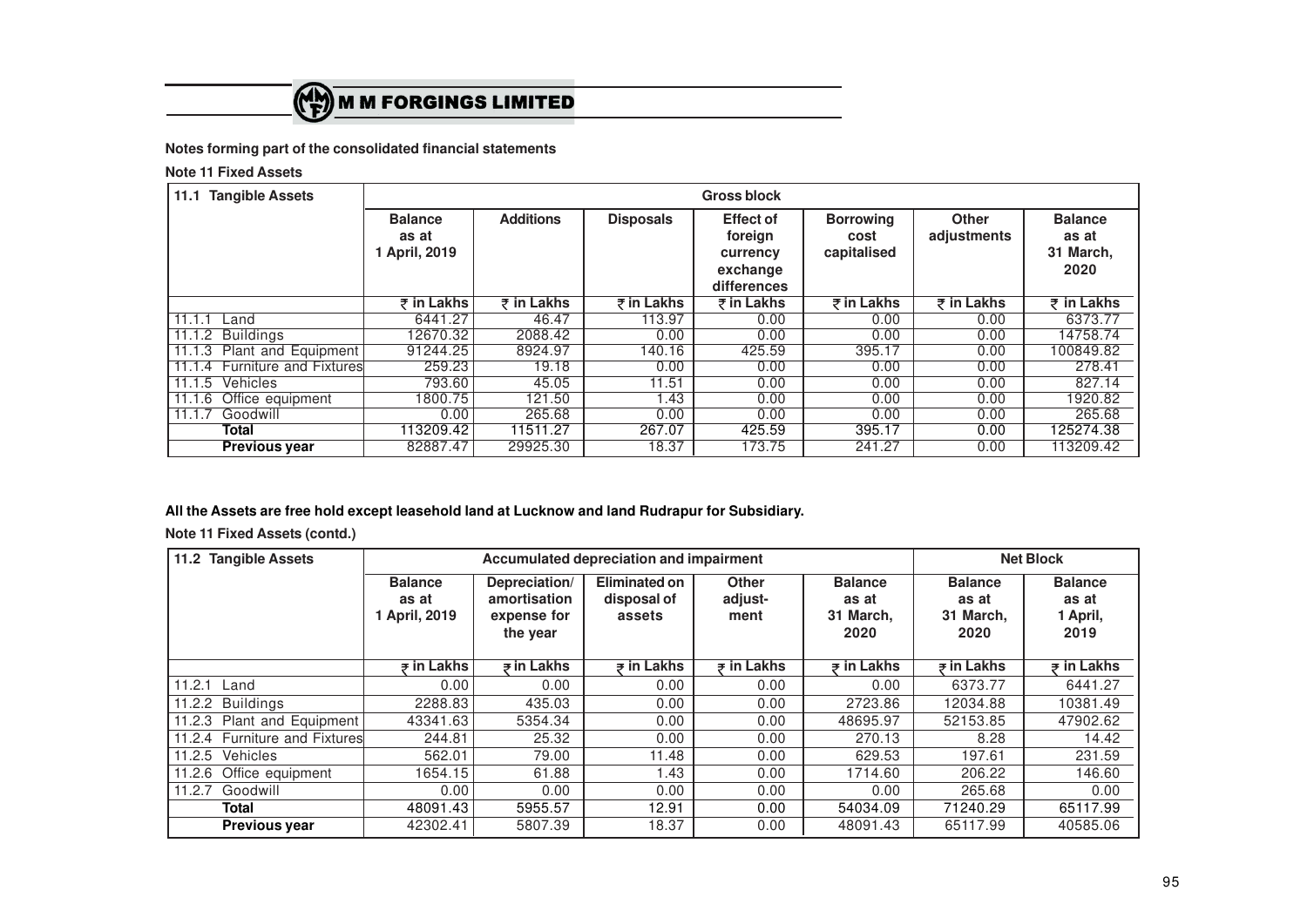

# **11.3 Depreciation and amortisation relating to continuing operations:**

| <b>Particulars</b>                                                               | For the year ended For the year ended<br>31 March, 2020<br>$\bar{\tau}$ in Lakhs | 31 March, 2019<br>₹ in Lakhs |  |
|----------------------------------------------------------------------------------|----------------------------------------------------------------------------------|------------------------------|--|
| Depreciation and amortisation for the year on tangible assets as per Note 12 A   | 5.955.57                                                                         | 5.807.39                     |  |
| Depreciation and amortisation for the year on intangible assets as per Note 12 B |                                                                                  |                              |  |
| Less: Utilised from revaluation reserve                                          |                                                                                  |                              |  |
| Depreciation and amortisation relating to continuing operations                  | 5,955.57                                                                         | 5.807.39                     |  |

### **Note 12 Non-current investments**

| <b>Particulars</b>                                                                                |                          | As at 31 March, 2020               |                                                    | As at 31 March, 2019 |                                                       |                                       |
|---------------------------------------------------------------------------------------------------|--------------------------|------------------------------------|----------------------------------------------------|----------------------|-------------------------------------------------------|---------------------------------------|
|                                                                                                   | Quoted #<br>रें in Lakhs | Unquoted#<br>$\bar{\tau}$ in Lakhs | <b>Total</b><br>$\bar{\bar{\mathcal{K}}}$ in Lakhs | Quoted<br>₹ in Lakhs | <b>Unquoted</b><br>$\bar{\bar{\mathcal{K}}}$ in Lakhs | Total<br>$\bar{\mathcal{F}}$ in Lakhs |
| Investments (At cost):                                                                            |                          |                                    |                                                    |                      |                                                       |                                       |
| 12.1<br>Trade                                                                                     | <b>NIL</b>               | <b>NIL</b>                         | <b>NIL</b>                                         | <b>NIL</b>           | <b>NIL</b>                                            | <b>NIL</b>                            |
| Other investments<br>12.2                                                                         |                          |                                    |                                                    |                      |                                                       |                                       |
| 12.2.1 Investment in equity instruments                                                           | 14.10                    | 315.04                             | 329.14                                             | 14.10                | 315.04                                                | 329.14                                |
| - Fully Paid                                                                                      |                          |                                    |                                                    |                      |                                                       |                                       |
| Total - Other investments (12.2)                                                                  | 14.10                    | 315.04                             | 329.14                                             | 14.10                | 315.04                                                | 329.14                                |
| Less: Provision for diminution in value of investments                                            |                          |                                    | $\blacksquare$                                     |                      |                                                       | $\blacksquare$                        |
| <b>Total</b>                                                                                      |                          |                                    | 329.14                                             |                      |                                                       | 329.14                                |
| Aggregate amount of quoted investments<br>Aggregate market value of listed and quoted investments |                          |                                    | 14.10<br>22.79                                     |                      |                                                       | 14.10<br>22.79                        |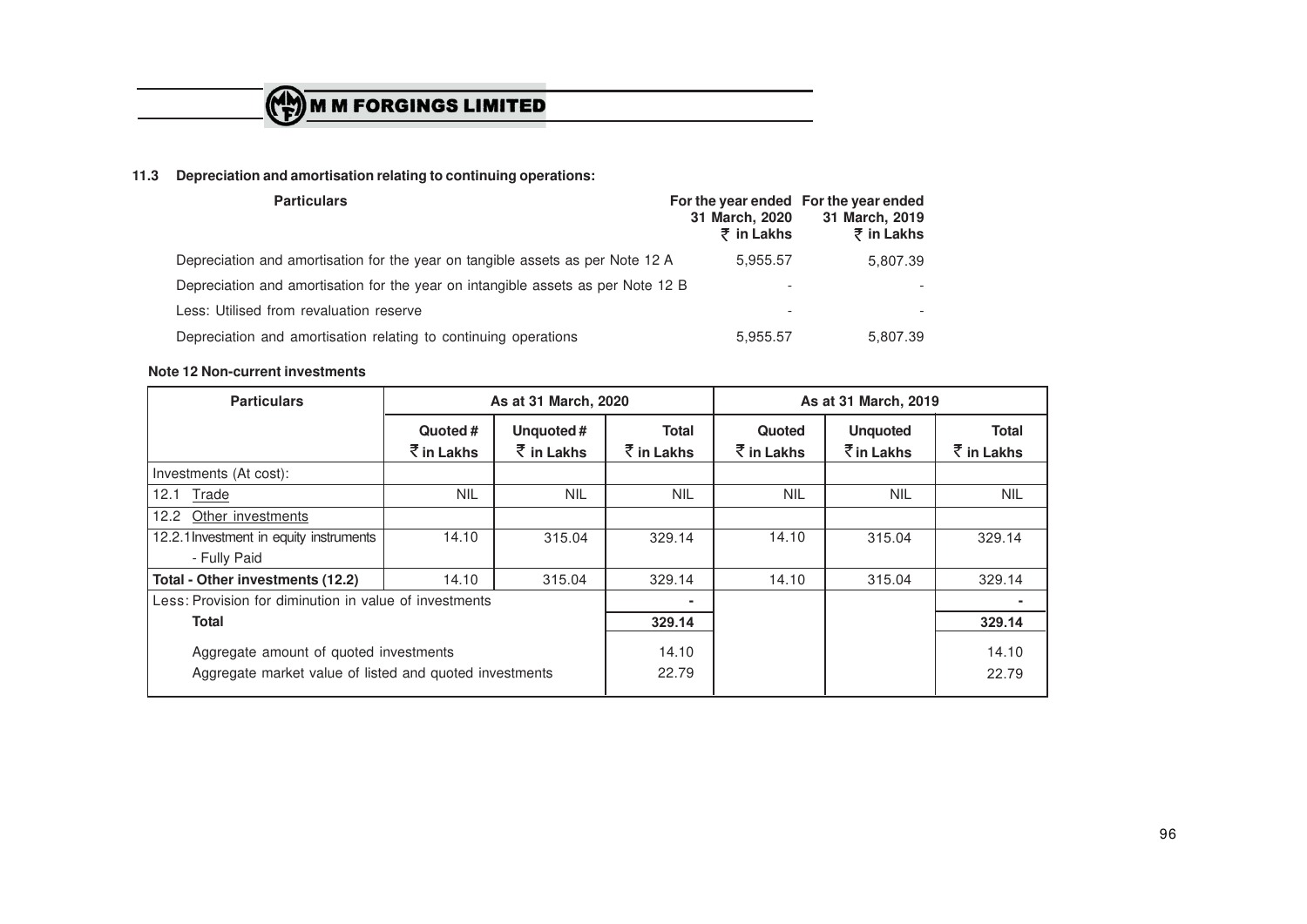# (CH) M M FORGINGS LIMITED

### **Notes forming part of the consolidated financial statements**  $\bar{\epsilon}$  **in Lakhs**

|                | <b>Particulars</b>                    | As at 31<br><b>March 2020</b> | As at $31$<br><b>March 2019</b> |
|----------------|---------------------------------------|-------------------------------|---------------------------------|
|                | Note 13 Long-term loans and advances  |                               |                                 |
| 13.1           | Security deposits                     |                               |                                 |
|                | Secured, considered good              |                               |                                 |
|                | Unsecured, considered good            | 929.76                        | 772.86                          |
|                | Doubtful                              | $\overline{\phantom{a}}$      | $\overline{\phantom{a}}$        |
|                |                                       | 929.76                        | 772.86                          |
|                | Less: Provision for doubtful deposits |                               |                                 |
|                |                                       | 929.76                        | 772.86                          |
| $13.2^{\circ}$ | Advance Income Tax                    | 274.10                        | 178.29                          |
| 13.3           | Mat Credit Available                  | 1,028.69                      | 210.57                          |
| 13.4           | Balances with government authorities  |                               |                                 |
|                | Unsecured, considered good            |                               |                                 |
|                | 13.4.1 Advance Sales tax              | $\overline{\phantom{a}}$      | 116.38                          |
|                | 13.4.2 DVS Industries (P) Limited     |                               |                                 |
|                |                                       |                               | 116.38                          |
|                | <b>Total</b>                          | 2,232.55                      | 1,278.10                        |

Note: Long-term loans and advances - No dues from Directors, Officers of the Company, Firms in which any Director is a partner or any Private Limited Companies in which any Director is a Director

## **Note 14 Other non-current assets**

| 14.1 | Long Term Inventories<br>(At lower of cost and net realisable value) |           |           |
|------|----------------------------------------------------------------------|-----------|-----------|
|      | 14.1.1 Raw materials                                                 | 1,079.39  | 253.26    |
|      | 14.1.2 Work-in-progress - Steel Forgings                             | 138.20    | 73.40     |
|      | 14.1.3 Stores& Spares                                                | 698.72    | 454.33    |
|      | 14.1.4 Consumable Tools                                              | 0.26      | 104.25    |
|      | <b>Total</b>                                                         | 1,916.57  | 885.24    |
| 14.2 | <b>Other Assets</b>                                                  |           |           |
|      | 14.2.1 Sundry Debtors                                                | 473.67    | 109.75    |
|      | 14.2.2 Advance to Suppliers                                          | 353.43    | 494.34    |
|      | 14.2.3 Insurance claims                                              |           |           |
|      | <b>Total</b>                                                         | 2,743.67  | 1,489.33  |
|      | Note 15 Inventories<br>(At lower of cost and net realisable value)   |           |           |
| 15.1 | Raw materials                                                        | 4,148.79  | 7,676.93  |
| 15.2 | Work-in-progress - Steel Forgings                                    | 8,426.73  | 10,282.34 |
| 15.3 | Stores and spares                                                    | 279.34    | 897.99    |
| 15.4 | Consumable Tools                                                     | 506.39    | 611.97    |
|      | <b>Total</b>                                                         | 13,361.25 | 19,469.23 |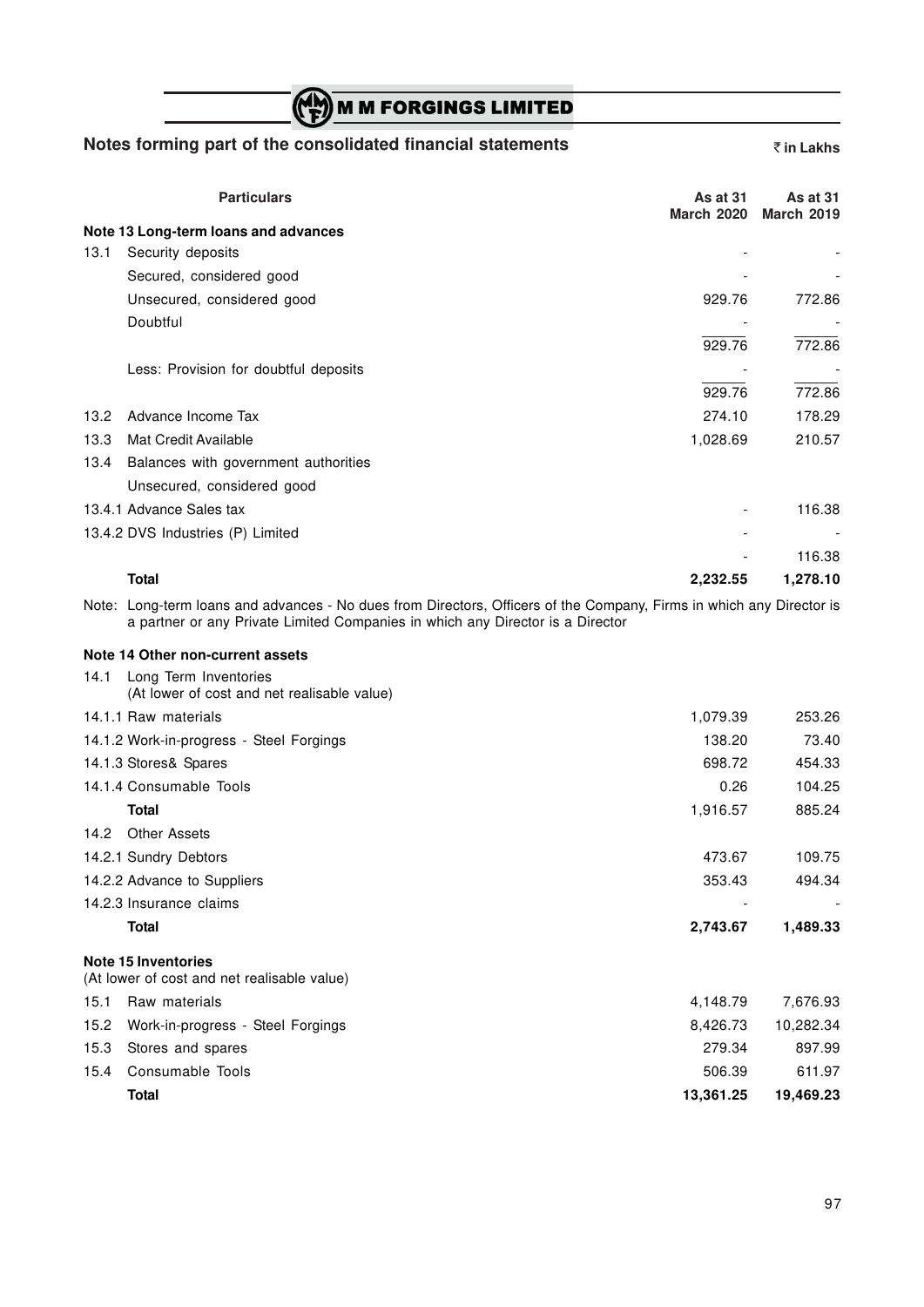|      | <b>M M FORGINGS LIMITED</b>                                                                                                                                                                  |                               |                               |
|------|----------------------------------------------------------------------------------------------------------------------------------------------------------------------------------------------|-------------------------------|-------------------------------|
|      | Notes forming part of the consolidated financial statements                                                                                                                                  |                               | ₹ in Lakhs                    |
|      | <b>Particulars</b>                                                                                                                                                                           | As at 31<br><b>March 2020</b> | As at 31<br><b>March 2019</b> |
|      | Note 16 Trade receivables                                                                                                                                                                    |                               |                               |
|      | Trade receivables outstanding for a period exceeding six months from the date they were due for payment #<br>Secured, considered good                                                        |                               |                               |
|      | Unsecured, considered good<br>Doubtful                                                                                                                                                       | 2,074.54                      | 9,031.82                      |
|      | Less: Provision for doubtful trade receivables                                                                                                                                               | 2,074.54                      | 9,031.82                      |
|      | <b>Total</b>                                                                                                                                                                                 | 2,074.54                      | 9,031.82                      |
|      | Note: Trade Receivables - No dues from Directors, Officers of the Company, Firms in which any Director is a partner or<br>any Private Limited Companies in which any Director is a Director  |                               |                               |
|      | Note 17 Cash and cash equivalents                                                                                                                                                            |                               |                               |
| 17.1 | Cash on hand                                                                                                                                                                                 | 57.66                         | 49.86                         |
| 17.2 | Cheques, drafts on hand                                                                                                                                                                      |                               |                               |
| 17.3 | Investments in Liquid funds                                                                                                                                                                  | 17,255.89                     | 16,088.86                     |
| 17.4 | Balances with banks                                                                                                                                                                          |                               |                               |
|      | 17.4.1 In current accounts                                                                                                                                                                   | 113.22                        | 6.17                          |
|      | 17.4.2 In deposit accounts (Refer Note below)                                                                                                                                                | 53.61                         | 1,019.00                      |
|      | <b>Total</b>                                                                                                                                                                                 | 17,480.38                     | 17,163.89                     |
|      | Of the above, the balances that meet the definition of Cash and cash equivalents as per AS 3 - Cash Flow Statement is<br>₹ 17255.89 Lakhs. (As at 31st March 2019 ₹ 16088.86 Lakhs)          |                               |                               |
|      | Note: Balances with banks include deposits amounting to ₹19.00 Lakhs as at 31st March 2020 which have an original<br>maturity of more than 12 months. (As at 31st March 2019- ₹ 19.00 Lakhs) |                               |                               |
|      | Note 18 Short-term loans and advances                                                                                                                                                        |                               |                               |
| 18.1 | Loans and advances to employees                                                                                                                                                              |                               |                               |
|      | Secured, considered good                                                                                                                                                                     |                               |                               |
|      | Unsecured, considered good                                                                                                                                                                   | 189.00                        | 196.58                        |
|      | Doubtful                                                                                                                                                                                     |                               |                               |
|      |                                                                                                                                                                                              | 189.00                        | 196.58                        |
|      | Less: Provision for doubtful loans and advances                                                                                                                                              |                               |                               |
|      |                                                                                                                                                                                              | 189.00                        | 196.58                        |
| 18.2 | Prepaid expenses - Unsecured, considered good                                                                                                                                                | 141.96                        | 139.16                        |
| 18.3 | Balances with government authorities - Unsecured, considered good<br>18.3.1 CENVAT credit receivable                                                                                         |                               |                               |
|      | 18.3.2 GST credit receivable                                                                                                                                                                 | 2,214.48                      | 3,865.34                      |
| 18.4 | Others                                                                                                                                                                                       |                               |                               |
|      | Secured, considered good                                                                                                                                                                     |                               | 5.99                          |
|      | Unsecured, considered good                                                                                                                                                                   | 11.01                         | 12.52                         |
|      | Doubtful                                                                                                                                                                                     |                               |                               |
|      |                                                                                                                                                                                              | 11.01                         | 18.51                         |
|      | Less: Provision for other doubtful loans and advances                                                                                                                                        |                               |                               |
|      |                                                                                                                                                                                              | 11.01                         | 18.51                         |
|      | <b>Total</b>                                                                                                                                                                                 | 2,556.45                      | 4,219.59                      |

Note: Short-term loans and advances - No amount is due from any Directors, Other Officers of the Company, Firms in which any Director is a partner, Private Companies in which any Director is a Director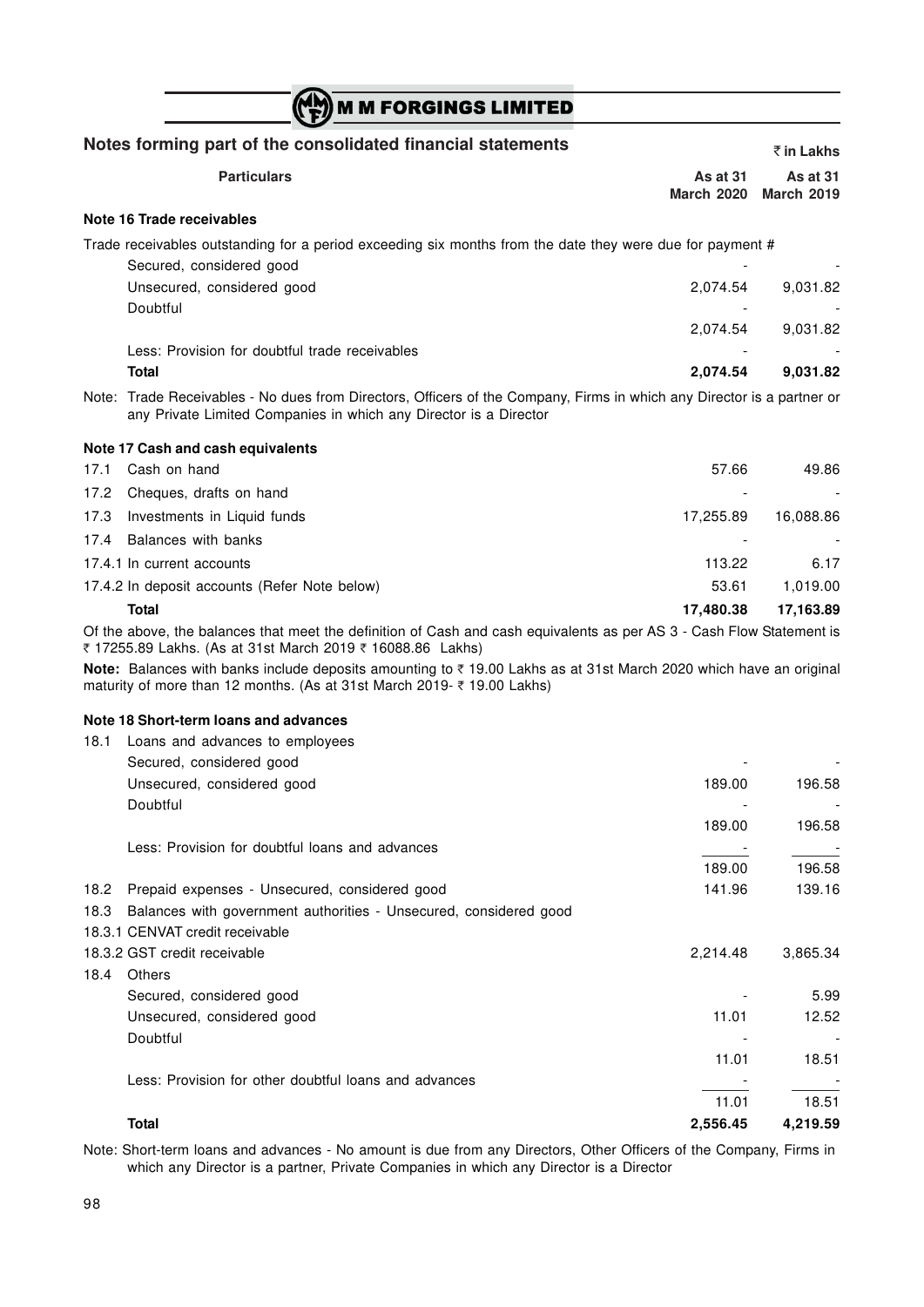|              | <b>M M FORGINGS LIMITED</b>                                                           |                   |                    |
|--------------|---------------------------------------------------------------------------------------|-------------------|--------------------|
|              | Notes forming part of the consolidated financial statements                           |                   | $\bar{z}$ in Lakhs |
|              | <b>Particulars</b>                                                                    | As at 31          | As at 31           |
|              | Note 19 Other current assets                                                          | <b>March 2020</b> | <b>March 2019</b>  |
| 19.1         | Others                                                                                |                   |                    |
|              | 19.1.1 Insurance claims                                                               | 2.87              | 63.64              |
|              | <b>Total</b>                                                                          | 2.87              | 63.64              |
|              | Note 20 Revenue from operations                                                       |                   |                    |
| 20.1         | Sale of products                                                                      | 75,278.42         | 91,756.23          |
| 20.2         | Other operating revenues                                                              | 1,638.67          | 1,655.29           |
|              | <b>Total</b>                                                                          | 76,917.09         | 93,411.52          |
|              | 20.1.1 Sale of products comprises<br>Manufactured goods                               |                   |                    |
|              | Steel Forgings                                                                        | 75,278.42         | 91,756.23          |
|              | <b>Total - Sale of products</b>                                                       | 75,278.42         | 91,756.23          |
|              | 20.2.1 Other operating revenues                                                       |                   |                    |
|              | Power Generated                                                                       | 1,638.67          | 1,655.29           |
|              | <b>Total - Other operating revenues</b>                                               | 1,638.67          | 1,655.29           |
|              |                                                                                       |                   |                    |
|              | Note 21 Other income                                                                  |                   |                    |
| 21.1         | Interest income from Bank Deposits                                                    | 562.44            | 750.94             |
| 21.2         | Dividend income: from long-term investments                                           | 1,059.82          | 770.45             |
| 21.3         | Miscellaneous Income                                                                  | 255.95            | 66.97              |
|              | Total                                                                                 | 1,878.21          | 1,588.36           |
|              | Note 22 Cost of materials consumed                                                    |                   |                    |
|              | Opening stock                                                                         | 7,930.19          | 5,153.61           |
|              | Add: Purchases                                                                        | 31,001.16         | 48,301.72          |
|              |                                                                                       | 38,931.35         | 21,035.50          |
|              | Less: Closing stock                                                                   | 5,228.18          | 7,930.19           |
|              | Cost of material consumed                                                             | 33,703.17         | 13,105.31          |
|              | Material consumed comprises: Raw material Steel Billets                               |                   |                    |
|              | Note 23 Changes in inventories of finished goods, work-in-progress and stock-in-trade |                   |                    |
|              | Inventories at the end of the year:                                                   |                   |                    |
|              | Work-in-progress Forgings                                                             | 8,564.93          | 10,355.74          |
|              | Inventories at the beginning of the year:                                             |                   |                    |
|              | Work-in-progress Forgings                                                             | 10,355.74         | 6,560.57           |
|              | Net (increase) / decrease                                                             | 1,790.81          | $-3,795.17$        |
|              | Note 24 Employee benefits expense                                                     |                   |                    |
| 24.1         | Salaries and wages                                                                    | 7,158.89          | 7,090.92           |
| 24.2         | Managerial Remuneration                                                               | 628.04            | 1,167.27           |
| 24.2         | Contributions to provident and other funds                                            | 406.21            | 383.79             |
| 24.3         | <b>Staff Gratuity</b>                                                                 | 33.30             | 36.24              |
| 24.4         | Staff welfare expenses                                                                | 684.41            | 715.48             |
|              | Total                                                                                 | 8,910.85          | 9,393.70           |
|              |                                                                                       |                   |                    |
|              | <b>Note 25 Finance costs</b>                                                          |                   |                    |
|              | Interest expense on: Borrowings                                                       | 3,829.79          | 3,158.32           |
| <b>Total</b> |                                                                                       | 3,829.79          | 3,158.32           |
|              |                                                                                       |                   |                    |

×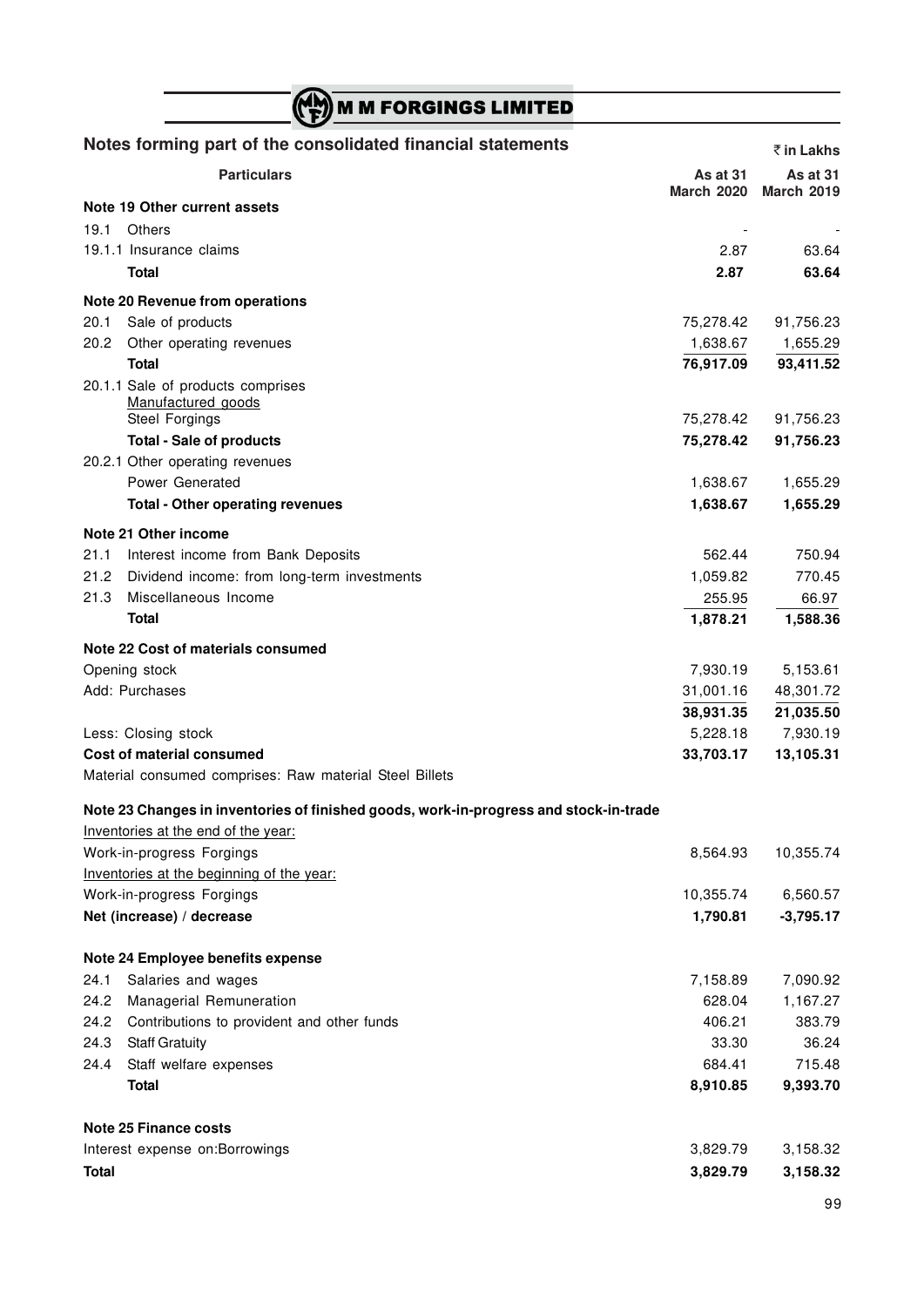# **M M FORGINGS LIMITED**

## **Notes forming part of the consolidated financial statements**

|        |                                                                                                                   |                               |            |                                   | ₹ in Lakhs                    |
|--------|-------------------------------------------------------------------------------------------------------------------|-------------------------------|------------|-----------------------------------|-------------------------------|
|        | <b>Particulars</b>                                                                                                | As at 31<br><b>March 2020</b> | As at 31   | As at 31<br>March 2019 March 2020 | As at 31<br><b>March 2019</b> |
|        | Note 26 Other expenses                                                                                            |                               |            |                                   |                               |
| 26.1   | Consumption of Stores                                                                                             |                               |            | 1,802.85                          | 2,398.57                      |
| 26.2   | Consumption of Tools                                                                                              |                               |            | 2,245.34                          | 2,718.19                      |
| 26.3   | Outside Labour                                                                                                    |                               |            | 849.81                            | 1,209.67                      |
| 26.4   | Power and fuel                                                                                                    |                               |            | 7,323.43                          | 8,185.48                      |
| 26.5   | Repairs and Maintenance                                                                                           |                               |            |                                   |                               |
| 26.5.1 | <b>Buildings</b>                                                                                                  | 168.15                        | 221.77     |                                   |                               |
| 26.5.2 | Machinery                                                                                                         | 802.07                        | 1,227.94   |                                   |                               |
| 26.5.3 | <b>Machinery Spares</b>                                                                                           | 1,054.46                      | 1,628.55   | 2,024.68                          | 3,078.26                      |
| 26.6   | Selling Expenses                                                                                                  |                               |            | 1,004.07                          | 1,228.18                      |
| 26.6   | <b>Export Expenses</b>                                                                                            |                               |            |                                   |                               |
| 26.7.1 | Packing & Forwarding                                                                                              | 655.09                        | 836.44     |                                   |                               |
| 26.7.2 | Freight                                                                                                           | 657.65                        | 1,009.17   |                                   |                               |
| 26.7.3 | Commission                                                                                                        | 421.86                        | 602.56     |                                   |                               |
| 26.7.4 | <b>Warehousing Charges</b>                                                                                        | 569.58                        | 501.91     |                                   |                               |
| 26.7.5 | Others                                                                                                            | 112.32                        | 143.92     | 2,416.50                          | 3,094.00                      |
| 26.8   | Loss on fixed assets sold / scrapped / written off                                                                |                               |            | 0.00                              | 0.00                          |
| 26.9   | Miscellaneous expenses                                                                                            |                               |            | 1,627.65                          | 2,392.64                      |
|        | <b>Total</b>                                                                                                      |                               |            | 19,294.33                         | 24,304.99                     |
|        | Miscellaneous expenses includes payment to auditors comprising of :<br>As auditors - statutory audit              |                               |            | 19.50                             | 19.01                         |
|        | For taxation matters                                                                                              |                               |            | 1.35                              | 1.35                          |
|        | Reimbursement of Expenses / Service Tax                                                                           |                               |            | 0.74                              | 2.91                          |
|        | <b>Total</b>                                                                                                      |                               |            | 21.59                             | 23.27                         |
|        | Note 27 Additional information to the financial statements                                                        |                               |            |                                   |                               |
|        | <b>Particulars</b>                                                                                                |                               |            |                                   |                               |
| 27.1   | Contingent liabilities and commitments (to the extent not provided for)                                           |                               |            |                                   |                               |
| 27.1.1 | Contingent Liabilities - Foreign Bills Discounted with Bank                                                       |                               |            |                                   | 246.71                        |
|        | Note 28 Disclosures required under Section 22 of the Micro,<br>Small and Medium Enterprises Development Act, 2006 |                               | <b>NIL</b> |                                   | <b>NIL</b>                    |
|        | Note 29.1 and 29.2 refer standalone                                                                               |                               |            |                                   |                               |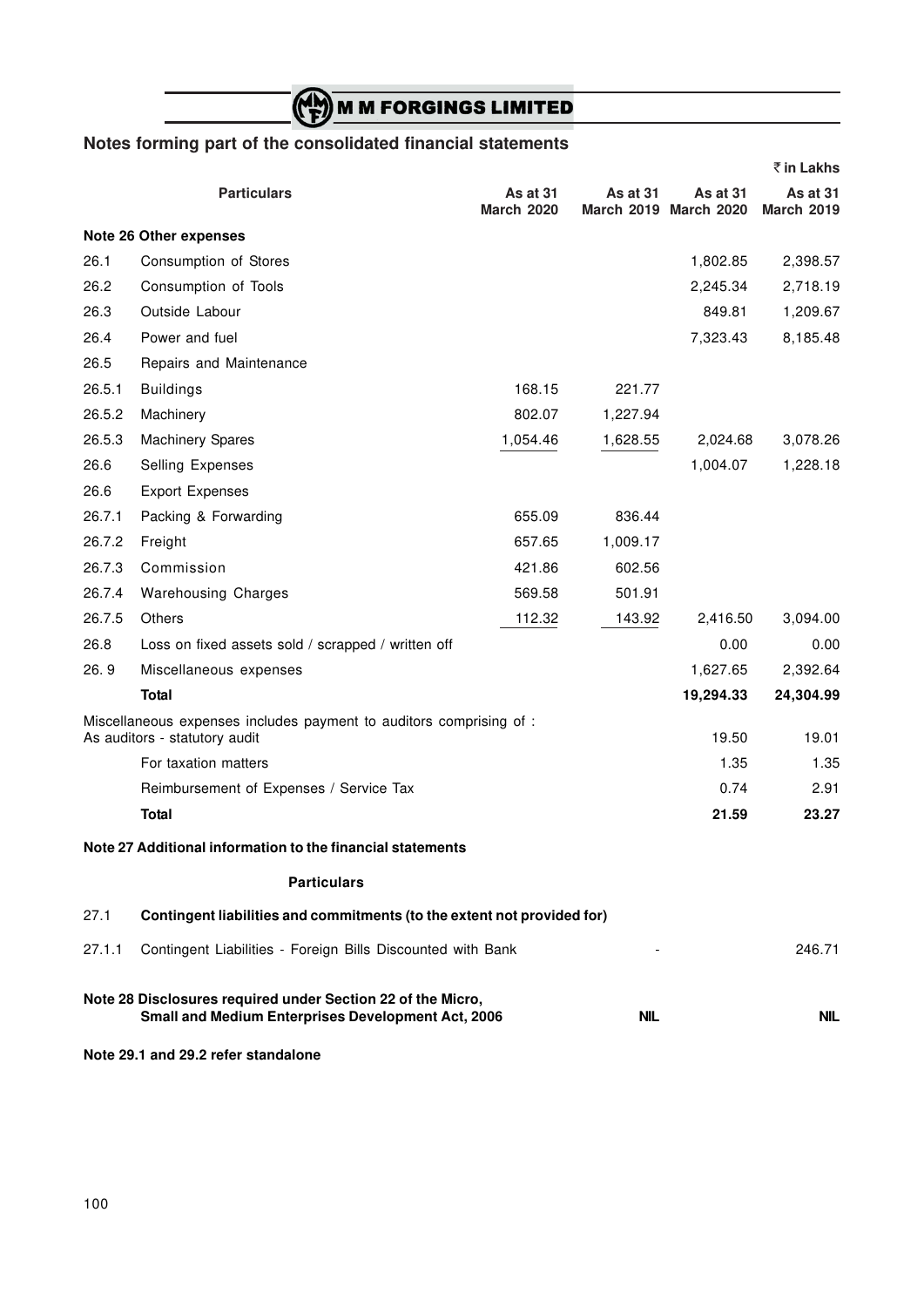# M M FORGINGS LIMITED

## **Notes forming part of the consolidated financial statements**

|      | <b>Particulars</b>                                                                                                               | <b>As at 31</b><br><b>March 2020</b>      | <b>As at 31</b><br><b>March 2019</b>      |
|------|----------------------------------------------------------------------------------------------------------------------------------|-------------------------------------------|-------------------------------------------|
| 29.3 | The year-end foreign currency exposures that have<br>not been hedged by a derivative instrument or<br>otherwise are given below: | Receivable/<br>(Payable)                  | Receivable/<br>(Payable)                  |
|      | Receivable/ (Payable) in Foreign Currency                                                                                        | <b>NIL</b>                                | <b>NIL</b>                                |
|      |                                                                                                                                  | For the<br>year ended<br>31 March<br>2020 | For the<br>year ended<br>31 March<br>2019 |
| 29.4 | Value of imports calculated on CIF basis                                                                                         |                                           |                                           |
|      | Raw materials                                                                                                                    |                                           |                                           |
|      | Consumable Stores / Tools                                                                                                        | 17.70                                     | 65.60                                     |
|      | <b>Machinery Spares</b>                                                                                                          | 6.96                                      | 3.32                                      |
|      | Capital goods                                                                                                                    | 797.47                                    | 1,020.21                                  |
| 29.5 | <b>Expenditure in foreign currency</b>                                                                                           |                                           |                                           |
|      | Travelling                                                                                                                       | 106.12                                    | 108.12                                    |
|      | <b>Export Expenses</b>                                                                                                           | 1,102.51                                  | 740.54                                    |
|      | Staff Taining                                                                                                                    | 4.00                                      | 0.05                                      |
| 29.6 | Details of consumption of imported and indigenous items                                                                          |                                           |                                           |

|      |                                                                                                                                                           | 31st Mar 2020 | 31st Mar 2019 |            |           |
|------|-----------------------------------------------------------------------------------------------------------------------------------------------------------|---------------|---------------|------------|-----------|
|      | Imported                                                                                                                                                  | ₹ in Lakhs    | $\%$          | ₹ in Lakhs | $\%$      |
|      | Raw materials                                                                                                                                             |               | 0.00%         |            | 0.00%     |
|      | Consumable Stores / Tools                                                                                                                                 | 17.70         | 0.44%         | 65.60      | 1.28%     |
|      | <b>Machinery Spares</b>                                                                                                                                   | 6.96          | 0.66%         | 3.32       | 0.20%     |
|      |                                                                                                                                                           | 24.66         |               | 68.92      |           |
|      | Indigenous                                                                                                                                                |               |               |            |           |
|      | Raw materials                                                                                                                                             | 33,703.17     | 100.00%       | 45,525.14  | 100.00%   |
|      | Consumable Stores / Tools                                                                                                                                 | 4,030.49      | 99.56%        | 5,051.16   | 98.72%    |
|      | <b>Machinery Spares</b>                                                                                                                                   | 1,047.50      | 99.34%        | 1,625.23   | 99.80%    |
|      |                                                                                                                                                           | 38,781.16     |               | 52,201.53  |           |
| 29.7 | Earnings in foreign exchange                                                                                                                              |               |               |            |           |
|      | Export of goods calculated on CIF basis                                                                                                                   |               |               | 36,830.87  | 44,114.63 |
|      | Note 30 Disclosures under Accounting Standards (contd.)                                                                                                   |               |               |            |           |
| 30.1 | Details of government grants                                                                                                                              |               |               | Nil        | Nil       |
| 30.2 | Details of borrowing costs capitalised<br>Borrowing costs capitalised during the year<br>- as fixed assets / intangible assets / capital work-in-progress |               |               | 395.17     | 241.27    |
|      |                                                                                                                                                           |               |               |            |           |
|      | <b>Note 31 Deferred Tax Liability</b>                                                                                                                     |               |               |            |           |
|      | Tax Effect of Items constituting the same:-                                                                                                               |               |               | 2.980.91   | 1,864.21  |
|      | on difference between book balance and tax balance of Fixed Assets                                                                                        |               |               |            |           |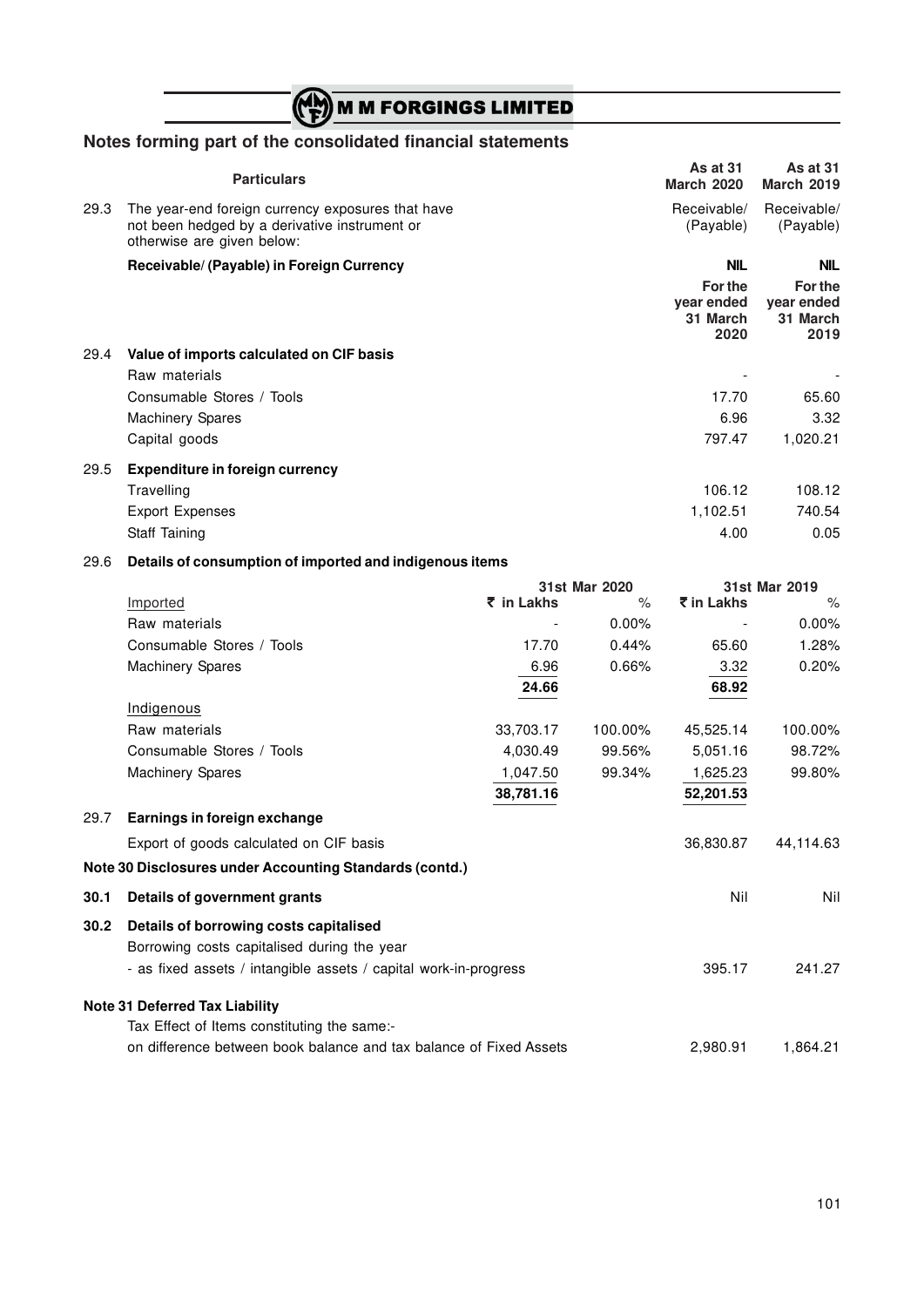|  |  |  |  |  |  | $\binom{M}{F}$ M M FORGINGS LIMITED |  |
|--|--|--|--|--|--|-------------------------------------|--|
|  |  |  |  |  |  |                                     |  |

# Consolidated Cash Flow Statement for the year ended 31st March 2020

|    |                                                                 |                        | For the year ended        | $($ $\overline{z}$ in lakhs)<br>For the year ended |                         |
|----|-----------------------------------------------------------------|------------------------|---------------------------|----------------------------------------------------|-------------------------|
|    |                                                                 |                        | 31 March 2020             |                                                    | 31 March 2019           |
| А  | <b>Cash Flow From Operating Activities</b>                      |                        |                           |                                                    |                         |
|    | Net Profit / (Loss)before extraordinary items and tax           |                        | 5,310.78                  |                                                    | 10,605.51               |
|    | Adjustments for:                                                |                        |                           |                                                    |                         |
|    | Depreciation and amortisation                                   | 5,955.57               |                           | 5,807.39                                           |                         |
|    | (Profit) / Loss on sale / write off of assets<br>Finance costs  | (21.47)<br>3,829.79    |                           | (2.41)<br>3,158.32                                 |                         |
|    | Interest income                                                 |                        |                           | (750.94)                                           |                         |
|    | Dividend income                                                 | (562.44)<br>(1,059.82) |                           | (770.45)                                           |                         |
|    |                                                                 |                        | 8,141.63                  |                                                    | 7,441.91                |
|    | Operating Profit / (Loss) before working capital changes        |                        | 13,452.41                 |                                                    | 18,047.42               |
|    | Changes in working capital:                                     |                        |                           |                                                    |                         |
|    | Adjustments for (increase) / decrease in operating assets:      |                        |                           |                                                    |                         |
|    | Inventories                                                     | 6,107.99               |                           | (6,777.24)                                         |                         |
|    | Trade receivables                                               | 6,957.28               |                           | (2,775.20)                                         |                         |
|    | Short-term loans and advances                                   | 1,663.14               |                           | (1, 177.37)                                        |                         |
|    | Long-term loans and advances                                    | (617.11)               |                           | (4,004.66)                                         |                         |
|    | Other current assets                                            | 6.03                   |                           | (56.08)                                            |                         |
|    | Other non-current assets                                        | (1, 254.34)            |                           | (374.51)                                           |                         |
|    | Adjustments for increase/(decrease) in operating liabilities    |                        |                           |                                                    |                         |
|    | Trade payables<br>Other current liabilities                     | 2,109.36<br>1,778.03   |                           | (809.42)<br>1,682.22                               |                         |
|    | Other long-term liabilities                                     | (1,584.03)             |                           | 1,533.00                                           |                         |
|    |                                                                 |                        | 15,166.35                 |                                                    | (12,759.26)             |
|    | Cash generated from operations                                  |                        | 28,618.76                 |                                                    | 5,288.16                |
|    | Net income tax (paid) / refunds                                 |                        | 914.42                    |                                                    | 2,588.31                |
|    | Net cash flow from / (used in) operating activities (A)         |                        | 27,704.34                 |                                                    | 2,699.85                |
| В. | Cash flow from investing activities                             |                        |                           |                                                    |                         |
|    | Capital expenditure on fixed assets, including capital advances |                        | (9,683.76)                |                                                    | (31,522.98)             |
|    | Proceeds from sale of fixed assets                              |                        | 275.63                    |                                                    | 2.41                    |
|    | Long Term Investments                                           |                        | 0.00                      |                                                    | (58.22)                 |
|    | Interest received                                               |                        | 562.44                    |                                                    | 750.94                  |
|    | Dividend received                                               |                        | 1,059.82                  |                                                    | 770.45                  |
|    | Bank Deposit having original matuiry over three months          |                        | 0.00                      |                                                    | 0.00                    |
|    | Net cash flow from / (used in) investing activities (B)         |                        | (7,785.87)                |                                                    | (30,057.40)             |
| C. | Cash flow from financing activities                             |                        |                           |                                                    |                         |
|    | Proceeds from long-term borrowings( Net)                        |                        | 278.26                    |                                                    | 26,865.09               |
|    | Repayment of long-term borrowings(Net)                          |                        | (6, 158.75)               |                                                    | 0.00                    |
|    | Net increase / (decrease) in working capital borrowings         |                        | (7,764.80)                |                                                    | 5,839.33                |
|    | Repayment of other short-term borrowings                        |                        | 0.00                      |                                                    | 0.00                    |
|    | Finance cost<br>Interim Dividend / Tax on Dividend              |                        | (3,829.79)<br>(1, 417.93) |                                                    | (3, 158.32)<br>(708.97) |
|    | Dividends paid                                                  |                        | (603.52)                  |                                                    | (603.52)                |
|    | Tax on dividend                                                 |                        | (105.45)                  |                                                    | (97.91)                 |
|    | Net cash flow from / (used in) financing activities (C)         |                        | (19,601.98)               |                                                    | 28,135.70               |
|    | Net increase/(decrease) in Cash and cash equivalents (A+B+C)    |                        | 316.49                    |                                                    | 778.15                  |
|    | Cash and cash equivalents at the beginning of the year          |                        | 17,163.90                 |                                                    | 16,429.49               |
|    | Cash and cash equivalents at the end of the year                |                        | 17,480.39                 |                                                    | 17,207.65               |
|    |                                                                 |                        | 316.49                    |                                                    | 778.16                  |
|    | In terms of our Report of even date                             |                        |                           |                                                    |                         |
|    |                                                                 |                        |                           |                                                    |                         |

**For GRNK & Co. N. Srinivasan Vidyashankar Krishnan K. Venkatramanan**<br>
Chartered Accountants Chairman *Vice Chairman and* Joint Managing Director<br>
FRN 016847S (DIN : 00116726) Managing Director (DIN : 00823317) *Chartered Accountants* Chairman *Vice Chairman and* Joint Managing Director *FRN 016847S* (DIN : 00116726) *Managing Director* (DIN : 00823317)

**G. R. Naresh Kumar V.Vaidyanathan A. Gopalakrishnan Kavitha Vijay** *Proprietor Director Director Director Membership no. 215577* (DIN : 00081792) (DIN : 06414546) (DIN : 01047261)

Managing Director<br>(DIN : 00081441)

Place : Chennai **J.Sumathi R.Venkatakrishnan** Date : 29.07.2020 *Company Secretary Chief Financial Officer*

102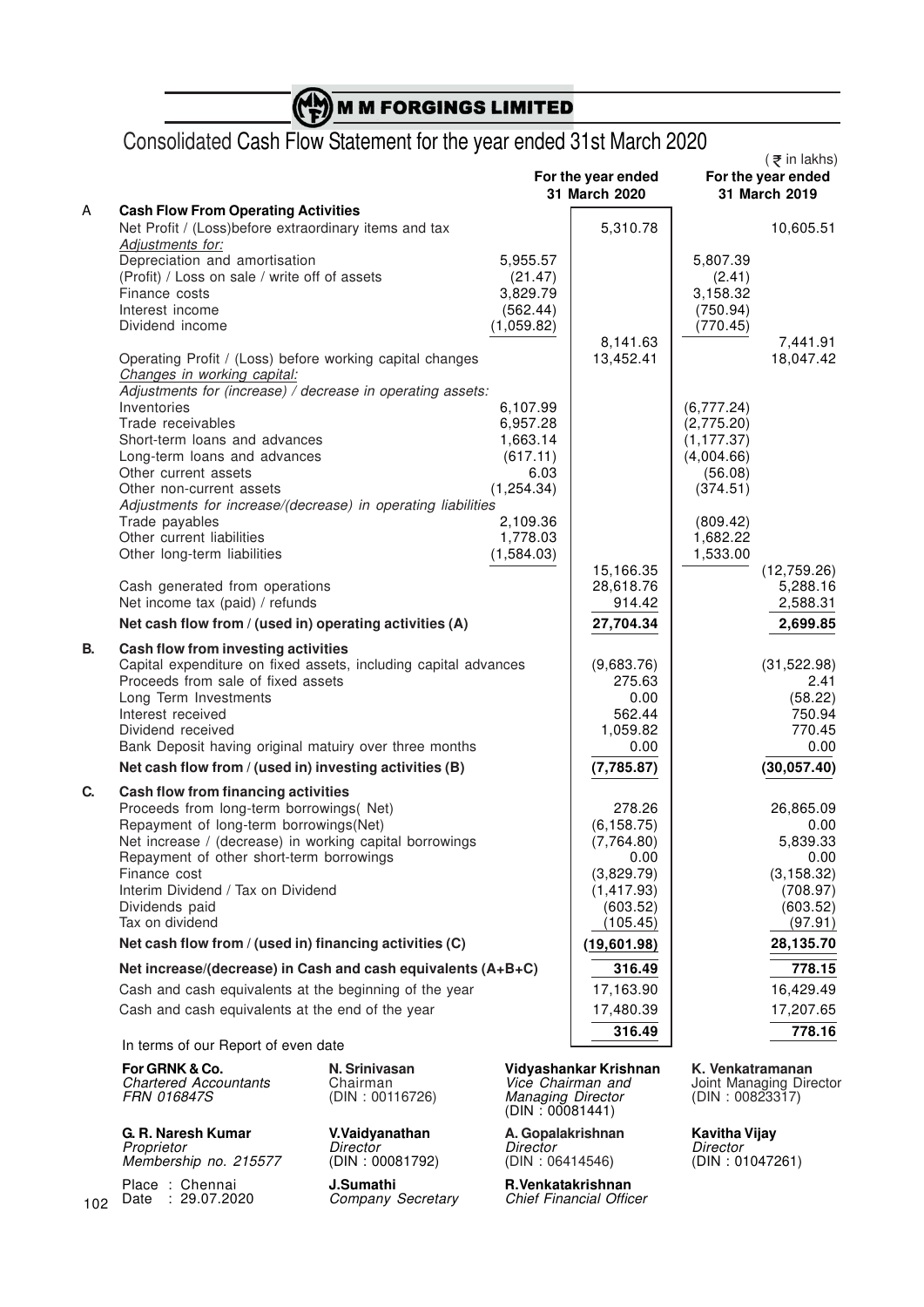# (A) M M FORGINGS LIMITED

#### **Annexure**

## **Form AOC-1**

### **Statement containing salient features of the financial statement of Subsidiary**

### **Part "A": Subsidiary**

 $($   $\overline{\xi}$  in lakhs)

|                | SI.No                                               | 1                                |
|----------------|-----------------------------------------------------|----------------------------------|
| $\overline{c}$ | Name of the subsidiary                              | D V S INDUSTRIES PRIVATE LIMITED |
| 3              | Reporting period for the subsidiary concerned,      |                                  |
|                | if different from the holding company's             | N.A.                             |
|                | reporting period.                                   |                                  |
| 4              | Reporting currency and Exchange rate as on          |                                  |
|                | the last date of the relevant Financial year in the |                                  |
|                | case of foreign subsidiaries.                       | N.A.                             |
| 5              | Share capital                                       | 159.30                           |
| 6              | Reserves and surplus                                | (1,330.08)                       |
| 7              | <b>Total assets</b>                                 | 8,570.38                         |
| 8              | <b>Total Liabilities</b>                            | 9,741.16                         |
| 9              | Investments                                         | <b>NIL</b>                       |
| 10             | Tumover                                             | 4,187.96                         |
| 11             | Profit before taxation                              | (431.54)                         |
| 12             | Provision for taxation                              | <b>NIL</b>                       |
| 13             | Profit after taxation                               | (431.54)                         |
| 14             | Proposed Dividend                                   | <b>NIL</b>                       |
| 15             | % of Shareholding                                   | 100%                             |

#### Note

- 1. Names of subsidiaries which are yet to commence operations: NIL
- 2. Names of subsidiaries which have been liquidated or sold during the year: NIL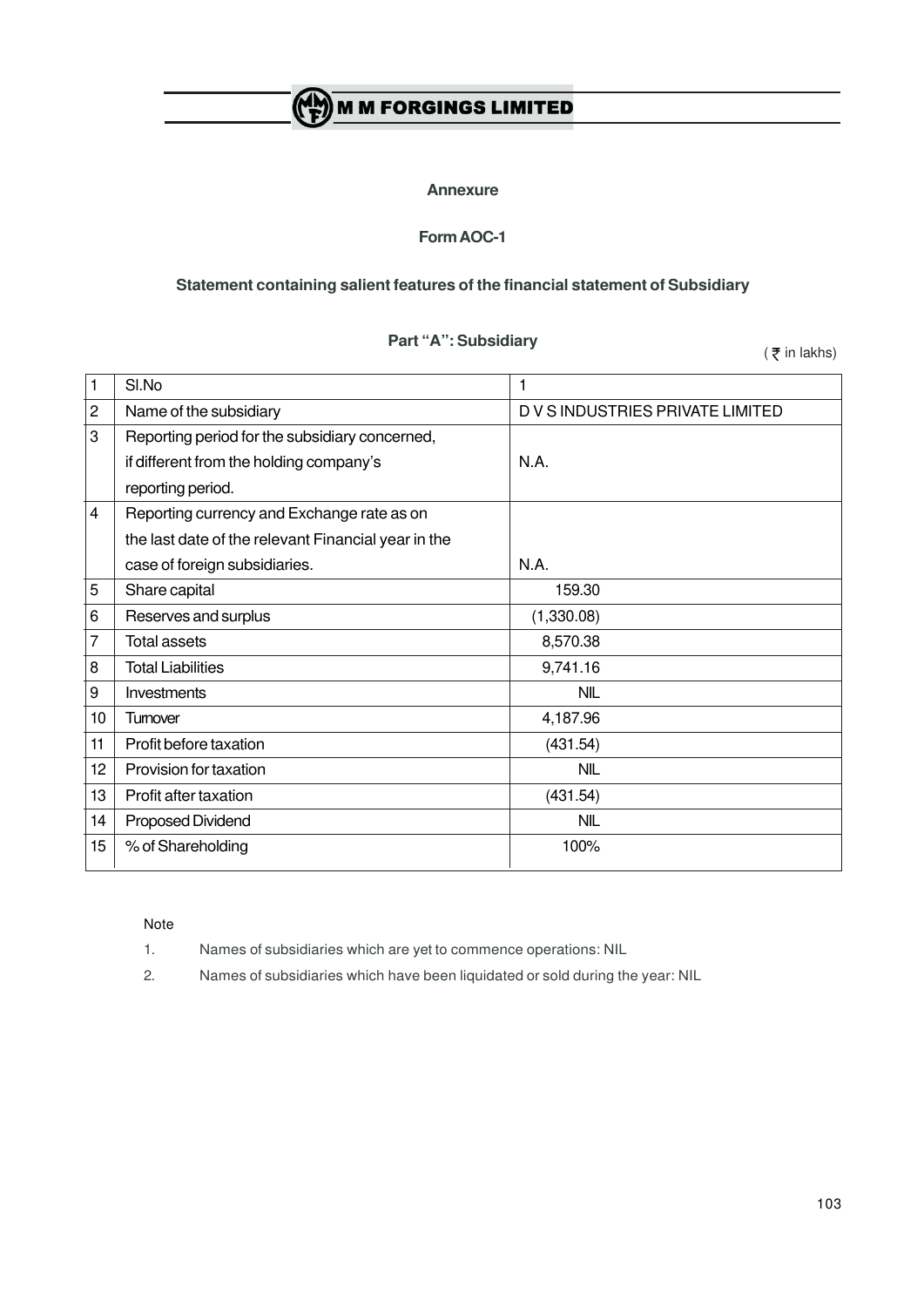# **M M FORGINGS LIMITED**

### **Part B Associates and Joint Ventures**

Statement pursuant to Section 129(3) of the Companies Act, 2013, related to Associate Companies and Joint Ventures – **NOT APPLICABLE**

|    | Name of Associates or Joint Ventures                         | Name1 | Name <sub>2</sub> | Name3 |
|----|--------------------------------------------------------------|-------|-------------------|-------|
|    | Latest audited Balance Sheet Date                            |       |                   |       |
| 2. | Date on which the Associate or Joint Venture was             |       |                   |       |
|    | associate or acquired                                        |       |                   |       |
| 3  | Shares of Associate or Joint Ventures held by                |       |                   |       |
|    | the company on the year end                                  |       |                   |       |
|    | No.                                                          |       |                   |       |
|    | Amount of Investment in Associates or Joint Venture          |       |                   |       |
|    | Extent of Holding (in percentage)                            |       |                   |       |
| 4. | Descriptionofhowthereissignificantinfluence                  |       |                   |       |
| 5. | Reason why the associate/joint venture is not consolidated   |       |                   |       |
| 6. | Net worth attributable to shareholding as per latest audited |       |                   |       |
|    | <b>Balance Sheet</b>                                         |       |                   |       |
| 7. | Profit or Loss for the year                                  |       |                   |       |
|    | i. Considered in Consolidation                               |       |                   |       |
|    | ii. Not Considered in Consolidation                          |       |                   |       |
|    |                                                              |       |                   |       |

1. Names of associates or joint ventures which are yet to commence operations.

2. Names of associates or joint ventures which have been liquidated or sold during the year.

In terms of our Report of even date

*Chartered Accountants* Chairman *Vice Chairman and* Joint Managing Director

**G. R. Naresh Kumar V.Vaidyanathan A. Gopalakrishnan Kavitha Vijay** *Proprietor Director Director Director Membership no. 215577* (DIN : 00081792) (DIN : 06414546) (DIN : 01047261)

 $Company$  Secretary

**For GRNK & Co. N. Srinivasan Vidyashankar Krishnan K. Venkatramanan** *Managing Director* (DIN : 00081441)

Place : Chennai **J.Sumathi R.Venkatakrishnan**